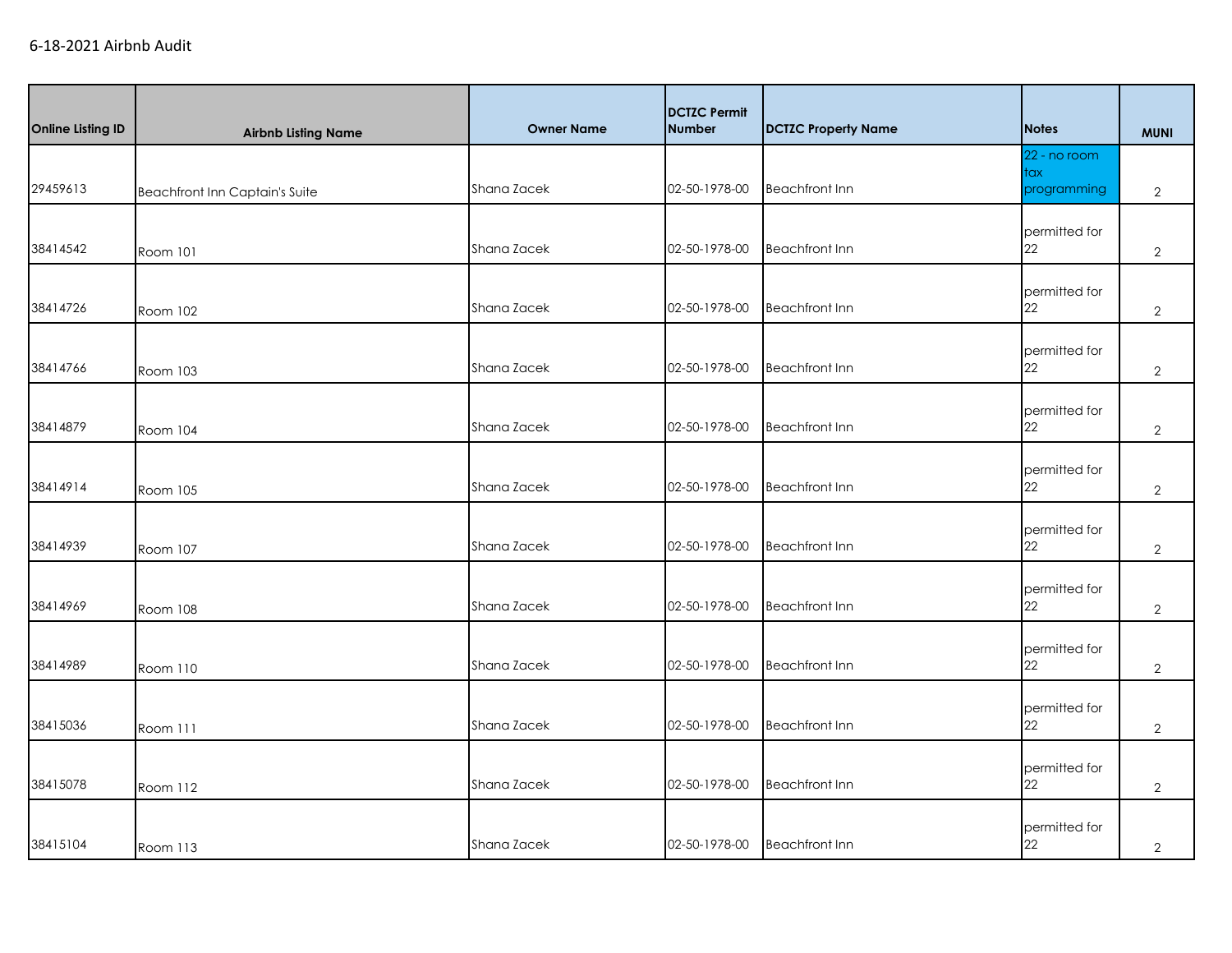| 38415191 | Room 114 The Lake house                           | Shana Zacek                                     | 02-50-1978-00 | <b>Beachfront Inn</b>    | permitted for<br>22        | $\overline{2}$ |
|----------|---------------------------------------------------|-------------------------------------------------|---------------|--------------------------|----------------------------|----------------|
| 38426079 | Room 201                                          | Shana Zacek                                     | 02-50-1978-00 | <b>Beachfront Inn</b>    | permitted for<br>22        | $\overline{2}$ |
| 38426198 | Room 202                                          | Shana Zacek                                     | 02-50-1978-00 | <b>Beachfront Inn</b>    | permitted for<br>22        | $\overline{2}$ |
| 38426466 | Room 203                                          | Shana Zacek                                     | 02-50-1978-00 | <b>Beachfront Inn</b>    | permitted for<br>22        | $\overline{2}$ |
| 38426589 | Room 204                                          | Shana Zacek                                     | 02-50-1978-00 | <b>Beachfront Inn</b>    | permitted for<br>22        | $\overline{2}$ |
| 38426666 | Room 205                                          | Shana Zacek                                     | 02-50-1978-00 | <b>Beachfront Inn</b>    | permitted for<br>22        | $\overline{2}$ |
| 38458425 | Room 207                                          | Shana Zacek                                     | 02-50-1978-00 | <b>Beachfront Inn</b>    | permitted for<br>22        | $\overline{2}$ |
| 38458726 | Room 209                                          | Shana Zacek                                     | 02-50-1978-00 | <b>Beachfront Inn</b>    | permitted for<br>22        | $\overline{2}$ |
| 38458659 | The Movie Room                                    | Shana Zacek                                     | 02-50-1978-00 | <b>Beachfront Inn</b>    | permitted for<br>22        | $\overline{2}$ |
| 32408138 | Delaware Suite - Mae Reilly's Guest House         | Mae Reilly Properties LLC -<br>Randall Krajenka | 02-52-2079-00 | Mae Reilly's Guest House | permitted for 4            | $\overline{2}$ |
| 37559669 | Globe Hotel Door County-Baileys Harbor- Estb 1874 | Karin Lukas                                     | 02-52-2094-00 | Globe Hotel, The         | no room tax<br>programming | $\overline{2}$ |
| 25349436 | Historic Baileys Harbor home on the wate          | Mary Spangler                                   | 02-52-0393-00 | Cedar Beach Inn          | no room tax<br>programming | $\overline{2}$ |
| 33269522 | South Shore Suite - Mae Reilly's Guest House      | Mae Reilly Properties LLC -<br>Randall Krajenka | 02-52-2079-00 | Mae Reilly's Guest House | permitted for 4            | $\overline{2}$ |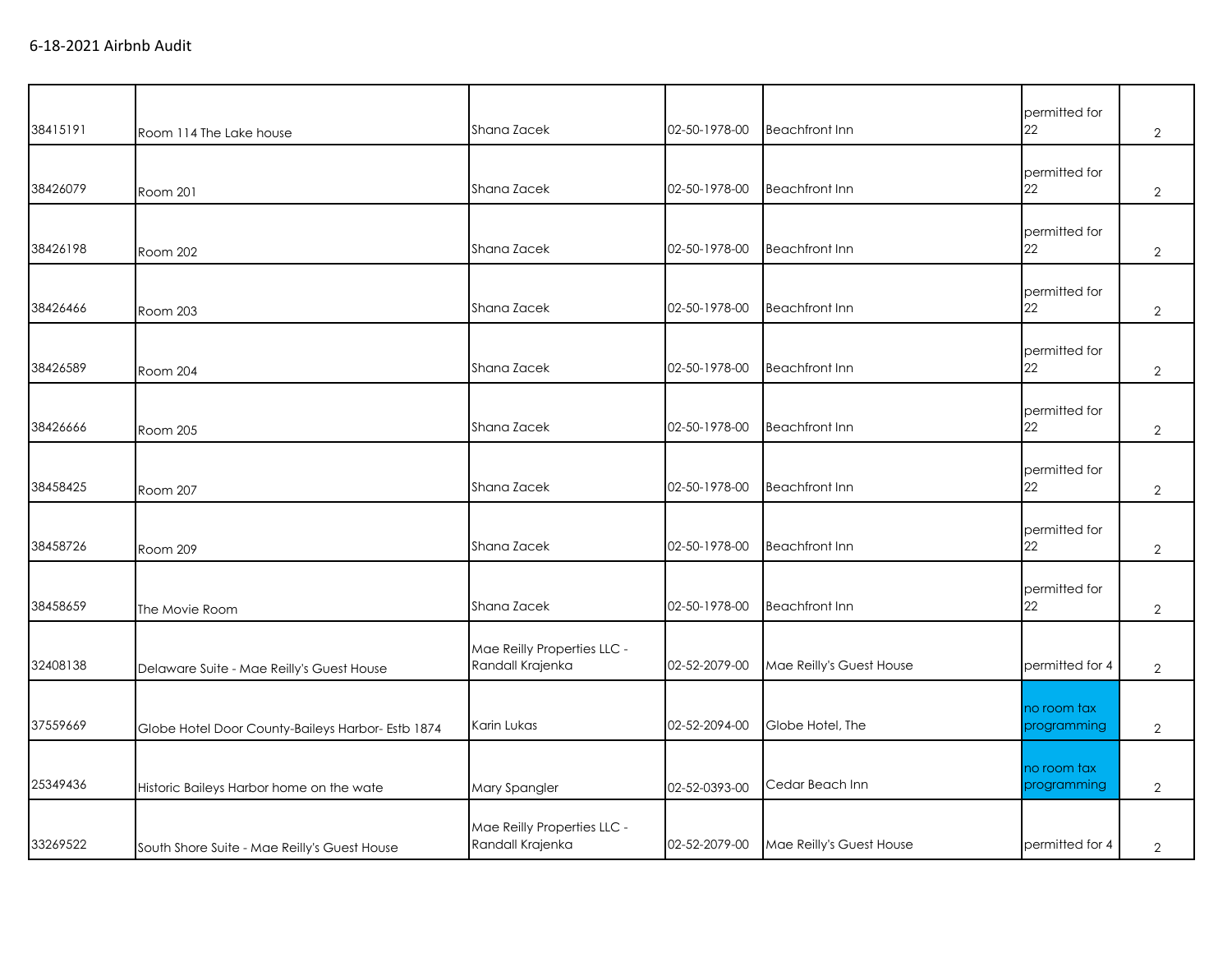| 33225014 | Vermont Suite - Mae Reilly's Guest House                                 | Mae Reilly Properties LLC -<br>Randall Krajenka | 02-52-2079-00 | Mae Reilly's Guest House                                      | permitted for 4                              | $\overline{2}$ |
|----------|--------------------------------------------------------------------------|-------------------------------------------------|---------------|---------------------------------------------------------------|----------------------------------------------|----------------|
| 33267878 | Wentworth Suite - Mae Reilly's Guest House                               | Mae Reilly Properties LLC -<br>Randall Krajenka | 02-52-2079-00 | Mae Reilly's Guest House                                      | permitted for 4                              | $\overline{2}$ |
| 8126599  | Baileys Harbor Condo, 3 BR, 2.5 Bath, Door County                        | Karen Berndt                                    | 02-53-2378-00 | Baileys Harbor Condo-Berndt not avail<br>until 4/2021         |                                              | $\overline{2}$ |
| 33794104 | ◆◆Relaxing, Historic and Hip Havngård House◆◆                            | Kurt Heggland                                   | 02-56-2104-00 | Havngard House                                                | no room tax<br>programming                   | $\overline{2}$ |
| 25126829 | A True Farm House Experience                                             | Paul Gray                                       | 02-56-1930-00 | A True Farm House Experience                                  |                                              | $\overline{2}$ |
| 25804771 | Apartment C7                                                             | John L. Anderson                                | 02-56-0111-00 | <b>Bean Town Campground</b>                                   | permitted for 6                              | $\overline{2}$ |
| 28416543 | As seen on HGTV Lakefront Bargain Hunt Renovation!                       | Phu Nguyen - Pelican Bay LLC                    | 02-56-2016-00 | Baileys Large Home for Families - Nguyen                      |                                              | $\mathbf{2}$   |
| 20009178 | Baileys Harbor Near Kangaroo Lake                                        | Alyssa Lebakken                                 | 02-56-1782-00 | Baileys Harbor Near Kangaroo Lake                             | permitted for 2                              | $\overline{2}$ |
| 20697030 | Baileys Harbor Near Kangaroo Lake North Unit                             | Alyssa Lebakken                                 | 02-56-1782-00 | Baileys Harbor Near Kangaroo Lake                             | permitted for 2                              | $\overline{2}$ |
| 23543488 | <b>Baileys Harbor Pioneer Log Cabin</b>                                  | Colin Doherty                                   | 02-56-1766-00 | Roots Cabin in Baileys                                        |                                              | $\overline{2}$ |
| 22186390 | Baileys Harbor Yellow Home with a View                                   | Matt Horton                                     | 02-56-1826-00 | <b>Baileys Harbor Yellow House</b>                            | permitted for 4<br>No Room Tax<br>Progamming | $\overline{2}$ |
| 34908317 | Bearded Heart apartment with a view.                                     | Matt Horton                                     | 02-56-1826-00 | Baileys Harbor Yellow Hse-South Ln<br>Cottage-Shakespeare Apt | permitted for 4<br>No Room Tax<br>Progamming | $\overline{2}$ |
| 45780414 | Beautiful Newly *Remodeled* Home! Walk to the<br>beach at Kangaroo Lake! | Adam Olinksi                                    | 02-56-2353-07 | Roo Retreat                                                   |                                              | $\overline{2}$ |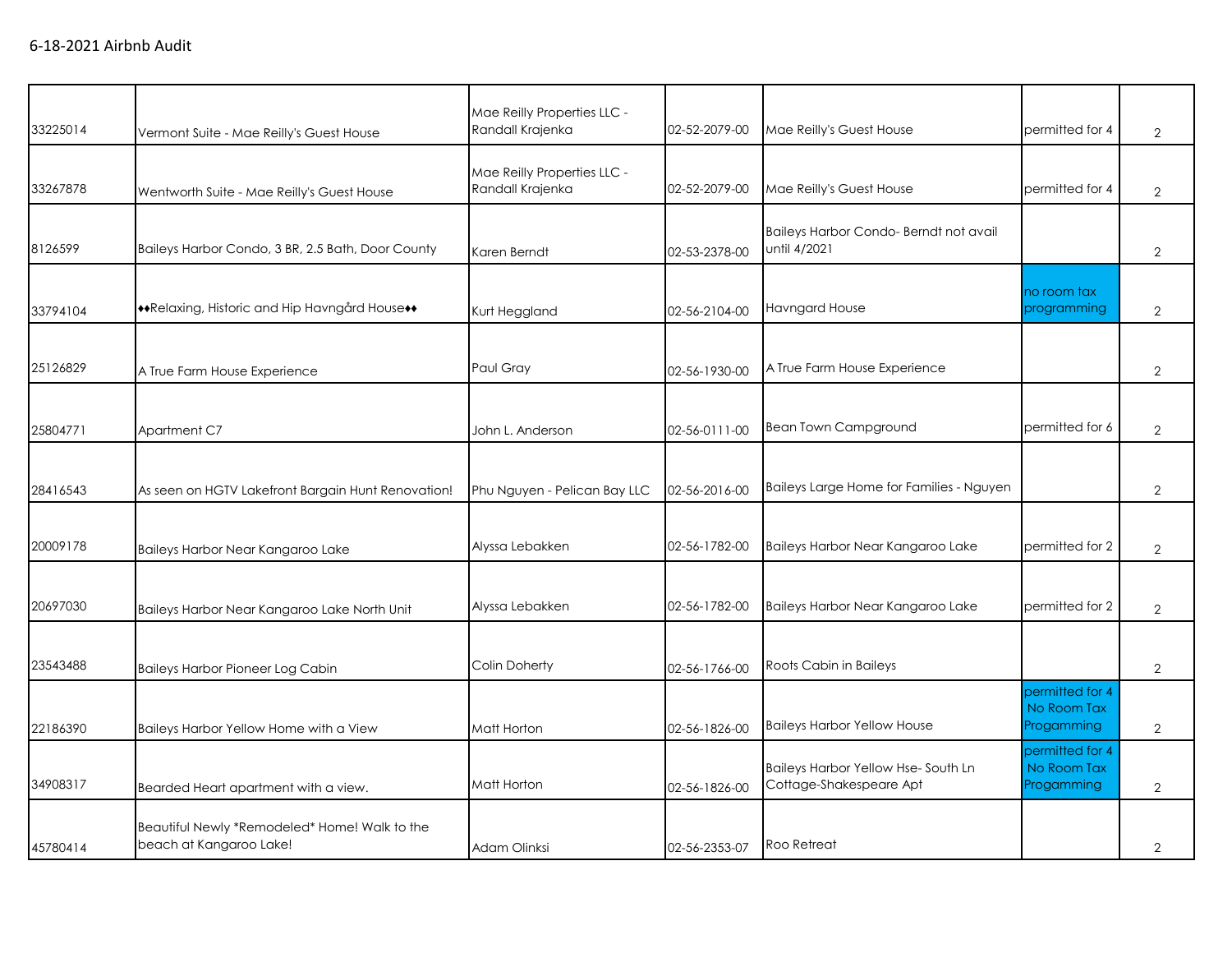| 38598698 | Carraig Beag Cottage - Charming Down Town Home  | Carraig Cottages                          | 02-56-0652-09 | Carraig Beag                          | Carraig                    | $\overline{2}$ |
|----------|-------------------------------------------------|-------------------------------------------|---------------|---------------------------------------|----------------------------|----------------|
| 33398744 | Carraig Mor Cottage - Awesome Downtown Cottage  | <b>Carraig Cottages</b>                   | 02-56-0653-09 | Carraig Mor                           | Carraig                    | $\overline{2}$ |
| 37455372 | Carraigeen Cottage                              | <b>Carraig Cottages</b>                   | 02-56-1052-09 | Carraigeen Cottage                    | Carraig                    | $\mathbf{2}$   |
| 38024230 | Charming Orchard Cabin/Cottage on 5 Acres       | Leonard Pappone                           | 02-56-2207-00 | Door County Orchard Cottage           |                            | $\overline{2}$ |
| 38175501 | Charming Wooded Cottage Minutes from Downtown   | Pam Schmitz                               | 02-56-2178-00 | Baileys on the Rocks Cottages-Schmitz | permitted for 2            | $\overline{2}$ |
| 49178448 | Cozy Cabin In The Woods, Close To Everything DC | Porcupine Cabin LLP -<br>Christopher Ecke | 02-56-2437-00 | Porcupine Cabin                       |                            | $\overline{2}$ |
| 38316622 | Cozy Lakeview, Walk to Town                     | Pam Schmitz                               | 02-56-2178-00 | Baileys on the Rocks Cottages-Schmitz | permitted for 2            | $\overline{2}$ |
| 8673729  | Door County Cabin in the Woods                  | Karen Berndt                              | 02-56-1564-00 | Door County Cabin in the Woods        | no room tax<br>programming | $\overline{2}$ |
| 25458028 | Door County Dreaming                            | Kate and Robert Lindsley                  | 02-56-1960-00 | Door County Dream                     |                            | $\overline{2}$ |
| 17656602 | Door County Retreat on the "Quiet Side"         | Diana Wallace                             | 02-56-1734-00 | Door County Retreat on the Quiet Side | no room tax<br>programming | $\overline{2}$ |
| 20565326 | Door County Scotland Yard                       | Thomas and Michele Bronsky                | 02-56-1794-00 | Door County Scotland Yard Haven       | Permitted for 2            | $\overline{2}$ |
| 20989165 | Door County Scotland Yard Haven-Native American | Thomas and Michele Bronsky                | 02-56-1794-00 | Door County Scotland Yard Haven       | Permitted for 2            | $\overline{2}$ |
| 11676845 | Door County Vacation Rental Home                | Dr. Phil Arnold                           | 02-56-1563-00 | <b>West Meadow Rental</b>             |                            | $\overline{2}$ |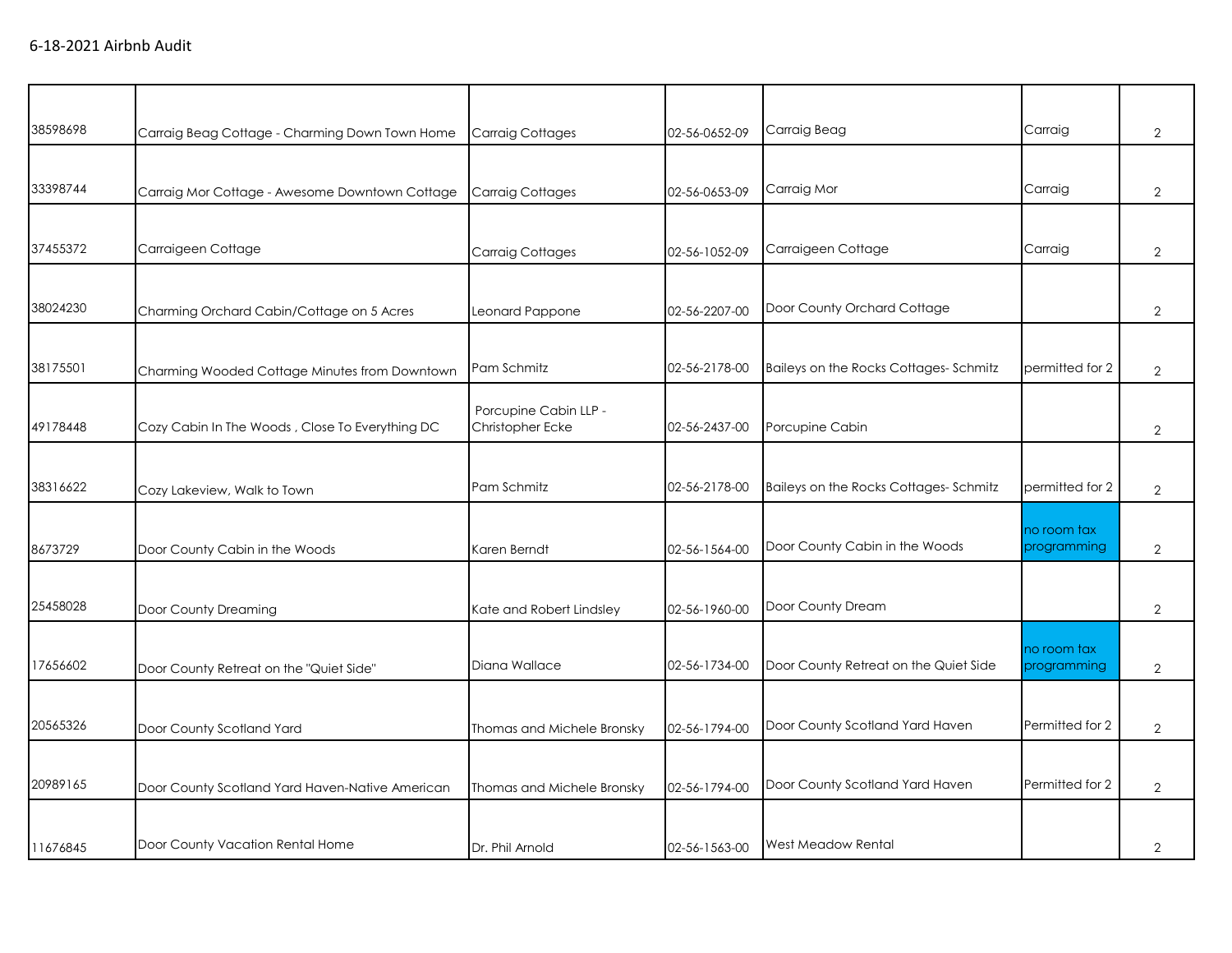| 43870888 | Easy Living on E                              | Nicole Bergantino                              | 02-56-2360-00 | Easy Living on E                            |                                   | $\overline{2}$ |
|----------|-----------------------------------------------|------------------------------------------------|---------------|---------------------------------------------|-----------------------------------|----------------|
|          |                                               |                                                |               |                                             |                                   |                |
| 4709576  | Heart of the Door Homestead                   | Nicole Henquinet                               | 02-56-1455-00 | Heart of the Door Homestead, LLC            |                                   | $\overline{2}$ |
|          |                                               |                                                |               |                                             |                                   |                |
| 22163891 | Heggeland                                     | Dennis & Jeff Hickey                           | 02-56-0200-06 | Heggeland                                   | <b>DCPM</b>                       | $\overline{2}$ |
| 41259246 | Howard House - New From Door County's #1 Host | Jacinda Dufin                                  | 02-56-1935-20 | <b>Howard House</b>                         | <b>DOCO</b><br>Vacation<br>Renals | $\overline{2}$ |
|          |                                               |                                                |               |                                             |                                   |                |
| 42384551 | Kangaroo East Shore Lodge                     | 7251 HWY 57 LLC - William and H02-56-2259-06   |               | Kangaroo East Shore                         | <b>DCOM</b>                       | $\overline{2}$ |
| 22163915 | Kangaroo Lake Retreat                         | Will Anderson                                  | 02-56-1543-06 | Kangaroo Lake Retreat                       | <b>DCPM</b>                       | $\overline{2}$ |
|          |                                               |                                                |               |                                             |                                   |                |
| 22163920 | Kangaroo Lake Road Cottage                    | <b>Jeff Wiswell</b>                            | 02-56-1696-06 | Kangaroo Lake House Wiswell                 | <b>DCPM</b>                       | $\overline{2}$ |
|          |                                               |                                                |               |                                             |                                   |                |
| 49630416 | Kookaburra Cottage at Kangaroo Lake           | Jeremy P & Rebecca Hellyer                     | 02-56-2460-06 | Kookaburra Cottage                          | dcpm                              | $\overline{2}$ |
| 23877408 | Lakeview Cottage in Downtown Baileys Harbor   | Christopher & Pamela Schmitz                   | 02-56-1876-00 | <b>Baileys Harbor Beach House - Schmitz</b> |                                   | $\overline{2}$ |
|          |                                               |                                                |               |                                             |                                   |                |
| 23750440 | Lighthouse Cove                               | Maureen McGrath                                | 02-56-1614-00 | <b>Best of Times</b>                        | Bacon                             | $\overline{2}$ |
|          |                                               |                                                |               |                                             |                                   |                |
| 7069697  | Loft • Central • Comfy • Private              | Sarah and Brian Bonovich                       | 02-56-1644-00 | Wooded Lane Guest House                     |                                   | $\overline{2}$ |
| 48463231 | Moonlight Cabin                               | Dan and Molly Latino                           | 02-56-2403-21 | Moonlight Cabin - 2648 Linda Lane           | No room tax<br>programming        | $\overline{2}$ |
|          |                                               |                                                |               |                                             | SImpleLife- no                    |                |
| 41374756 | Muirfield Flat Studio - Brand New Listing!    | Pinkmoto Revocable Trust - Karyı 02-56-2235-07 |               | Muirfield Flats                             | room tax<br>programming           | $\overline{2}$ |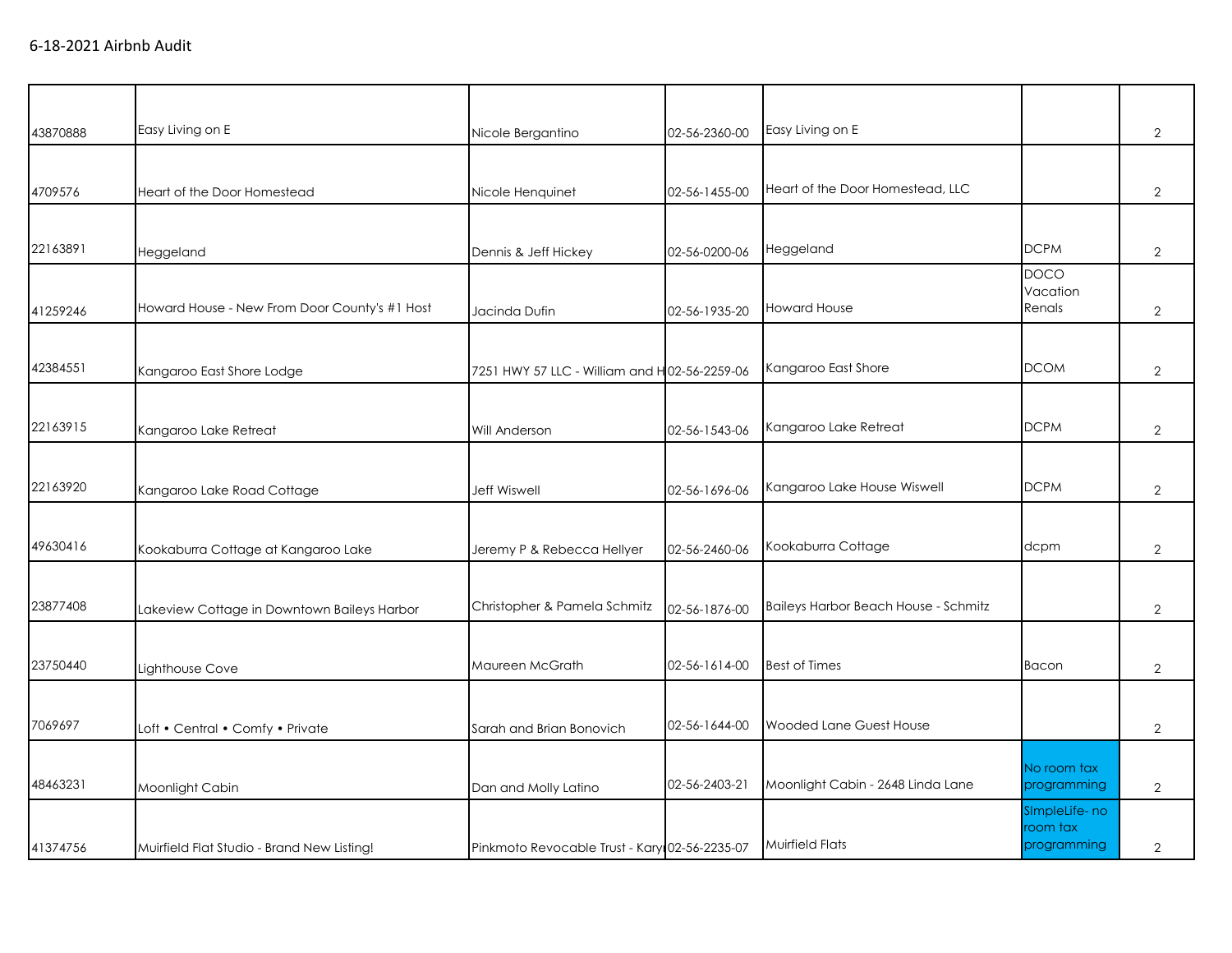| 43126066 | New Listing* Baileys Harbor Getaway           | Laura Lane                  | 02-56-1733-07 | <b>Burnt Hollow</b>                | SImpleLife                | $\mathbf{2}$   |
|----------|-----------------------------------------------|-----------------------------|---------------|------------------------------------|---------------------------|----------------|
|          |                                               |                             |               |                                    |                           |                |
| 23205775 | NEW! Baileys Harbor Studio on Lake Michigan!  | James Dillenburg            | 02-56-1257-00 | Shalom Stone                       |                           | $\mathbf{2}$   |
|          |                                               |                             |               |                                    |                           |                |
| 22163978 | Our Place                                     | Family Style Contractor LLC | 02-56-0339-06 | Our Place on Kangaroo Lake         | <b>DCPM</b>               | $\mathbf{2}$   |
|          |                                               |                             |               |                                    |                           |                |
| 19471677 | <b>Raspberry Fields</b>                       | <b>Stewart Dawson</b>       | 02-56-1741-00 | Dawson Farm - Ahrens Road          |                           | $\mathbf{2}$   |
|          |                                               |                             |               |                                    |                           |                |
| 22163997 | Rocky Bottom Lodge                            | Natalie & Terry McAllister  | 02-56-0885-06 | Rocky Bottom Lodge                 | <b>DCPM</b>               | $\mathbf{2}$   |
|          |                                               |                             |               |                                    |                           |                |
| 23698728 | Seculded Waterfront on North Bay              | Eva McKee                   | 02-56-1850-06 | Seculded Waterfront on Northbay    | <b>DCPM</b>               | $\mathbf{2}$   |
|          |                                               |                             |               |                                    |                           |                |
| 25236810 | Sleeper Bunk House                            | John L. Anderson            | 02-56-0111-00 | <b>Bean Town Campground</b>        | permitted for 6           | $\sqrt{2}$     |
|          |                                               |                             |               |                                    | permitted for 4           |                |
|          |                                               |                             |               | <b>Baileys Harbor Yellow House</b> | No room Tax<br>progamming |                |
| 24420171 | South Lane Cottage #1                         | Matt Horton                 | 02-56-1826-00 |                                    | permitted for 4           | $\mathbf{2}$   |
|          |                                               |                             |               |                                    | No room Tax               |                |
| 24420991 | South Lane Cottage #2                         | Matt Horton                 | 02-56-1826-00 | <b>Baileys Harbor Yellow House</b> | progamming                | 2              |
|          | Stunning Lake Michigan Home, sleeps 20! Dunes |                             |               |                                    |                           |                |
| 43175653 | abound!                                       | Rebecca Taylor              | 02-56-2268-07 | Dune Alright                       | SImpleLife                | $\mathbf{2}$   |
|          |                                               |                             |               |                                    |                           |                |
| 28100002 | The Stone House                               | Emil & Mary Baukert         | 02-56-1974-06 | Stone House - 8112 STH 57          | <b>DCPM</b>               | $\mathbf{2}$   |
|          |                                               |                             |               |                                    |                           |                |
| 26421936 | Tiny cabin @beantown campground               | John L. Anderson            | 02-56-0111-00 | <b>Bean Town Campground</b>        | permitted for 6           | $\overline{2}$ |
|          |                                               |                             |               |                                    |                           |                |
| 25236261 | <b>Tiny Camper</b>                            | John L. Anderson            | 02-56-0111-00 | <b>Bean Town Campground</b>        | permitted for 6           | $\overline{2}$ |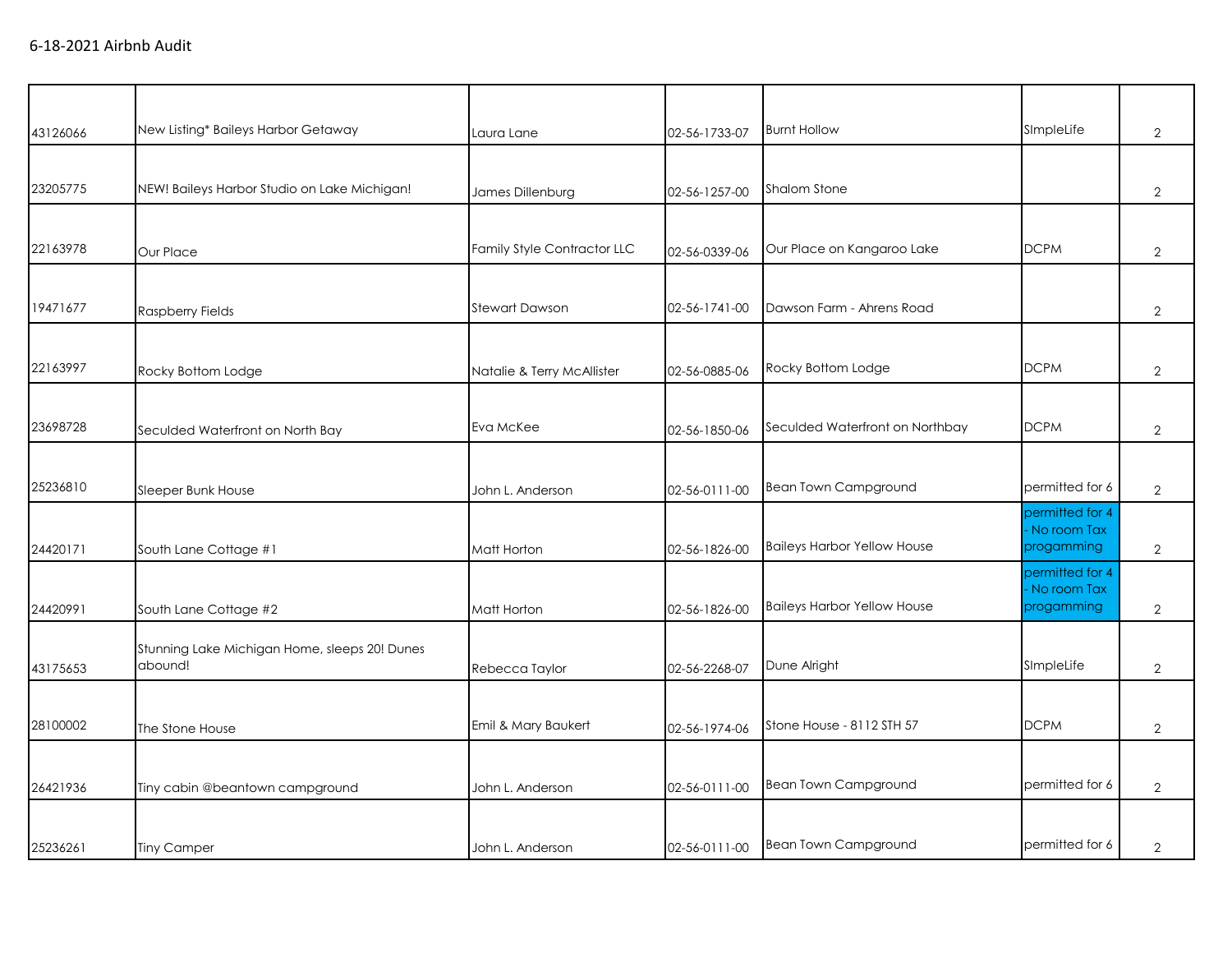| 27594171 | Tranquility and Serenity/Family Retreat Lake House     | Michael Servais                                     | 02-56-1893-00 | <b>Islandview Lake House</b>                   |                 | $\overline{2}$ |
|----------|--------------------------------------------------------|-----------------------------------------------------|---------------|------------------------------------------------|-----------------|----------------|
| 20672973 | Waterfront Cottage on North Bay                        | Knightfall Holdings LLC                             | 32-56-2483-00 | Cottage on the Bay                             |                 | $\overline{2}$ |
| 32437206 | Waterfront Views in Moonlight Bay                      | David & Ashley Paplham                              | 02-56-2090-00 | Sitting on the Dock of Moonlight Bay           |                 | $\mathbf{2}$   |
| 22164047 | Wildwood Beach Home                                    | Laura Thometz                                       | 02-56-1640-06 | Wildwood Beach Home                            | <b>DCPM</b>     | $\mathbf{2}$   |
|          |                                                        |                                                     |               |                                                |                 |                |
| 49407272 | Connie's Corner Cottage in Southern Door County        | Mark and Connie Dorn                                |               | 06-56-2510-00 290 CLAR LIN RD                  |                 | 6              |
| 45165358 | Lake Michigan cabin retreat in Door County             | Andy Low                                            | 06-56-2350-00 | Lake Michigan Cabin - Low                      |                 | 6              |
| 3831684  | New-Private-Secluded Home                              | <b>Patrick Donley</b>                               | 06-56-1521-00 | Donely - 6058 CTH OO                           |                 | 6              |
|          |                                                        |                                                     |               |                                                |                 |                |
| 26631795 | Blue Lake Retreat-OUTDOOR HEATED POOLS OPEN<br>NOW !!! | Natalia Luque                                       | 08-53-1929-00 | Landmark Luque Unit 1232                       |                 | 8              |
| 33971518 | Egg Harbor Lake View Escape                            | Nicholas David Barber                               | 08-53-1990-00 | Landmark Resort - Nomad Ventures LLC -<br>#110 | permitted for 3 | 8              |
| 41376554 | ** Calmer Days - Resort.                               | Lorie Scarborough - Swanky Prop08-53-2007-00        |               | Landmark Resort - Zanky Properties LLC         |                 | 8              |
| 50047442 | [L a n d m a r k Resort Condo w/ Stunning Views!]      | Corey and Carrie Reyment-<br>Rey Rey Properties LLC | 08-53-2501-00 | Landmark Resort - Rey Rey Properties LLC       |                 | 8              |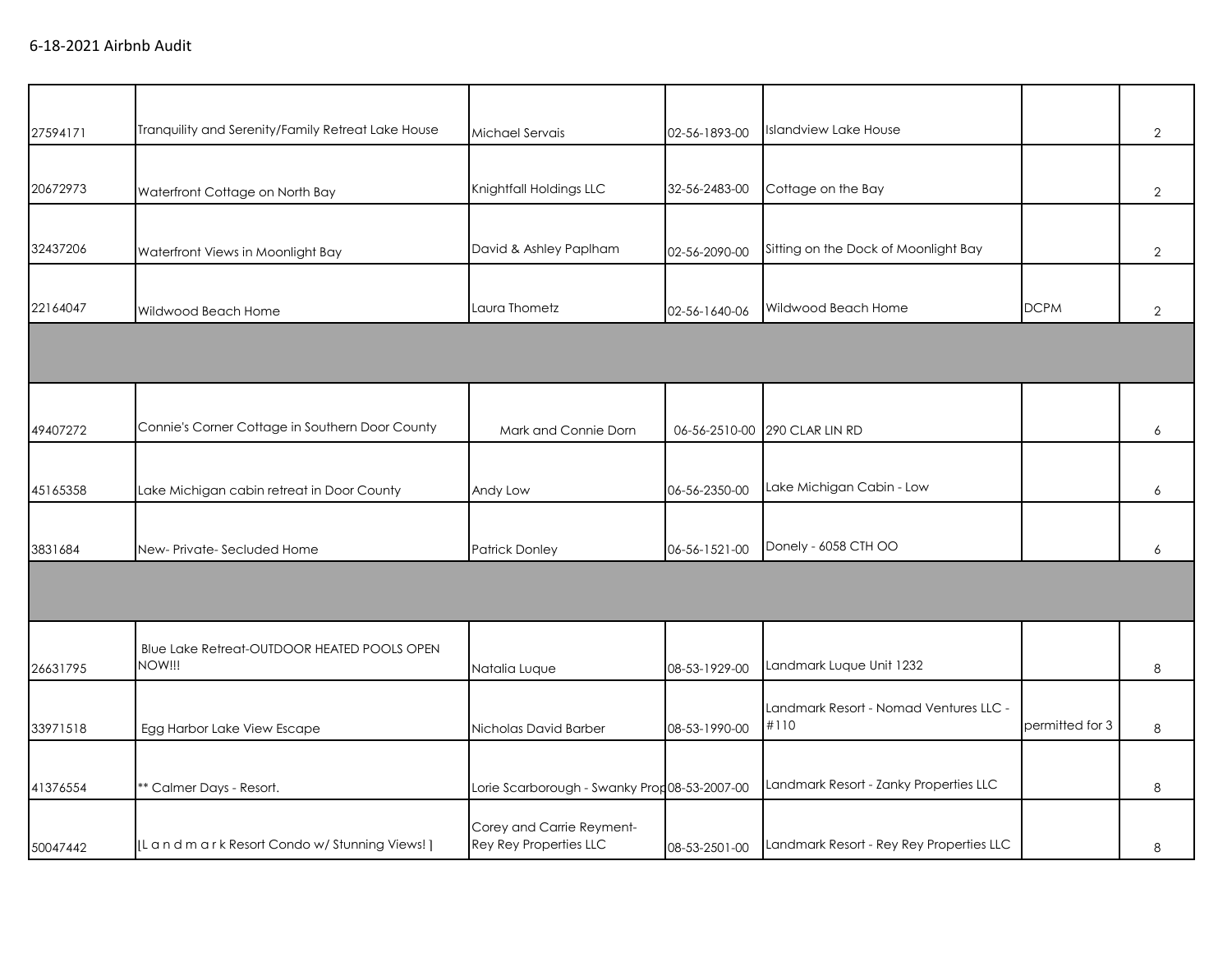| 26397865 | 2 Bedroom, 1 Bath Condo overlooking lake           | Jon Pesek                                     | 08-53-1856-00 | Landmark Resort Pesek                                   |                 | 8 |
|----------|----------------------------------------------------|-----------------------------------------------|---------------|---------------------------------------------------------|-----------------|---|
| 33076453 | Bay and Breeze Door County 1 bedroom Water view    | Christopher and Sara Spencer                  | 08-53-1686-00 | Landmark Resort - Unit 1225 - Spencer                   |                 | 8 |
| 28553484 | <b>Bayview Escape</b>                              | Lorie Scarborough - Swanky Prop08-53-2007-00  |               | Landmark Resort - Zanky Properties LLC                  |                 | 8 |
| 15951113 | <b>Beautiful Waterview Condo</b>                   | Kathlyn Geracie                               | 08-53-1689-00 | Landmark Resort- Beautiful Water View<br>Condo          |                 | 8 |
| 36355412 | Door County Getaway @Landmark Resort               | Michal & Monika Anna Chiu                     | 08-53-2031-00 | Landmark Resort #2230-Peaceful one<br>bed bath - Chiu   |                 | 8 |
| 34258383 | DoorCo Happy Place @Landmark Resort                | Michal & Monika Anna Chiu                     | 08-53-2031-00 | Landmark Resort #2230-Peaceful one<br>bed bath - Chiu   |                 | 8 |
| 27784412 | Egg Harbor Sunset Bluff Condo                      | David Polich and Kristine Kappe 08-53-1997-00 |               | Egg Harbor Sunset Bluff Condo                           |                 | 8 |
| 41775747 | Egg Harbor, 2 Bedroom Condo-Outdoor pools open     | Jerold and Jennifer Schuetz                   | 08-53-2267-00 | Landmark Resort - Schuetz - Unit 2332                   |                 | 8 |
| 28494097 | Light & Bright Bay View Retreat                    | Nicholas David Barber                         | 08-53-1990-00 | Landmark Resort - Nomad Ventures LLC -<br>#110          | permitted for 3 | 8 |
| 40424353 | NEW! 'The Landmark' Resort Condo - 1 Mi to Beach!  | whitefishbayside llc                          | 08-53-2224-00 | Landmark Resort - Whitfishbayside LLC -<br>Unit 2224    | evolve          | 8 |
| 40235291 | NEW! Condo w/Resort Amenities, 1Mi to Beach + Golf | John Jordan                                   | 08-53-2212-00 | Landmark Resort- Mister Kaplan Invest<br>Unit 1220      | evolce          | 8 |
| 35716622 | Our Other Piece of the Door                        | Roby Onan                                     | 08-53-1652-00 | Landmark Resort - Our Piece of the Door -<br>Onan #3224 | permitted for 2 | 8 |
| 13479701 | Our Piece of the Door                              | Roby Onan                                     | 08-53-1652-00 | Landmark Resort - Our Piece of the Door -<br>Onan #3224 | permitted for 2 | 8 |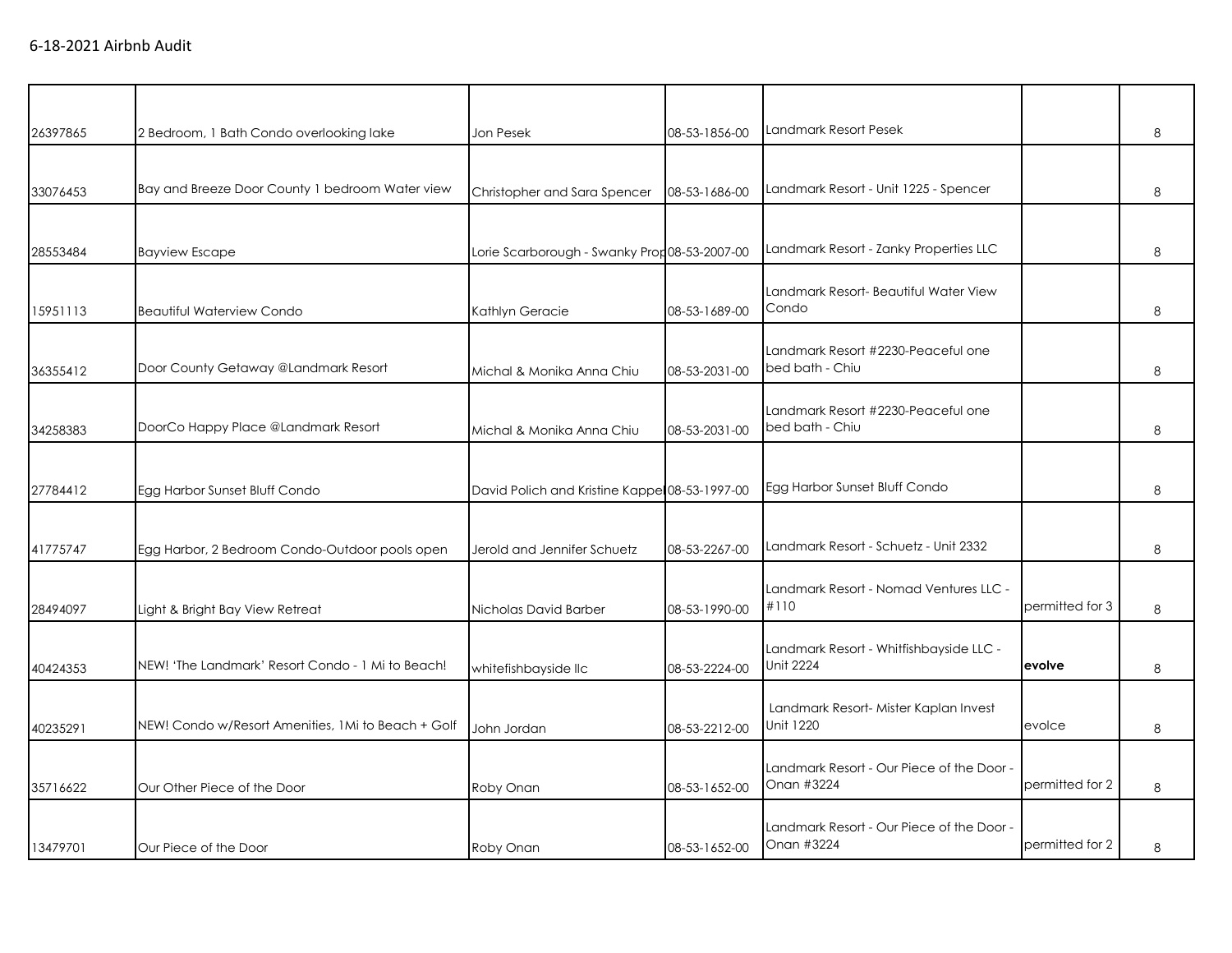| 45469130 | Periwinkle Place > Resort + rate includes cleaning                     | Our Door County Life LLC                     | 08-53-1626-00 | Landmark Resort- Our Door County Life<br>LLC #1336 - Periwinkle |                          | 8 |
|----------|------------------------------------------------------------------------|----------------------------------------------|---------------|-----------------------------------------------------------------|--------------------------|---|
| 23238045 | Quaint Door County Haven                                               | Mark Lorenzo                                 | 08-53-1832-00 | Landmark Resort Lorenzo                                         |                          | 8 |
| 34414390 | Scenic Egg Harbor Get Away                                             | Noble Assets Inc.                            | 08-53-2123-00 | Landmark Resort - Noble Assets Inc #1226                        |                          | 8 |
| 33972329 | Serene Lake View Condo                                                 | Nicholas David Barber                        | 08-53-1990-00 | Landmark Resort - Nomad Ventures LLC -<br>#110                  | permitted for 3          | 8 |
| 45396187 | The Blue Whale > Resort + rate includes cleaning                       | Our Door County Life LLC                     | 08-53-2059-00 | Landmark Resort - Our Door County Life<br>LLC #1334- Blue Whale |                          | 8 |
| 30348557 | Waterview condo with The Landmark Resort amenities! Michael White      |                                              | 08-53-1834-07 | Landmark Resort White                                           | SImpleLife               | 8 |
| 48780990 | *NEW Listing* *NEW Construction* *Waterfront* home<br>on Sturgeon Bay! | Tom and Katie Bartels                        | 08-56-2417-07 | <b>Sunset Serenity - Bartels</b>                                | SImpleLife               | 8 |
| 49635766 | *NEW Listing* Cozy Cabin in beautiful Sturgeon Bay                     | Karen Jenovai                                | 08-56-2211-07 | <b>Beech Circle Cottage</b>                                     | SImpleLife               | 8 |
| 26360966 | *NEW listing* Shimmering Water cottage on the Lake                     | Robert Ray                                   | 08-56-2161-00 | Shimmering Water Cottage                                        |                          | 8 |
| 24133770 | Bluff Cottage Sunsets NEW CONSTRUCTION Egg Harbor Gail Bergman         |                                              | 08-56-1874-00 | <b>Bluff Cottage</b>                                            | permitted for 4<br>units | 8 |
| 13606442 | Cozy Farmhouse Studio                                                  | Renee Schwaller and Steve Beat 08-56-1649-00 |               | Farmhouse Studio                                                |                          | 8 |
| 26020119 | Door Haven                                                             | Ronald & Christine Puszynski                 | 08-56-0099-02 | Door Haven                                                      | lundquist                | 8 |
| 43791403 | Egg Harbor White House                                                 | James Schleicher                             | 08-56-2331-00 | Egg Harbor White House                                          |                          | 8 |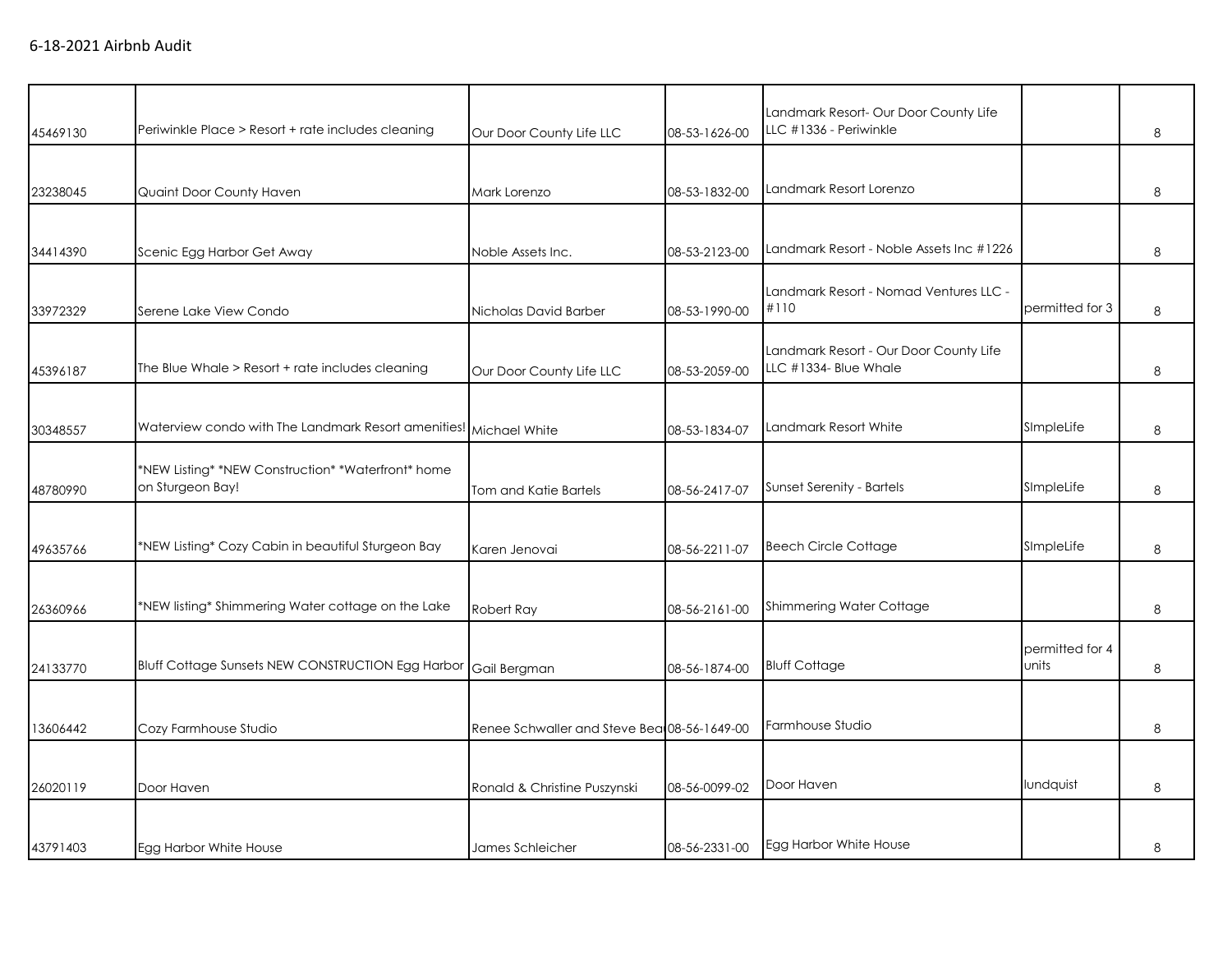| 44665788 | Farmhouse on Bluff with Expansive Bay Views!       | <b>ACB Holdings LLC</b>                       | 08-56-2225-02 | <b>Bluff House</b>                                 |               | 8 |
|----------|----------------------------------------------------|-----------------------------------------------|---------------|----------------------------------------------------|---------------|---|
| 48079894 | Horseshoe Bay Club Cottage Getaway 7               | CONSTANCE L ORLANDINI TRST                    | 08-53-2302-16 | Club Cottages at Horseshoe Bay -<br>ORLANDINI #7   | DC lighthouse | 8 |
| 48068478 | Horseshoe Bay Cottage Getaway 6                    | Carolyn Brada                                 | 08-53-2245-16 | Club Cottages at Horseshoe Bay - Brada<br>#6       | DC lighthouse | 8 |
| 47747224 | Horseshoe Bay Cottage Hideaway 3                   | Patrick J. O'Flaherty                         | 08-53-2249-16 | Club Cottages at Horseshoe Bay -<br>OFlaherty - #3 | DC lighthouse | 8 |
| 48068282 | Horseshoe Bay Cottage Hideaway 4                   | Candis and Melvin Flagstad                    | 08-53-2242-16 | Club Cottages at Horseshoe Bay -<br>Flagstad       | DC lighthouse | 8 |
| 48067504 | Horseshoe Bay Cottages Hideaway 2                  | Michael and Amy Nelson                        | 08-53-2253-16 | Club Cottages at Horseshoe Bay - Nelson<br>#2      | DC lighthouse | 8 |
| 41376611 | New Listing! Cabin in the Woods!                   | David and Lynn Zawojski                       | 08-56-2148-07 | Cabin in the woods                                 | SImpleLife    | 8 |
| 20123459 | NEW! 2BR Egg Harbor House on 2 Acres!              | Kerri Zergoski                                | 08-56-1768-00 | Lodge 42                                           |               | 8 |
| 49852755 | NEW! Sturgeon Bay Hideaway w/ Direct Water Access! | THOMAS MURRAY WEHKING &<br>PEGGY W WEHKI      | 08-56-2450-00 | Shamrock Bay-Not Until 5/2021                      | evolve        | 8 |
| 22339046 | Ohlson Chateau                                     | David Ohlson - Charles Chilcote 08-56-0729-06 |               | Ohlson Chateau                                     | <b>DCPM</b>   | 8 |
| 20403760 | Pet friendly Applewood cottage in Egg Harbor       | Sharon Hughes                                 | 08-55-0093-00 | Applewood Cottage                                  |               | 8 |
| 16987204 | Relaxing Nostalgic Log Home "Green Apple Lodge"    | Patricia Culliton                             | 08-56-1715-00 | Green Apple Lodge                                  |               | 8 |
| 15399898 | Relaxing Waterfront Door County Lake House         | Brianne & Barry Tegel                         | 08-56-1707-00 | Door County Lake House Tegel                       |               | 8 |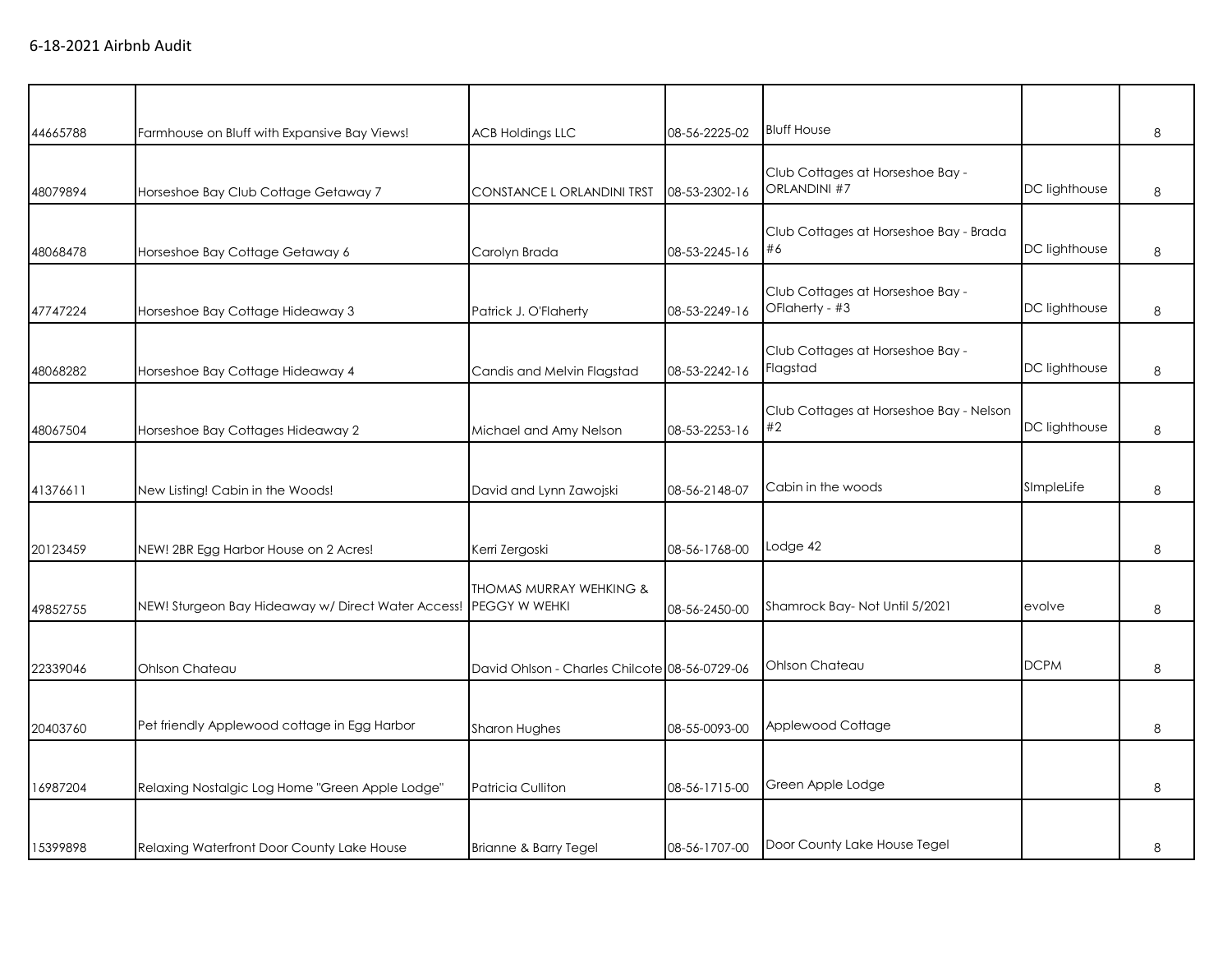| 48517255 | Secluded Get Away with Easy Access to All of DC!                              |                                            |               |                                                                    |                                         | 8 |
|----------|-------------------------------------------------------------------------------|--------------------------------------------|---------------|--------------------------------------------------------------------|-----------------------------------------|---|
|          |                                                                               |                                            |               |                                                                    |                                         |   |
| 46338794 | Serene, cozy cottage in the woods                                             | Scott and Terese Kraemer                   | 08-56-2373-00 | Haven                                                              |                                         | 8 |
|          |                                                                               |                                            |               |                                                                    |                                         |   |
| 29054697 | <b>Stones Throw</b>                                                           | <b>Jeff Garbers</b>                        | 08-56-1396-07 | Stone's Throw                                                      | SImpleLife                              | 8 |
|          |                                                                               |                                            |               |                                                                    |                                         |   |
| 29054699 | Stony Shore Cabin                                                             | <b>Jeff Garbers</b>                        | 08-56-1395-07 | <b>Stony Shores</b>                                                | SImpleLife                              | 8 |
|          |                                                                               |                                            |               |                                                                    |                                         |   |
| 6677520  | Sunset Bluff Getaway in Egg Harbor                                            | Michael & Christina Hauge                  | 08-53-0384-00 | Sunset Bluff Condo - Unit 2- Hauge                                 |                                         | 8 |
| 7340588  | The Cabin at Plum Bottom                                                      | Chad Luberger/ Marlyn &<br>Pamela Moore    | 08-56-1284-00 | The Treehouse at Plum Bottom/ The<br>Carriage House at Plum Bottom | two units -<br>owner is<br>hedging bets | 8 |
|          |                                                                               |                                            |               |                                                                    |                                         |   |
| 28614069 | The Cabin at Shady Grove                                                      | Maureen Gribble                            | 08-56-1925-00 | <b>Shady Grove Gribble</b>                                         |                                         | 8 |
| 8163799  | The Cottage at Plum Bottom                                                    | Chad Luberger/ Marlyn & Pame 08-56-1284-00 |               | The Treehouse at Plum Bottom/The<br>Carriage House at Plum Bottom  | two units -<br>owner is<br>hedging bets | 8 |
|          |                                                                               |                                            |               |                                                                    |                                         |   |
| 45640602 | The Hein Cottage-Beautiful hideaway in the Ç of DC                            | Julia Hein                                 | 08-56-2355-00 | The Hein Cottage                                                   |                                         | 8 |
|          |                                                                               |                                            |               |                                                                    |                                         |   |
| 48270434 | The House On Wooded Ridge                                                     | Donna Ahrens                               | 08-56-2426-00 | The House on Wooded Ridge                                          |                                         | 8 |
|          |                                                                               |                                            |               |                                                                    |                                         |   |
| 43132537 | The Quiet Woods - Private Room and bath                                       | Joan Hutchinson                            | 08-56-2285-00 | The Quiet Woods                                                    |                                         | 8 |
| 4950769  | The Treehouse at Plum Bottom                                                  | Chad Luberger/ Marlyn &<br>Pamela Moore    | 08-56-1284-00 | The Treehouse at Plum Bottom/ The<br>Carriage House at Plum Bottom | two units -<br>owner is<br>hedging bets | 8 |
|          |                                                                               |                                            |               |                                                                    |                                         |   |
| 46870681 | Timber Lodge on Large Wooded Lot mid Door County   Nicholas and Nicole Langer |                                            | 08-56-2372-00 | Timber Lodge                                                       |                                         | 8 |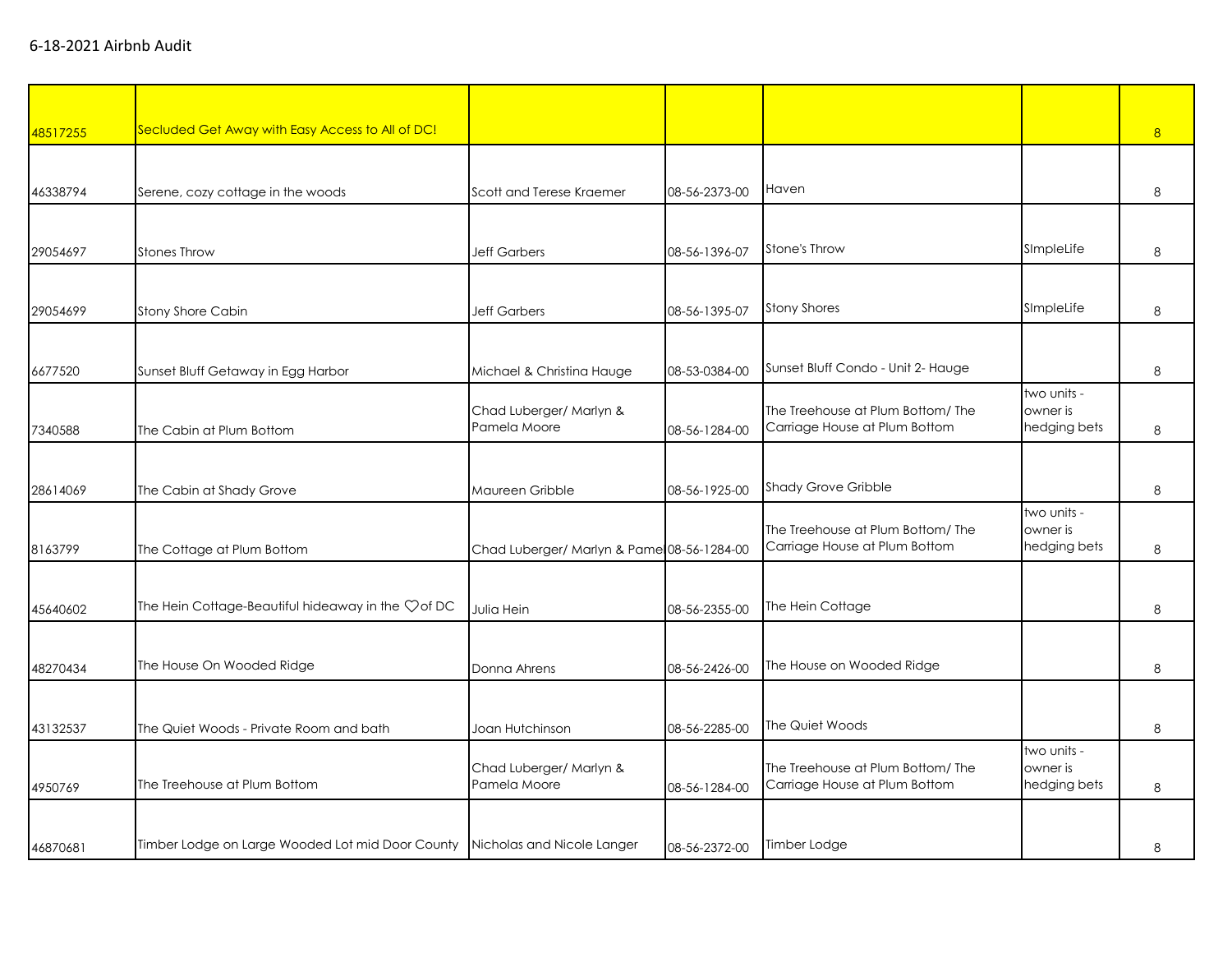| 30973479 | White Cliff Landing                                                   | Aymee and David Balison - Balis 08-56-2034-06 |               | White Cliff Landing                                             | <b>DCPM</b>         | 8 |
|----------|-----------------------------------------------------------------------|-----------------------------------------------|---------------|-----------------------------------------------------------------|---------------------|---|
| 22164041 | Whitestone at the Water                                               | Sara Steinhardt & Jon Chapman 08-56-1316-06   |               | Whitestone at the Water                                         | <b>DCPM</b>         | 8 |
|          |                                                                       |                                               |               |                                                                 |                     |   |
| 36691575 | Sunset View Apartment                                                 | Sarah Hastings-Sawyer                         | 09-50-0115-00 | Egg Harbor Lodge                                                | permitted for<br>25 | 9 |
| 44942245 | *Indoor Pool * Egg Harbor Townhouse Condo Unit 50.                    | Aaron Seubert                                 | 09-53-2323-00 | *NEW LISTING* Egg Harbor Townhouse<br>Condo Unit 50             |                     | 9 |
| 44327727 | *INDOOR POOL* Egg Harbor Townhouse Condo Unit 24 Ryan Herlache        |                                               | 09-53-2317-00 | Meadow Ridge Units 21-24-Townhouse<br>Style Condo in Egg Harbor |                     | 9 |
| 44323514 | *INDOOR POOL* Egg Harbor Townhouse condo-Unit 21                      | Ryan Herlache                                 | 09-53-2317-00 | Meadow Ridge Units 21-24-Townhouse<br>Style Condo in Egg Harbor |                     | 9 |
| 44338869 | *NEW LISTING* Egg Harbor Townhouse Condo Unit 52                      | Ryan Herlache                                 | 09-53-2318-00 | Meadow Ridge Unit 52- Townhouse Style<br>Condo in Egg Harbor    |                     | 9 |
| 50435615 | *New Listing*Indoor/Outdoor Pools! Meadow Ridge<br>Resort, Sleeps 12! | KEVIN AND MARY JEAN DAIGNE 109-53-2509-07     |               | Door Way - 7580 Meadow Ridge Unit 2                             | simplelife          | 9 |
| 49257980 | *NEW* Indoor/Outdoor Pools! Meadow Ridge Condo<br>#27                 | <b>TERRANCE J KURTENBACH</b>                  | 09-53-2424-02 | Meadow Ridge Unit 27                                            |                     | 9 |
| 49261640 | *NEW* Indoor/Outdoor Pools! Meadow Ridge Condo<br>#28                 | TERRANCE J KURTENBACH KRISTIE 09-53-2423-02   |               | Meadow Ridge Unit 28                                            |                     | 9 |
| 17121280 | Awesome Sunset Condo                                                  | <b>Christine Crowley</b>                      | 09-53-0549-16 | Awesome Sunset Condo - Ridgewood<br>Condo 5                     | Lighthouse          | 9 |
| 19113075 | Awesome Sunset Condo TOO                                              | Claire & Frank Murphy                         | 09-53-1445-16 | Awesome Sunset Condo TOO                                        | Lighthouse          | 9 |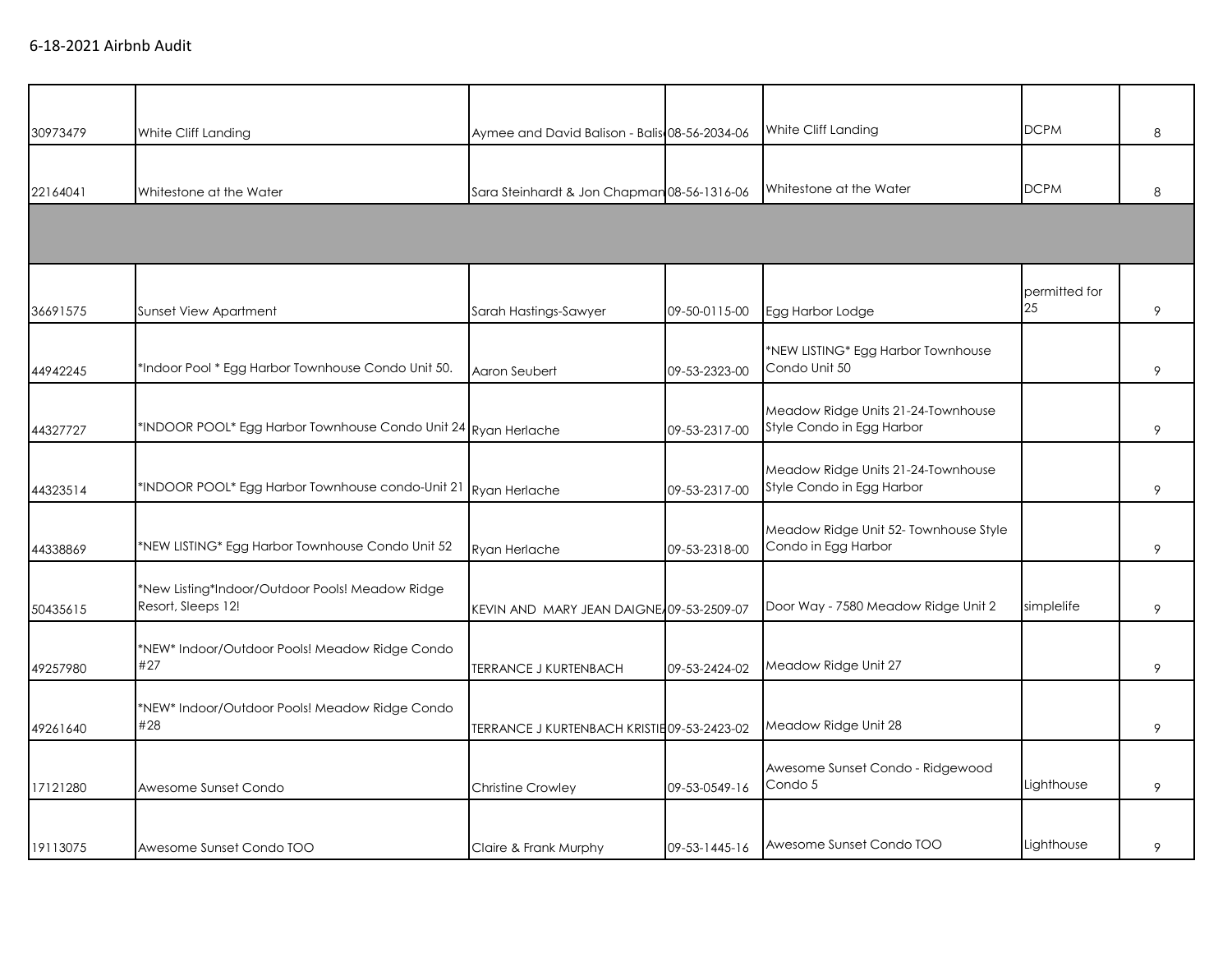| 9602336  | Downstown Sunset View Apartment                                        | Kathy Navis                                 | 09-53-1576-00 | Sunset View Apartment                                      | permitted for 4 | 9 |
|----------|------------------------------------------------------------------------|---------------------------------------------|---------------|------------------------------------------------------------|-----------------|---|
| 45527394 | Entire Townhouse - Escape to Door County                               | Escape to Door County LLC-Mai 09-53-2377-00 |               | Meadow Ridge Unit 22 - Escape to Door<br>County LLC        |                 | 9 |
| 11512240 | Gorgeous View ~ Walk to Town                                           | Melanie and Richard Parsons                 | 09-53-1609-00 | Ridgewood Bluff Condo - Parson                             |                 | 9 |
| 20770425 | Green Door Inn Unit #5                                                 | Kathy Navis                                 | 09-53-1576-00 | Sunset View Apartment                                      | permitted for 5 | 9 |
| 20771252 | Green Door Inn Unit #6                                                 | Kathy Navis                                 | 09-53-1576-00 | Sunset View Apartment                                      | permitted for 5 | 9 |
| 44168543 | Heart of Egg Harbor Apartment                                          | Kathy Navis                                 | 09-53-1576-00 | Sunset View Apartment                                      | permitted for 5 | 9 |
| 44380996 | Indoor pool/hottub Now open!! Egg Harbor condo #51 Scoot LeFevre       |                                             | 09-53-2329-00 | Meadow Ridge Unit 51 - LeFevre                             |                 | 9 |
| 44032190 | Indoor/Outdoor Pool - Egg Harbor Meadow Ridge #23 Meadow Ridge F23 LLC |                                             | 09-53-2322-00 | Meadow Ridge - Meadow Ridge F23 LLC                        |                 | 9 |
| 25688306 | Modern, updated, Door County condo with pool!                          | Michael and Georgina Styke                  | 09-53-1959-00 | Anchorage Condo - Style                                    |                 | 9 |
| 48842607 | NEW LISTING! Spacious Private Condo + Indoor Pool!                     | Leah Schrage                                | 09-53-2463-00 | Meadow Ridge J37- Spacious Private<br>Condo + Indoor Pool! |                 | 9 |
| 49009524 | <b>Pattie's Other Place</b>                                            | Patti Arneson                               | 09-53-2361-21 | Meadow Ridge Unit 39- Arneson - Pattie's<br>Other Place    | lindsley        | 9 |
| 15922477 | Treehouse Appartment                                                   | Kathy Navis                                 | 09-53-1576-00 | Sunset View Apartment                                      | permitted for 5 | 9 |
| 47923565 | White Cliff #5                                                         | <b>Arthur Derse</b>                         | 09-53-1100-06 | Derse's White Cliff Condo - Unit 5                         | dcpm            | 9 |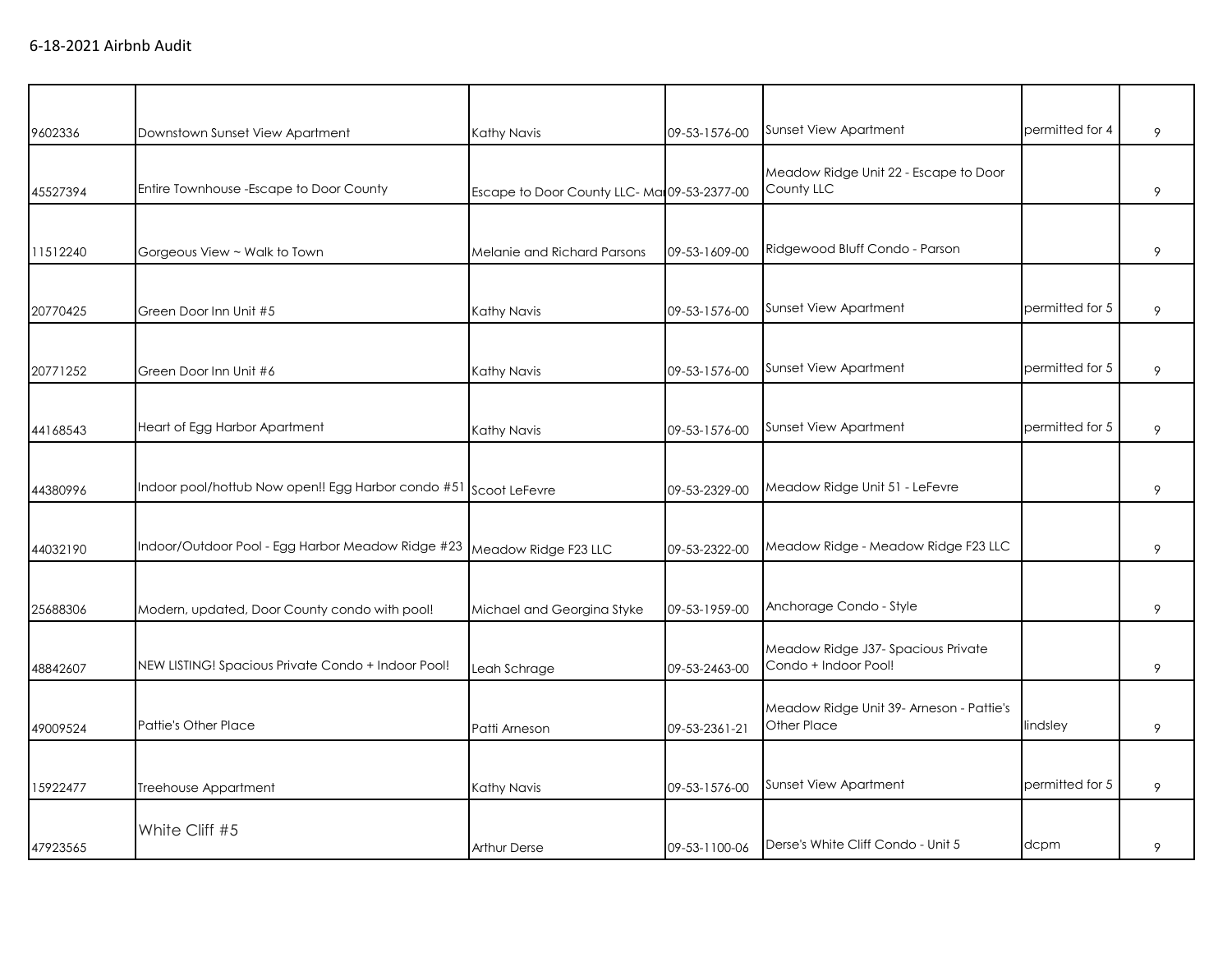| 22846687 | <b>Bay Tree Loft</b>                                  | <b>Jill Sommers</b>                          | 09-56-1839-00 | <b>Bay Tree Loft</b>                            |                                         | 9 |
|----------|-------------------------------------------------------|----------------------------------------------|---------------|-------------------------------------------------|-----------------------------------------|---|
|          |                                                       |                                              |               |                                                 |                                         |   |
| 42581351 | Carla's House Egg Harbor                              | <b>Bob Dickson</b>                           | 09-56-1453-00 | Falun House-Bluffside - Carla's House           |                                         | 9 |
| 43893210 | Door County Cottage Retreat, Walk to Beach & Town     | Country Cottage Properties LLC 09-56-2312-00 |               | Door County Cottage Retreat of Egg<br>Harbor    |                                         | 9 |
| 28027474 | Door County Designer Cottage, wooded yard by<br>beach | Shawn and Sonny Hennessy                     | 09-56-2010-00 | Cottage - Hennessy                              |                                         | 9 |
| 34708260 | Door County Retreat, Sunset Views, Egg Harbor         | Mark and Elizabeth Sternig                   | 09-56-2146-00 | Door County Retreat-Sunset Views- Egg<br>Harbor |                                         | 9 |
| 13812976 | Egg Harbor Bluffwood House                            | Claire & Frank Murphy                        | 09-56-1232-00 | <b>Blluffwood House</b>                         |                                         | 9 |
| 20360386 | Egg Harbor Hideaway                                   | RME Holdings - Robert Esposito               | 09-56-1780-00 | Egg Harbor Hideaway                             | permitted for 2                         | 9 |
| 13589290 | Egg Harbor Log Cabin                                  | Karen Berndt                                 | 09-56-1646-00 | Egg Harbor Log Cabin                            |                                         | 9 |
| 20975595 | Egg Harbor waterfront 4 bedroom ~ incredible views    | Mary Zeller                                  | 09-56-1882-00 | Point Beach Home                                |                                         | 9 |
| 22280403 | Lighthouse Place                                      | Frank & Claire Murphy                        | 09-56-1830-16 | Lighthouse Place                                |                                         | 9 |
| 27360482 | Modern Craftsman Home and Hideaway                    | RME Holdings - Robert Esposito               | 09-56-1780-00 | Egg Harbor Hideaway                             | permitted for 2-<br>combined<br>listing | 9 |
| 22446412 | Modern Craftsman Home in Egg Harbor                   | RME Holdings - Robert Esposito               | 09-56-1780-00 | Egg Harbor Hideaway                             | permitted for 2                         | 9 |
| 31711362 | Modern Flat Egg Harbor - #101                         | Egg Bnb LLC                                  | 09-56-2071-00 | Flats on Church Street                          | permitted for 4                         | 9 |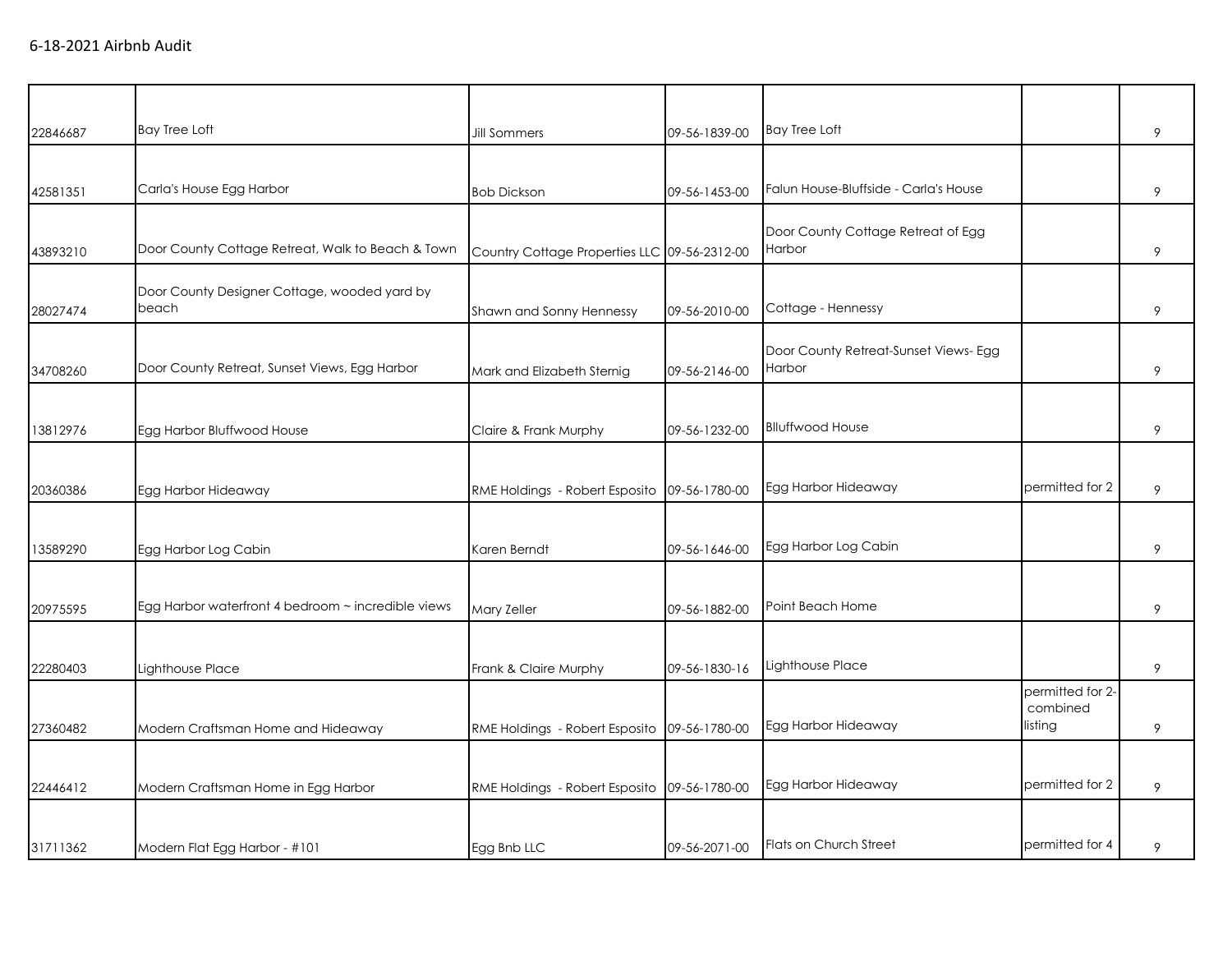| 32686901 | Modern Flat Egg Harbor - #102                      | Egg Bnb LLC                                     | 09-56-2071-00 | Flats on Church Street               | permitted for 4 | 9  |
|----------|----------------------------------------------------|-------------------------------------------------|---------------|--------------------------------------|-----------------|----|
|          |                                                    |                                                 |               |                                      |                 |    |
| 32687171 | Modern Flat Egg Harbor - #103                      | Egg Bnb LLC                                     | 09-56-2071-00 | Flats on Church Street               | permitted for 4 | 9  |
|          |                                                    |                                                 |               |                                      |                 |    |
| 33310719 | Modern Flat Egg Harbor - #104                      | Egg Bnb LLC                                     | 09-56-2071-00 | Flats on Church Street               | permitted for 4 | 9  |
|          |                                                    |                                                 |               |                                      |                 |    |
| 22163979 | On the Water Escape                                | Jan & Craig Bilgen                              | 09-55-0817-06 | On the Water Escape                  | <b>DCPM</b>     | 9  |
|          |                                                    |                                                 |               |                                      |                 |    |
| 525258   | Quiaint Cozy A-Frame in Door County                | Tim & Kristin Mahoney                           | 09-56-1308-00 | Quaint Cozy A-Frame                  |                 | 9  |
|          |                                                    |                                                 |               |                                      |                 |    |
| 49382838 | Roza White Cliff                                   | Scott Roza Trust / Marguerite Roz 09-56-2422-06 |               | Roza Whitecliff Road                 | dcpm            | 9  |
|          |                                                    |                                                 |               |                                      |                 |    |
| 23697711 | Scenic Home in Egg Harbor                          | Massoud Maleki                                  | 09-56-1086-06 | Scenic Home in Egg Harbor            | <b>DCPM</b>     | 9  |
|          |                                                    |                                                 |               |                                      |                 |    |
| 48830631 | Stone Cottage - Lower unit                         | Dennis Joski                                    | 09-56-1434-00 | Joski- Egg Harbor - 7663 STH 42      |                 | 9  |
|          |                                                    |                                                 |               |                                      |                 |    |
| 48589149 | Stone Cottage - upper unit                         | Dennis Joski                                    | 09-56-1434-00 | Joski- Egg Harbor - 7663 STH 42      |                 | 9  |
|          |                                                    |                                                 |               |                                      |                 |    |
| 48258247 | The Heart of Town                                  | Jan Mills                                       | 09-56-2442-00 | The Heart of town                    |                 | 9  |
|          |                                                    |                                                 |               |                                      |                 |    |
| 22339056 | White Cliff Cottage                                | Michael & Dawn McCole                           | 09-56-0894-06 | White Cliff Cottage                  | <b>DCPM</b>     | 9  |
|          |                                                    |                                                 |               |                                      |                 |    |
|          |                                                    |                                                 |               |                                      |                 |    |
|          |                                                    |                                                 |               |                                      |                 |    |
| 31743342 | Waterfront Studio with Private Beach in Ephraim #1 | Evergreen Beachside, LLC                        | 11-50-1479-00 | Evergreen Beachside Vacation Rentals | permitted for 4 | 11 |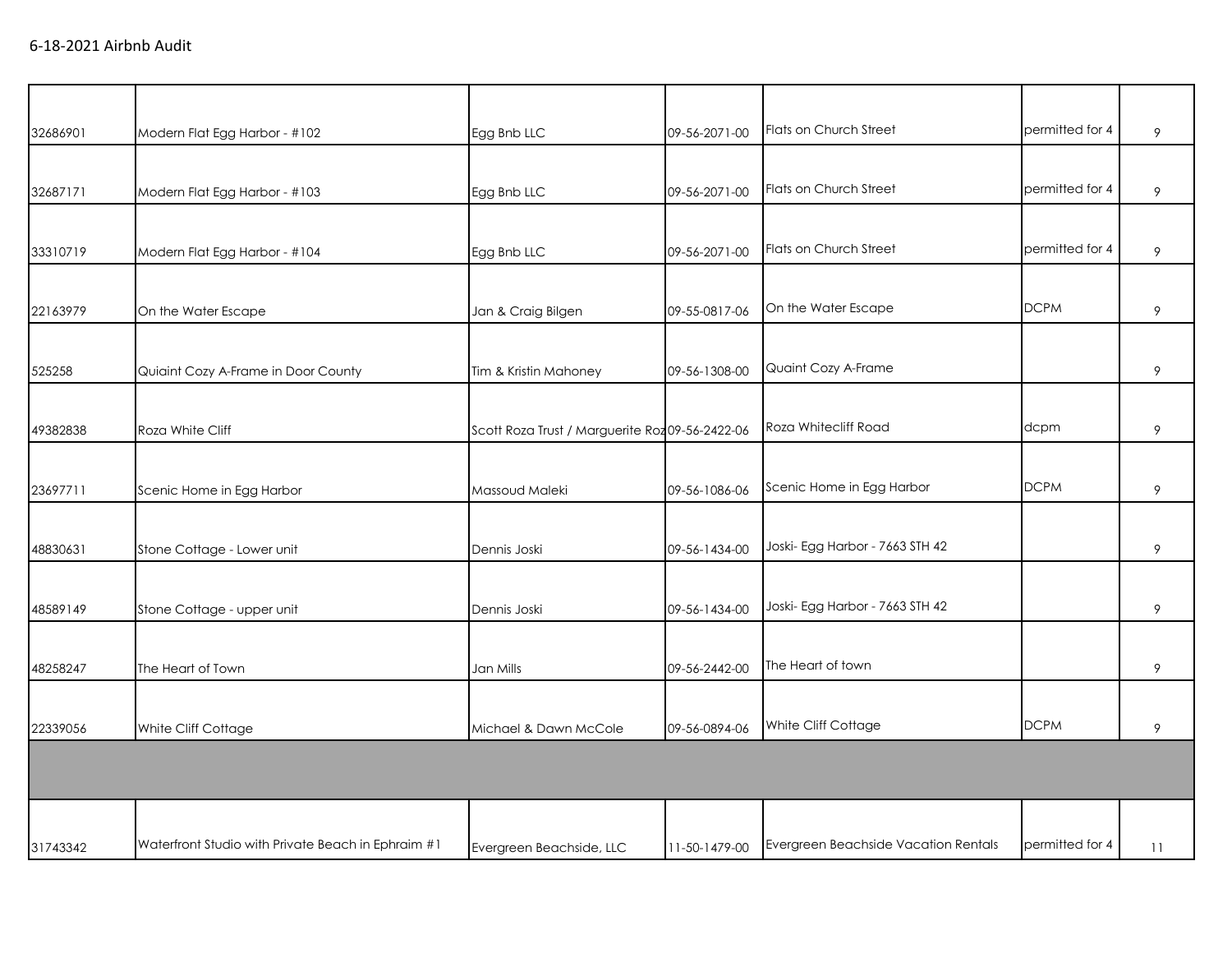| 32305284 | Waterfront Studio with Private Beach in Ephraim #2 | Evergreen Beachside, LLC                      | 11-50-1479-00 | Evergreen Beachside Vacation Rentals | permitted for 4            | 11              |
|----------|----------------------------------------------------|-----------------------------------------------|---------------|--------------------------------------|----------------------------|-----------------|
|          |                                                    |                                               |               |                                      |                            |                 |
| 32304716 | Waterfront Studio with Private Beach in Ephraim #3 | Evergreen Beachside, LLC                      | 11-50-1479-00 | Evergreen Beachside Vacation Rentals | permitted for 4            | 11              |
|          |                                                    |                                               |               |                                      |                            |                 |
| 32305079 | Waterfront Studio with Private Beach in Ephraim #4 | Evergreen Beachside, LLC                      | 11-50-1479-00 | Evergreen Beachside Vacation Rentals | permitted for 4            | 11              |
|          |                                                    |                                               |               |                                      |                            |                 |
|          | 3 BR   Fireplace   Whirlpool   Near Water   # 201  | Ephraim Guest House Condo<br>Assn Inc         |               |                                      |                            | $\overline{11}$ |
| 45623171 |                                                    |                                               |               | 11-51-0061-00 Ephraim Guest House    |                            |                 |
|          |                                                    | Ephraim Guest House Condo                     |               |                                      |                            |                 |
| 45623420 | Ephraim Stay with a View - 2 Bedroom - Unit # 204  | Assn Inc                                      | 11-51-0061-00 | <b>Ephraim Guest House</b>           |                            | $\overline{11}$ |
|          |                                                    | <b>Ephraim Guest House Condo</b>              |               |                                      |                            |                 |
| 45617779 | Ephraim Stay with a View - Unit # 103              | Assn Inc                                      |               | 11-51-0061-00 Ephraim Guest House    |                            | 11              |
|          |                                                    |                                               |               |                                      |                            |                 |
|          |                                                    | Ephraim Guest House Condo<br>Assn Inc         |               |                                      |                            |                 |
| 45616865 | Ephraim Unit with a View # 102                     |                                               |               | 11-51-0061-00 Ephraim Guest House    |                            | 11              |
|          |                                                    | Ephraim Guest House Condo                     |               |                                      |                            |                 |
| 45618489 | Outdoor Entrance   Ephraim Unit # 104              | Assn Inc                                      | 11-51-0061-00 | <b>Ephraim Guest House</b>           |                            | 11              |
|          |                                                    |                                               |               |                                      |                            |                 |
| 45618790 | Outdoor Entrance   Ephraim Unit # 301              | Ephraim Guest House Condo<br>Assn Inc         | 11-51-0061-00 | <b>Ephraim Guest House</b>           |                            | 11              |
|          |                                                    |                                               |               |                                      |                            |                 |
|          |                                                    |                                               |               |                                      |                            |                 |
| 44193811 | Bright • Updated • Clean Condo Near Water Ephraim  | Ephraim Guest House #302 LLC 11-53-2332-00    |               | Ephraim Guest House #302 LLC         |                            | 11              |
|          |                                                    |                                               |               |                                      |                            |                 |
| 43881653 | New Kitchen   Fireplace   Whirlpool Tub   Clean    | Laurel Ciohon and Chris Janisse 11-53-2333-00 |               | Ephraim Condo #303                   |                            | 11              |
|          |                                                    |                                               |               |                                      |                            |                 |
| 26845266 | 'Butternut Cottage' in Central Door County!        | Deborah Eckert                                | 11-55-0680-00 | <b>Park Place Cottages</b>           | permitted for 5-<br>evovle | 11              |
|          |                                                    |                                               |               |                                      |                            |                 |
|          |                                                    |                                               |               |                                      |                            |                 |
| 7746988  | #1 Peninsula Park and Island View                  | James Lindbloom                               | 11-56-1558-00 | Peninsula Park and Island View       | permitted for 2            | 11              |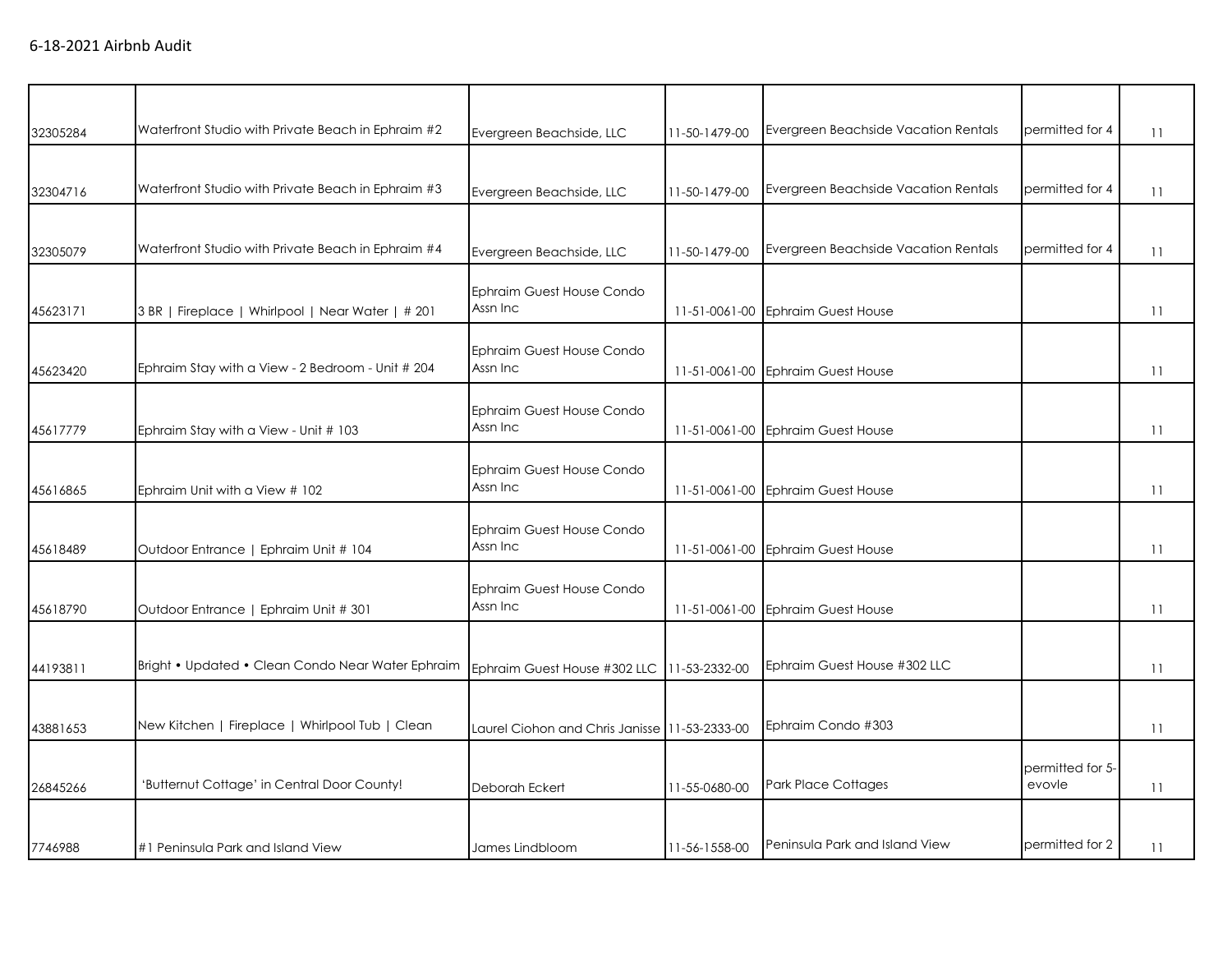| 7833318  | #2 Peninsula Park and Island View                                       | James Lindbloom                                   | 11-56-1558-00 | Peninsula Park and Island View        | permitted for 2 | 11 |
|----------|-------------------------------------------------------------------------|---------------------------------------------------|---------------|---------------------------------------|-----------------|----|
| 50110678 | **New Listing** Charming cottage in Ephraim, WI                         | Matthew and Stephanie Klein                       | 11-56-2503-07 | Captain's Quarters & Tuckaway Cottage | Simple Life     | 11 |
| 50097125 | **NEW LISTING** Great location in Ephraim!                              | Matthew and Stephanie Klein                       | 11-56-2503-07 | Captain's Quarters & Tuckaway Cottage | Simple Life     | 11 |
| 49461386 | *NEW LISTING* *New Construction* Stunning Getaway<br>in Sister Bay      | William and Elizabeth Pflum                       | 11-56-2434-07 | Willowbury Estate                     |                 | 11 |
| 42271180 | *New Listing* Adorable Pet Friendly Cottage in the<br>Heart of Ephraim! | Terry and Kim Cassidy                             | 11-56-1574-07 | Cassidy's Cottages                    | permitted for 2 | 11 |
| 42268703 | *New Listing* Walk to Everything Ephraim has to Offer!<br>Pet Friendly! | Terry and Kim Cassidy                             | 11-56-1574-07 | Cassidy's Cottages                    | permitted for 2 | 11 |
| 22163846 | <b>Bay View Cottage</b>                                                 | <b>Rick Wegman</b>                                | 11-56-1498-06 | <b>Bay View Cottage</b>               | <b>DCPM</b>     | 11 |
| 31168096 | Big & Beautiful Ephraim Vacation House and Gardens                      | Colin Welford                                     | 11-56-2133-00 | <b>Green Gables</b>                   |                 | 11 |
| 35809467 | Binkhaven - A Norwegian Fairytale                                       | Cathcart Holdings LLC - Elliot Tail 11-56-2028-00 |               | Binkhaven the Rosemailing Cottage     |                 | 11 |
| 20916442 | Boutique Home in Door County w/Eagle Harbor Views! Carol S Corbett      |                                                   | 11-56-1806-00 | Harbor View Ephraim - Corbett         |                 | 11 |
| 22163826 | Cedar Barn                                                              | Jennifer & Bjorn Larson                           | 11-56-1635-06 | Cedar Barn Rental                     | <b>DCPM</b>     | 11 |
| 22337314 | Cedar Glen                                                              | John & Rachel Rothschild                          | 11-55-0758-06 | Cedar Glen                            | <b>DCPM</b>     | 11 |
| 49245510 | Cedar Street Cottage Ephraim 500' from the Water                        | Koko LLC - Matt and Susie<br>Cottick              | 11-56-2490-00 | Cedar St Cottage                      | dup listing     | 11 |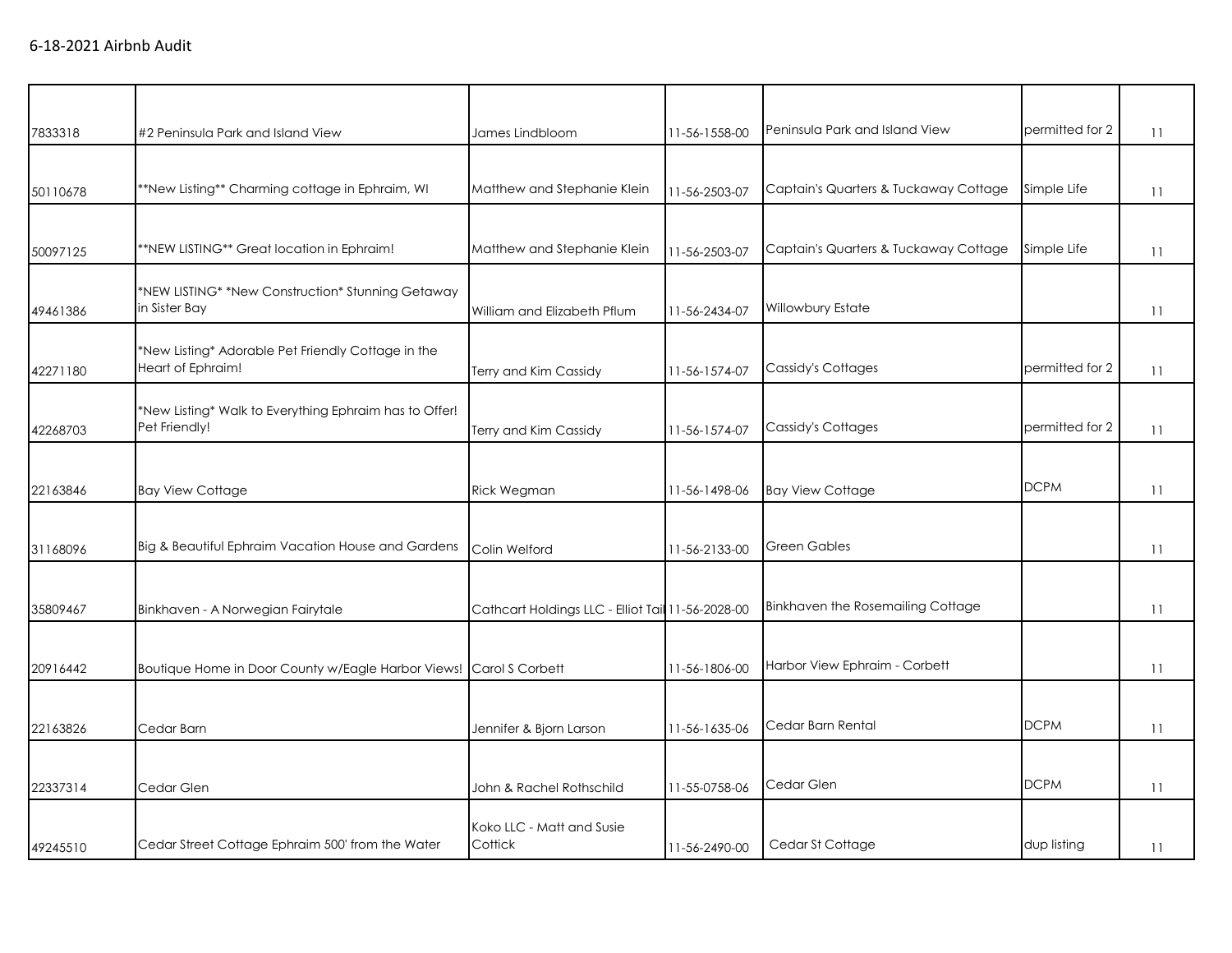|          |                                                    | Koko LLC - Matt and Susie                 |               |                                          |                            |                 |
|----------|----------------------------------------------------|-------------------------------------------|---------------|------------------------------------------|----------------------------|-----------------|
| 24993392 | Cedar Street Cottage Ephraim 500' from the Water   | Cottick                                   | 11-56-2490-00 | Cedar St Cottage                         |                            | 11              |
| 39965933 | Charming & Historic Cottage in Door County         | Donna Moretti                             | 11-56-1677-00 | Moretti - 10438 Water St - Nordic Hearth |                            | $\overline{11}$ |
| 26845401 | Cherry Cottage' - Steps to Peninsula State Park!   | Deborah Eckert                            | 11-55-0680-00 | <b>Park Place Cottages</b>               | permitted for 5-<br>evovle | 11              |
| 22339193 | Coral Hill Cottage                                 | Leslee and Morrie Goldman                 | 11-56-1258-06 | Coral Hill Cottage                       | <b>DCPM</b>                | $\overline{11}$ |
| 22163862 | Cottage on Townline                                | Roy Elquist                               | 11-56-1069-06 | Townline                                 | <b>DCPM</b>                | $\overline{11}$ |
| 36116048 | Cozy Cottage North @Ephraim Beach                  | Daryl Larson                              | 11-56-2288-00 | <b>Ephraim Village Cottages</b>          |                            | $\overline{11}$ |
| 36114162 | Cozy Cottage South @Ephraim Beach                  | Daryl Larson                              | 11-56-2288-00 | <b>Ephraim Village Cottages</b>          |                            | $\overline{11}$ |
| 26845261 | Cozy Ephraim 'Cedar Cottage' w/Private Deck!       | Deborah Eckert                            | 11-55-0680-00 | <b>Park Place Cottages</b>               | permitted for 5-<br>evovle | $\overline{11}$ |
| 27084618 | Eagle Harbor Cottage Loft                          | Meredith (Dee) Brestin                    | 11-56-1988-00 | Eagle Harbor Cottage Loft                |                            | $\overline{11}$ |
| 37902032 | Elegant Retreat in the Heart of Door County        | Colin Welford                             | 11-56-2133-00 | <b>Green Gables</b>                      | permitted for 2            | 11              |
| 35942416 | Ephraim Beach at Bayview (Lower Unit)              | Daryl Larson                              | 11-56-2288-00 | <b>Ephraim Village Cottages</b>          |                            | 11              |
| 35941818 | Ephraim Beach at Bayview (Upper Unit - Water View) | Daryl Larson                              | 11-56-2288-00 | <b>Ephraim Village Cottages</b>          |                            | $\overline{11}$ |
| 40227752 | Ephraim Beach View Cottage                         | Stuart Chomeau BTC HOLDINGS 11-56-1295-00 |               | <b>Beach View Cottage</b>                | no room tax<br>programming | $\overline{11}$ |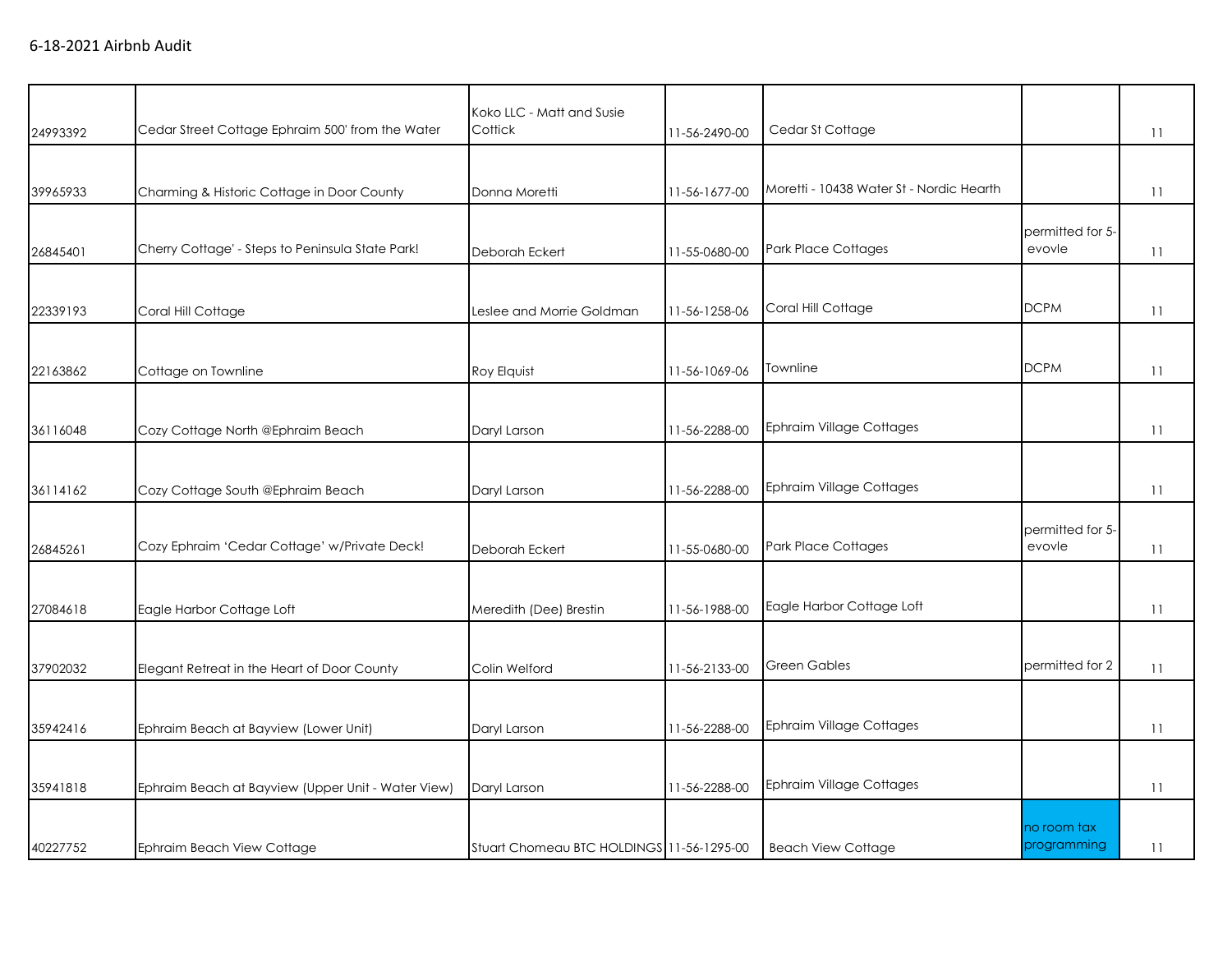| 23698434 | Ephraim Boat House                                                 | <b>Robert and Nicole Collins</b> | 11-56-1708-06 | Ephraim Boat House              | <b>DCPM</b> | 11              |
|----------|--------------------------------------------------------------------|----------------------------------|---------------|---------------------------------|-------------|-----------------|
|          |                                                                    |                                  |               |                                 |             |                 |
| 26892652 | Ephraim Home.                                                      | David Vartanian                  | 11-56-1088-00 | Vartanian - 3235 Holand Rd      |             | 11              |
|          |                                                                    |                                  |               |                                 |             |                 |
| 46356676 | Ephraim Stone Cottage and Cabin                                    | <b>Brad Massey</b>               | 11-56-2300-00 | Ephraim Stone Cottage and Cabin |             | $\overline{11}$ |
|          |                                                                    |                                  |               |                                 |             |                 |
| 35916033 | Family Fun Cottage - Duplex (Left Side)                            | Daryl Larson                     | 11-56-2288-00 | <b>Ephraim Village Cottages</b> |             | 11              |
|          |                                                                    |                                  |               |                                 |             |                 |
| 35938228 | Family Fun Cottage North @Ephraim Beach                            | Daryl Larson                     | 11-56-2288-00 | <b>Ephraim Village Cottages</b> |             | $\overline{11}$ |
|          |                                                                    |                                  |               |                                 |             |                 |
| 34809243 | Great Value Big Families! Luxury in Çof Door!                      | Brian & Amanda Jenkins           | 11-56-1407-00 | Norra Skoggen                   |             | $\overline{11}$ |
|          |                                                                    |                                  |               |                                 |             |                 |
| 22163884 | <b>Harbor House</b>                                                | Windsor McCutcheon               | 11-56-1724-06 | Harbor House on North Shore     | <b>DCPM</b> | 11              |
|          |                                                                    |                                  |               |                                 |             |                 |
| 13769377 | <b>Hollis House</b>                                                | Daniel & Lori Schwefel           | 11-56-1659-00 | <b>Hollis House</b>             |             | 11              |
|          |                                                                    |                                  |               |                                 |             |                 |
| 43769613 | Meadow View I @Ephraim Beach                                       | Daryl Larson                     | 11-56-2288-00 | Ephraim Village Cottages        |             | $\overline{11}$ |
|          |                                                                    |                                  |               |                                 |             |                 |
| 43939361 | Meadow View II @ Ephraim Beach                                     | Daryl Larson                     | 11-56-2288-00 | <b>Ephraim Village Cottages</b> |             | 11              |
|          |                                                                    |                                  |               |                                 |             |                 |
| 44473578 | Meadow View III @ Ephraim Beach                                    | Daryl Larson                     | 11-56-2288-00 | Ephraim Village Cottages        |             | 11              |
|          |                                                                    |                                  |               |                                 |             |                 |
| 24052610 | Natures Window                                                     | <b>Bill Anderson</b>             | 11-56-1958-00 | Natures Window                  |             | 11              |
|          |                                                                    |                                  |               |                                 |             |                 |
| 37971066 | NEW! Ephraim Home w/ Yard - Walk to Lake Michigan! Carol S Corbett |                                  | 11-56-1806-00 | Harbor View Ephraim - Corbett   |             | 11              |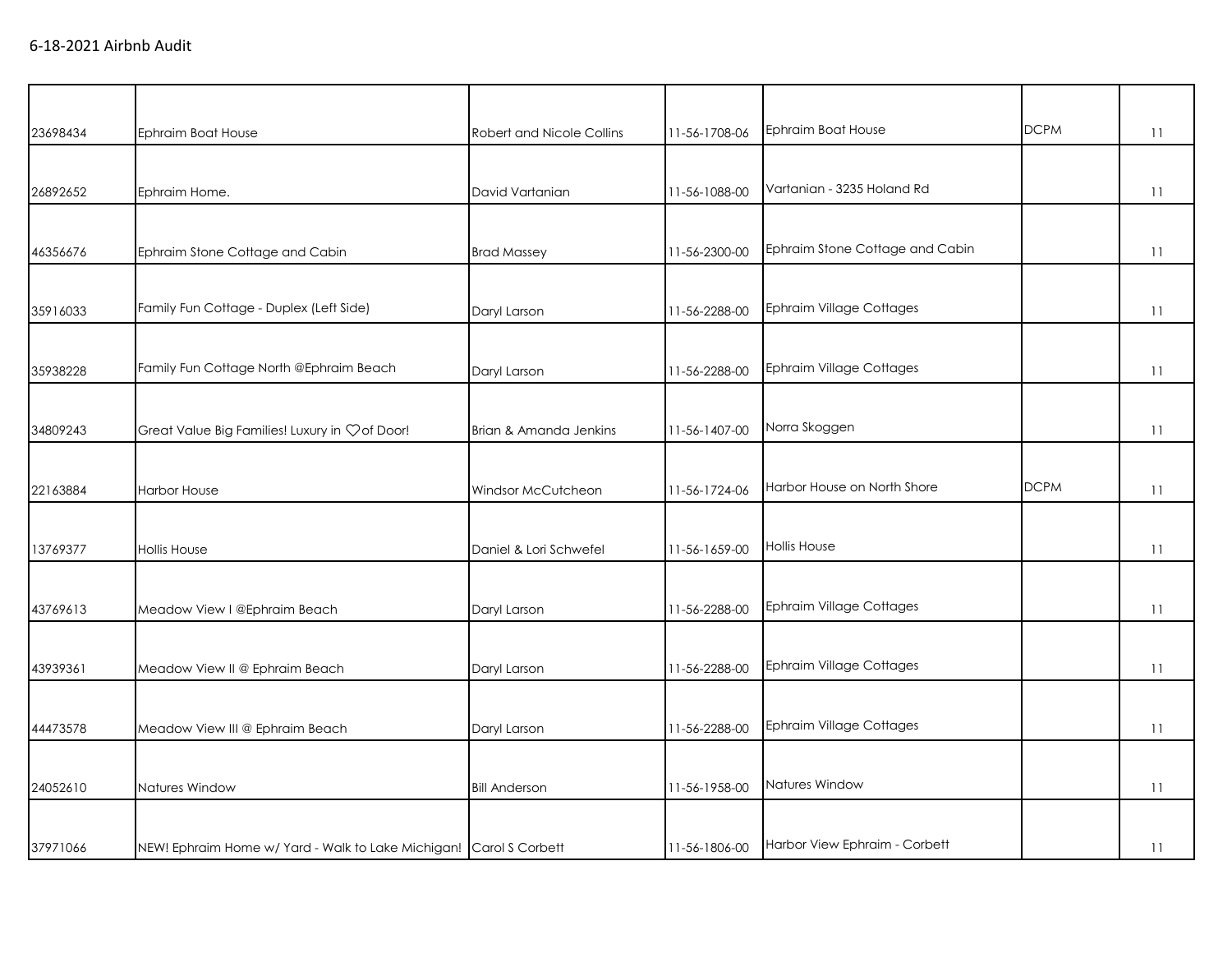| 49630288 | New! Peaceful Family Getaway W/ Large Yard +<br>Deck! Walk to the beach and downtown Ephraim! | Punkaj Gupta and Sachin Pawal 11-56-2479-00        |               | Serenity on Spruce                 |                            | 11              |
|----------|-----------------------------------------------------------------------------------------------|----------------------------------------------------|---------------|------------------------------------|----------------------------|-----------------|
| 22163929 | Northwind Cottage 1                                                                           | Northwinds Holdings LLC- Alison<br>and Jon Beadell | 11-56-2392-06 | Northwind Cottages                 | permitted for 3            | 11              |
| 22163935 | Northwind Cottage 2                                                                           | Northwinds Holdings LLC- Alison<br>and Jon Beadell | 11-56-2392-06 | Northwind Cottages                 | permitted for 3            | 11              |
| 22163987 | Park's Edge Lakeshore Home                                                                    | Jacob and Greta Odders                             | 11-56-1818-06 | Parks Edge Lakeshore Beach House   | <b>DCPM</b>                | 11              |
| 15152902 | Peninsula Park and Island View - 3 bedroom house                                              | James Lindbloom                                    | 11-56-1558-00 | Peninsula Park and Island View     | permitted for 2            | $\overline{11}$ |
| 42780411 | Quaint and Sunny - Steps from Ephraim Beach                                                   | Daryl Larson                                       | 11-56-2288-00 | Ephraim Village Cottages           |                            | $\overline{11}$ |
| 13549163 | Rustic Elegance                                                                               | Daniel & Laurel Simons                             | 11-56-1656-00 | Elegant Home in Ephraim            |                            | 11              |
| 22750642 | Sunny Studio in Perfect Location                                                              | Laurel Ciohon                                      | 11-56-1853-00 | Ephraim Modern Guesthouse - Ciohon |                            | 11              |
| 26845264 | The Carriage House' Walk to Peninsula St Park                                                 | Deborah Eckert                                     | 11-55-0680-00 | <b>Park Place Cottages</b>         | permitted for 5-<br>evovle | $\overline{11}$ |
| 35996063 | The Cedars Near Ephraim Beach                                                                 | Daryl Larson                                       | 11-56-2288-00 | Ephraim Village Cottages           |                            | $\overline{11}$ |
| 26845402 | Updated Ephraim 'Pine Cottage' w/ Deck!                                                       | Deborah Eckert                                     | 11-55-0680-00 | <b>Park Place Cottages</b>         | permitted for 5            | 11              |
| 43449644 | Wee One Cottage Near Ephraim Beach                                                            | Daryl Larson                                       | 11-56-2288-00 | Ephraim Village Cottages           |                            | 11              |
|          |                                                                                               |                                                    |               |                                    |                            |                 |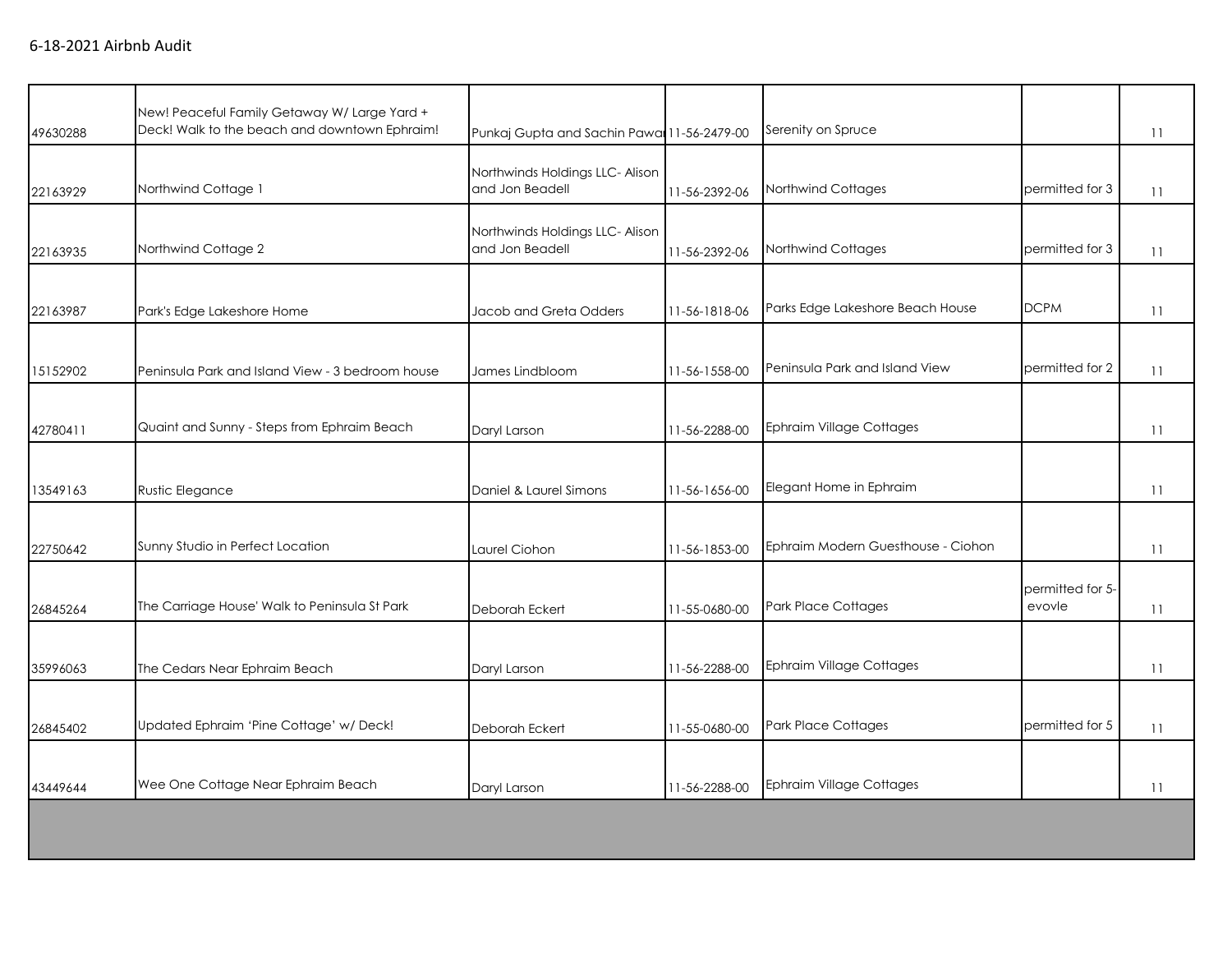| 23629319 | <b>Fish Creek Retreat</b>                         |                   |               | 30+ days only                                   |                            | 12 |
|----------|---------------------------------------------------|-------------------|---------------|-------------------------------------------------|----------------------------|----|
|          |                                                   |                   |               |                                                 |                            |    |
| 7213011  | <b>Tuckers Retreat</b>                            |                   |               | 30+ days only                                   |                            | 12 |
|          |                                                   |                   |               |                                                 |                            |    |
| 35609837 | Blue Jay Cottage. Fish Creek access! Downtown     | Carol Vande Walle | 12-50-0387-00 | Peninsula Park View                             |                            | 12 |
|          |                                                   |                   |               |                                                 |                            |    |
| 35224872 | Chestnut Cottage at Peninsula Park-View           | Carol Vande Walle | 12-50-0387-00 | Peninsula Park View                             |                            | 12 |
| 30904112 | Countryside Cottage 5                             | Sandra Solomon    | 12-50-1042-00 | Julies Park Café & Motel - Countryside<br>Motel | permitted for<br>$40-$     | 12 |
|          |                                                   |                   |               |                                                 |                            |    |
| 30904456 | Countryside Cottage 6                             | Sandra Solomon    | 12-50-1042-00 | Julies Park Café & Motel - Countryside<br>Motel | permitted for<br>40        | 12 |
| 30229308 | Countryside Cottage/Duplex Unit 7                 | Sandra Solomon    | 12-50-1042-00 | Julies Park Café & Motel - Countryside<br>Motel | permitted for<br>40        | 12 |
| 29003329 | Countryside Cottage/Duplex- Unit 8                | Sandra Solomon    | 12-50-1042-00 | Julies Park Café & Motel - Countryside<br>Motel | permitted for<br>40        | 12 |
|          |                                                   |                   |               |                                                 |                            |    |
| 26007168 | Evergreen                                         | Carol Vande Walle | 12-50-0387-00 | Peninsula Park View                             |                            | 12 |
|          |                                                   |                   |               |                                                 |                            |    |
| 48041223 | Garden King Suite at Peninsula Park View          | Carol Vande Walle | 12-50-0387-00 | Peninsula Park View                             |                            | 12 |
|          |                                                   |                   |               |                                                 | no room tax<br>programming |    |
| 22015884 | Julies Park Café Suite                            | Sandra Salomon    | 12-50-1042-00 | Julies Park Café and Motel                      | on this listing            | 12 |
|          |                                                   |                   |               |                                                 |                            |    |
| 41451594 | Lilac Cottage at Peninsula Park-View, NEW LISTING | Carol Vande Walle | 12-50-0387-00 | Peninsula Park View                             |                            | 12 |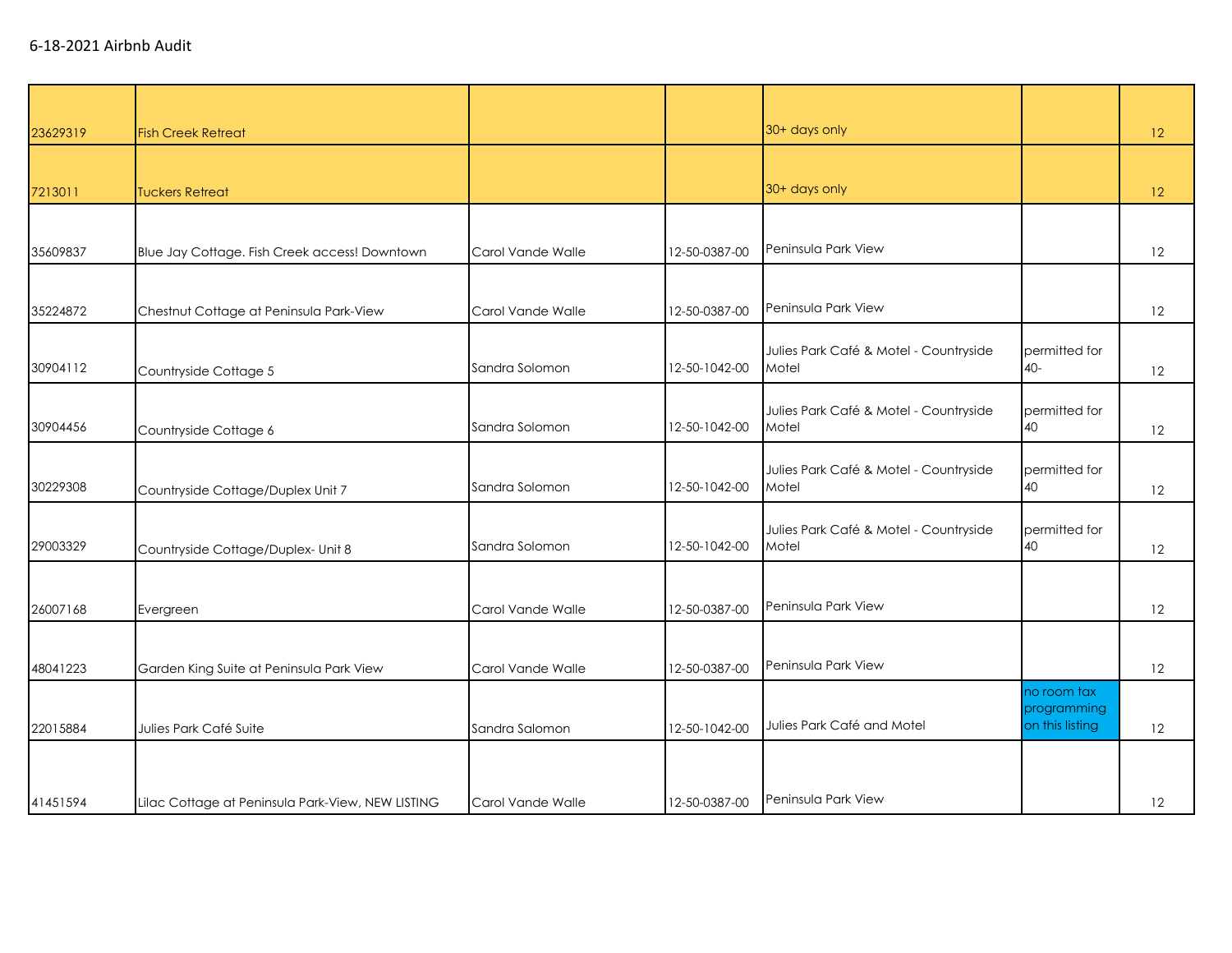| 35514974 | Peninsula Parkview Sunset Meadow Whirlpool Cottage Carol Vande Walle |                         | 12-50-0387-00 | Peninsula Park View                             |                            | 12 |
|----------|----------------------------------------------------------------------|-------------------------|---------------|-------------------------------------------------|----------------------------|----|
| 50363233 | Single rm, quiet setting, minutes from everything!                   | Sandra Solomon          | 12-50-1042-00 | Julies Park Café & Motel - Countryside<br>Motel | permitted for<br>40        | 12 |
|          |                                                                      |                         |               |                                                 |                            |    |
| 35515408 | Starling Cottage. Fish Creek access! downtown                        | Carol Vande Walle       | 12-50-0387-00 | Peninsula Park View                             |                            | 12 |
|          |                                                                      |                         |               |                                                 |                            |    |
| 48032380 | 1 Bedroom Suite in a World-Class Swedish Resort                      |                         |               |                                                 | Wholesaler                 | 12 |
|          |                                                                      |                         |               |                                                 |                            |    |
| 23008138 | <b>Fish Creek Country Resort - I Bedroom Suites</b>                  |                         |               |                                                 | Wholesaler                 | 12 |
|          |                                                                      |                         |               |                                                 |                            |    |
| 23709001 | <b>Get Away at Fish Creek</b>                                        |                         |               |                                                 | Wholesaler                 | 12 |
| 49362957 | Stunning 3800 square unit with great viiews                          | Greg Hummel             | 12-53-2525-00 | Varmland Unit 1431                              | no room tax<br>programming | 12 |
|          |                                                                      |                         |               |                                                 |                            |    |
| 36825938 | Double room-Ensuite-Standard-Deluxe Room 7                           | <b>William Tressler</b> | 12-52-0174-00 | Whistling Swan                                  | permitted for 7            | 12 |
|          |                                                                      |                         |               |                                                 |                            |    |
| 36825808 | Double room-Ensuite-Standard-Room 1                                  | <b>William Tressler</b> | 12-52-0174-00 | Whistling Swan                                  | permitted for 7            | 12 |
|          |                                                                      |                         |               |                                                 |                            |    |
| 36825836 | Double room-Ensuite-Standard-Room 2                                  | <b>William Tressler</b> | 12-52-0174-00 | Whistling Swan                                  | permitted for 7            | 12 |
| 36825887 | Double room-Ensuite-Standard-Room 4                                  | William Tressler        | 12-52-0174-00 | Whistling Swan                                  | permitted for 7            | 12 |
|          |                                                                      |                         |               |                                                 |                            |    |
| 36825919 | Double room-Ensuite-Standard-Room 6                                  | <b>William Tressler</b> | 12-52-0174-00 | Whistling Swan                                  | permitted for 7            | 12 |
|          |                                                                      |                         |               |                                                 |                            |    |
| 36825858 | Double room-Ensuite-Standard-Suite 3                                 | <b>William Tressler</b> | 12-52-0174-00 | Whistling Swan                                  | permitted for 7            | 12 |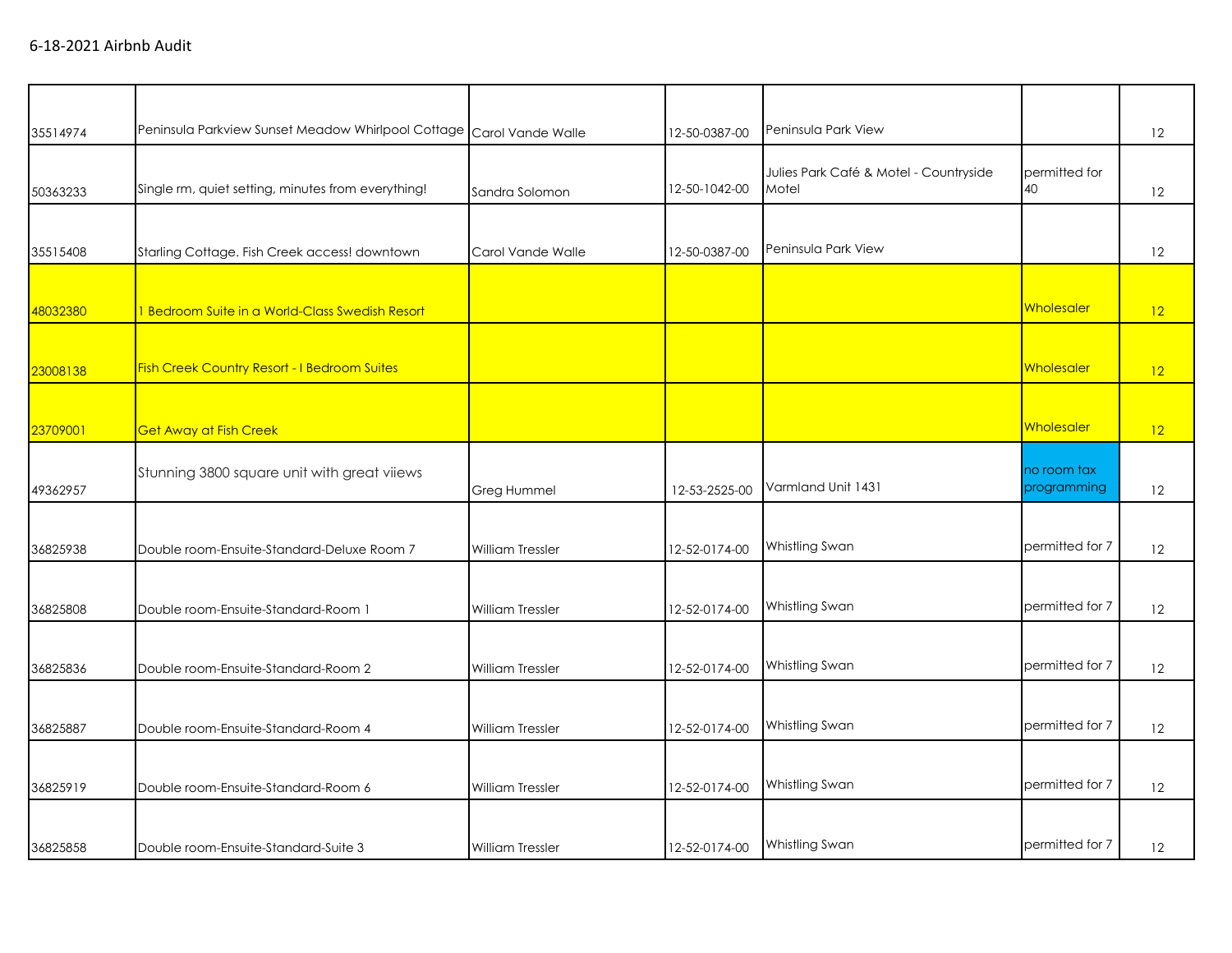| 36825902 | Double room-Ensuite-Standard-Suite 5                                     | <b>William Tressler</b>                       | 12-52-0174-00 | Whistling Swan                           | permitted for 7                     | 12 |
|----------|--------------------------------------------------------------------------|-----------------------------------------------|---------------|------------------------------------------|-------------------------------------|----|
| 47937953 | "Little Yellow Cottage"-Downtown Fish Creek with<br>POOL/Kayak/Bike/Fish | <b>Tony Goebel</b>                            | 12-53-2401-00 | Yellow Cottage, The                      |                                     | 12 |
| 40223988 | Brook Point #4, in the heart of Fish Creek!                              | SMC Door County, LLC-Stuart Ch 12-53-0626-00  |               | Brookpoint #4                            | Douglas                             | 12 |
| 29654419 | Condo in Fish Creek by Peninsula State Park (A7)                         | Evergreen Hill Condo Owners As 12-53-0357-00  |               | Evergreen Hill                           | permitted for<br>15                 | 12 |
| 50154634 | Cozy getaway                                                             | Alecia Mandal                                 |               |                                          |                                     | 12 |
| 22268447 | Downtown Fish Creek with a View                                          | <b>Stacey Berndt</b>                          | 12-53-1855-00 | Downtown Fish Creek with a View - Berndt |                                     | 12 |
| 24189891 | Elegant Creekside Cottage (on Fish Creek)                                | Patricia Culliton                             | 12-53-1890-00 | Creekside Cottage                        | incorrect room<br>tax<br>progamming | 12 |
| 29660011 | Evergreen A8                                                             | Evergreen Hill Condo Owners As 12-53-0357-00  |               | Evergreen Hill                           | permitted for<br>15                 | 12 |
| 29660194 | Evergreen B!                                                             | Evergreen Hill Condo Owners As 12-53-0357-00  |               | Evergreen Hill                           | permitted for<br>15                 | 12 |
| 29659642 | Evergreen B3                                                             | Evergreen Hill Condo Owners Ass 12-53-0357-00 |               | Evergreen Hill                           | permitted for<br>15                 | 12 |
| 29708652 | Evergreen B4                                                             | Evergreen Hill Condo Owners Ass 12-53-0357-00 |               | Evergreen Hill                           | permitted for<br>15                 | 12 |
| 29756847 | Evergreen B5                                                             | Evergreen Hill Condo Owners Ass 12-53-0357-00 |               | Evergreen Hill                           | permitted for<br>15                 | 12 |
| 29709704 | Evergreen B6                                                             | Evergreen Hill Condo Owners As: 12-53-0357-00 |               | Evergreen Hill                           | permitted for<br>15                 | 12 |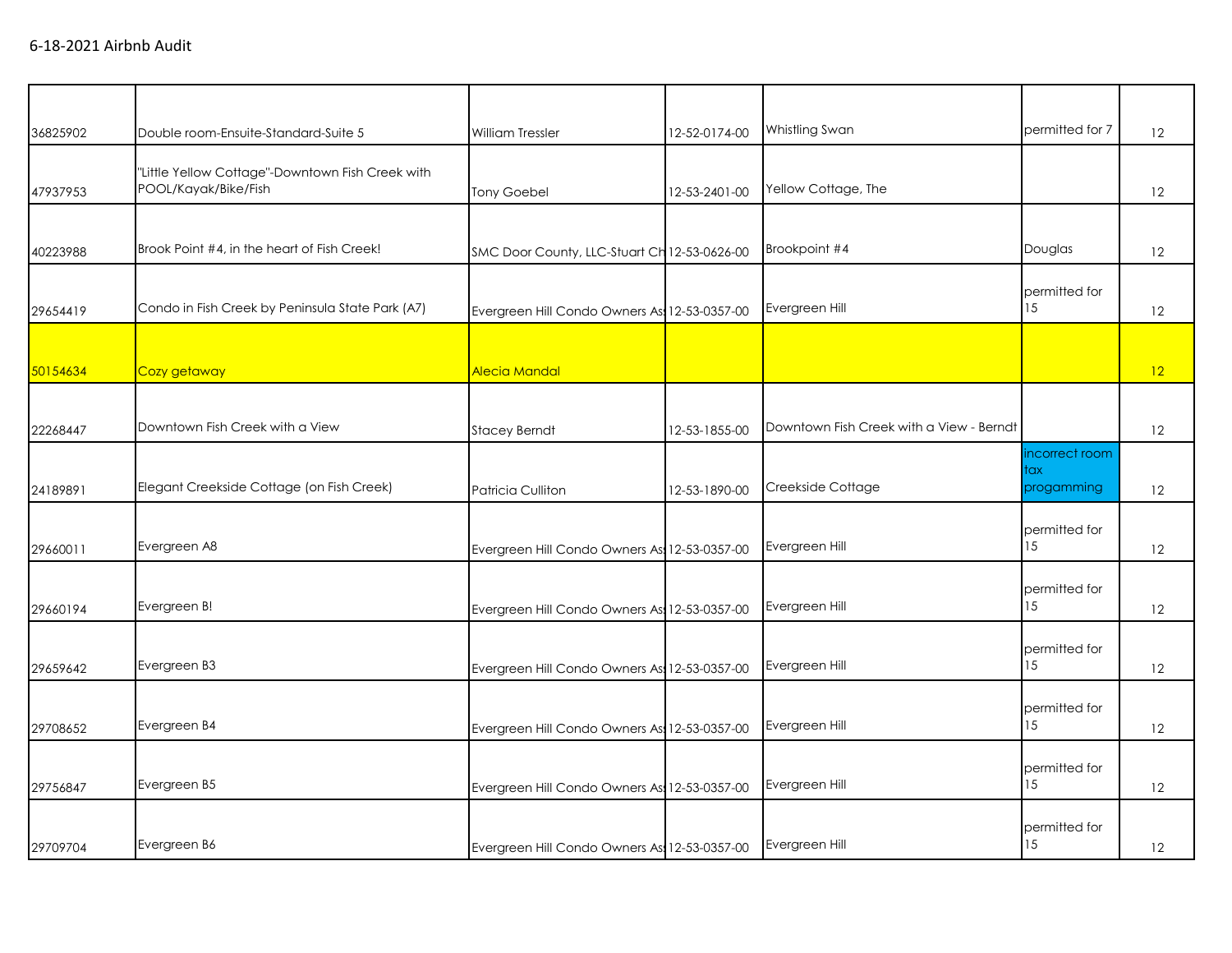|          |                                                    |                                               |               |                                           | permitted for              |    |
|----------|----------------------------------------------------|-----------------------------------------------|---------------|-------------------------------------------|----------------------------|----|
| 46728157 | Evergreen Hill A Condo by Peninsula State Park     | Evergreen Hill Condo Owners As 12-53-0357-00  |               | Evergreen Hill                            | 15                         | 12 |
| 46728528 | Evergreen Hill B Condo by Peninsula State Park     | Evergreen Hill Condo Owners Ass 12-53-0357-00 |               | Evergreen Hill                            | permitted for<br>15        | 12 |
| 29002621 | Evergreen Hill Condo - B2                          | Evergreen Hill Condo Owners As: 12-53-0357-00 |               | Evergreen Hill                            | permitted for<br>15        | 12 |
| 29513544 | Evergreen Hill Condo B7 - By Peninsula State Park  | Evergreen Hill Condo Owners As: 12-53-0357-00 |               | Evergreen Hill                            | permitted for<br>15        | 12 |
| 15634038 | Fish Creek Condo/Town Home at Brook Point, Door Co | Karen Berndt                                  | 12-53-1681-00 | Brook Point Condo #5- Berndt              | No room tax<br>programming | 12 |
| 20308419 | Luxury tri-Level Condo Downtown Fish Creek         | Jonathan Glapa                                | 12-53-1791-00 | Luxury Tri-Level Fish Creek - Glapa       |                            | 12 |
| 5278540  | Irish Hospitality in Fish Creek WI                 | Megan O'Meara                                 | 12-54-0685-00 | O'Meara's Cottage Loft                    |                            | 12 |
| 23398401 | A Retreat Art Gallery Stay in Door County          | <b>Wendy Carpenter</b>                        | 12-56-1975-00 | A Retreat Art Gallery Stay in Door County |                            | 12 |
| 44135893 | Apple Orchard House                                | David Thorp                                   | 12-56-2295-06 | Apple Orchard House                       | <b>DCPM</b>                | 12 |
| 32206576 | Artist's Retreat Luxury Home in Charming setting   | Paul and Katherine Munck                      | 12-56-1519-02 | An Artists Retreat                        | lundquist                  | 12 |
| 47935254 | Bedroom #1 in a spacious log home                  | Miriam Erickson Trust                         |               | 12-56-2427-00 The Hermitage               | no room tax<br>programming | 12 |
| 47552822 | Bedroom #2 in spacious log home                    | Miriam Erickson Trust                         |               | 12-56-2427-00 The Hermitage               | no room tax<br>programming | 12 |
| 26019754 | <b>Birch Bluff</b>                                 | <b>Eleanor J Warntjes</b>                     | 12-56-1845-02 | <b>Birch Bluff</b>                        | lundquist                  | 12 |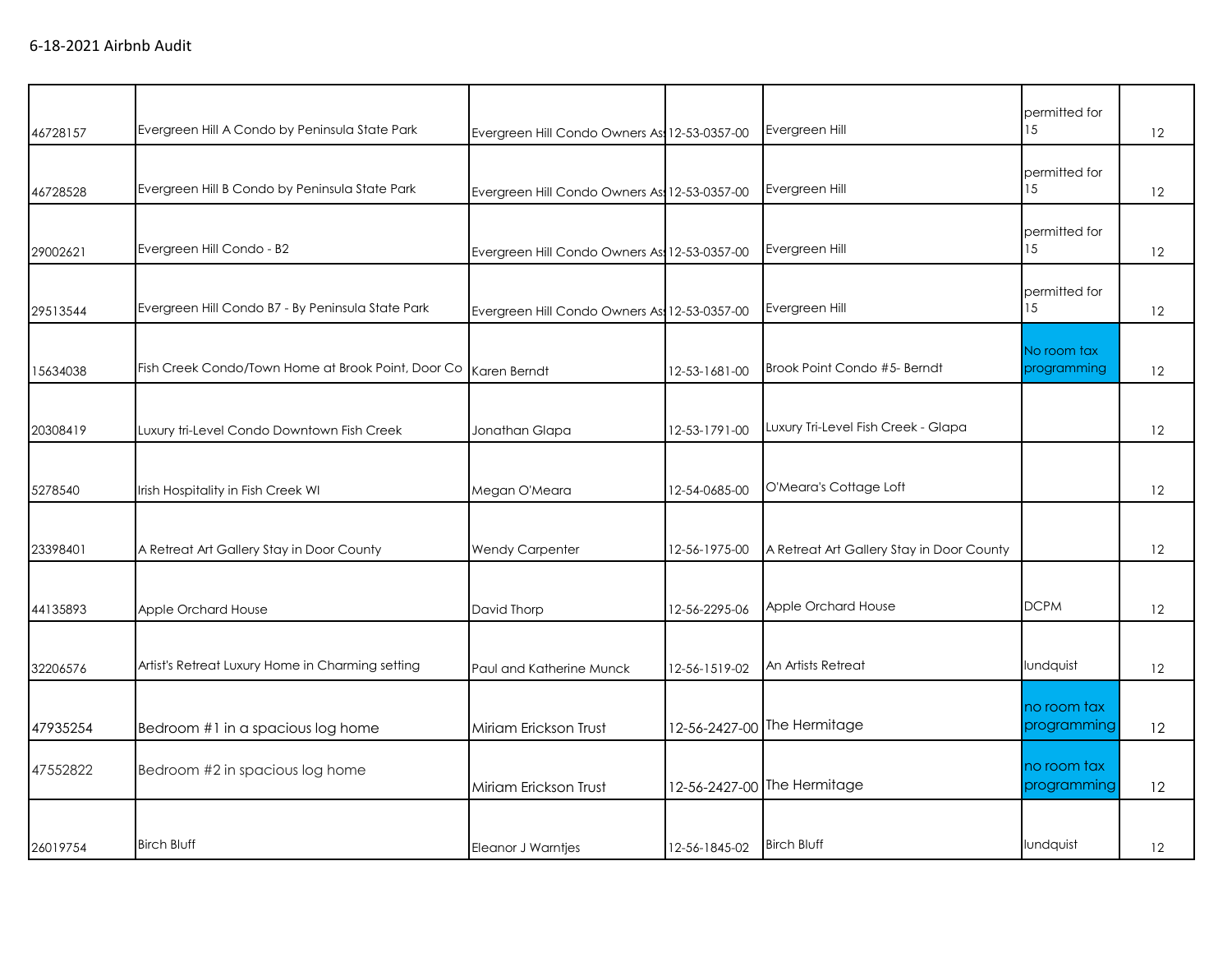| 38599705 | Carraig Dale Cottage - A Peaceful Oasis             | <b>Carraig Cottages</b>                       | 12-56-1276-09 | Carraig Dale                           | carraig                    | 12 |
|----------|-----------------------------------------------------|-----------------------------------------------|---------------|----------------------------------------|----------------------------|----|
|          |                                                     |                                               |               |                                        |                            |    |
| 38600512 | Carraig Nua House- A luxurious Door County Retreat  | <b>Carraig Cottages</b>                       | 12-56-1277-09 | Carraig Nua                            | carraig                    | 12 |
|          |                                                     |                                               |               |                                        |                            |    |
| 1894636  | Cedar Creek Lodge II                                | Michael Servais                               | 12-56-1357-00 | Cedar Creek Lodge #2                   |                            | 12 |
|          |                                                     |                                               |               |                                        |                            |    |
| 13496429 | Cedarwood Vacation Home                             | Jay and Carla Marr                            | 12-55-0778-00 | Cedarwood Marr                         |                            | 12 |
|          |                                                     |                                               |               |                                        |                            |    |
| 49171190 | Cole's Country Cottage . In The Heart of Fish Creek | Michael and Debra Cole                        | 12-56-2480-00 | Cole's Country Cottage                 |                            | 12 |
|          |                                                     |                                               |               |                                        |                            |    |
| 35918147 | Cottage in the Creek- Centrally Located DoCo Oasis  | <b>Irish Stories LLC</b>                      | 12-56-2077-00 | Centrally Located Fish Creek Cottage   |                            | 12 |
|          |                                                     |                                               |               |                                        |                            |    |
| 16497330 | COZY DC HOME RETREAT IN FISH CREEK, WI              | Steven Pachonphai                             | 12-56-1692-00 | DC HOME Pachonphai                     |                            | 12 |
|          |                                                     |                                               |               |                                        |                            |    |
| 35616070 | Cuckoo's Nest: Solitude & Nature Near Everything    | Cuckoo's Nest LLC                             | 12-56-2167-00 | Cuckoo's Nest                          |                            | 12 |
|          |                                                     |                                               |               |                                        |                            |    |
| 26021111 | Daisy Patch Retreat                                 | Tierney Home Rental LLC - Catha 12-56-1798-02 |               | Tierney Home                           | lundquist                  | 12 |
|          |                                                     |                                               |               | Night Cap Studio Loft in Downtown Fish |                            |    |
| 30762173 | Downtown Fish Creek "Night Cap" Studio Apartment    | <b>Bonnie Spielman</b>                        | 12-56-2335-00 | Creek                                  |                            | 12 |
|          |                                                     |                                               |               |                                        |                            |    |
| 22163833 | Eagle Harbor View                                   | Nancy Claypool                                | 12-56-1570-06 | Eagle Harbor View                      | <b>DCPM</b>                | 12 |
|          |                                                     |                                               |               |                                        |                            |    |
| 18941540 | <b>Ellmann House</b>                                | Steve Ellmann                                 | 12-56-0369-00 | <b>Ellman House</b>                    | no room tax<br>programming | 12 |
|          |                                                     |                                               |               |                                        |                            |    |
| 28431338 | Ephraim- Fish Creek Entire Home                     | Maple Grove Cottage LLC                       | 12-56-1330-00 | Maple Grove Cottage                    |                            | 12 |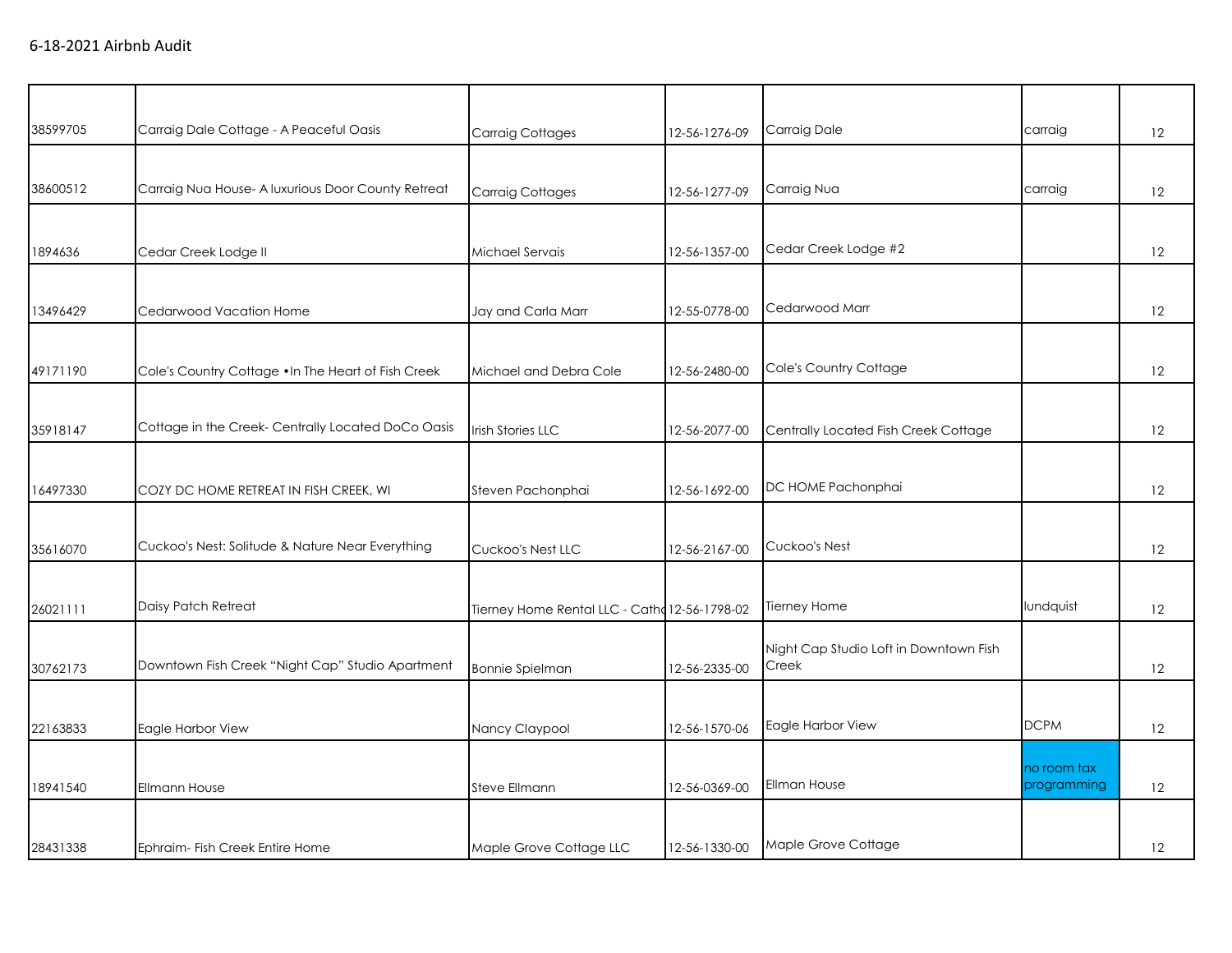|          |                                                    |                                               |               | <b>Fish Creek Beach House</b>       | <b>DCPM</b> |    |
|----------|----------------------------------------------------|-----------------------------------------------|---------------|-------------------------------------|-------------|----|
| 36177607 | <b>Fish Creek Beach House</b>                      | Wickman LLC                                   | 12-56-2142-06 |                                     |             | 12 |
| 36178650 | <b>Fish Creek Road House</b>                       | Wickman LLC                                   | 12-56-2141-06 | Road House, The - 4086 Main St      | <b>DCPM</b> | 12 |
|          |                                                    |                                               |               |                                     |             |    |
| 12964179 | Fish Creek, WI: Sweet log cabin & meditation paths | Robin Bienemann                               | 12-56-1665-00 | Sweet Log Cabin Bienneman           |             | 12 |
| 31948544 | Foxlea Guest House in Fish Creek                   | <b>Rymar Properties LLC</b>                   | 12-56-2055-00 | <b>Foxlea Farms</b>                 |             | 12 |
| 28693376 | Garden House                                       | Marise Redman                                 | 12-56-2065-00 | Garden House - 9130 STH 42- Redmann |             | 12 |
|          |                                                    |                                               |               |                                     |             |    |
| 22163877 | Gibraltar House                                    | Paul & Amy Devine                             | 12-56-1439-06 | <b>Gibraltar House</b>              | <b>DCPM</b> | 12 |
|          |                                                    |                                               |               |                                     |             |    |
| 42094787 | Historic Cabin on the Green Bay Shoreline          | Door County Retreats LLC - Pegg 12-56-2251-00 |               | Door County Retreats LLC - Reineck  |             | 12 |
|          |                                                    |                                               |               |                                     |             |    |
| 26989763 | Homestead Park House                               | <b>PDW Rentals LLC</b>                        | 12-56-1801-00 | Park House                          |             | 12 |
|          |                                                    |                                               |               |                                     |             |    |
| 35875588 | House on the Hill                                  | <b>Brett Lecy</b>                             | 12-56-2147-06 | <b>Fish Creek Central Home</b>      | <b>DCPM</b> | 12 |
|          |                                                    |                                               |               |                                     |             |    |
| 34395537 | Kaye's Hideaway                                    | Kaye's Hideaway                               | 12-56-2054-00 | Paul Kaye                           |             | 12 |
|          |                                                    |                                               |               |                                     |             |    |
| 10015145 | Lawler Guest House - Blue                          | Greg and Dan Lawler                           | 12-56-1573-00 | Lawler Guest House Blue             |             | 12 |
|          |                                                    |                                               |               |                                     |             |    |
| 38405636 | Lawler Guest House - Green                         | Greg and Dan Lawler                           | 12-56-2218-00 | Lawler Guest House Green            |             | 12 |
|          |                                                    |                                               |               |                                     |             |    |
| 22339034 | Log Retreat at Fish Creek                          | <b>William Anderson</b>                       | 12-56-1225-06 | Log Retreat at Fish Creek           | <b>DCPM</b> | 12 |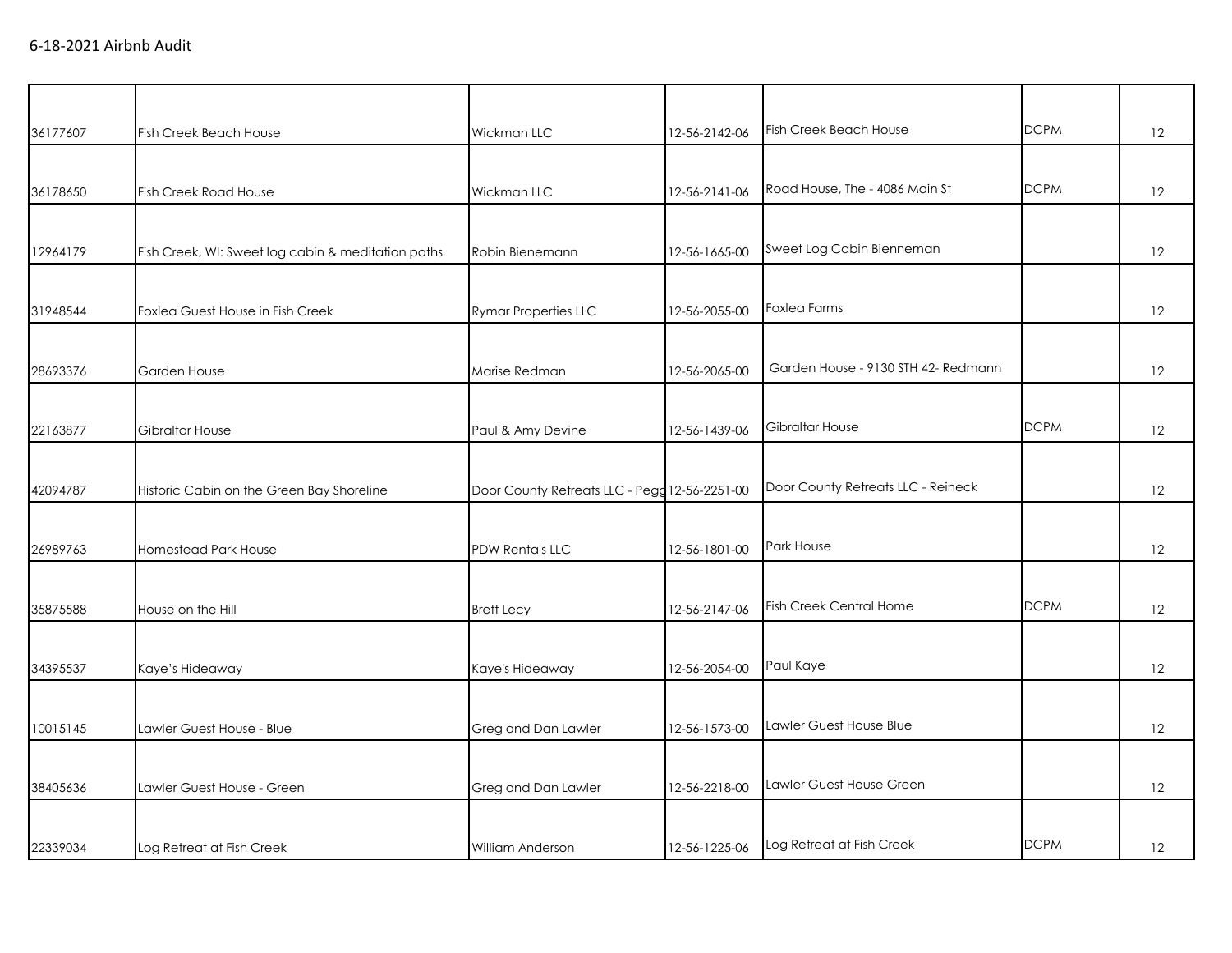| 28127081 | Maple Grove Landing (Brand New Rental)             | <b>Rick and Rachel Chomeau</b>                | 12-56-2003-00 | Maple Grove Landing Chomeau                                |                           | 12 |
|----------|----------------------------------------------------|-----------------------------------------------|---------------|------------------------------------------------------------|---------------------------|----|
| 36606925 | Modern Hygge Farmhouse - Baileys Harbor/Fish Creek | <b>Shelly Sprinkman</b>                       | 12-56-2217-00 | Modern Farmhouse - Sprinkman                               |                           | 12 |
| 26845405 | NEW Family-Friendly Fish Creek 'Cape House' w/Yard | Deborah, Carl & Joan Eckert                   | 12-56-0679-00 | Eckert Vacation Home - Cape Cod<br><b>House Fish Creek</b> |                           | 12 |
| 41931234 | NEW LISTING! Charming Stone Cottage in Fish Creek! | Ryan and Karilyn Dayton                       | 12-56-1743-07 | Manistique Stone Cottage                                   | SImpleLife                | 12 |
| 50540331 | NEW! Quaint Baileys Harbor Hideaway ~ 1 Mi to Lake | <b>Country View</b>                           | 12-56-2393-06 | Country View Farm                                          | evolve                    | 12 |
| 32662963 | Newly renovated farmhouse in Fish Creek on 25 acre | JJ JETS LLC                                   | 12-56-2078-00 | Tirangle Farmhouse                                         |                           | 12 |
| 41822428 | Nicely located Ranch Home Near Fish Creek-4BD/2BA  | Klems Investment Properties LLC 12-56-2027-00 |               | Klems Investments - Klimczyk 8580 STH 42                   | No Room Tax<br>Proramming | 12 |
| 34178567 | Perfect for weekend getaways and family reunions   | Ken Riche                                     | 12-56-1241-00 | Riche - 9419 Tree Top                                      |                           | 12 |
| 31150450 | Private Fish Creek cottage in the woods.           | Steven and Lana Amenda                        | 12-56-2091-00 | Private Fish Creek Cottage - Amenda                        |                           | 12 |
| 5123586  | Relax & Refocus at Hesed House                     | Rebecca and Richard Van Sistin 12-56-2038-00  |               | <b>Hesed House</b>                                         |                           | 12 |
| 41157083 | Tall Pine Retreat - Fish Creek, WI                 | <b>Walt Teichen</b>                           | 12-56-2247-00 | <b>Tall Pines</b>                                          |                           | 12 |
| 44959844 | The Glass House on Birch Bluff                     | Katherine D Blair                             | 12-56-2334-00 | Birch Bluff Retreat - Blair - 9695 Maple<br>Grove          |                           | 12 |
| 23233934 | The House on High Rock Creek                       | Karen L Wagner Trust & Andrew 12-56-1938-00   |               | House on High Rock Creek                                   |                           | 12 |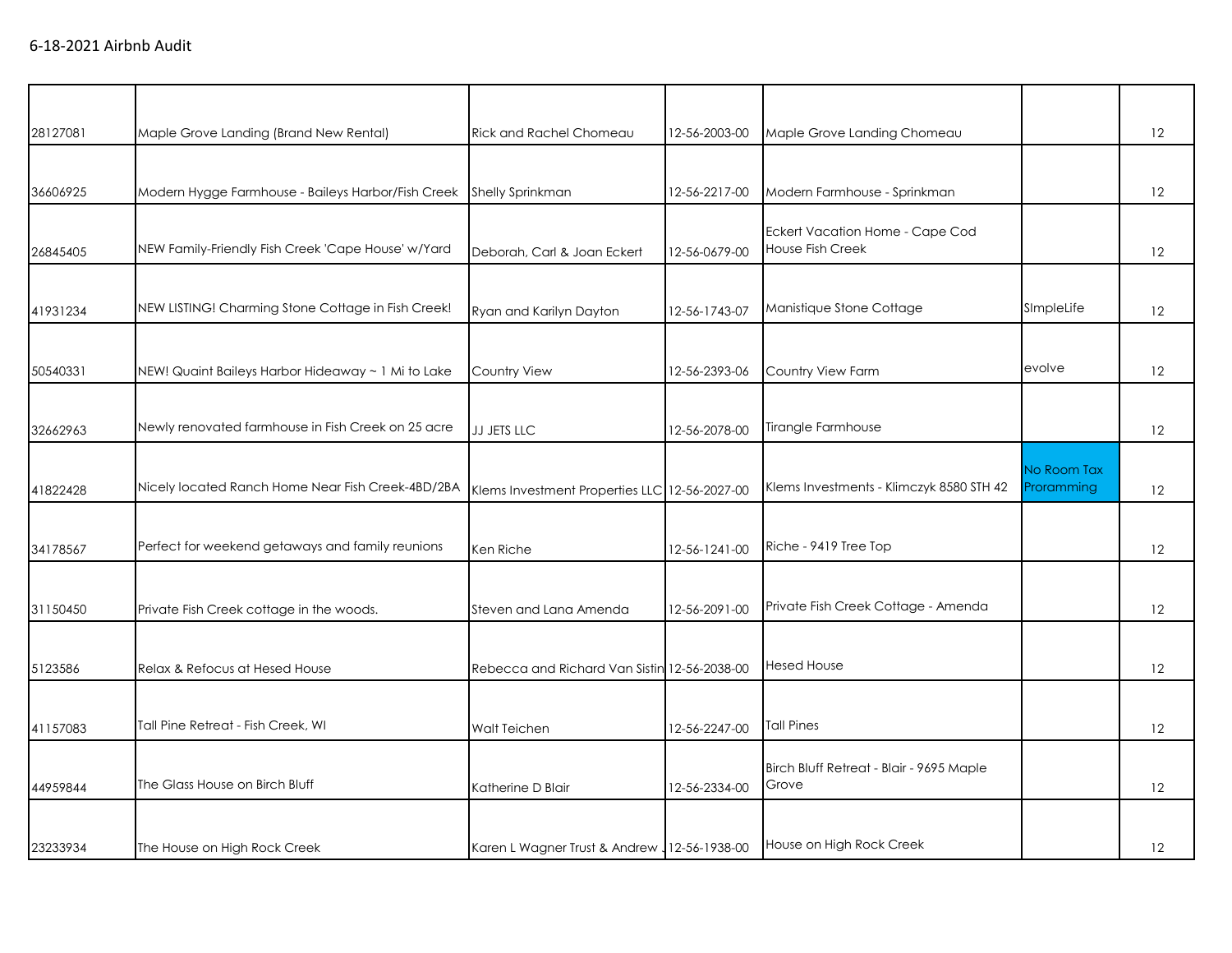6-18-2021 Airbnb Audit

| 48822543 | back forty                                         | Tim Lockhart/Express Adventures <sup>4-56-0864-00</sup>     |               | <b>Back Forty Retreat</b>                     |                            | 14 |
|----------|----------------------------------------------------|-------------------------------------------------------------|---------------|-----------------------------------------------|----------------------------|----|
| 26231098 | Forest hideaway Home                               | <b>Ransom Flanders</b>                                      | 14-56-1961-00 | Forestville Hideaway Home                     | No room tax<br>programming | 14 |
|          |                                                    |                                                             |               |                                               |                            |    |
| 50268254 | *NEW Listing*Rustic Cabin w/Clark Lake Access      | Jean McHenry                                                | 15-56-2301-07 | Rosebud Retreat - 3562 Clark Lake Court       |                            | 15 |
| 49585992 | *Waterfront* Rustic cabin on Clark Lake            | Sam Kaufman                                                 |               | 15-56-1536-0 Latitiude Adjustment             |                            | 15 |
| 49585992 | *Waterfront* Rustic cabin on Clark Lake            | Sam Kaufman                                                 | 15-56-1536-07 | Latitude Adjustment                           |                            | 15 |
| 40701347 | 5☆Modern Waterfront Lake Cabin in Door County      | Jeremy Jeffrey                                              | 15-56-2215-00 | The Bay on Clark Lake                         |                            | 15 |
| 49129537 | Bauers Lodge on Kangaroo Lake in Baileys Harbor    | Jane Rodriguez, Elizabeth<br>Kirkpatrick, & James Cousineau | 15-56-2413-00 | <b>Bauers Lodge</b>                           |                            | 15 |
| 19709930 | Beach House Whispering Pines Door Co, lake view    | <b>Beth Ann Meyer</b>                                       | 15-56-1793-00 | <b>Whispering Pines</b>                       | permitted for 2            | 15 |
| 19706345 | Beach House Whispering Pines, Door Co, forest view | <b>Beth Ann Meyer</b>                                       | 15-56-1793-00 | <b>Whispering Pines</b>                       | permitted for 2            | 15 |
| 45314247 | Beautiful Lake Michigan                            | Carrie Sather                                               | 15-56-2433-00 | Beautiful Lake Michigan                       | no room tax<br>programming | 15 |
| 27421061 | Beautiful Waterfront Cottage on Clark Lake         | Kari and Scott Hunt                                         | 15-56-1998-00 | Beautiful Waterfront Cottage on Clark<br>Lake |                            | 15 |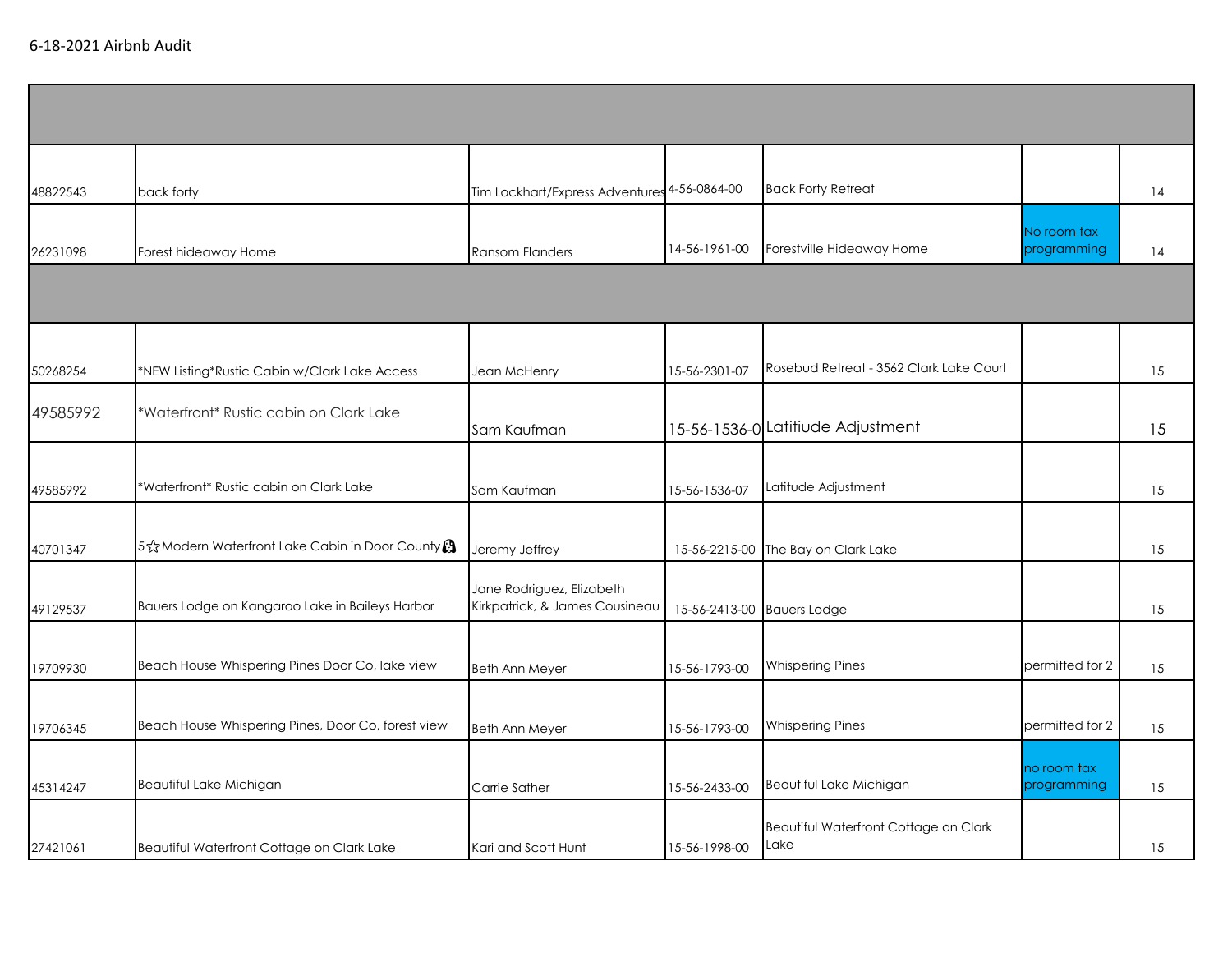| 25625710 | Beechwood Lodge                                  | Jessica Porter                               | 15-56-1956-00 | Beechwood Lodge Porter                          |             | 15 |
|----------|--------------------------------------------------|----------------------------------------------|---------------|-------------------------------------------------|-------------|----|
|          |                                                  |                                              |               |                                                 |             |    |
| 11659022 | Classic Farm House in Egg Harbor (upper unit)    | <b>Tim Raduenz</b>                           | 15-56-1601-00 | Raduenz 6551 CTH T                              |             | 15 |
|          |                                                  |                                              |               |                                                 |             |    |
| 49848439 | Cottage at Cave Point                            | Braden Duszynski                             | 15-56-2495-17 | Cottage at Cave Point                           | restassure  | 15 |
| 40470866 | Cozy Log Cabin on 4 Acres                        | Christine Skogg                              | 15-56-2237-00 | Recently Renovated Cozy Log Cabin on<br>4 Acres |             | 15 |
|          |                                                  |                                              |               |                                                 |             |    |
| 14400793 | Door County Lakeside Retreat                     | Janet Slater                                 | 15-56-1085-00 | Lakeside Paradise Slater                        |             | 15 |
|          |                                                  |                                              |               |                                                 |             |    |
| 25284585 | Jacksonport Home                                 | Robert Geitner                               | 15-56-1944-00 | Jacksonport Home Geitner                        |             | 15 |
|          |                                                  |                                              |               |                                                 |             |    |
| 22163921 | Kangaroo South Shore                             | Michael K & Mary Lou H Serchen 15-56-1157-06 |               | Kangaroo South Shore                            | <b>DCPM</b> | 15 |
|          |                                                  |                                              |               |                                                 |             |    |
| 34023502 | Logan Creek Cottage                              | Robert Geitner                               | 15-56-2105-00 | Logan Creek Cottage                             |             | 15 |
|          |                                                  |                                              |               |                                                 |             |    |
| 29701170 | NEW! Door County Lake Cabin on Private Peninsula | Jeremy and Caitlyn Jeffery                   | 15-56-2060-00 | The Point on Clark Lake                         |             | 15 |
|          |                                                  |                                              |               |                                                 |             |    |
| 47534380 | New! Inn Between Ferns                           | Kayla Bissen                                 | 15-52-2389-00 | Inn Between Ferns                               |             | 15 |
|          |                                                  |                                              |               |                                                 |             |    |
| 49383153 | <b>Sweet Retreat</b>                             | Shawn and Joann Hennigan Trus 15-56-2449-06  |               | <b>Sweet Retreat</b>                            |             | 15 |
|          |                                                  |                                              |               |                                                 |             |    |
| 47308287 | The Pines on T                                   | Jane Welsing                                 | 15-56-2382-00 | The Pines on T                                  |             | 15 |
|          |                                                  |                                              |               |                                                 |             |    |
| 22164036 | Vans Log Home                                    | Robert & Marilyn Van Lieshout                | 15-56-0308-06 | Vans Log Home                                   | <b>DCPM</b> | 15 |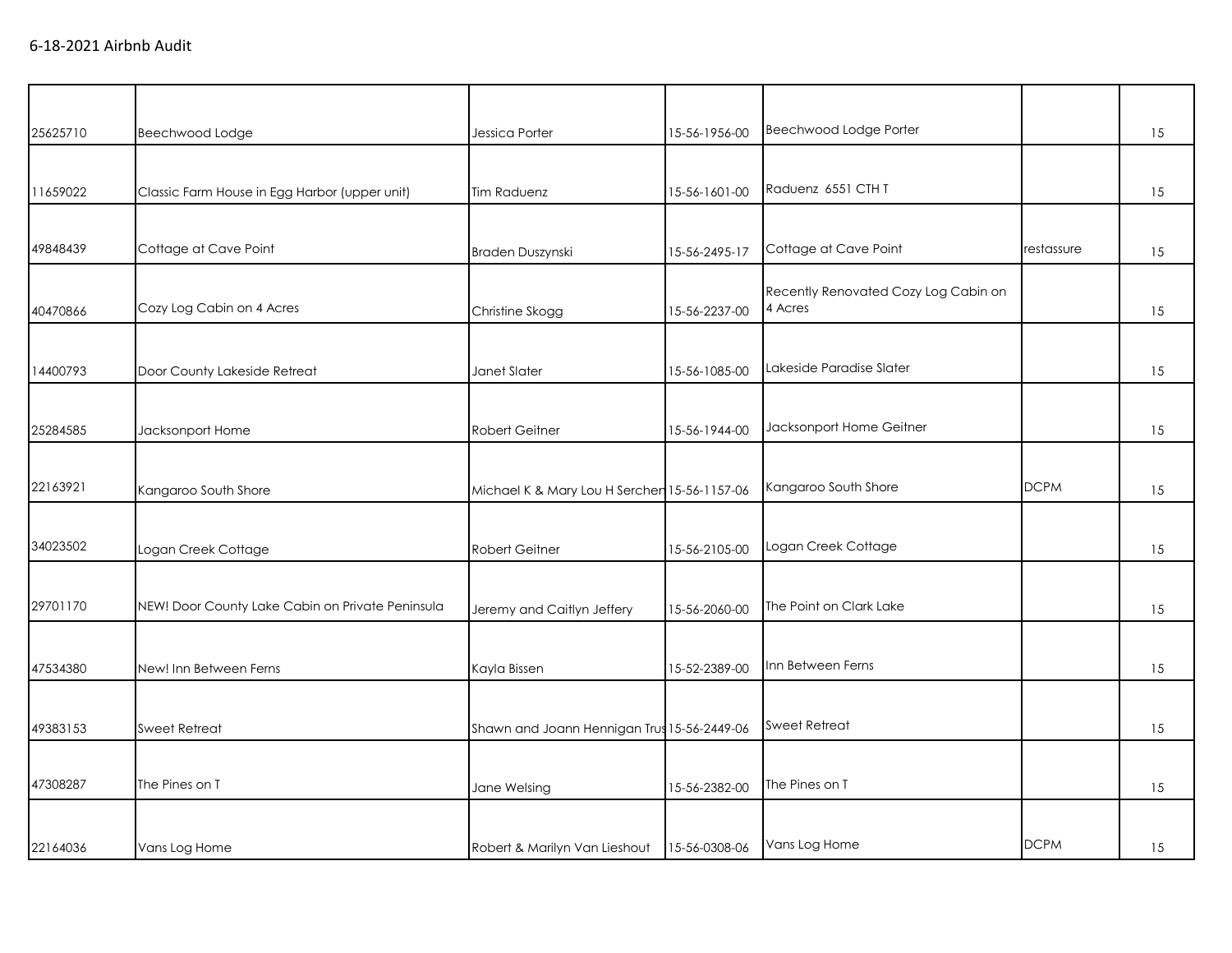| 44089140 | "Adventure Cottage" on Sand Bay Point, Door County                | Anthony Goebel                                   | 27-56-2327-00 | Adventure Cottages LLC                                    |                                                   | 27 |
|----------|-------------------------------------------------------------------|--------------------------------------------------|---------------|-----------------------------------------------------------|---------------------------------------------------|----|
| 48481227 | "Sherwood Point Lodge" Luxury Waterfront Log Cabin                | Sherwood Point Lodge LLC -<br><b>Tony Goebel</b> | 27-56-2425-00 | Sherwood Point Lodge                                      |                                                   | 27 |
| 47595590 | **New Listing** Waterfront *Pet friendly* home on<br>Green Bay!   | William Berndt                                   | 27-56-2386-07 | Shorewood Point Shores-Berndt-4481<br>Sherwood Point Road | simplelife                                        | 27 |
| 47857729 | Beach Harbor Resort - Family Room                                 | Jon Hanson                                       | 27-51-0807-00 | <b>Beach Harbor Resort</b>                                | 36 (35 beach<br>harbor + 1 unit<br>at 6404 CTH C) | 27 |
| 43927524 | Beautifully remodeled unit with king bed and<br>waterfront access | Jon Hanson                                       | 27-51-0807-00 | <b>Beach Harbor Resort</b>                                | 36 (35 beach<br>harbor + 1 unit<br>at 6404 CTH C) | 27 |
| 28561474 | Deluxe Apartment with Whirlpool *Stay & Play in<br>Sturgeon Bay*  | Jon Hanson                                       | 27-51-0807-00 | <b>Beach Harbor Resort</b>                                | 36 (35 beach<br>harbor + 1 unit<br>at 6404 CTH C) | 27 |
| 43927523 | Deluxe Lower Apartment                                            | Jon Hanson                                       | 27-51-0807-00 | <b>Beach Harbor Resort</b>                                | 36 (35 beach<br>harbor + 1 unit<br>at 6404 CTH C) | 27 |
| 24010019 | Door County Cabin next to working lighthouse                      | Bay Area Property Management 27-56-1900-00       |               | Door County Cabin next to Lighthouse                      |                                                   | 27 |
| 9953250  | Door County Country Home                                          | <b>Terry Kinney</b>                              | 27-55-0737-00 | Door County Country Home                                  |                                                   | 27 |
| 185416   | Door County Waterfront Cottage                                    | Lane Kendig and Elaine Carmich 27-56-1156-00     |               | Kendig Snake Island                                       |                                                   | 27 |
| 45362398 | Double Room with Private Bathroom and beach<br>access             | Jon Hanson                                       | 27-51-0807-00 | <b>Beach Harbor Resort</b>                                | 36 (35 beach<br>harbor + 1 unit<br>at 6404 CTH C) | 27 |
| 26157331 | <b>English Bluebell Cottage</b>                                   | Reginald Peter Jackson                           | 27-56-1955-00 | <b>English Blubell Cottage</b>                            |                                                   | 27 |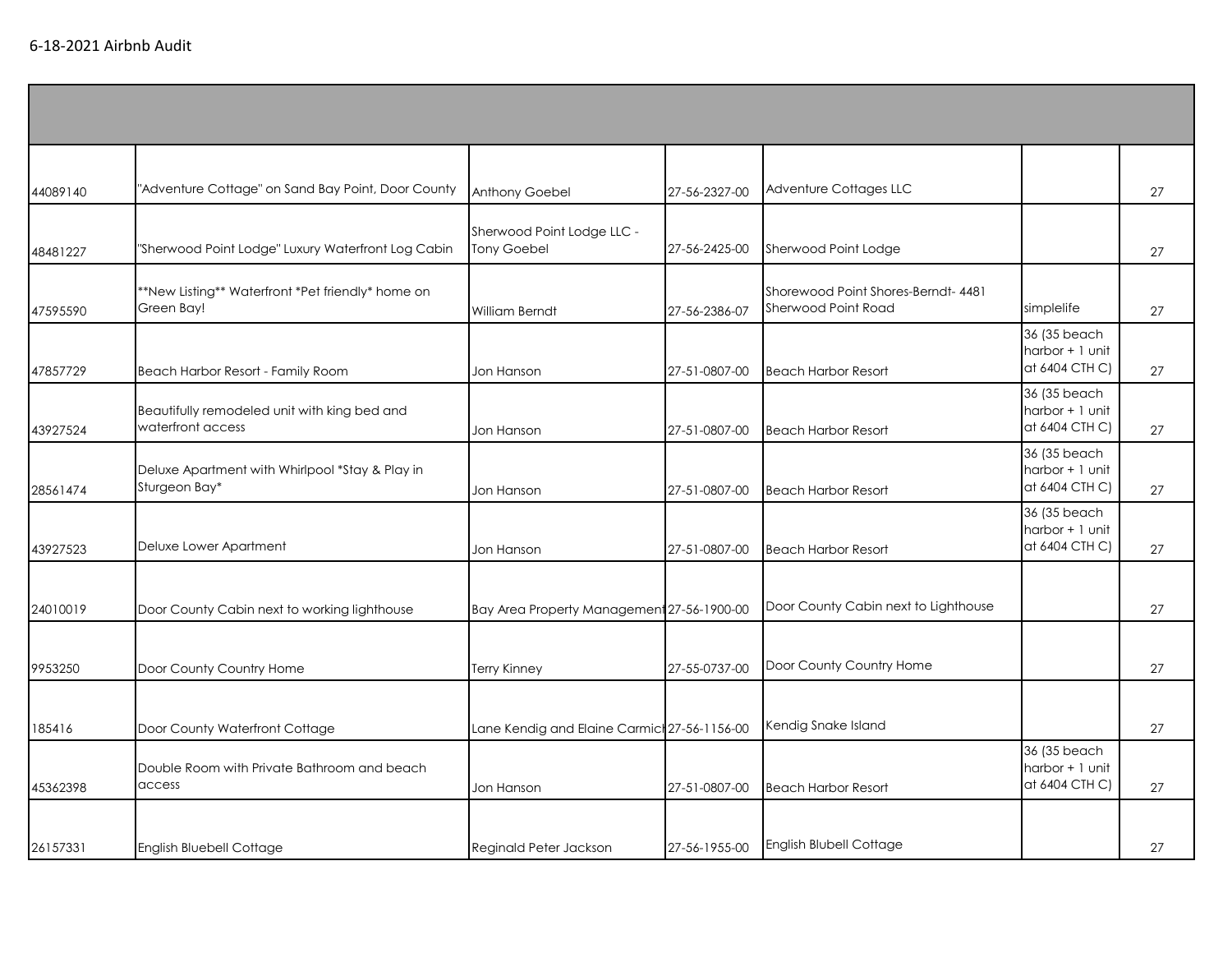| 35999204 | Log Cabin House on the Water (Waterfront)           | <b>Rachel Messner</b>                                                  | 27-56-2184-00 | Log Cabin House on the Water                    |                                                   | 27 |
|----------|-----------------------------------------------------|------------------------------------------------------------------------|---------------|-------------------------------------------------|---------------------------------------------------|----|
| 25447356 | Nasewaupee Trail Log Home                           | <b>Terry Kinney</b>                                                    | 27-56-1841-00 | Nasewaupee Trail Log Home react<br>5/29/18      |                                                   | 27 |
| 41002430 | Open Door Oasis                                     | White Slope Hospitality Partners<br>LLC-Przemyslaw (Peter)<br>Szewczyk | 27-56-2204-00 | Open Door Oasis                                 |                                                   | 27 |
| 25189877 | Quiet Country Shed Surrounded by Nature's Beauty    | Glen Vander Velden                                                     | 27-56-1912-00 | Shed, The - Vander Velden                       |                                                   | 27 |
| 47387826 | Relax and unwind on the water in Door County        | Paul Kok C/O Kristen Hager                                             | 27-56-2421-00 | Kok's Kove not until 5/2021                     |                                                   | 27 |
| 20965365 | Secluded Retreat Near Potawatomi State Park         | Glen and Gloria La Plante                                              | 27-56-2233-00 | Secluded Retreat Near Potawatomi State<br>Park  |                                                   | 27 |
| 47563877 | Spacious and peaceful beach house on Riley's<br>Bay | Donald and Pam LeRoy                                                   | 27-56-2387-00 | Riley's Bay Beach House - 3843 Sand Bay<br>.ane |                                                   | 27 |
| 44695162 | Stay right on the water with beautiful views!       | Michael Jeanquart                                                      | 27-56-2324-00 | Sunset Lagoon                                   |                                                   | 27 |
| 47112433 | Stone's Throw Cottage                               | Lee and Bridget Spude                                                  | 27-56-2376-00 | Stone's Throw Cottage - Spude                   |                                                   | 27 |
| 33826439 | Studio Cottage with beach accesss                   | Jon Hanson                                                             | 27-51-0807-00 | <b>Beach Harbor Resort</b>                      | 36 (35 beach<br>harbor + 1 unit<br>at 6404 CTH C) | 27 |
| 22983752 | Sunrise Cabin in Sturgeon Bay, Door County          | Claire Miller & Justin Berken                                          | 27-56-1861-00 | <b>Big Island</b>                               | owner                                             | 27 |
| 22983092 | Sunset Cabin in Sturgeon Bay, Door County           | Claire Miller & Justin Berken                                          | 27-56-1861-00 | <b>Big Island</b>                               | owner                                             | 27 |
| 28741299 | The Bungalow at Potawatomi State Park               | Andrew and Erin Isaacson                                               | 27-56-2011-00 | Bungalow at Potawatomi Park-Isaacson            |                                                   | 27 |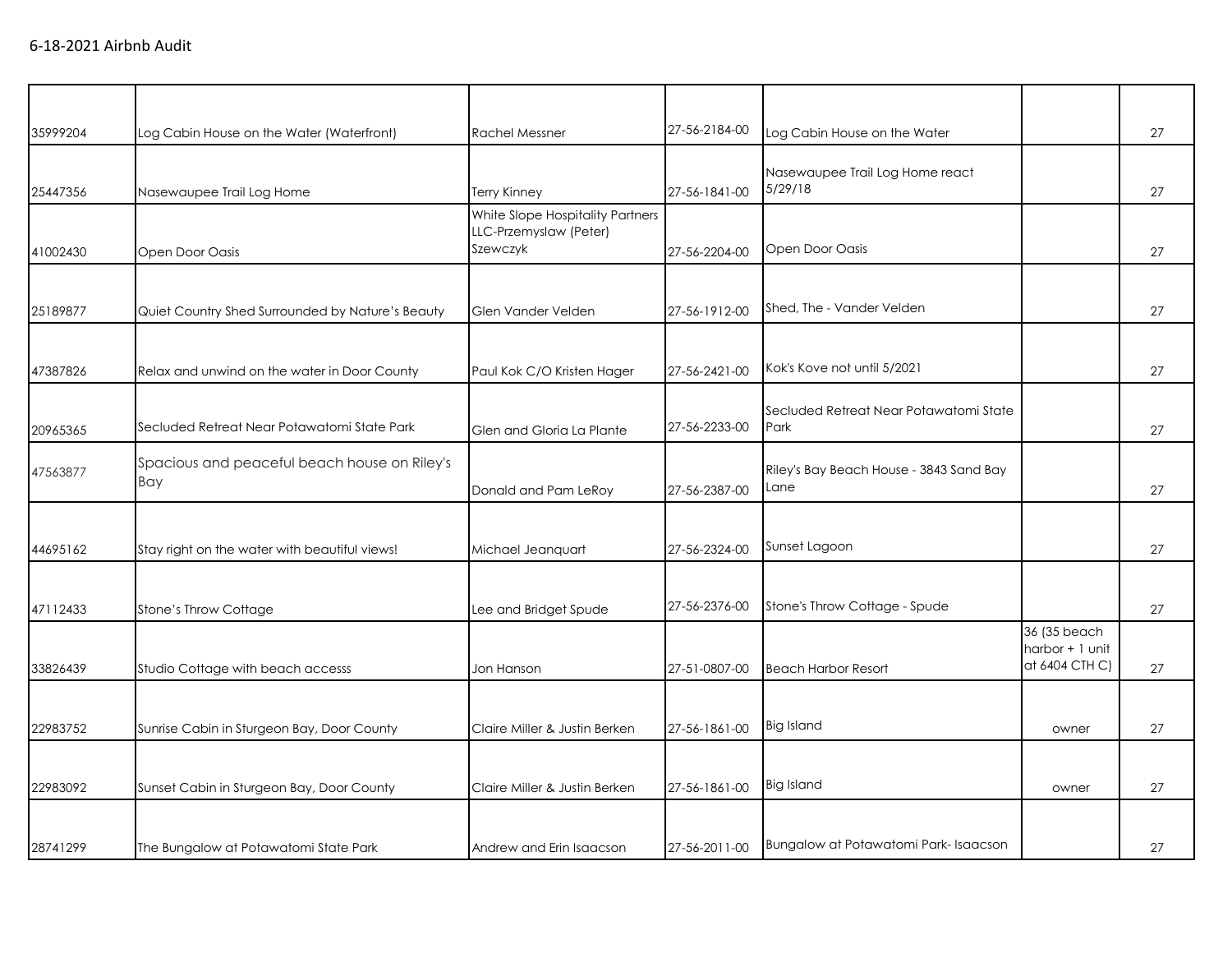| 44305288 | The House on the Harbor - Door County Waterfront   | Travis & Sara Le Roy                         | 27-56-2326-00 | Le Roy - 7015 Prospect - The House on the<br>Harbor - Door County Waterfront |                                                   | 27 |
|----------|----------------------------------------------------|----------------------------------------------|---------------|------------------------------------------------------------------------------|---------------------------------------------------|----|
| 33284391 | Waterfront Beach House Cottage                     | Jon Hanson                                   | 27-51-0807-00 | <b>Beach Harbor Resort</b>                                                   | 36 (35 beach<br>harbor + 1 unit<br>at 6404 CTH C) | 27 |
|          |                                                    |                                              |               |                                                                              |                                                   |    |
| 43871860 | Spacious Water View Condominium                    | Rockton Shoreline, LLC                       | 32-51-0796-00 | Shoreline Resort & Condos                                                    |                                                   | 32 |
| 49559957 | Arbor Retreat                                      | Leonard Bottcher and John Scot 32-53-2408-00 |               | Arbor Retreat #3002- Bottcher                                                |                                                   | 32 |
| 22163909 | Hideaway                                           | Gregory Herman                               | 32-53-0955-06 | Hideaway, The Herman                                                         | <b>DCPM</b>                                       | 32 |
| 49130725 | *(NEW)* Entire 1930's Cabin, dance with nature     | <b>Emeil Marks</b>                           | 32-56-2487-00 | Marks - Old School Road                                                      |                                                   | 32 |
| 49284898 | *NEW* 1900s renovated Farmhouse with spacious yard | Dan and Amy Beck                             | 32-56-2447-00 | The Little White Farm House in Sister Bay                                    | no room tax<br>programming                        | 32 |
| 4371155  | A Little House in the Woods                        | Erica and Emmet Hirsch                       | 32-56-2365-00 | A Little House in the Woods                                                  |                                                   | 32 |
| 35222861 | Alvor Pines Hideaway                               | David & Cory Erickson                        | 32-56-2085-02 | Moose Manor                                                                  | Lundquist                                         | 32 |
| 23698547 | Appleport Sunrise                                  | Kathleen and Edward Callahan 32-56-1913-06   |               | Appleport Sunrise                                                            | <b>DCPM</b>                                       | 32 |
| 22163843 | Arnie's Sanctuary                                  | James Arneson                                | 32-56-1352-06 | Arnie's Sanctuary                                                            | <b>DCPM</b>                                       | 32 |
| 22163815 | Aunt Sallys                                        | William Bell                                 | 32-56-1238-06 | Aunt Sallys                                                                  | <b>DCPM</b>                                       | 32 |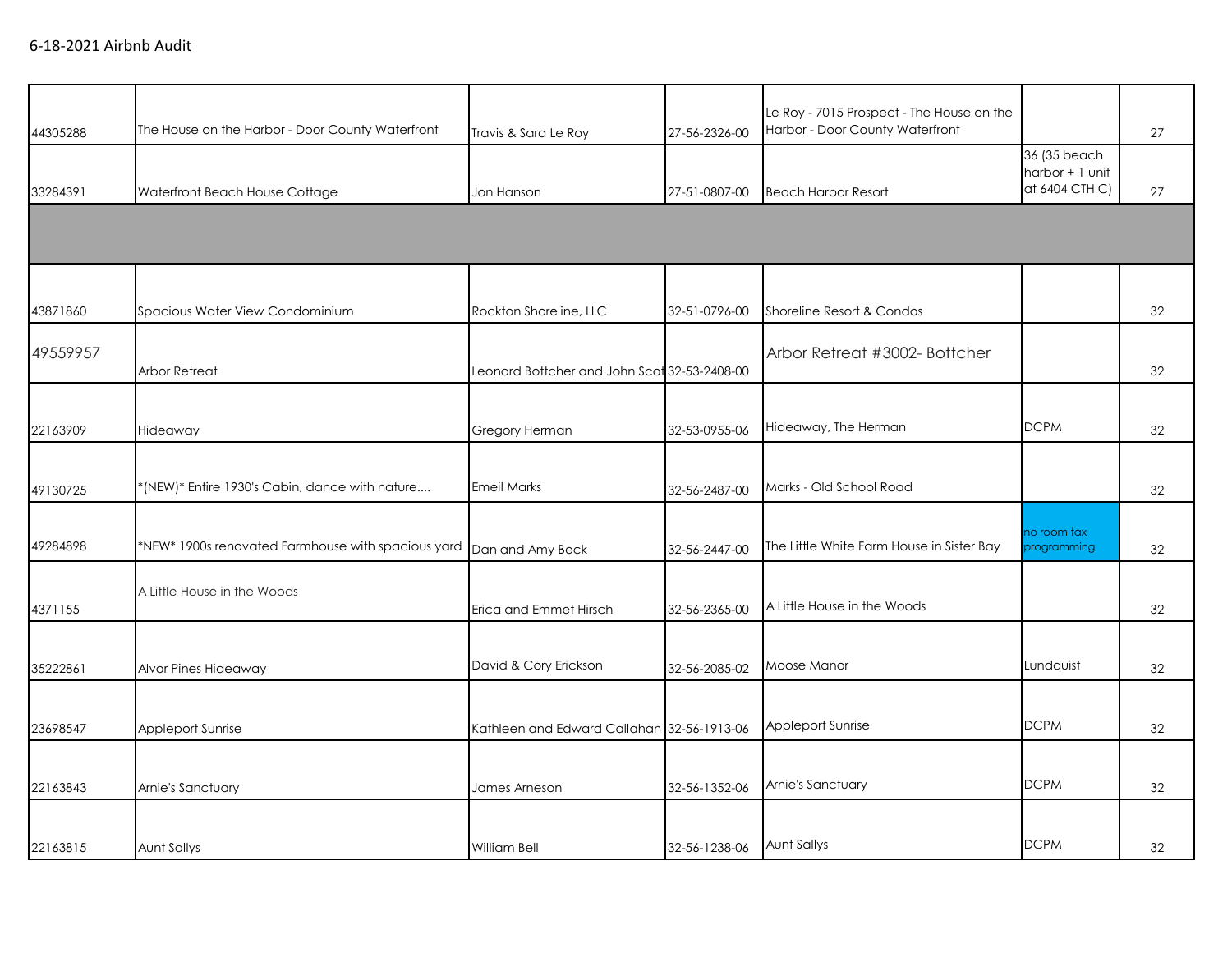| 46623877 | Bay Beach Rental-water front cottage               | Yacht Haven LLC                                    | 32-56-2380-00 | <b>Bay Beach Rental</b>                |             | 32 |
|----------|----------------------------------------------------|----------------------------------------------------|---------------|----------------------------------------|-------------|----|
|          |                                                    |                                                    |               |                                        |             |    |
| 46305638 | <b>Bayside Hideaway</b>                            | Eric K Ferren Trust                                | 32-56-2430-00 | <b>Bayside Hideaway</b>                |             | 32 |
|          |                                                    |                                                    |               |                                        |             |    |
| 22163849 | <b>Beechers Cabin</b>                              | Susan Szabo & Mark Beecher                         | 32-56-1571-06 | <b>Beechers Cabin</b>                  | <b>DCPM</b> | 32 |
|          |                                                    |                                                    |               |                                        |             |    |
| 45799888 | Beechwood Cottage - Secluded A-Frame in Sister Bay | Megan Welter                                       | 32-56-2342-00 | <b>Beechwood Cabin</b>                 |             | 32 |
| 35162816 | <b>Birch Isle</b>                                  | reBarn LLC - Douglas and<br>Gretchen Cunliffe-Owen | 32-56-1922-02 | <b>Birch Isle</b>                      | Lundquist   | 32 |
|          |                                                    |                                                    |               |                                        |             |    |
| 45099729 | <b>Birds Nest</b>                                  | Cedar Tree Properties LLC - Sara 32-56-2358-00     |               | Cedar Tree Properties LLC- Bird's Nest |             | 32 |
|          |                                                    |                                                    |               |                                        |             |    |
| 23005364 | <b>Blackberry Acres</b>                            | Chad Ewald                                         | 32-56-1847-00 | <b>Blackberry Acres</b>                |             | 32 |
|          |                                                    |                                                    |               |                                        |             |    |
| 22163856 | <b>Brenner Tower</b>                               | <b>Brenner Tower LLC</b>                           | 32-56-1227-06 | <b>Brenner Tower</b>                   | <b>DCPM</b> | 32 |
|          |                                                    |                                                    |               |                                        |             |    |
| 36554021 | Cabin at the tip of the Door                       | Scott Studebaker                                   | 32-56-1747-02 | Cabin at the Tip of the Door           | Lundquist   | 32 |
|          |                                                    |                                                    |               |                                        |             |    |
| 26020396 | Camp Door                                          | Jonathan Ocker                                     | 32-56-1844-02 | Camp Door                              | Lundquist   | 32 |
|          |                                                    |                                                    |               |                                        |             |    |
| 22163823 | Cedar Dell Chalet                                  | <b>Vicky Kalscheur</b>                             | 32-56-1203-06 | Cedar Dell Chalet                      | <b>DCPM</b> | 32 |
|          |                                                    |                                                    |               |                                        |             |    |
| 21026430 | Cottage Hideaway                                   | Mary Jahnke                                        | 32-55-0710-00 | Cottage Hideaway                       |             | 32 |
|          |                                                    |                                                    |               |                                        |             |    |
| 39248101 | Cro's Nest - On the shore, Island views.           | Donald Lee Buckingham                              | 32-56-2270-00 | Cro's Nest                             |             | 32 |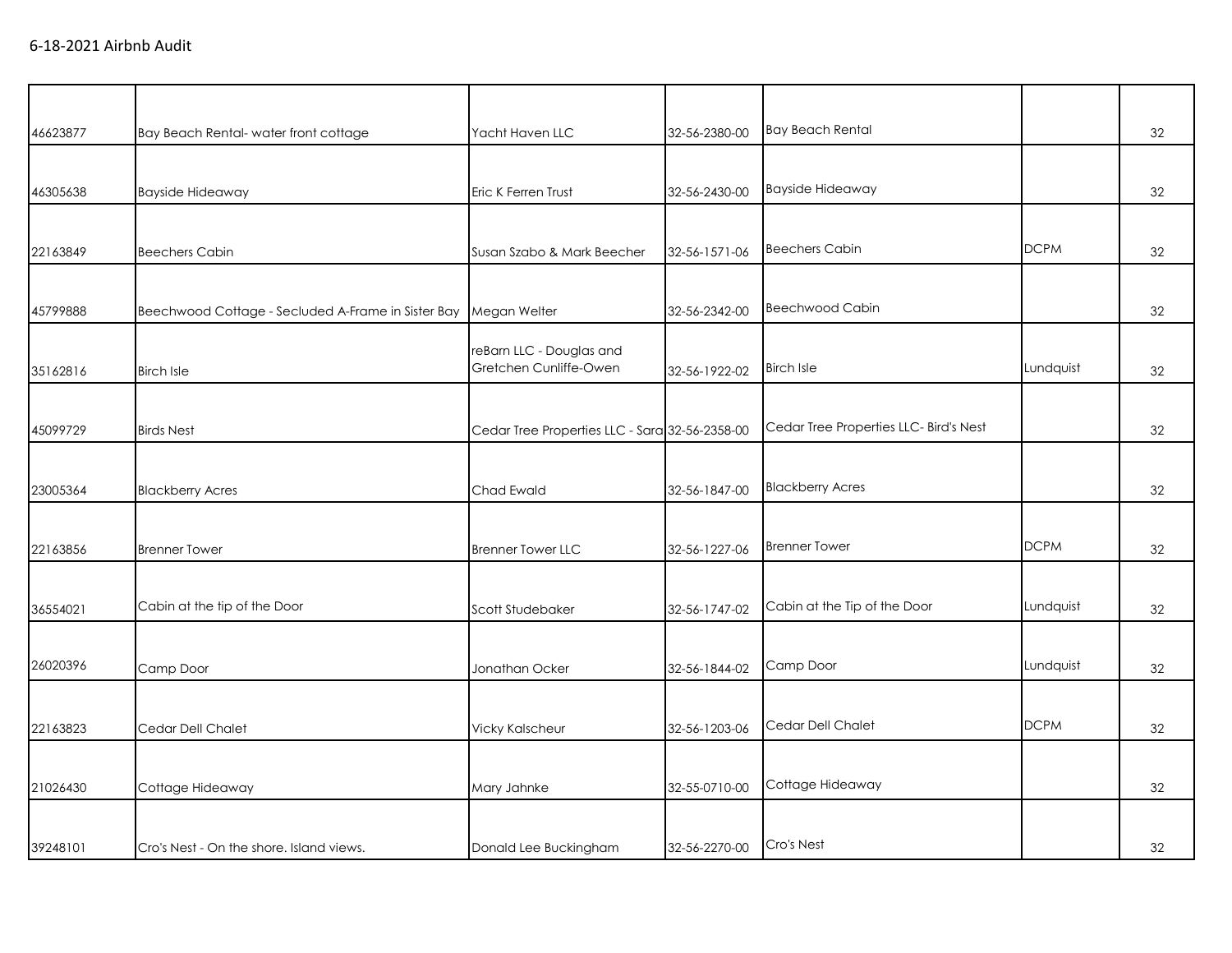| 27550326 | <b>DOOR 42</b>                                     | Shawn and Kim Marshall                                  | 32-56-1976-00 | DOOR 42                           |                            | 32 |
|----------|----------------------------------------------------|---------------------------------------------------------|---------------|-----------------------------------|----------------------------|----|
| 31885024 | Door County Waterfront Cabin with private beach    | Tom & Tanya Wismar - Sand<br><b>Bay Beach Cabin LLC</b> | 32-56-1880-00 | Sand Bay Beach Cabin LLC - Wismar |                            | 32 |
| 41169131 | Door County White Barn Cottage                     | Van Moreau Properties LLC                               | 32-56-2289-00 | Door County White Barn Cottage    |                            | 32 |
|          |                                                    | Matthew P Shumway                                       |               | Vandelay Shore                    | <b>DCPM</b>                | 32 |
| 24741359 | Eagle Sands Beach Lodge                            |                                                         | 32-56-1870-06 |                                   |                            |    |
| 22163835 | East Haven                                         | <b>Barnara Moline</b>                                   | 32-56-1592-06 | East Haven                        | <b>DCPM</b>                | 32 |
| 1036370  | Eclectic Style Cottage                             | Tim Raduenz                                             | 32-56-0930-00 | <b>EBDC-Raduenz</b>               |                            | 32 |
| 44072623 | Ellison Bay Family Compound! 8 bed/5bath/20 acres  | <b>Tim Raduenz</b>                                      | 32-56-2374-00 | EBDC-2                            |                            | 32 |
| 46735456 | Fin de la Terre - magical cabin steps to the lake  | Kira Connolly Nelson                                    | 32-56-2428-00 | Fin de la Terre                   |                            | 32 |
| 1807644  | First Floor with Forest View                       | Loren & Helen Fandrei                                   | 32-56-1341-00 | Granpa's House Rental Door Co WI  |                            | 32 |
| 22163867 | Garret Bay Bluff                                   | William Berry                                           | 32-56-1641-06 | Garret Bay Bluff                  | <b>DCPM</b>                | 32 |
| 20802710 | Garrett Bay Getaway                                | Kenneth Hays & Sally Wheelock 32-56-1802-00             |               | Garret Bay Getaway                |                            | 32 |
| 18686076 | Get Ready to hear Welcome Home                     | Charlene K Berg                                         | 32-56-1756-00 | Welcome Home- 12625 STH 42        | no room tax<br>programming | 32 |
| 9818691  | Historic Log Cabin by the Bay (Lake View & Access) | Greg Bott                                               | 32-56-2311-00 | Doc's Hideaway                    |                            | 32 |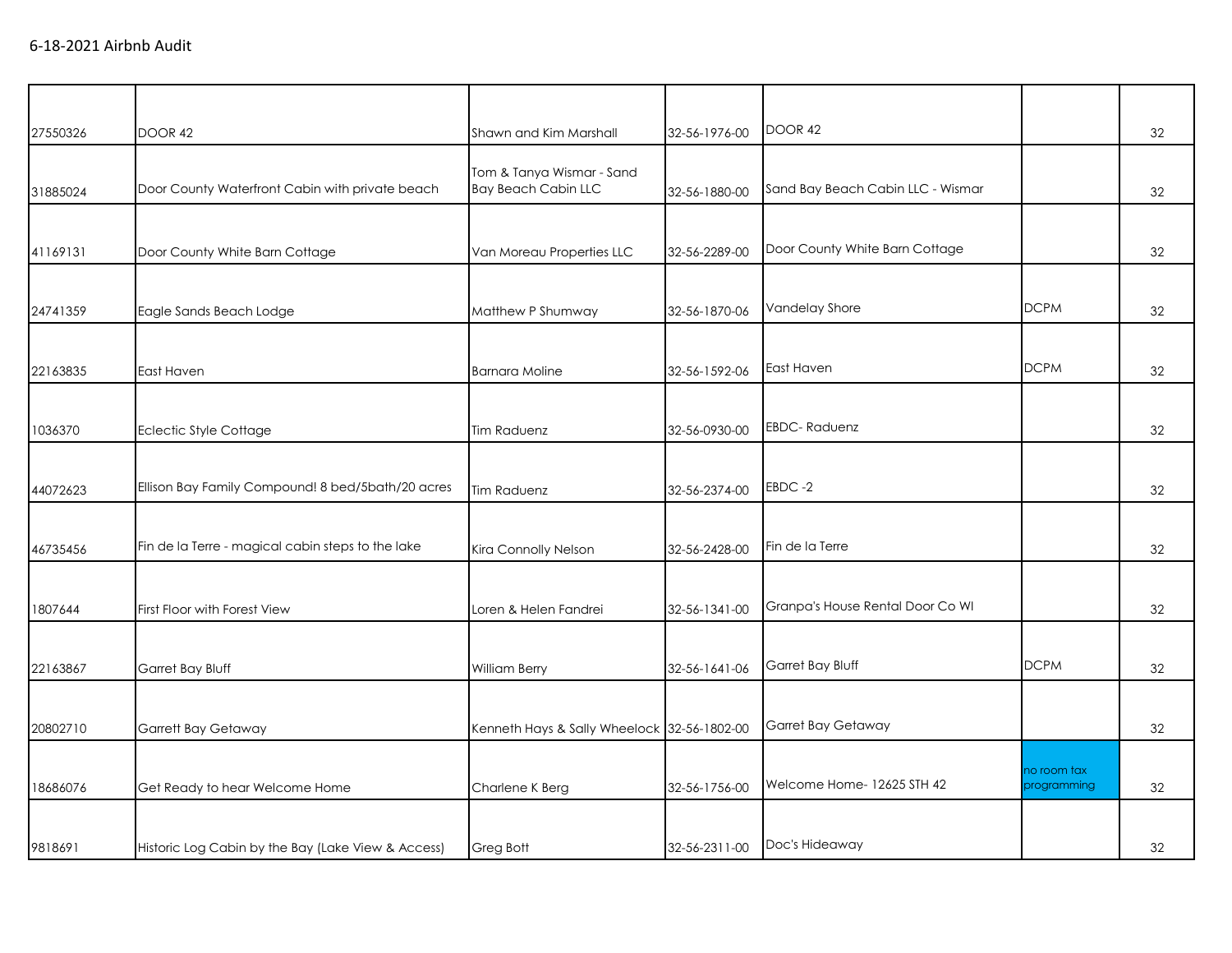| 22163913 | Hoffman's Up North                                                              | Hoffman's Up North LLC - Matthe 32-56-1463-06   |               | Hoffman's Up North                             | <b>DCPM</b> | 32 |
|----------|---------------------------------------------------------------------------------|-------------------------------------------------|---------------|------------------------------------------------|-------------|----|
|          |                                                                                 |                                                 |               |                                                |             |    |
| 22163924 | Krause Cottage                                                                  | Douglas & Ellen Krause                          | 32-56-1466-06 | Krause Cottage                                 | <b>DCPM</b> | 32 |
| 23682161 | Lakeview Lodge                                                                  | Lee Hildebrand - Lakeview Lodg 32-56-1804-06    |               | Lakeview Lodge                                 | <b>DCPM</b> | 32 |
| 25949863 | Little Yellow Cottage in Gills Rock                                             | Mathias Zehender                                | 32-56-1992-00 | Zehnder - Colorful Cozy Cottage<br>Windside #3 |             | 32 |
| 43323667 | Midcentury Modern A-Frame on the Bluff                                          | John and Elizabeth Carstens                     | 32-56-2344-00 | Goathaus                                       |             | 32 |
| 27154178 | Never Want to Leave Cottage                                                     | Herman and Camille Unger                        | 32-56-1996-00 | Never Want to Leave Cottage                    |             | 32 |
| 36416958 | NEW! Cottage in Roweleys Bay w/ Deck & Grill!                                   | Mary Cole                                       | 32-55-0014-00 | Rowleys Bay Cabins                             | evolve      | 32 |
| 43858030 | NEW! Door County Retreat ~3 Mi to Sister Bay Beach                              | Stoyan Dimitrov                                 | 32-56-2006-00 | Lovely Apartment in Sister Bay - Dimitrov      | evolve      | 32 |
| 48311671 | NEW! Luxury Waterfront Cabin in Northern Door County Jeremy and Caitlyn Jeffery |                                                 | 32-56-2364-00 | Porte Haven - 12786                            |             | 32 |
| 36417068 | NEW! Rowleys Bay Cottage w/Grill Near Fall Foliage                              | Mary Cole                                       | 32-55-0014-00 | Rowleys Bay Cabins                             | evolve      | 32 |
| 48602932 | NEW! Stunning Sister Bay Home 4 Mi to Lake + Beach                              | Zachary & Brittany Ezzell/ Shanno 32-56-2415-00 |               | Our Swamp                                      | evolve      | 32 |
| 38669989 | NEW! Updated Home w/Deck, 2 Mi to Sister Bay Beach Brian and Alissa Schwalbach  |                                                 | 32-56-2200-00 | Beach Road Cottage - Schwalbach                | evolve      | 32 |
| 19476764 | North Woods Cottage                                                             | <b>Robert Grant</b>                             | 32-56-1749-00 | Northwoods Cottage                             |             | 32 |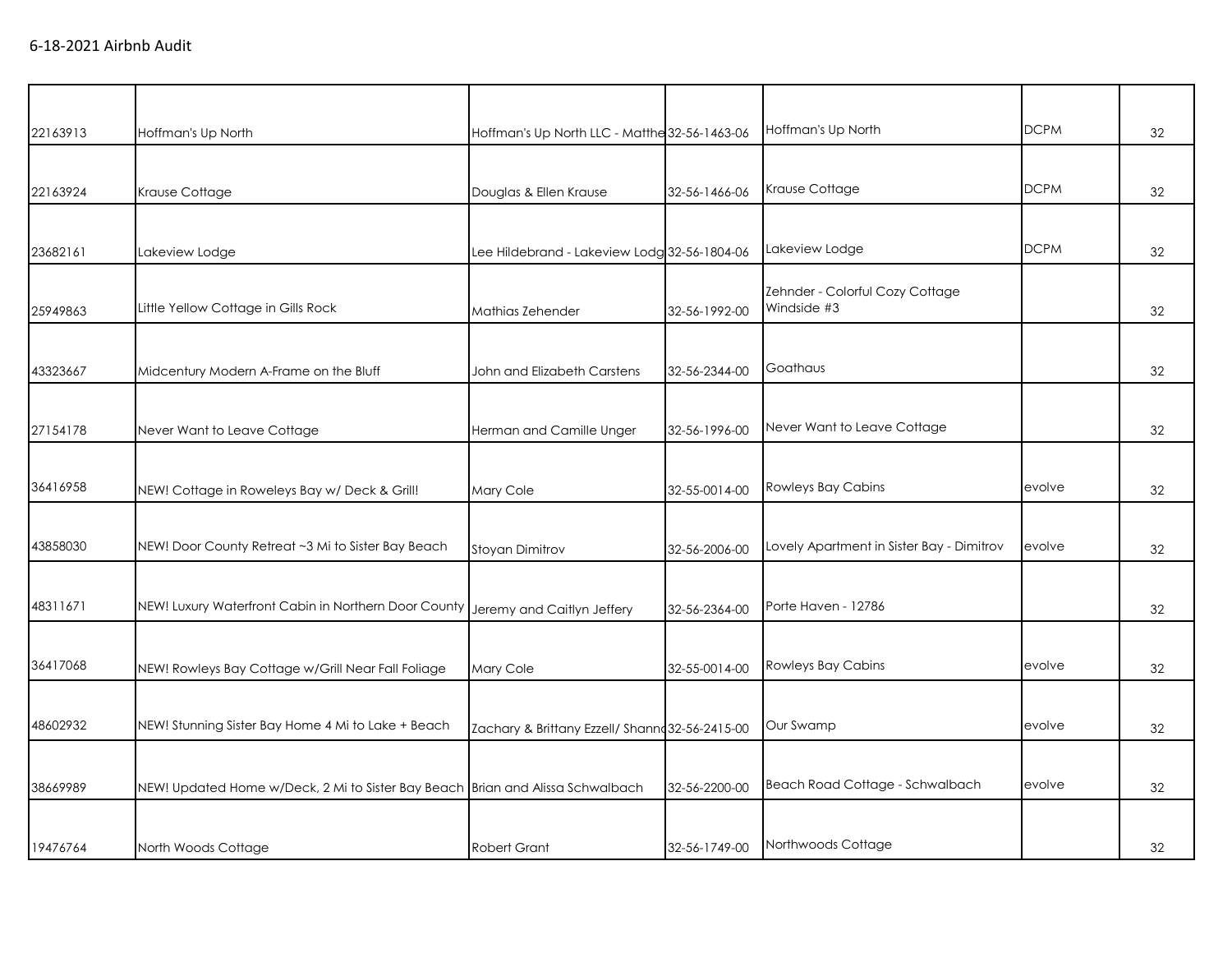| 40304839 | Northern Lights Farmhouse                         | Randall J Daubner                             | 32-56-1722-00 | Timberline Road - Daubner                   | previously<br>permitted | 32 |
|----------|---------------------------------------------------|-----------------------------------------------|---------------|---------------------------------------------|-------------------------|----|
| 38484779 | Peaceful Studio Loft on Outskirts of Sister Bay   | Sunwise Turn LLC- Eryka Fiedler               | 32-56-2171-00 | Sunwise Turn                                |                         | 32 |
| 22163990 | Porcupine Shores                                  | Brian Bartell - Kim Winburn                   | 32-56-1603-06 | Porcupine Shores                            | <b>DCPM</b>             | 32 |
| 49516851 | Ramrock Cabin under the Stars                     | <b>Rex Kahr</b>                               | 32-56-2431-00 | Ramrock Cabin                               |                         | 32 |
| 49516851 | Ramrock Cabin under the stars!                    | <b>Rex Kahr</b>                               | 32-56-2431-00 | Ramrock Cabin                               |                         | 32 |
| 23052847 | Rothaus/Europe Lake                               | Roman and Claudia Apuzzo                      | 32-56-1849-00 | Europe Lake Cottage-Apuzzo -501 Europe Lake |                         | 32 |
| 47922019 | Rowley's Bay Lakefront                            | Charles Kraemer Trust C/O Sarah 32-56-2304-06 |               | House 21 at Rowleys Bay                     |                         | 32 |
| 6795558  | Rustic Summer Sleeping House                      | Tim and Kathleen Kay                          | 32-56-1523-00 | <b>Three Sisters Farm</b>                   | permnitted for<br>3     | 32 |
| 17656861 | Schwandt Cottage                                  | Georgina Schwandt                             | 32-55-0177-00 | Schwandt Cottage                            |                         | 32 |
| 44315844 | Sea Glass Cottage                                 | <b>Blair and Jeffrey Wisnicky</b>             | 32-56-2330-00 | Sister Bay Cottage on the Water - Wisnicky  |                         | 32 |
| 48736594 | Secluded Door County haven minutes to everything! | Paul Hintermeyer                              | 32-56-2440-00 | Hinterhaven Cottage                         |                         | 32 |
| 31074495 | Serendipity Meadow 7-acre oasis in Door County WI | Cecilia and Dennis Lindell                    | 32-56-1963-00 | Serendipity Meadow                          |                         | 32 |
| 26095414 | Serenity Now                                      | <b>Todd and Michelle Cox</b>                  | 32-56-1838-00 | Sister Bay Respite                          |                         | 32 |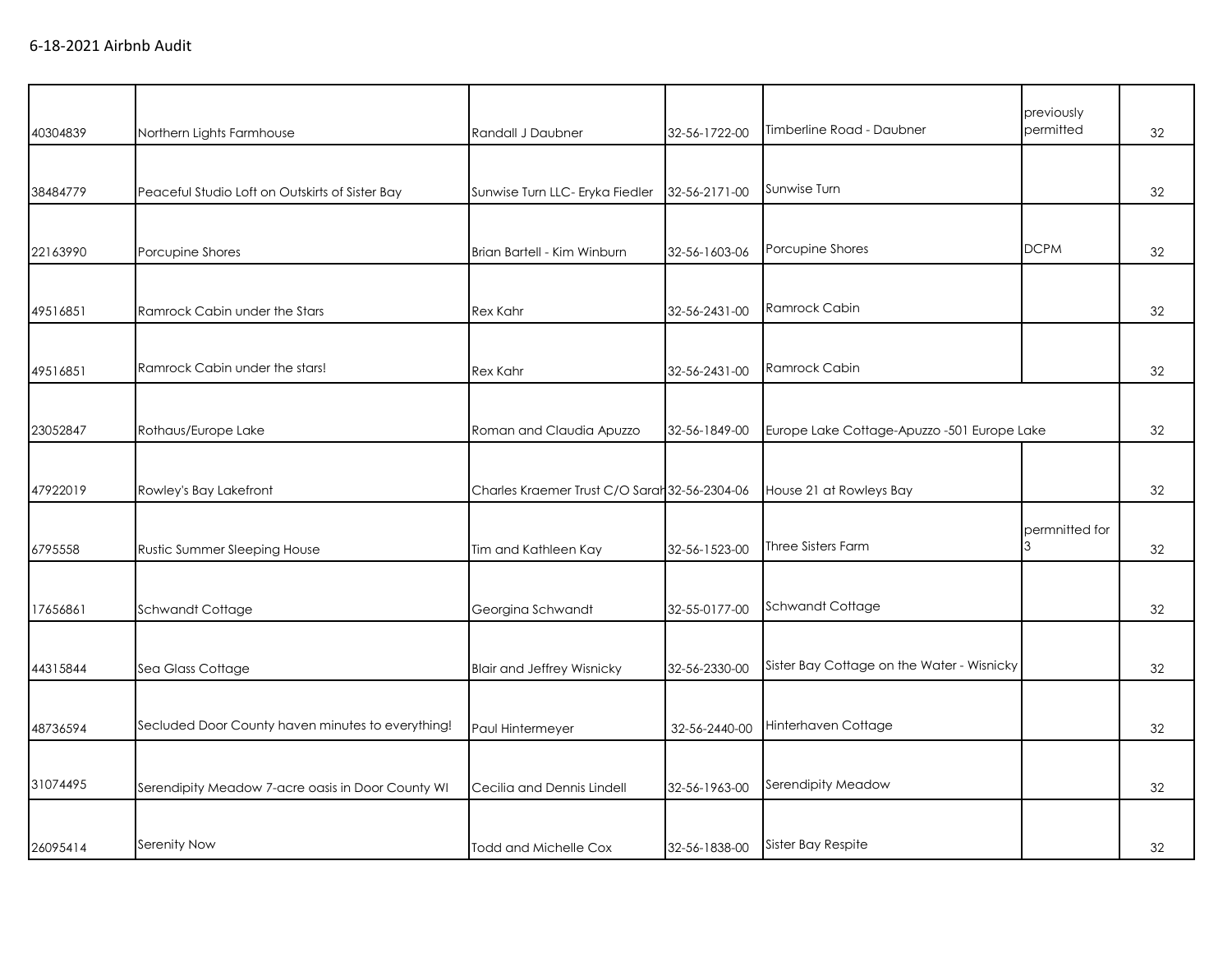| 22339050 | Shadow Lawn                                 | John Peterson                               | 32-56-0190-06 | Shadown Lawn                    | <b>DCPM</b>                  | 32 |
|----------|---------------------------------------------|---------------------------------------------|---------------|---------------------------------|------------------------------|----|
|          |                                             |                                             |               |                                 |                              |    |
| 24307299 | Sister Bay Log Home with a View             | Van Moreau Properties LLC                   | 32-56-1932-00 | Sister Bay Log Home with a view |                              | 32 |
|          |                                             |                                             |               |                                 |                              |    |
| 896385   | Sunny Cottage in Ellson Bay                 | Deborah "Sophie" Taubert Geha 32-55-0124-00 |               | Terra Cottages                  | permitted for<br>five units  | 32 |
|          |                                             |                                             |               |                                 |                              |    |
|          |                                             |                                             |               | <b>Terra Cottages</b>           | permitted for<br>five units  |    |
| 2336212  | Terra Cottages #2                           | Deborah "Sophie" Taubert Geha 32-55-0124-00 |               |                                 |                              | 32 |
|          |                                             |                                             |               |                                 | permitted for                |    |
| 14648663 | Terra Cottages #4                           | Deborah "Sophie" Taubert Geha 32-55-0124-00 |               | <b>Terra Cottages</b>           | five units                   | 32 |
|          |                                             |                                             |               |                                 | permitted for                |    |
| 896560   | Terra Cottages Gills Rock 3                 | Deborah "Sophie" Taubert Geha 32-55-0124-00 |               | Terra Cottages                  | five units                   | 32 |
|          |                                             |                                             |               |                                 |                              |    |
| 897991   | Terra Cottages Gills Rock, Door Co.         | Deborah "Sophie" Taubert Geha 32-55-0124-00 |               | <b>Terra Cottages</b>           | permitted for<br>five units  | 32 |
|          |                                             |                                             |               |                                 |                              |    |
|          |                                             |                                             |               |                                 |                              |    |
| 46873260 | Teskie's Cottage-on the water in Gills Rock | Christina Witmer                            | 32-56-2405-00 | <b>Teskies Cottage</b>          |                              | 32 |
|          |                                             |                                             |               |                                 |                              |    |
| 22164029 | The Nest                                    | Paul O'Keefe                                | 32-56-1514-06 | Nest, The                       | <b>DCPM</b>                  | 32 |
|          |                                             |                                             |               |                                 |                              |    |
| 41772460 | The Swedish Orchard Farm                    | Peder Nelson                                | 32-56-2083-00 | The Swedish Orchard Farm        |                              | 32 |
|          |                                             |                                             |               |                                 |                              |    |
| 8036265  | Three Sisters "Sweet" Retreat               | Tim and Kathleen Kay                        | 32-56-1523-00 | <b>Three Sisters Farm</b>       | permitted for<br>three units | 32 |
|          |                                             |                                             |               |                                 |                              |    |
|          |                                             |                                             |               |                                 | permitted for                |    |
| 48580040 | Three Sister's Cottage Barn Retreat         | Tim and Kathleen Kay                        | 32-56-1523-00 | Three Sisters Farm              | three units                  | 32 |
|          |                                             |                                             |               |                                 |                              |    |
| 31650868 | <b>Tree Top Getaway</b>                     | Kayla Gensler                               | 32-56-2040-00 | Tree Top Getaway                |                              | 32 |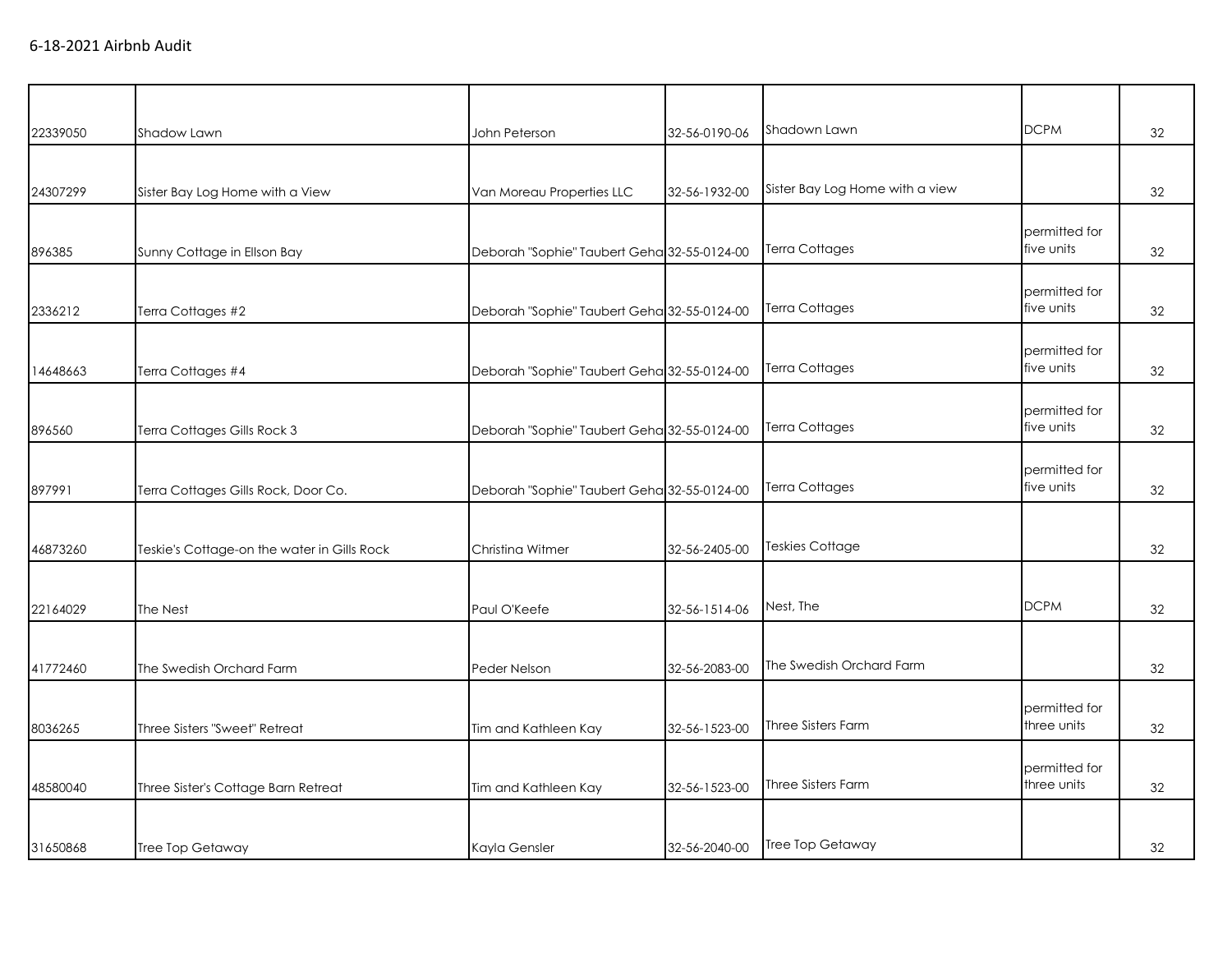| 40775569 | Under The Tree Top Getaway                        | Kayla Gensler                   | 32-56-2040-00 | Tree Top Getaway                      |               | 32 |
|----------|---------------------------------------------------|---------------------------------|---------------|---------------------------------------|---------------|----|
|          |                                                   |                                 |               |                                       |               |    |
| 34750391 | Windermere                                        | <b>Barton Warner</b>            | 32-56-2103-06 | Windermere                            |               | 32 |
|          |                                                   |                                 |               |                                       |               |    |
| 43318300 | Winding Down - A Retreat on the "Quiet Side"      | James Kulerstrand               | 32-56-2279-00 | Winding Down                          |               | 32 |
|          |                                                   |                                 |               |                                       |               |    |
| 22164049 | Windmill Place                                    | Michael & Vicki Bowers          | 32-56-1134-06 | Windmill - 10104 Town Line Dr         | <b>DCPM</b>   | 32 |
|          |                                                   |                                 |               |                                       |               |    |
|          |                                                   |                                 |               |                                       |               |    |
|          |                                                   |                                 |               |                                       |               |    |
| 47070356 | "Little Harbor Retreat" - #1 Large Group Rental   | e Harbor Retreat LLC - Tony Goe | 33-50-2367-00 | Little Harbor Retreat                 |               | 33 |
|          |                                                   |                                 |               |                                       | permitted for |    |
| 26565068 | Chanticleer Guest House-Garden Room               | Chanticleer Guest House, Inc.   | 33-54-0006-00 | <b>Chanticleer Guest House</b>        | 12            | 33 |
|          |                                                   |                                 |               |                                       | permitted for |    |
| 26537104 | Chanticleer Guest House-Granary Room              | Chanticleer Guest House, Inc.   | 33-54-0006-00 | <b>Chanticleer Guest House</b>        | 12            | 33 |
|          |                                                   |                                 |               |                                       | permitted for |    |
| 26564676 | Chanticleer Guest House-Loft Room                 | Chanticleer Guest House, Inc.   | 33-54-0006-00 | <b>Chanticleer Guest House</b>        | 12            | 33 |
|          |                                                   |                                 |               |                                       | permitted for |    |
| 26565824 | Chanticleer Guest House-Rose Room                 | Chanticleer Guest House, Inc.   | 33-54-0006-00 | <b>Chanticleer Guest House</b>        | 12            | 33 |
|          |                                                   |                                 |               |                                       | permitted for |    |
| 26565527 | Chanticleer Guest House-Sunflower Room            | Chanticleer Guest House, Inc.   | 33-54-0006-00 | <b>Chanticleer Guest House</b>        | 12            | 33 |
|          |                                                   |                                 |               | Beautiful Home on the Best Sand Beach |               |    |
| 28359743 | Beautiful home on the best sand beach in Door Co. | Gary and Marion Ciepluch        | 33-56-2009-00 | in Do Co - Ciepluch                   |               | 33 |
|          |                                                   |                                 |               |                                       |               |    |
| 23546503 | Birmingham's Barn by the Bay                      | Birmingham's of Sturgeon Bay    | 33-56-0163-00 | <b>Birminghams Cottages</b>           |               | 33 |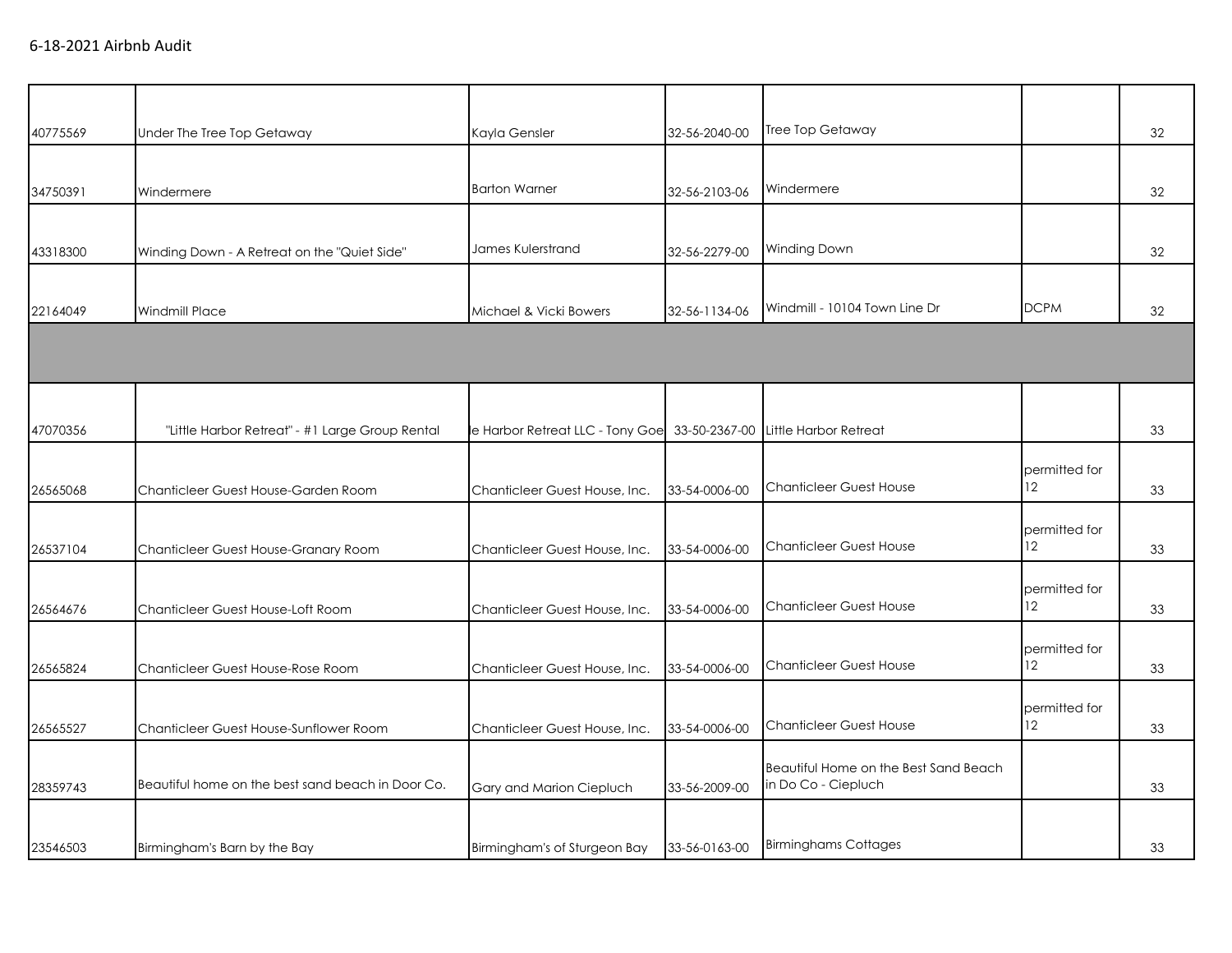| 13328872 | Door County Dream House                            | Fred Suchy                                       | 33-56-0695-00 | Door County Dream Home                                    |                 | 33 |
|----------|----------------------------------------------------|--------------------------------------------------|---------------|-----------------------------------------------------------|-----------------|----|
|          |                                                    |                                                  |               |                                                           |                 |    |
| 15048452 | Door County Escape!                                | Ann Johnson                                      | 33-56-1660-00 | Clark Lake Cottage - Johnson                              |                 | 33 |
|          |                                                    |                                                  |               |                                                           |                 |    |
| 49568576 | Door County Waterfront Moose Lodge                 | MCSMITH & NEHLS, LLC                             | 33-56-2402-00 | Door County Waterfront Moose Lodge                        |                 | 33 |
|          |                                                    |                                                  |               |                                                           |                 |    |
| 39088182 | Glidden Cottage- Beach Access                      | Justin & Lindsey Bohrer                          | 33-56-1954-00 | Bayside Cottage -- Bohrer - 3815 Bayshore permitted for 2 |                 | 33 |
|          |                                                    |                                                  |               |                                                           |                 |    |
| 22164023 | Green House                                        | A&J Properties, LLC                              | 33-56-1493-06 | Green House                                               | <b>DCPM</b>     | 33 |
|          |                                                    |                                                  |               |                                                           |                 |    |
| 22163954 | Lakeside Haven                                     | Kathy Richmond                                   | 33-56-1240-06 | Lakeside Haven                                            | <b>DCPM</b>     | 33 |
|          |                                                    |                                                  |               |                                                           |                 |    |
| 50028319 | Leroy and Erma's Cottage                           | <b>Jesse Ehlers</b>                              | 33-56-2439-06 | LEROY & ERMA'S COTTAGE LLC                                |                 | 33 |
|          |                                                    |                                                  |               |                                                           |                 |    |
| 46451918 | Little House Cottage                               | Julie Felhofer                                   | 33-56-2379-00 | Little House Cottage - 4914 Brauer Road                   |                 | 33 |
|          |                                                    |                                                  |               |                                                           |                 |    |
| 25742101 | Lodge on Laurie Lane                               | Shirley Becker Trust - Polly Kerkmd33-56-1492-17 |               | Lodge on Laurie Lane                                      | restassure      | 33 |
|          |                                                    |                                                  |               |                                                           |                 |    |
| 28407162 | Log Cabin on the nicest sand beach in Door County  | Log Cabin Rentals LLC                            | 33-56-1447-00 | Log Cabin on the Water                                    |                 | 33 |
|          |                                                    |                                                  |               |                                                           |                 |    |
| 18834422 | Midship at Three's Company                         | Jon Hanson                                       | 33-56-906-00  | Little Harbor Cottages                                    | permitted for 3 | 33 |
|          |                                                    |                                                  |               | Large Yard, Outdoor fire pit surrounded                   |                 |    |
| 48696597 | Modern Farmhouse w/large yard and firepit pergola  | Cody and Ashley Leist                            | 33-56-2446-00 | by Pergola                                                |                 | 33 |
|          |                                                    | John & Julie Thenell- Thenell                    |               |                                                           |                 |    |
| 33554883 | NEW LISTING - Rustic Charm just steps from the Bay | <b>Rentals LLC</b>                               | 33-55-0063-07 | <b>Thenells Cottage</b>                                   | simplelife      | 33 |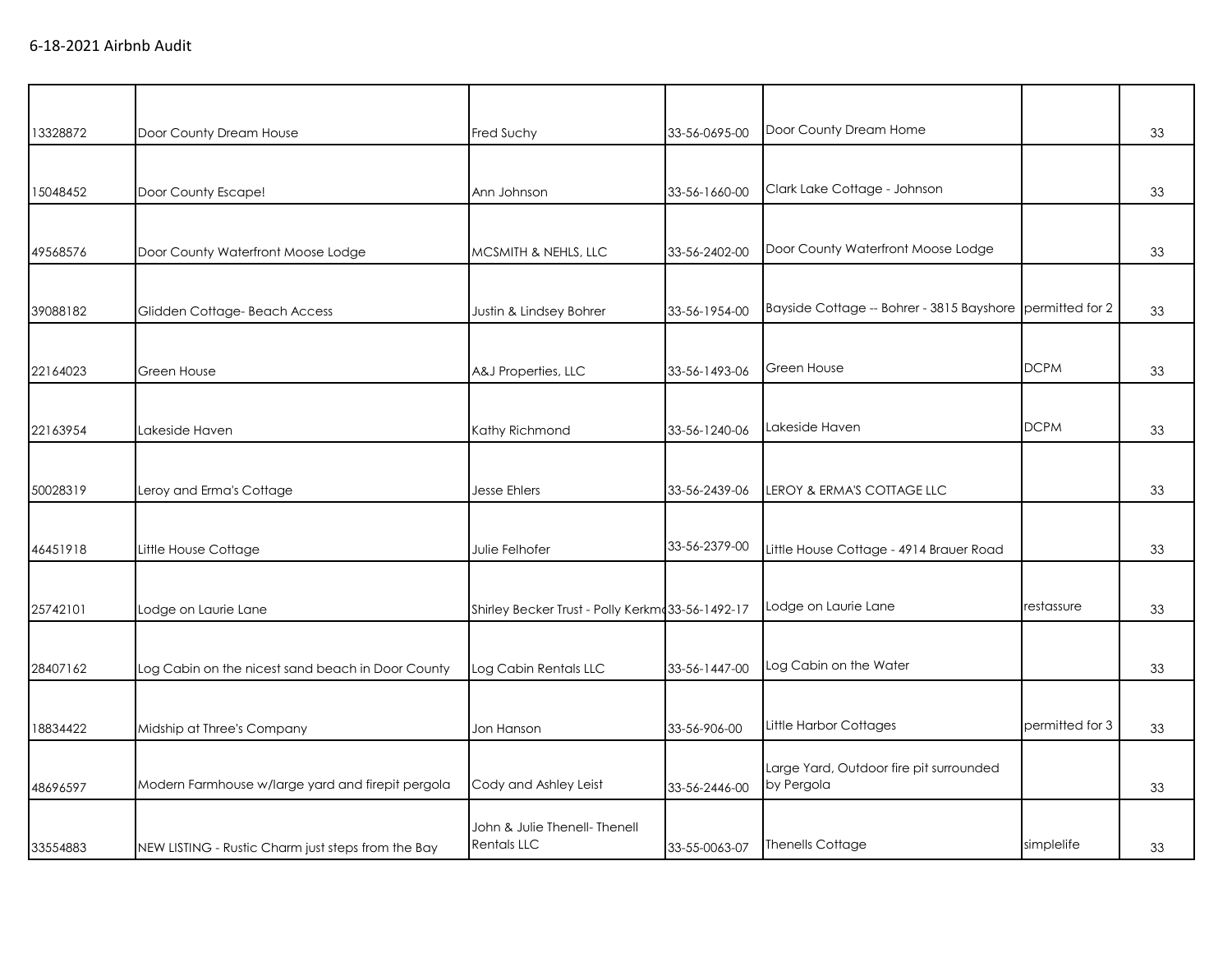| 25551184 | Sand Beach Cottage - prime Door County waterfront | Greg, Mary, Nick and Jennelle<br>Anderson  | 33-56-1942-00 | Sand Beach Cottage - Anderson                             |                 | 33 |
|----------|---------------------------------------------------|--------------------------------------------|---------------|-----------------------------------------------------------|-----------------|----|
| 36451928 | Secluded Forest Retreat in Door County            | John F Quella                              | 33-56-2169-00 | Quella -4324 Whitefish Bay Rd-Secluded<br>pine tree retre |                 | 33 |
| 18834495 | Snug Harbor Inn - Port Cottage                    | Jon Hanson                                 | 33-56-0906-00 | Snug Harbor Inn                                           | permitted for 3 | 33 |
| 18834309 | Starboard Cottage at Three's Company              | Jon Hanson                                 | 33-56-0906-00 | Little Harbor Cottages                                    | permitted for 3 | 33 |
| 19767552 | <b>Stunning Door County Sunsets</b>               | <b>Beth Ann Resch</b>                      | 33-56-1792-00 | Stunning Door County Sunsets - Resch                      |                 | 33 |
| 25487105 | Sturgeon Bay Waterfront Cottage                   | Justin & Lindsey Bohrer                    | 33-56-1954-00 | Bayside Cottage -- Bohrer - 3815 Bayshore                 |                 | 33 |
| 38026760 | Sunset Bluff                                      | Carter Holdings LLC                        | 33-56-2205-00 | Sunset Bluff - 5217 Red Sunset Lane                       |                 | 33 |
| 45959451 | White Rock on Glidden Drive                       | JASON B KIEHNAU NANCY M KIEH 33-56-2391-00 |               | White Rocl                                                |                 | 33 |
| 12323917 | Woodsy Retreat on Lake Michigan                   | Joan Shiels                                | 33-56-1627-00 | Woodsy Retreat on Lake Michigan                           |                 | 33 |
| 20432696 | Zivjeli on Lake Michigan                          | James and Ruth Metz                        | 33-56-2398-00 | Zivjeli - 3990 Glidden Drive                              |                 | 33 |
|          |                                                   |                                            |               |                                                           |                 |    |
| 26339590 | 1 Bedroom Suite                                   | Nora Zacek                                 | 34-50-0077-00 | Open Hearth Lodge                                         |                 | 34 |
| 47595108 | <b>Brand New Boutique Hotel with Water Views</b>  | Dorr Hotel Holdings LLC                    |               | 34-50-2216-00 The Dorr Hotel                              |                 | 34 |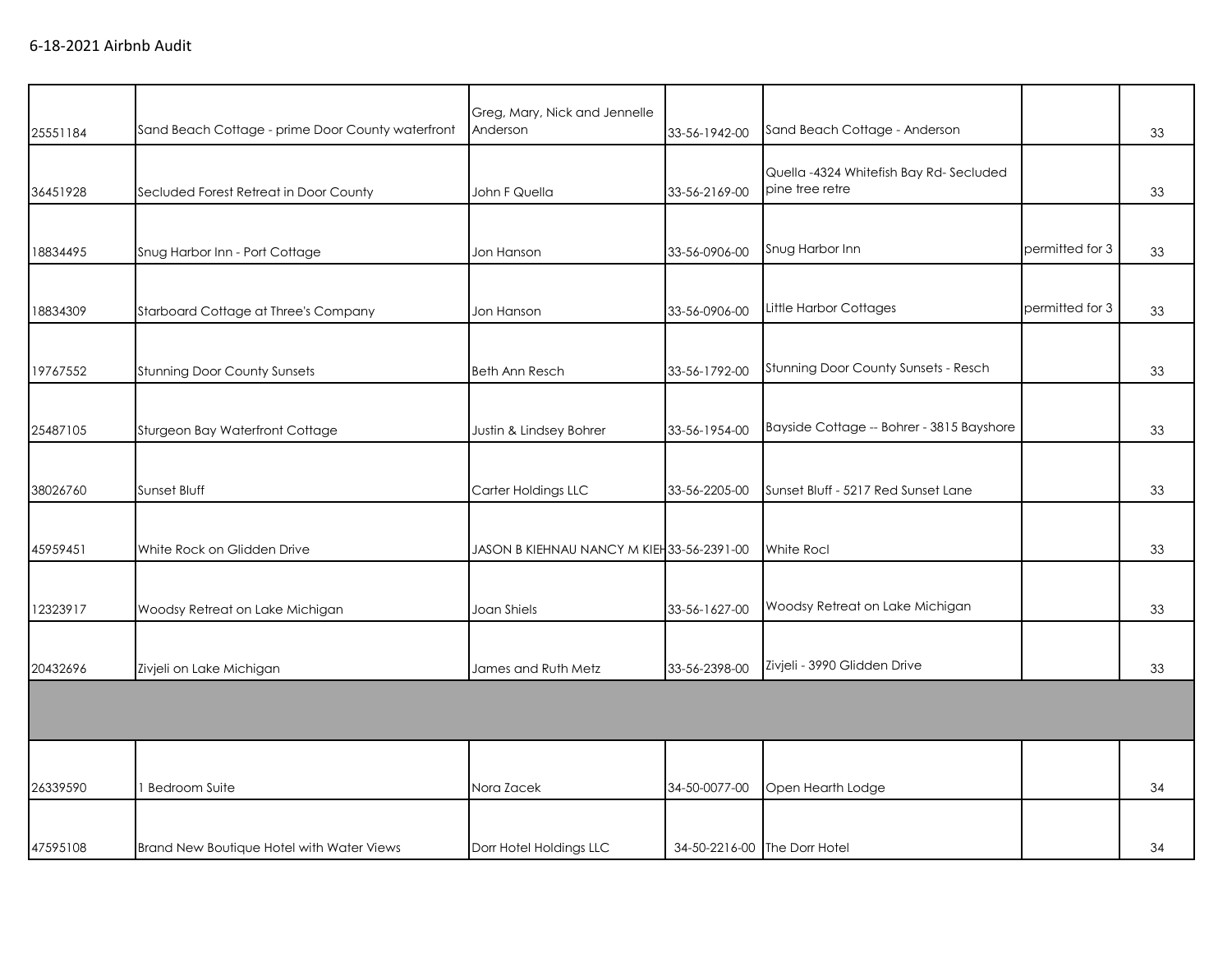| 26339607 | Evergreen Suite                                 | Nora Zacek                                     | 34-50-0077-00 | Open Hearth Lodge                         |             | 34 |
|----------|-------------------------------------------------|------------------------------------------------|---------------|-------------------------------------------|-------------|----|
|          |                                                 |                                                |               |                                           |             |    |
| 47595704 | New Boutique Hotel in Downtown Sister Bay       | Dorr Hotel Holdings LLC                        |               | 34-50-2216-00 The Dorr Hotel              |             | 34 |
| 35615823 | 101: Downtown Sister Bay Door County, Wisconsin | Mary Erickson                                  | 34-53-2150-00 | Marina View Condominium #101 - The<br>101 |             | 34 |
|          |                                                 |                                                |               |                                           |             |    |
| 34598765 | Marina View #104                                | Max Mc Cormick                                 | 34-56-2023-06 | Marina View Condominiums #104             | <b>DCPM</b> | 34 |
|          |                                                 |                                                |               |                                           |             |    |
| 34538998 | Mill Road Place #1                              | Patrick Quinn                                  | 34-53-2072-06 | Mill Road Place #1                        | <b>DCPM</b> | 34 |
| 34539755 | Mill Road Place #2                              | Kevin and Vicki Quinn                          | 34-53-2120-06 | Mill Road Place #2                        | <b>DCPM</b> | 34 |
|          |                                                 |                                                |               |                                           |             |    |
| 34540316 | Mill Road Place #3                              | Ken Larsen - Mill Road Place LLC 34-53-2112-06 |               | Mill Road Place #3                        | <b>DCPM</b> | 34 |
| 34540627 | Mill Road Place #4                              | Ken Larsen - Mill Road Place LLC 34-53-2113-06 |               | Mill Road Place #4                        | <b>DCPM</b> | 34 |
| 50229739 | New Listing! Beautiful condo with water views.  | Dennis Fogle & Terri Menninga                  | 34-53-2458-00 | Shore View #202                           |             | 34 |
|          |                                                 |                                                |               |                                           |             |    |
| 38355098 | Abode on Spring                                 | Kevin Schuhart                                 | 34-56-1291-06 | Abode on Spring                           | <b>DCPM</b> | 34 |
| 23698884 | Another Thyme                                   | David Peterson                                 | 34-56-1805-06 | Another Thyme                             | <b>DCPM</b> | 34 |
|          |                                                 |                                                |               |                                           |             |    |
| 43266518 | Bay Shore Bungalow---Home With a View           | Door County Squires LLC                        | 34-56-2287-00 | <b>Bayshore Bungalow</b>                  |             | 34 |
| 43237668 | Bay Shore Bungalow---Home With a View           | Door County Squires LLC                        | 34-56-2287-00 | <b>Bayshore Bungalow</b>                  | duplicate   | 34 |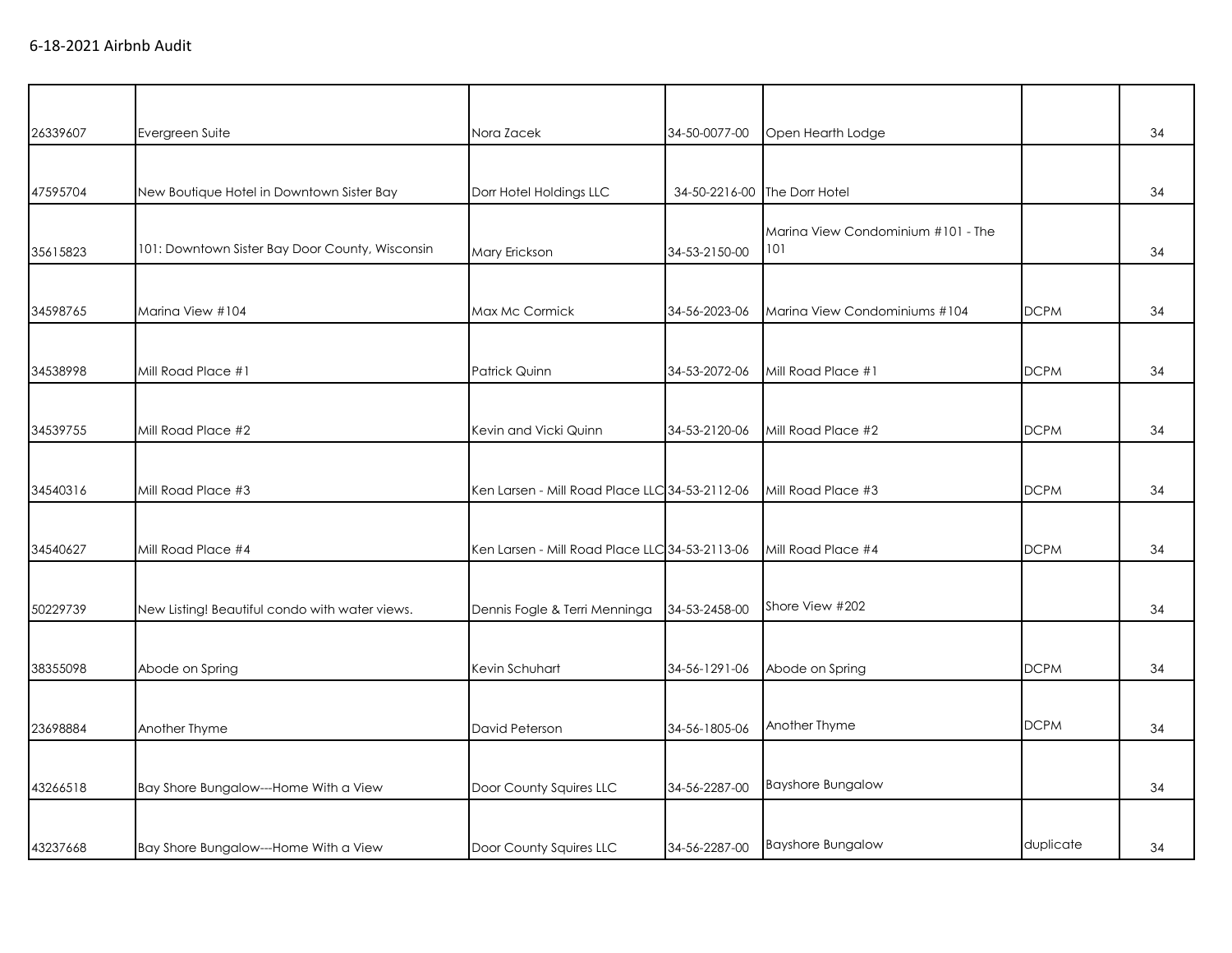| 12672427 | Beach view waterfront park access!                 | Dawn and Walter Nawrot                            | 34-56-1620-00 | Parkview Drive - Nawrot                 |                 | 34 |
|----------|----------------------------------------------------|---------------------------------------------------|---------------|-----------------------------------------|-----------------|----|
|          |                                                    |                                                   |               |                                         |                 |    |
| 49559610 | Birchwood cottage                                  | Audrey and Craig Schmidt                          | 34-56-1769-00 | Mapleand Birchwood Cottages Schmidt     | permitted for 2 | 34 |
|          |                                                    |                                                   |               |                                         |                 |    |
| 44234783 | BRAND NEW HOME 2020! Vacation Place at Sister Bay  | Jeff Lauscher                                     | 34-56-2319-00 | Vacation Place in Sister Bay - Lauscher |                 | 34 |
|          |                                                    |                                                   |               |                                         |                 |    |
| 42412911 | Camp Kukubuku                                      | Kevin and Annie Geurts                            | 34-56-2256-00 | Camp Kukubuku                           |                 | 34 |
|          |                                                    |                                                   |               |                                         |                 |    |
|          |                                                    |                                                   |               | Copper Moon Cottage                     | <b>DCPM</b>     |    |
| 22163827 | Copper Moon                                        | Donald Denny                                      | 34-55-0761-06 |                                         |                 | 34 |
|          |                                                    |                                                   |               |                                         |                 |    |
| 24200272 | Cotter Cottage                                     | <b>Brandon Cotter</b>                             | 34-56-1885-00 | Cotter Cottage                          |                 | 34 |
|          |                                                    |                                                   |               |                                         |                 |    |
| 25692012 | Door in the woods                                  | Tom Ahlbeck - Daisy Ahlbeck Tru 34-56-1892-06     |               | Door in the Woods                       |                 | 34 |
|          |                                                    |                                                   |               |                                         |                 |    |
| 16332969 | Family Friendly Retreat in the Heart of Sister Bay | Pamela Schmitz/ CPS Holdings L 34-56-1695-00      |               | Sister Bay Chalet                       |                 | 34 |
|          |                                                    |                                                   |               |                                         |                 |    |
| 33579557 | Farmhouse on Northwoods                            | Hillside Cove LLC                                 | 34-56-2080-00 | Farmhouse on Northwoods                 |                 | 34 |
|          |                                                    |                                                   |               |                                         |                 |    |
|          |                                                    |                                                   |               | Hidden Gem on Trillium                  | <b>DCPM</b>     |    |
| 22163906 | Hidden Gem                                         | Julie & Nathan Slovin                             | 34-56-0495-06 |                                         |                 | 34 |
|          |                                                    |                                                   |               |                                         |                 |    |
| 22164027 | <b>High Garden</b>                                 | Jeff & Alisha Wiswell - Wiswell Prd 34-56-1888-06 |               | High Garden                             | <b>DCPM</b>     | 34 |
|          |                                                    |                                                   |               |                                         |                 |    |
| 30368118 | Hillside Haven                                     | Pamela Schmitz/ CPS Holdings L 34-56-2051-00      |               | Hillside Haven                          |                 | 34 |
|          |                                                    |                                                   |               |                                         |                 |    |
| 22339043 | King's Landing                                     | <b>Wiswell Property Group</b>                     | 34-56-1602-06 | Kings Landing                           | <b>DCPM</b>     | 34 |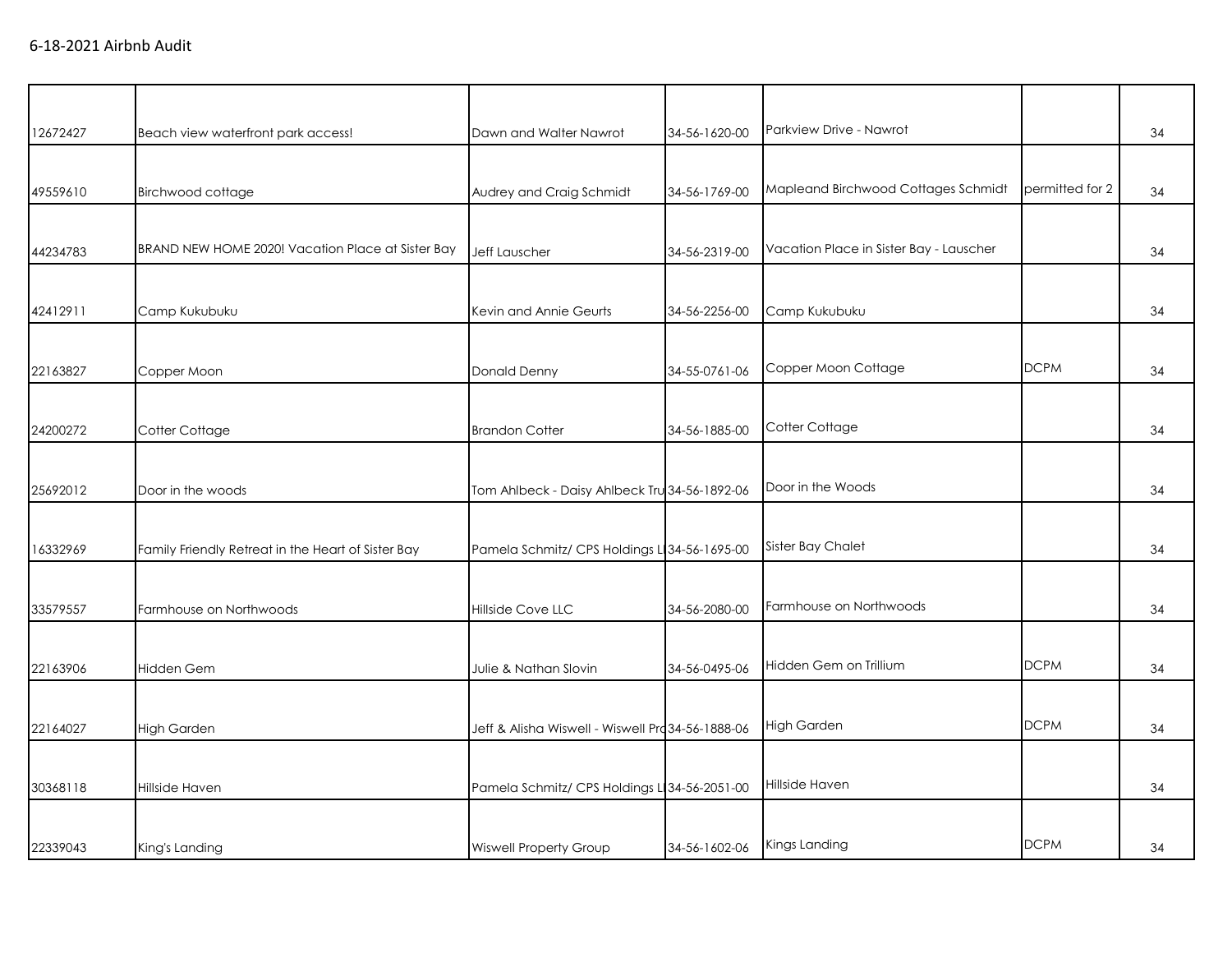| 47095419 | Luna's Retreat available July 2021!                           | Carley and Mark Swanson  | 34-56-2383-00 | Luna's Retreat                      |                          | 34 |
|----------|---------------------------------------------------------------|--------------------------|---------------|-------------------------------------|--------------------------|----|
| 19227870 |                                                               |                          | 34-56-1769-00 | Mapleand Birchwood Cottages Schmidt | permitted for 2          | 34 |
|          | Maple Cottage                                                 | Audrey and Craig Schmidt |               |                                     |                          |    |
| 30958438 | Maple Manor                                                   | <b>Gary Polipnick</b>    | 34-56-2050-00 | Maple Manor - Polipnick             |                          | 34 |
| 49226139 | NEW! Contemporary Retreat w/ Patio ~ 1 Mi to Beach            | Timothy Rockwell Jr      | 34-56-2414-00 | <b>Rockwell Retreat</b>             | permitted for 2<br>units | 34 |
| 50169067 | NEW! Modern Sister Bay Condo < 1 Mile to Beach!               | Timothy Rockwell Jr      | 34-56-2414-00 | <b>Rockwell Retreat</b>             | permitted for 2<br>units | 34 |
| 48157236 | Newly remodeled motel room downtown sister bay<br>#14         | <b>Fred Bexell</b>       | 34-56-2138-00 | Heart of Sister Bay- Bexell         | permitted for 6          | 34 |
| 48157881 | Newly remodeled motel room downtown sister bay<br>#15         | <b>Fred Bexell</b>       | 34-56-2138-00 | Heart of Sister Bay- Bexell         | permitted for 6          | 34 |
| 48167159 | Newly remodeled motel room downtown sister bay<br>#16         | <b>Fred Bexell</b>       | 34-56-2138-00 | Heart of Sister Bay- Bexell         | permitted for 6          | 34 |
| 48195430 | Newly remodeled motel room downtown sister bay<br>#17         | <b>Fred Bexell</b>       | 34-56-2138-00 | Heart of Sister Bay- Bexell         | permitted for 6          | 34 |
| 48195744 | Newly remodeled motel room downtown sister bay #7 Fred Bexell |                          | 34-56-2138-00 | Heart of Sister Bay- Bexell         | permitted for 6          | 34 |
| 33591420 | Newly Renovated Home in Heart of Sister Bay                   | <b>Fred Bexell</b>       | 34-56-2138-00 | Heart of Sister Bay Bexell          |                          | 34 |
| 42222859 | Pheasant Court Near the Bay                                   | Charles Raymond          | 34-56-2260-06 | Pheasant Court Near the Bay         | <b>DCPM</b>              | 34 |
| 22163993 | Port New                                                      | Andrew Bookmeier         | 34-56-0075-06 | Port New                            | <b>DCPM</b>              | 34 |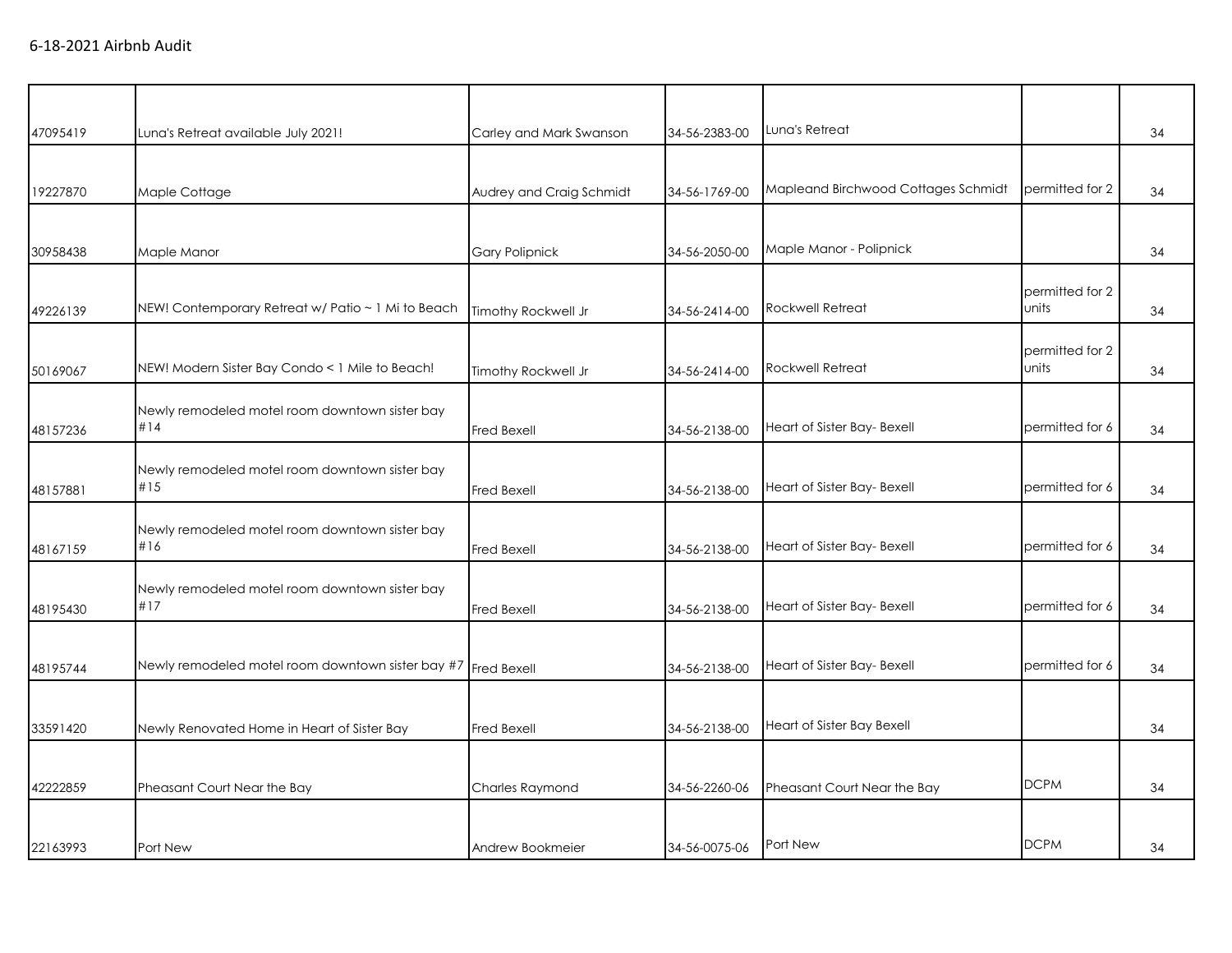| 43897664 | Remodeled motel room in down town Sister Bay.Nr 8     | <b>Fred Bexell</b> | 34-56-2138-00 | Heart of Sister Bay- Bexell              | permitted for 6 | 34 |
|----------|-------------------------------------------------------|--------------------|---------------|------------------------------------------|-----------------|----|
| 44478661 | Remodeled motel room nr 10 one block from<br>downtown | <b>Fred Bexell</b> | 34-56-2138-00 | Heart of Sister Bay- Bexell              | permitted for 6 | 34 |
| 43914574 | Remodeled motel room Nr 9 one block from down<br>town | <b>Fred Bexell</b> | 34-56-2138-00 | Heart of Sister Bay- Bexell              | permitted for 6 | 34 |
| 43914792 | Remodeled motel room with 2 double beds. Nr 11        | <b>Fred Bexell</b> | 34-56-2138-00 | Heart of Sister Bay- Bexell              | permitted for 6 | 34 |
| 43914679 | Remodeled motel room with 2 double beds. Nr 12        | <b>Fred Bexell</b> | 34-56-2138-00 | Heart of Sister Bay- Bexell              | permitted for 6 | 34 |
| 25692031 | Salinskys Domicile Cottage                            | Jim Salinsky       | 34-56-1757-06 | Salinskys Domicile Cottage               | <b>DCPM</b>     | 34 |
| 20981273 | Sister Bay Cottage                                    | Karen Berndt       | 34-56-1788-00 | Sister Bay Cottage                       |                 | 34 |
| 23352551 | Sister Bay Eclectic Cottage                           | <b>Tim Raduenz</b> | 34-56-1859-00 | SBDC                                     |                 | 34 |
| 50242340 | Sister Bay Log Cabin                                  | Karen Berndt       | 34-56-2201-00 | Sister Bay Log Cabin - Berndt-           |                 | 34 |
| 50242340 | Sister Bay Log Cabin, 3 bedroom, 2 bath, firepit      | Karen Berndt       | 34-56-2201-00 | Sister Bay Log Cabin - Berndt-           |                 | 34 |
| 25692218 | Sister Bay View                                       | James Johnson      | 34-56-1422-06 | Sister Bay View                          | <b>DCPM</b>     | 34 |
| 45513834 | Spacious & Secluded - .3 miles to DT Sister Bay       | Dean Lagenfield    | 34-56-2314-07 | Scandia Haven - Lagenfeld - 2210 Scandia |                 | 34 |
| 48525229 | Spacious • Bright • Clean • Fireplace • Large Yard    | Janet Janisse      | 34-56-2441-00 | Sister Bay House - 10585 Fieldcrest      |                 | 34 |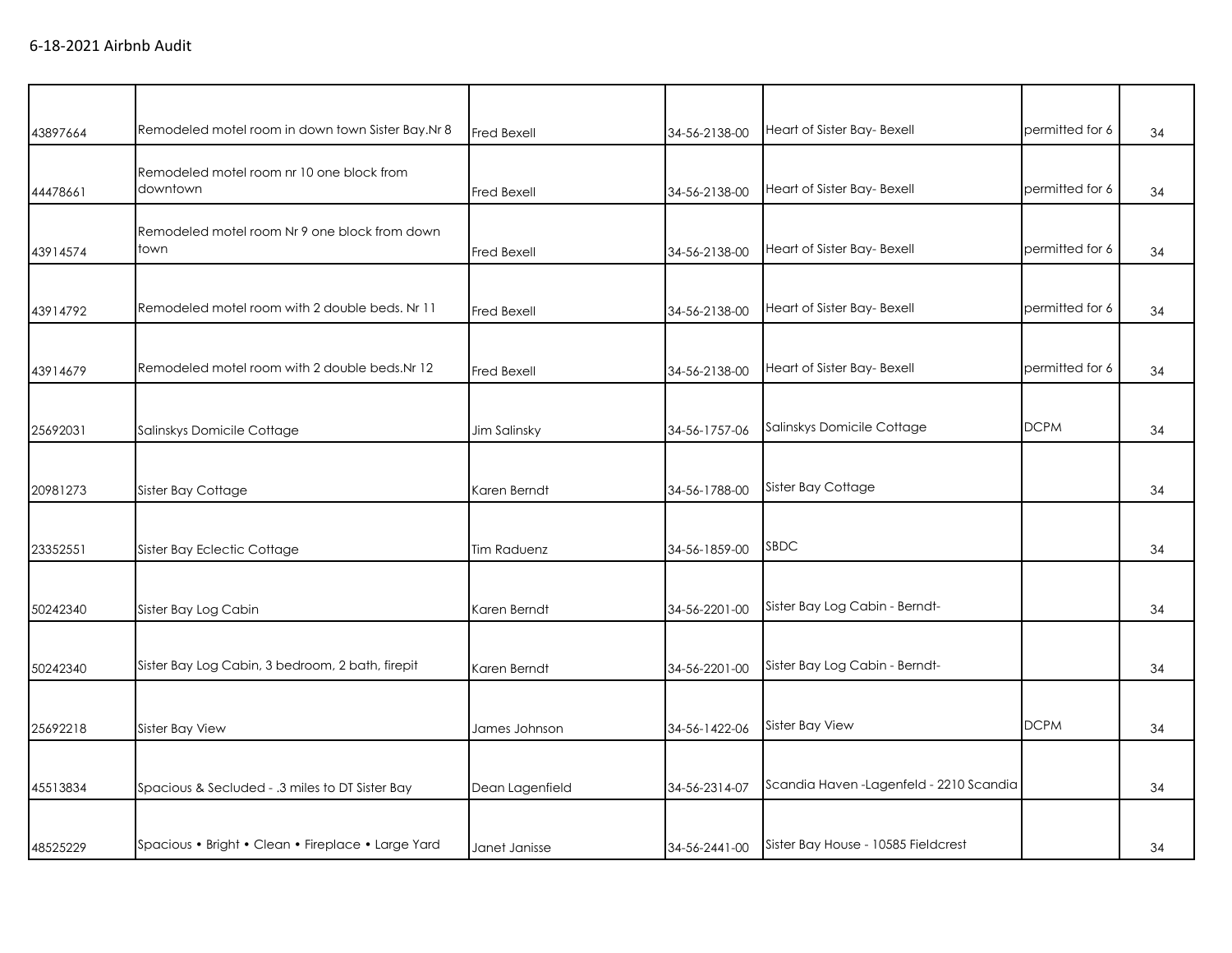|          |                                                   |                                            |               | Yoga Pad, The          |                            |    |
|----------|---------------------------------------------------|--------------------------------------------|---------------|------------------------|----------------------------|----|
| 26327643 | The Yoga Pad - Open & Eclectic Includes Free Yoga | <b>Brad Massey</b>                         | 34-56-1982-00 |                        |                            | 34 |
| 48160388 | Treetops in Sister Baya luxury respite            | Dan and Laurel Simons                      | 34-56-2173-00 | Treetops in Sister Bay |                            | 34 |
| 22164033 | Trillium Lane                                     | Dennis & Maribeth Dorn                     | 34-56-1702-06 | Trillium Retreat       | <b>DCPM</b>                | 34 |
| 22164040 | Wall to Wall Retreat                              | Jack and Teresa Wall                       | 34-56-1335-06 | Wall to Wall Retreat   | <b>DCPM</b>                | 34 |
|          |                                                   |                                            |               |                        |                            |    |
| 27656165 | 33ft Yacht!                                       | Jon Hanson                                 | 35-50-0907-00 | Snug Harbor Inn        | 17 (15 rooms +<br>2 boats) | 35 |
| 20869118 | Carver Cabin                                      | Jon Hanson                                 | 35-50-0907-00 | Snug Harbor Inn        | 17 (15 rooms +<br>2 boats) | 35 |
| 31929058 | Deluxe Room, 1 King Bed, Second Floor             | Holiday Motel Management LLC 35-50-0964-00 |               | Holiday Music Hotel    | permitted for<br>18        | 35 |
| 31927648 | Deluxe Room, 1 Queen Bed, Second Floor            | Holiday Motel Management LLC 35-50-0964-00 |               | Holiday Music Hotel    | permitted for<br>18        | 35 |
| 33549110 | Luxury Suite                                      | Jon Hanson                                 | 35-50-0907-00 | Snug Harbor Inn        | 17 (15 rooms +<br>2 boats) | 35 |
| 31928802 | Room, 1 King Bed, Second Floor                    | Holiday Motel Management LLC 35-50-0964-00 |               | Holiday Music Hotel    | permitted for<br>18        | 35 |
| 24498867 | Room, 1 Queen Bed and 1 Full Bed, Ground Floor    | Holiday Motel Management LLC 35-50-0964-00 |               | Holiday Music Hotel    | permitted for<br>18        | 35 |
| 31928561 | Room, 1 Queen Bed and 1 Full Bed, Second Floor    | Holiday Motel Management LLC 35-50-0964-00 |               | Holiday Music Hotel    | permitted for<br>18        | 35 |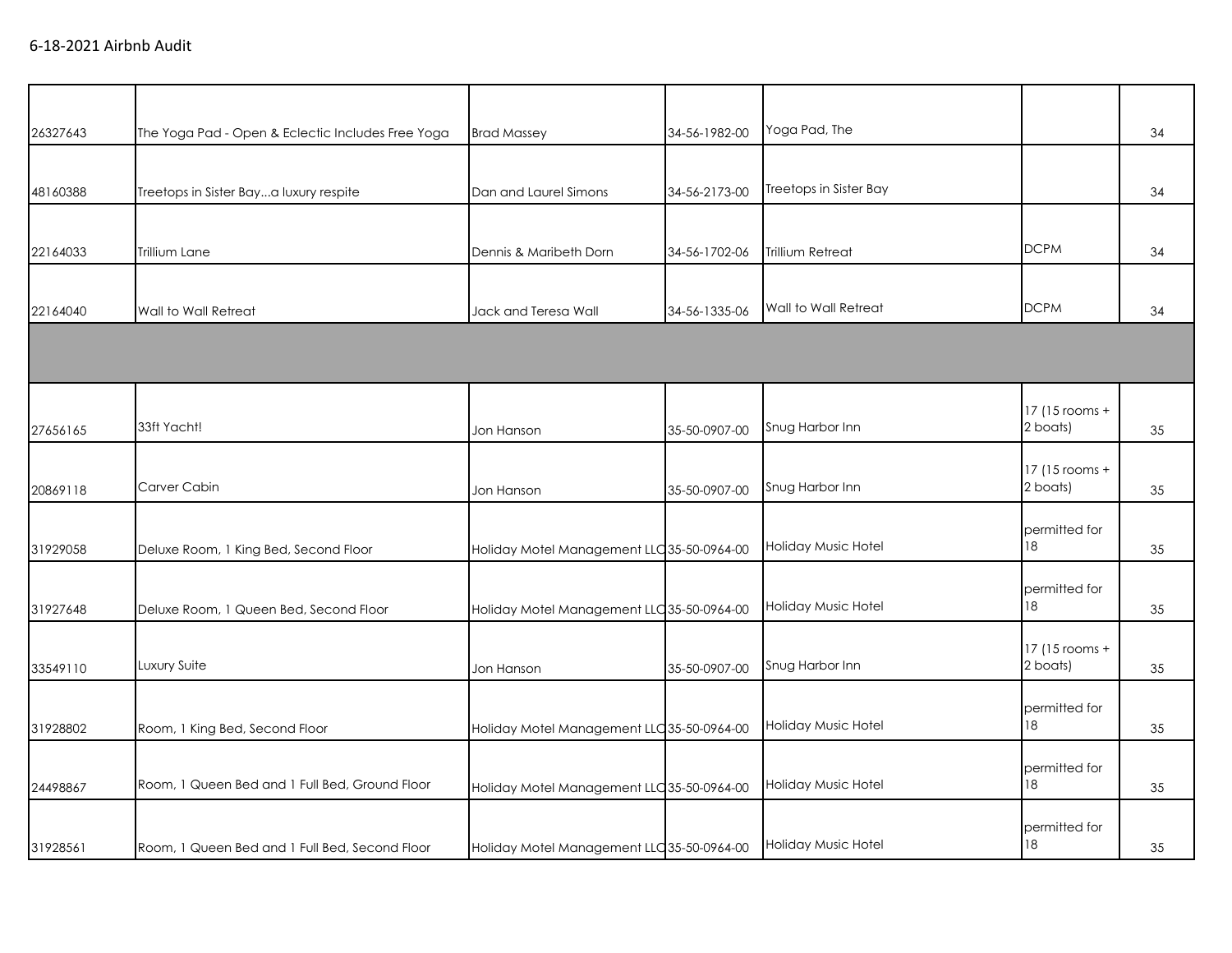| 24476710 | Room, 1 Queen Bed, Ground Floor                                | Holiday Motel Management LLC 35-50-0964-00 |               | <b>Holiday Music Hotel</b> | permitted for<br>18        | 35 |
|----------|----------------------------------------------------------------|--------------------------------------------|---------------|----------------------------|----------------------------|----|
| 31927631 | Room, 1 Queen Bed, Second Floor                                | Holiday Motel Management LLC 35-50-0964-00 |               | <b>Holiday Music Hotel</b> | permitted for<br>18        | 35 |
| 31926806 | Room, 2 Double beds, Ground Floor                              | Holiday Motel Management LLC 35-50-0964-00 |               | <b>Holiday Music Hotel</b> | permitted for<br>18        | 35 |
| 31928285 | Room, 2 Double Beds, Second Floor                              | Holiday Motel Management LLC 35-50-0964-00 |               | <b>Holiday Music Hotel</b> | permitted for<br>18        | 35 |
| 33826458 | Snug Harbor Inn - Deluxe                                       | Jon Hanson                                 | 35-50-0907-00 | Snug Harbor Inn            | 17 (15 rooms +<br>2 boats) | 35 |
| 24114480 | Studio Suite                                                   | Jon Hanson                                 | 35-50-0907-00 | Snug Harbor Inn            | 17 (15 rooms +<br>2 boats) | 35 |
| 33826447 | Waterfront 2 Bedroom Cottage at Snug Harbor Inn                | Jon Hanson                                 | 35-50-0907-00 | Snug Harbor Inn            | 17 (15 rooms +<br>2 boats) | 35 |
| 33826450 | Waterfront Boutique Room                                       | Jon Hanson                                 | 35-50-0907-00 | Snug Harbor Inn            | 17 (15 rooms +<br>2 boats) | 35 |
| 24113755 | Waterfront Luxury Cottage with 2 Bedrooms &<br>Whirlpool!      | Jon Hanson                                 | 35-50-0907-00 | Snug Harbor Inn            | 17 (15 rooms +<br>2 boats) | 35 |
| 24114293 | Waterfront Luxury Cottage with Whirlpool at Snug<br>Harbor Inn | Jon Hanson                                 | 35-50-0907-00 | Snug Harbor Inn            | 17 (15 rooms +<br>2 boats) | 35 |
| 33826446 | Waterfront Studio Cottage with Whirlpool                       | Jon Hanson                                 | 35-50-0907-00 | Snug Harbor Inn            | 17 (15 rooms +<br>2 boats) | 35 |
| 49674842 | Gorgeous Sturgeon Bay Home with a View!                        |                                            | 35-51-1111-00 | Lodge at Leathem Smith     |                            | 35 |
| 31535739 | Room 1: Door County Orchard (Main House) - White<br>Lace Inn   | Dennis Statz                               | 35-52-0856-00 | White Lace Inn             | permitted for<br>19        | 35 |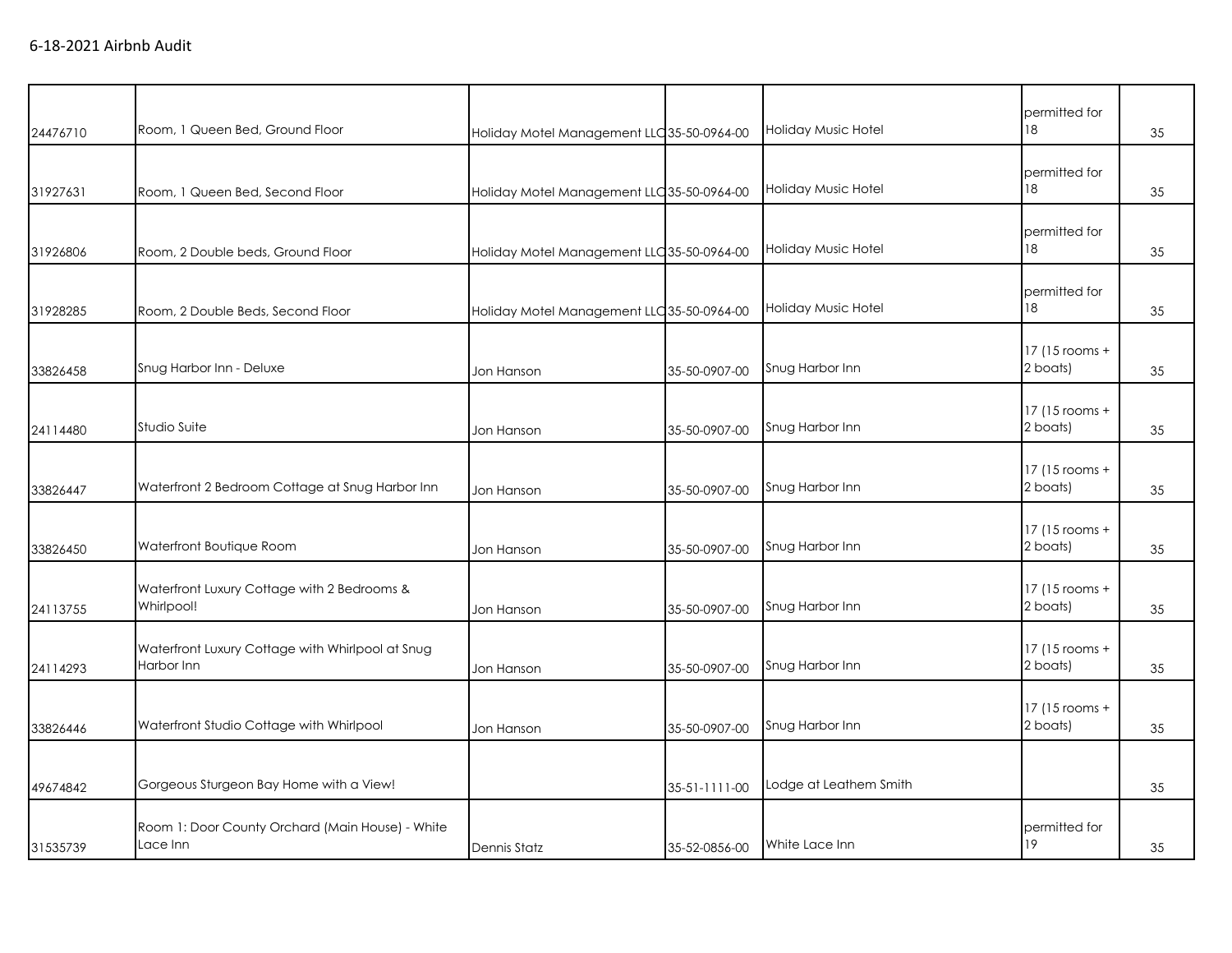| 31560774 | Room 10: Secret Garden (Garden House) - White Lace<br>Inn    | Dennis Statz | 35-52-0856-00 | White Lace Inn | permitted for<br>19 | 35 |
|----------|--------------------------------------------------------------|--------------|---------------|----------------|---------------------|----|
| 31560870 | Room 11: The Hideaway (Garden House) - White Lace<br>Inn     | Dennis Statz | 35-52-0856-00 | White Lace Inn | permitted for<br>19 | 35 |
| 31535845 | Room 2: Old Garden Roses (Main House) - White Lace<br>Inn    | Dennis Statz | 35-52-0856-00 | White Lace Inn | permitted for<br>19 | 35 |
| 31536049 | Room 3: English Lavender (Main House) - White Lace<br>Inn    | Dennis Statz | 35-52-0856-00 | White Lace Inn | permitted for<br>19 | 35 |
| 31536176 | Room 4: Romantic Retreat (Main House) - White Lace<br>Inn    | Dennis Statz | 35-52-0856-00 | White Lace Inn | permitted for<br>19 | 35 |
| 31536254 | Room 6: Vintage Rose (Garden house) - White Lace<br>Inn      | Dennis Statz | 35-52-0856-00 | White Lace Inn | permitted for<br>19 | 35 |
| 31536340 | Room 7: Garden View (Garden House) - White Lace<br>Inn       | Dennis Statz | 35-52-0856-00 | White Lace Inn | permitted for<br>19 | 35 |
| 31560145 | Room 8: English Country (Garden House) - White Lace<br>Inn   | Dennis Statz | 35-52-0856-00 | White Lace Inn | permitted for<br>19 | 35 |
| 31560520 | Room 9: Casual Victorian (Garden House) - White<br>Lace Inn  | Dennis Statz | 35-52-0856-00 | White Lace Inn | permitted for<br>19 | 35 |
| 31561008 | Room A: Royal Chamber (Washburn House) - White<br>Lace Inn   | Dennis Statz | 35-52-0856-00 | White Lace Inn | permitted for<br>19 | 35 |
| 31566668 | Room C: Wild Roses (Washburn House) - White Lace<br>Inn      | Dennis Statz | 35-52-0856-00 | White Lace Inn | permitted for<br>19 | 35 |
| 31566760 | Room D: Country Cottage (Washburn House) - White<br>Lace Inn | Dennis Statz | 35-52-0856-00 | White Lace Inn | permitted for<br>19 | 35 |
| 31877729 | Steeple View Cottage                                         | Dennis Statz | 35-52-0856-00 | White Lace Inn | permitted for<br>19 | 35 |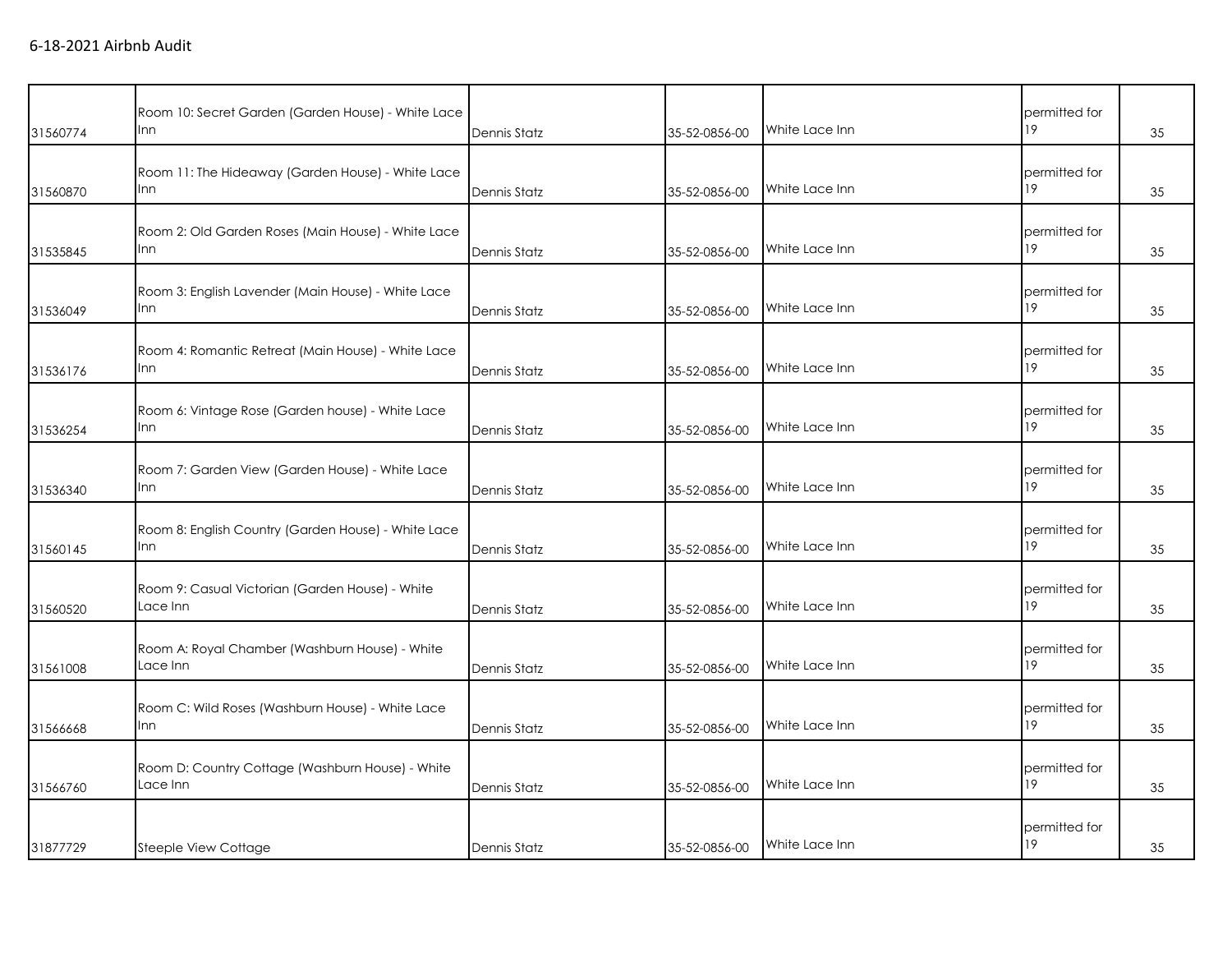| 31586882 | Suite 16: Winter Warmth (Hadley House) - White Lace<br>Inn    | Dennis Statz                     | 35-52-0856-00 | White Lace Inn                    | permitted for<br>19        | 35 |
|----------|---------------------------------------------------------------|----------------------------------|---------------|-----------------------------------|----------------------------|----|
| 31587028 | Suite 17: Country Summer (Hadley House) - White<br>Lace Inn   | Dennis Statz                     | 35-52-0856-00 | White Lace Inn                    | permitted for<br>19        | 35 |
| 31587189 | Suite 18: Fall Festival (Hadley House) - White Lace Inn       | Dennis Statz                     | 35-52-0856-00 | White Lace Inn                    | permitted for<br>19        | 35 |
| 31587433 | Suite 19: Spring Floral (Hadley House) - White Lace Inn       | Dennis Statz                     | 35-52-0856-00 | White Lace Inn                    | permitted for<br>19        | 35 |
| 31561096 | Suite B: Victorian Suite (Washburn House) - White Lace<br>Inn | Dennis Statz                     | 35-52-0856-00 | White Lace Inn                    | permitted for<br>19        | 35 |
| 3190446  | Downtown Sturgeon Bay - Postcard                              | RME Holdings - Robert Esposito   | 35-53-1452-00 | Arbor and Postcard - RME Holdings | Permitted for<br>two units | 35 |
| 12792862 | Downtown Sturgeon Bay CornerSuite                             | Robert & Teresa Esposito         | 35-53-1628-00 | Villa and Corner Suite            | permitted for 3            | 35 |
| 12793691 | Downtown Sturgeon Bay Villa Suite                             | Robert & Teresa Esposito         | 35-53-1628-00 | Villa and Corner Suite            | permitted for 3            | 35 |
| 3324489  | Downtown Sturgeon Bay, Arbor                                  | RME Holdings - Robert Esposito   | 35-53-1452-00 | Arbor and Postcard - RME Holdings | Permitted for<br>two units | 35 |
| 43229860 | Overlooking Third Ave                                         | <b>Bill &amp; Veronica Behme</b> | 35-56-2284-00 | Overlooking 3rd Ave - Behme       |                            | 35 |
| 19180482 | The Coach House                                               | Robert & Teresa Esposito         | 35-53-1628-00 | Villa and Corner Suite            | permitted for 3            | 35 |
| 3980384  | the MAGNOLIA suite                                            | Diane Allen & Mike Perski        | 35-53-1096-00 | The Magnolia                      | duplicate<br>listing       | 35 |
| 9506189  | Diplomat Bed and Breakfast/Treaty Suite                       | Tami Dal Santo                   | 35-54-1544-00 | Diplomat Bed and Breakfast        | permitted for<br>six units | 35 |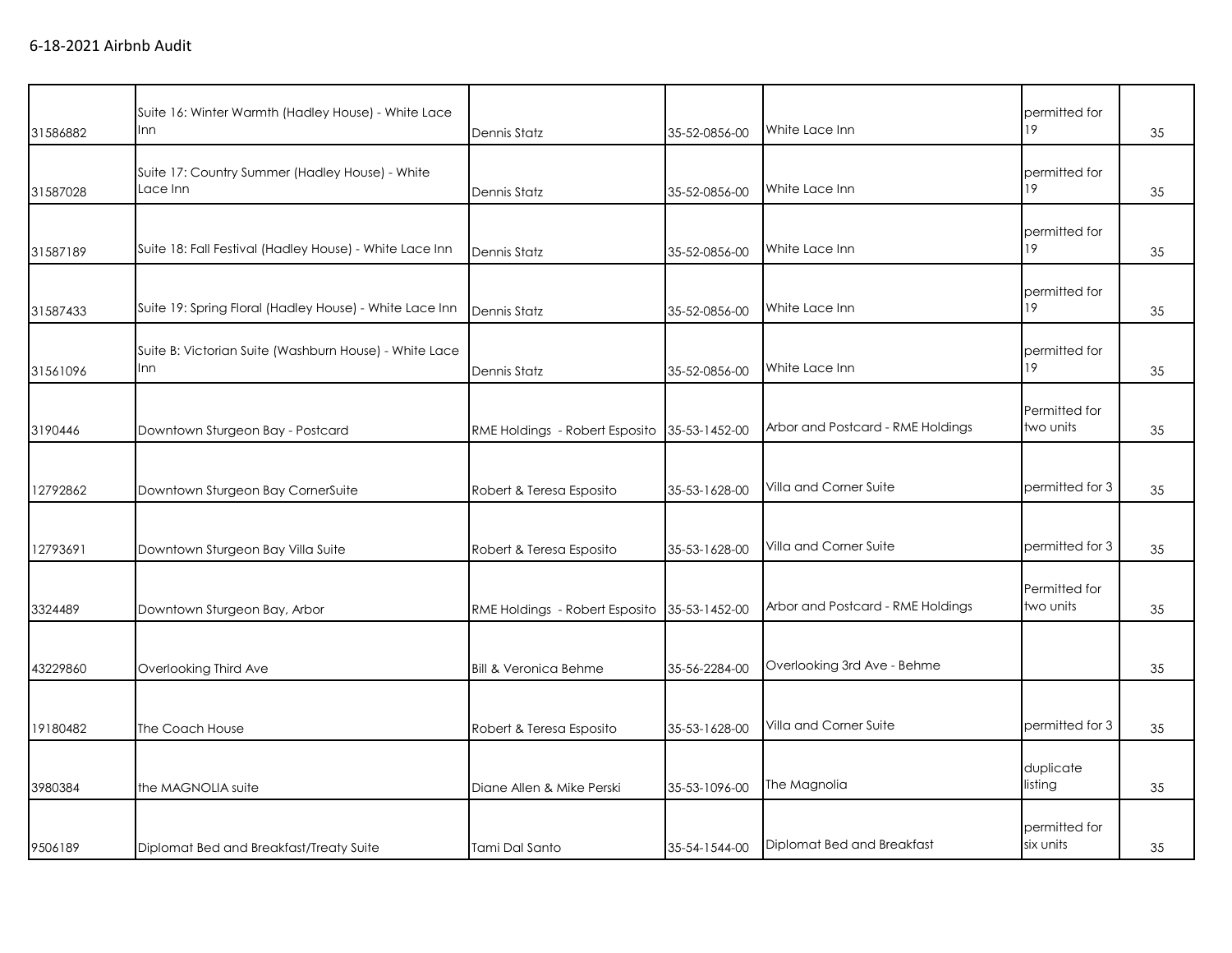| 27085342 | Garden Gate Bed & Breakfast: English Lavender Room | <b>Robin Vallow</b>                          | 35-54-0858-00 | Garden Gate                | permitted for 4            | 35 |
|----------|----------------------------------------------------|----------------------------------------------|---------------|----------------------------|----------------------------|----|
|          |                                                    |                                              |               |                            |                            |    |
| 27085059 | Garden Gate Bed and Breakfast: Cottage Rose Room   | Robin Vallow                                 | 35-54-0858-00 | Garden Gate                | permitted for 4            | 35 |
|          |                                                    |                                              |               |                            |                            |    |
| 27084207 | Garden Gate Bed and Breakfast: Garden Suite        | Robin Vallow                                 | 35-54-0858-00 | Garden Gate                | permitted for 4            | 35 |
|          |                                                    |                                              |               |                            |                            |    |
| 26745725 | Garden Gate Bed and Breakfast: Vintage Rose Room   | Robin Vallow                                 | 35-54-0858-00 | Garden Gate                | permitted for 4            | 35 |
|          |                                                    |                                              |               |                            |                            |    |
| 35225889 | Suite Sweets #2 Cherries Jubilee                   | <b>Terry Ullman</b>                          | 35-54-1967-00 | Door County Candy B&B      | permitted for 3            | 35 |
|          |                                                    |                                              |               |                            |                            |    |
| 28540445 | <b>Sweet Suites</b>                                | <b>Terry Ullman</b>                          | 35-54-1967-00 | Door County Candy B&B      | permitted for 3            | 35 |
|          |                                                    |                                              |               |                            |                            |    |
|          |                                                    |                                              |               | Diplomat Bed and Breakfast | permitted for<br>six units |    |
| 17586605 | The Diplomat Bed and Breakfast/Chancery suite      | Tami Dal Santo                               | 35-54-1544-00 |                            |                            | 35 |
|          |                                                    |                                              |               |                            |                            |    |
| 46327399 | The Pembrooke Inn, a historic victorian B&B        | Brett Goetsch and Carla Morgar 35-54-2347-00 |               | The Pembrooke Inn          |                            | 35 |
|          |                                                    |                                              |               |                            |                            |    |
| 45198898 | Victorian Mansion open for B&B in Sturgeon Bay     | Brett Goetsch and Carla Morgar 35-54-2347-00 |               | The Pembrooke Inn          |                            | 35 |
|          | *NEW LISTING!* *Pet Friendly* Walk to downtown     |                                              |               |                            |                            |    |
| 45882159 | Sturgeon Bay!                                      | Cindy and Paul Weber                         | 35-56-2339-07 | Weber- 630 Kentucky        | Simple Life                | 35 |
|          |                                                    |                                              |               |                            |                            |    |
| 49808319 | *NEW* Door County BayView Guest House              | Diane Rockwell                               | 35-56-1772-00 | Door County Bayview        | permitted for 2            | 35 |
|          |                                                    |                                              |               |                            |                            |    |
|          |                                                    |                                              |               | 1920's Bungalow by the Bay |                            |    |
| 44122852 | 1920s Bungalow by the Bay                          | Kevin and Kelsey McElrath                    | 35-56-2321-00 |                            |                            | 35 |
|          |                                                    |                                              |               |                            |                            |    |
| 49810495 | $2$ on $6$                                         | Jeff Gigstead                                | 35-56-2500-00 | $2$ on $6$                 |                            | 35 |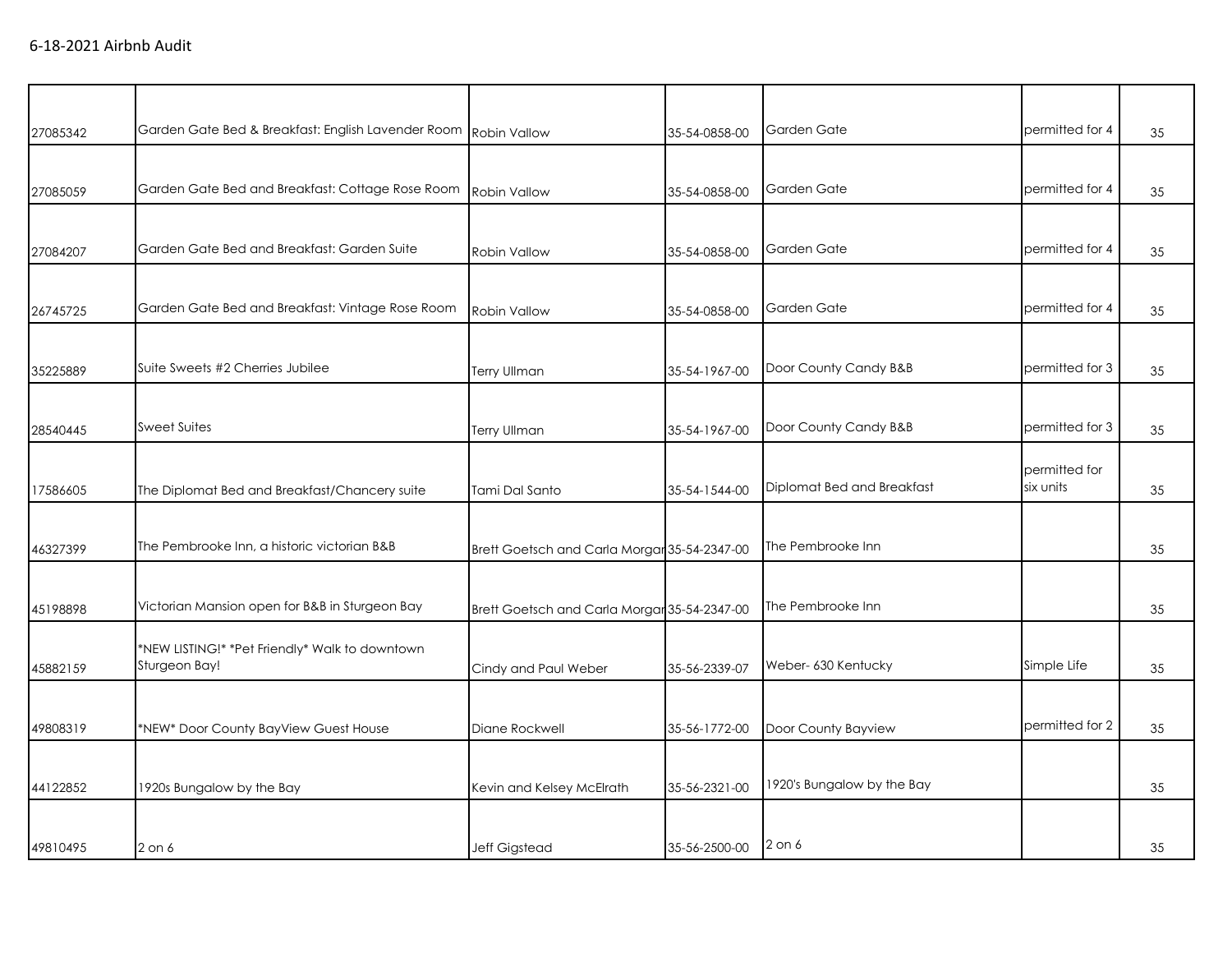| 24911248 | 3BR Newly Renovated House in Sturgeon Bay          | Phlip Lyons and Judith Dwyer Lyc 35-56-1994-00 |               | Three Bedroom House - Lyons                           |                 | 35 |
|----------|----------------------------------------------------|------------------------------------------------|---------------|-------------------------------------------------------|-----------------|----|
| 1095333  | A City Cottage in the Heart of Town                | Kelly Avenson & Elliot Goettelma 35-56-1651-17 |               | City Cottage, The                                     | permitted for 2 | 35 |
| 26203239 | Air Mikey B                                        | Michael Bleck                                  | 35-56-1911-00 | Bleck-316 N Joliet                                    |                 | 35 |
| 18359397 | <b>Barbara's Guest House</b>                       | Stephen Day                                    | 35-56-1727-00 | <b>Barbara's Guest House</b>                          |                 | 35 |
| 47716123 | Bayside BAYframe on Sturgeon Bay Waterfront        | Fear Investments                               | 35-56-1889-00 | Dock on the Bay                                       |                 | 35 |
| 47964721 | Blue Door, the door to Door County                 | Veronica Fernandez Kahr                        | 35-56-2257-00 | Kahr-711 N 5th Ave                                    |                 | 35 |
| 37879336 | Canal House - Waterfront Living in Sturgeon Bay    | Shaun Tauber                                   | 35-56-2163-00 | Tauber Memorial Drive                                 |                 | 35 |
| 24733645 | Castaway Cottage                                   | Jonathan & Kathy Salit                         | 35-56-1936-00 | Castaway Cottage                                      |                 | 35 |
| 19824536 | Chalet by the Bay                                  | Jonathan Salit                                 | 35-56-1807-00 | Chalet by the Bay - Salit                             |                 | 35 |
| 9271311  | Chalet on the Shore                                | Jennifer Jorns & Brian Frisque                 | 35-56-1663-00 | Chalet by the Shore                                   |                 | 35 |
| 49438480 | Charming 4 BR Home, A Short Walk From the Bridges  | Jeffrey and Kristin Andrews                    | 35-56-2477-00 | Door County Cardinal's Nest                           |                 | 35 |
| 43141316 | Chic Sturgeon Bay Escape - Walk to Downtown & Bay! | Aaron Hilpipre                                 | 35-56-1939-00 | Hilpipre-228 N 7th Ave - Collectic<br>Farmhouse Suite |                 | 35 |
| 28415584 | City Apartment   In the heart of historic downtown | Kelly Avenson & Elliot Goettelma 35-56-1651-17 |               | City Cottage, The                                     | permitted for 2 | 35 |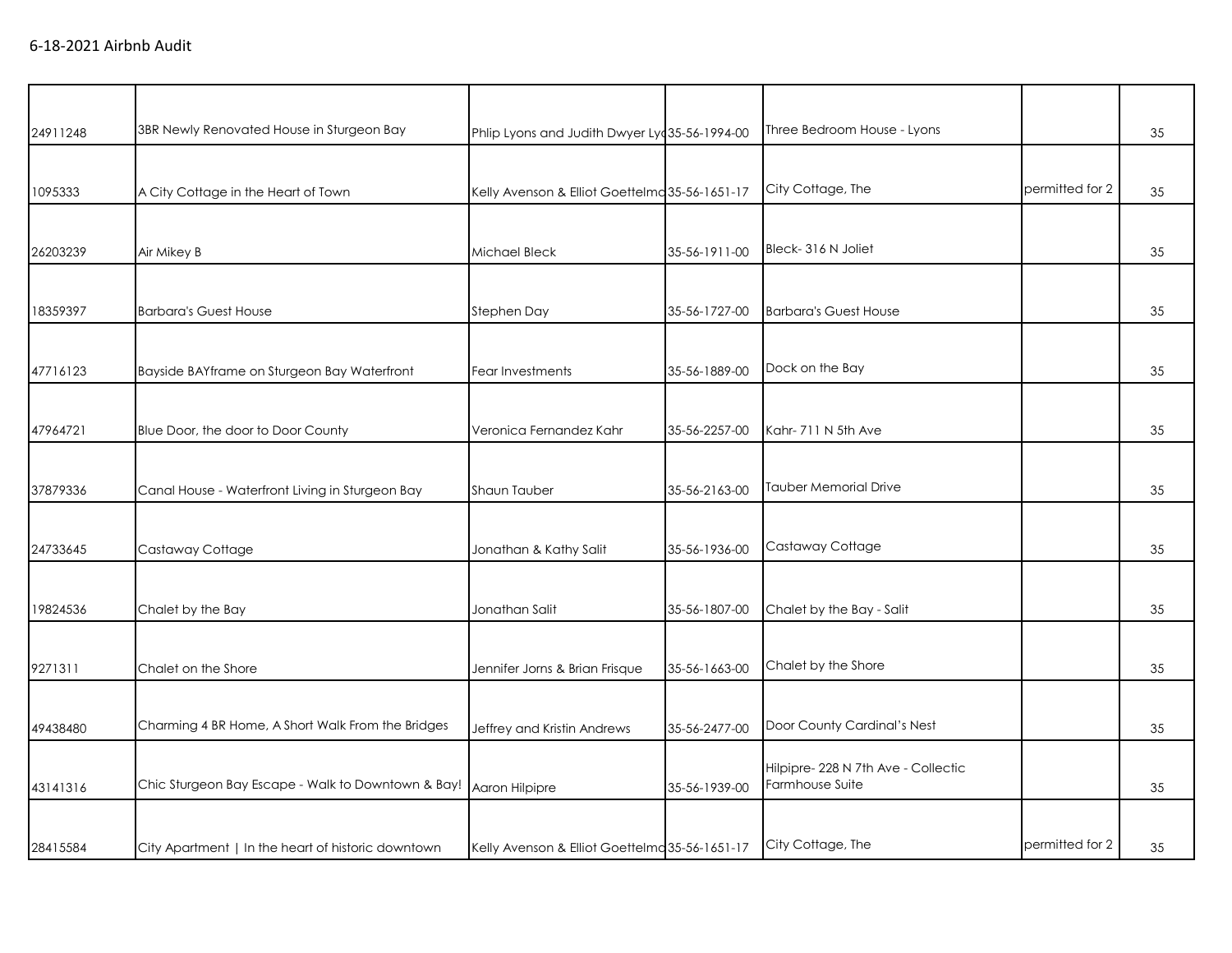|          | Compass Cove   Downtown Home with Modern          |                                      |               |                                 |                              |    |
|----------|---------------------------------------------------|--------------------------------------|---------------|---------------------------------|------------------------------|----|
| 34182259 | updates                                           | Matthew and Desiree Wood             | 35-56-2048-17 | <b>Compass Cove</b>             | Restassure                   | 35 |
|          |                                                   |                                      |               |                                 |                              |    |
| 43930262 | Cozy Hudson Avenue Loft   Close to Everything     | Lauri Fish                           | 35-56-2263-00 | <b>Hudson House LLC</b>         |                              | 35 |
|          |                                                   |                                      |               |                                 |                              |    |
| 8146241  | Cute Yellow House                                 | Joan Schiels/Jan Mills               | 35-56-1559-00 | Little Yellow House             |                              | 35 |
|          |                                                   |                                      |               |                                 |                              |    |
| 24261293 | Dock on the Bay Coach Home                        | Fear Investments                     | 35-56-1889-00 | Dock on the Bay                 |                              | 35 |
|          |                                                   |                                      |               |                                 |                              |    |
| 19179293 | Door County Bayview                               | Diane Rockwell                       | 35-56-1772-00 | Door County Bayview             | permitted for 2              | 35 |
|          |                                                   |                                      |               |                                 |                              |    |
| 28511065 | Door County Home Away From Home                   | Alison and Phil Weckler              | 35-56-2001-00 | Door County Home Away from Home |                              | 35 |
|          |                                                   |                                      |               |                                 |                              |    |
| 3280736  |                                                   |                                      | 35-56-0911-00 | CenterPointe Marina             | permitted for<br>three units | 35 |
|          | Door County Waterfront Cottage                    | CenterPointe Yacht Services          |               |                                 |                              |    |
|          |                                                   |                                      |               |                                 | permitted for                |    |
| 13749828 | Door County Waterfront Cottage                    | CenterPointe Yacht Services          | 35-56-0911-00 | CenterPointe Marina             | three units                  | 35 |
|          |                                                   |                                      |               |                                 |                              |    |
| 45058288 | Downtown Stone Cottage                            | Jennifer Schierl                     | 35-56-2244-00 | Downtown Stone Cottage          |                              | 35 |
|          |                                                   |                                      |               |                                 |                              |    |
| 3518762  | Downtown Sturgeon Bay, Door County                | Hans Reumschuessel                   | 35-56-1437-00 | Downtown Sturgeon Bay           |                              | 35 |
|          |                                                   |                                      |               |                                 |                              |    |
| 28284749 | Eagle's Nest, Waterfront Apartment                | Alisa Landman                        | 35-56-1808-00 | Lily Pad Cottage                |                              | 35 |
|          |                                                   |                                      |               |                                 |                              |    |
|          |                                                   | Sanja Roberts and David<br>Corbisier |               | <b>Flip Flop Guest House</b>    |                              |    |
| 49668065 | Flip Flop House                                   |                                      | 35-56-2507-00 |                                 |                              | 35 |
|          |                                                   |                                      |               |                                 |                              |    |
| 50480566 | Garden Studio w/Patio - Steps from Downtown Shops | Catherine Knipfer                    | 35-56-2277-00 | Mist Studio                     |                              | 35 |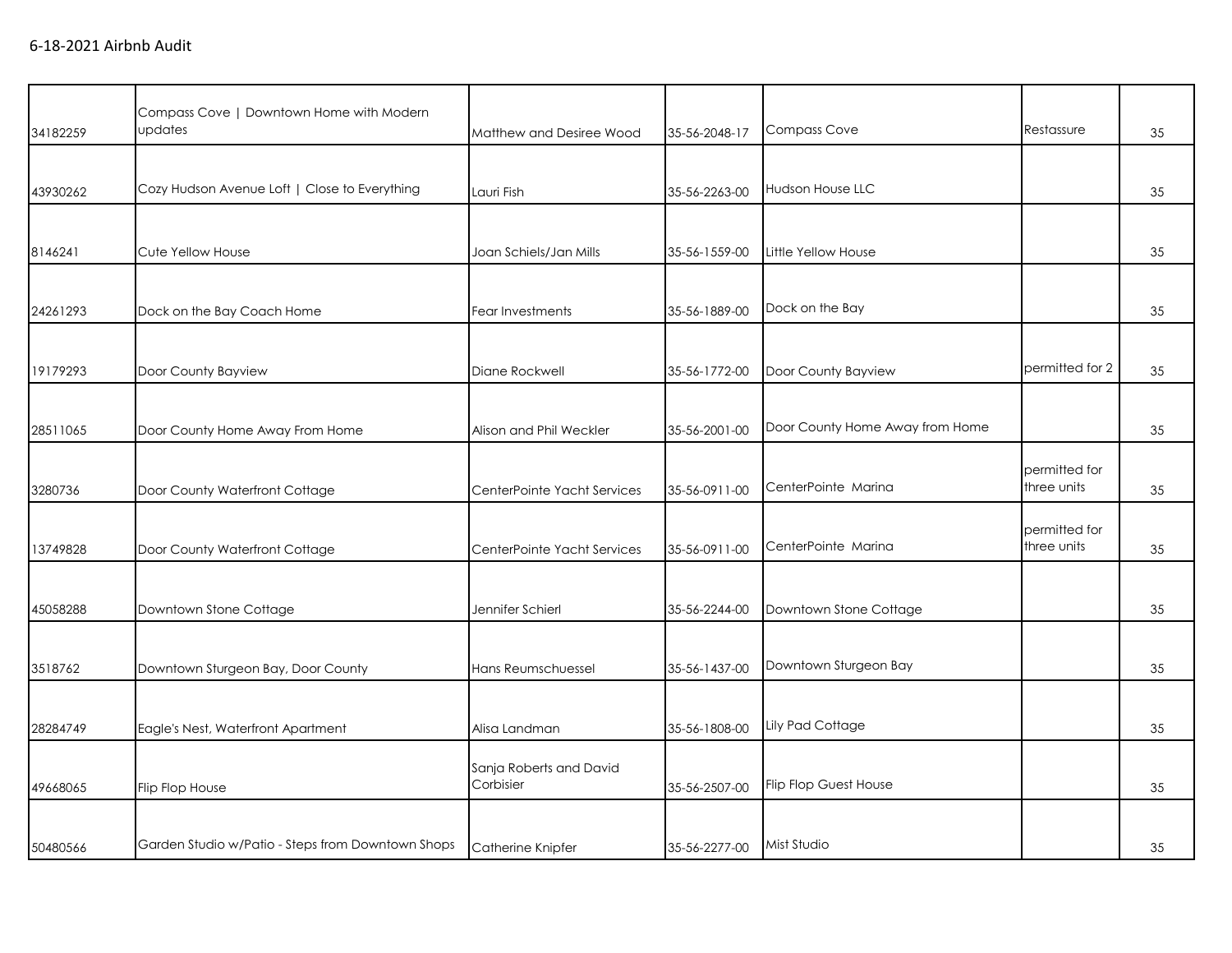| 42742557 | Heavenly Stay, Sturgeon Bay                           | Ben Keleny - ODK Properties LLC 35-56-2017-00 |               | Sunset House/Door Bell - Keleny - ODK<br><b>PROPERTIES</b> | permitted for 4      | 35 |
|----------|-------------------------------------------------------|-----------------------------------------------|---------------|------------------------------------------------------------|----------------------|----|
| 41332248 | Historic 2 Br. retreat in beautiful Door County       | Erica Neveau                                  | 35-56-2474-00 | Entier Home Neveau                                         |                      | 35 |
| 42742765 | Holy Hideaway                                         | <b>ODK PROPERTIES Ben Keleny</b>              | 35-56-2017-00 | <b>ODK Properties</b>                                      | permittedfor<br>four | 35 |
| 33846594 | Home Sweet Home   Sturgeon Bay-Door County            | Mary Olsen                                    | 35-56-2087-17 | Home Sweet Home                                            | Restassure           | 35 |
| 38731591 | <b>Hudson House</b>                                   | Marisa Gotsch                                 | 35-56-2174-00 | Gotsch - Hudson Ave Hudson House                           |                      | 35 |
| 16392503 | Lily Pad Cottage                                      | Alisa Landman                                 | 35-56-1808-00 | Lily Pad Cottage                                           |                      | 35 |
| 18346670 | Manor on Main                                         | Paul Larson                                   | 35-56-1777-00 | Main Manor - Larson                                        |                      | 35 |
| 25578596 | Modern Sturgeon Bay Home by Potawatomi State<br>Park! | Tom and Christine Dehnert                     | 35-56-1927-00 | Port View Cottage                                          |                      | 35 |
| 27877637 | <b>Myrtles Place</b>                                  | <b>Bonny Schinkten</b>                        | 35-56-1947-00 | <b>Myrtles Place</b>                                       |                      | 35 |
| 48155600 | Nautical home with stunning water views & sunsets     | Kay and Karl Seitz                            | 35-56-2394-17 | Nautical Haven                                             | Restassure           | 35 |
| 43087337 | NEW! Chic Family Home: Steps to Sturgeon Bay, Town    | <b>Heather Weasler</b>                        | 35-56-2274-00 | Hammarstrom Hill                                           | evolve               | 35 |
| 26270652 | NEW! 'Collectic Farmhouse Suite!' in Sturgeon Bay!    | Aaron Hilpipre                                | 35-56-1939-00 | Hilpipre-228 N 7th Ave - Collectic<br>Farmhouse Suite      |                      | 35 |
| 43141330 | NEW! Cozy Rustic Retreat in Downtown Sturgeon Bay!    | Aaron Hilpipre                                | 35-56-1939-00 | Hilpipre- 228 N 7th Ave - Collectic<br>Farmhouse Suite     |                      | 35 |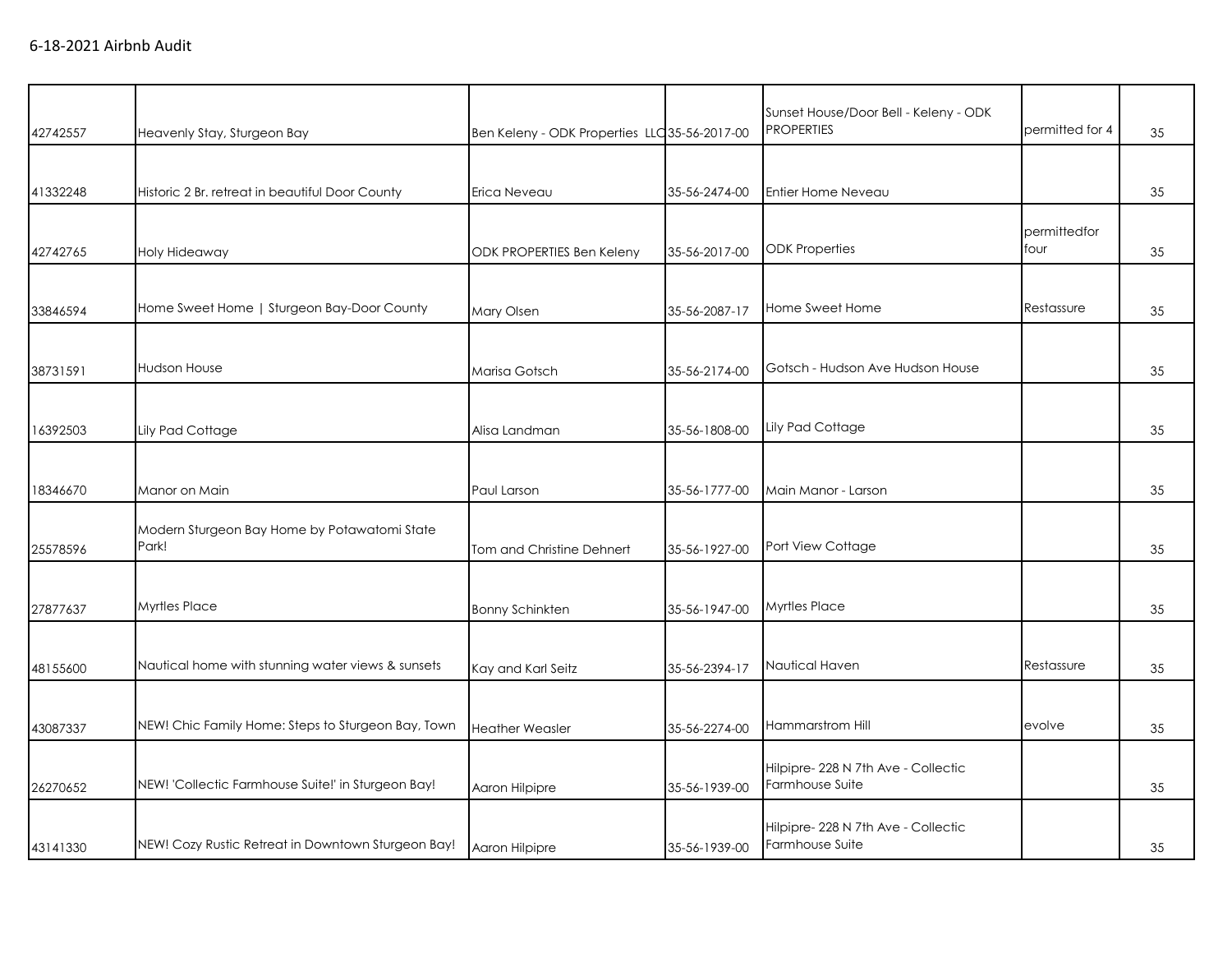|          | NEW! Modern Home w/Yard, 1 Mi to Dtwn Sturgeon<br>Bay |                            |               | Doors Seventh Ave - Struzynski        |                 |    |
|----------|-------------------------------------------------------|----------------------------|---------------|---------------------------------------|-----------------|----|
| 42044663 |                                                       | Christine Struzynski et al | 35-56-2157-00 |                                       |                 | 35 |
|          |                                                       |                            |               |                                       |                 |    |
| 29946818 | Oak Street Loft   Westside Water View                 | <b>Jeff Tebon</b>          | 35-56-2029-17 | Oak Street Loft - Tebon               | Restassure      | 35 |
|          |                                                       |                            |               |                                       |                 |    |
| 49529012 | Our West Side Gem                                     | Susan I Guthrie            | 35-56-1918-00 | West Side Gem - 223 S Lansing         |                 | 35 |
|          |                                                       |                            |               |                                       |                 |    |
| 34744184 | Patti's Place                                         | Richard and Pat Wickman    | 35-56-2111-00 | Patti's Place                         |                 | 35 |
|          |                                                       |                            |               |                                       |                 |    |
| 25614073 | Pelican Suite, Door County: Waterfront Suite          | John Hermanson             | 35-56-1819-00 | Suite on the Water                    | Peritted for 3  | 35 |
|          |                                                       |                            |               |                                       |                 |    |
| 18683132 | Perfectly Downtown                                    | Carter Holdings LLC        | 35-56-1746-00 | Perfectly Downtown and Delaware Dream | permitted for 3 | 35 |
|          |                                                       |                            |               |                                       |                 |    |
| 38794419 | Petite Maison Bleu                                    | <b>Terry Cummings</b>      | 35-56-1755-17 | Petite Maison Bleu                    | Restassure      | 35 |
|          |                                                       |                            |               |                                       |                 |    |
| 41531385 | Restored 1930's Bungalow w/Fire Pit, Walk to Town!    | <b>Barles Holdings</b>     | 35-56-2076-00 | Barlas Holdings - 610 Jefferson St    | evolve          | 35 |
|          |                                                       |                            |               |                                       |                 |    |
| 17380652 | Sawyer View Villa                                     | Sam Burris                 | 35-56-1726-00 | Sawyer View Village                   |                 | 35 |
|          |                                                       |                            |               |                                       |                 |    |
| 33165932 | Small new home designed for energy efficiency         | Thomas Strang              | 35-56-2125-00 | Strang - Energy Efficient Home        |                 | 35 |
|          |                                                       |                            |               |                                       |                 |    |
| 26452662 | Sturgeon Bay Countryside Studio                       | Aaron Carmody              | 35-56-1928-00 | Sturgeon Bay Countryside Studio       |                 | 35 |
|          |                                                       |                            |               |                                       |                 |    |
| 8129738  | Sturgeon Bay Doll House                               | Patrice Sebastian          | 35-56-1565-00 | Sturgeon Bay Doll House               |                 | 35 |
|          |                                                       |                            |               |                                       |                 |    |
| 21982114 | Sturgeon Bay Waterfront Cottage                       | Eric Minten                | 35-56-1767-00 | Door County Waterfront Cottage Minten |                 | 35 |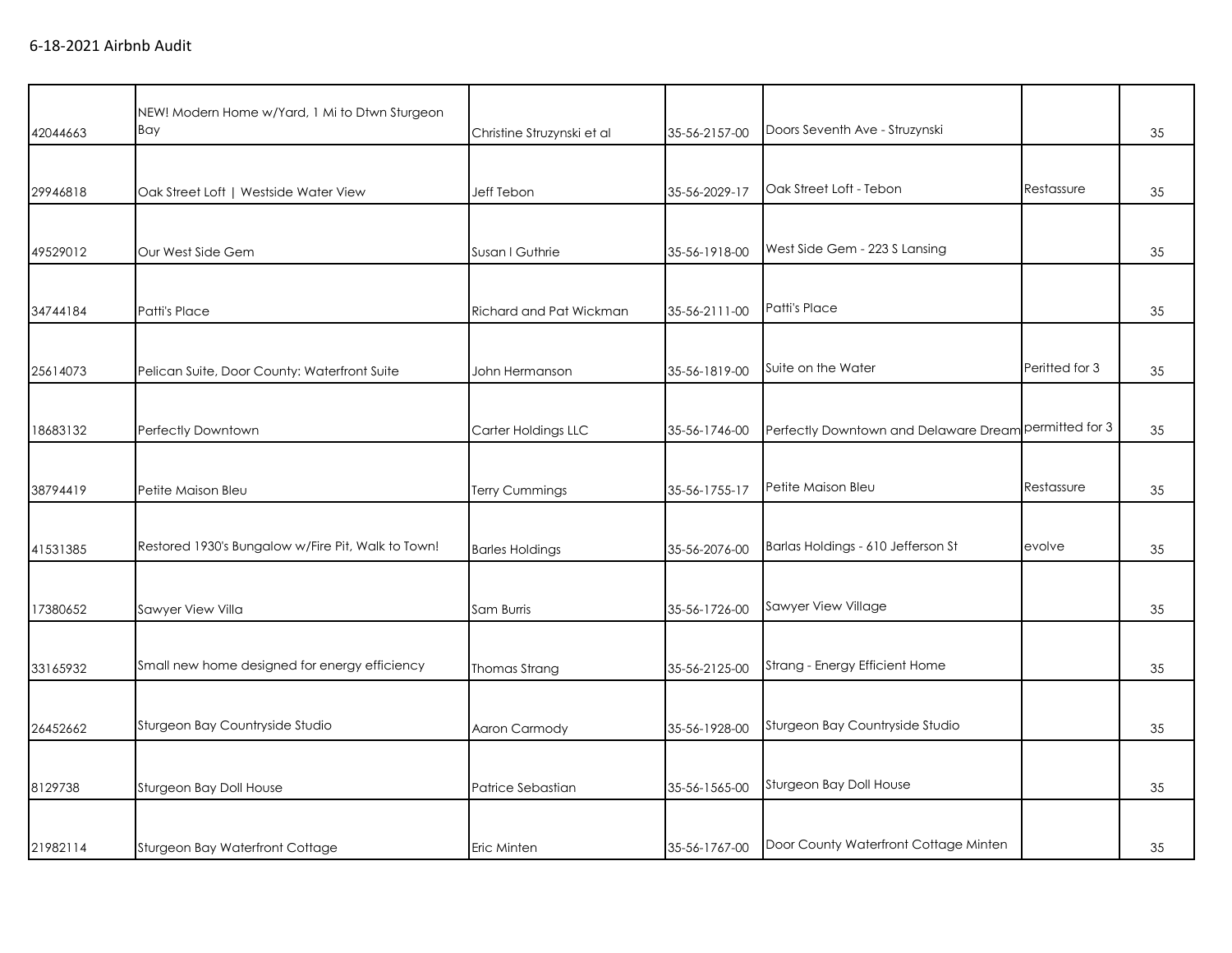| 37520676 | Summer Crush                                      | Russell and Jill Kelley                       | 35-56-2185-00 | Summer Crush                     |                 | 35 |
|----------|---------------------------------------------------|-----------------------------------------------|---------------|----------------------------------|-----------------|----|
|          |                                                   |                                               |               |                                  |                 |    |
| 28844540 | Sunset house                                      | ODK PROPERTIES Ben Keleny                     | 35-56-2017-00 | Sunset House - Keleny-Door Belle | permitted for 2 | 35 |
| 27503937 | The Blue Cottage Cozy city cottage near downtown. | Tom Haight                                    | 35-56-1991-00 | Blue Cottage, The -Haight        |                 | 35 |
| 41104920 | The Channel Cottage                               | Jason B Kiehnau - Glue Van Prop 35-56-2281-00 |               | <b>Channel Cottage</b>           |                 | 35 |
| 34258306 | The Corner Ranch   A Stylish Modern Retreat       | Robert Starr                                  | 35-56-2081-00 | The Corner Ranch                 |                 | 35 |
| 30062445 | The Door Belle                                    | ODK PROPERTIES Ben Keleny                     | 35-56-2017-00 | Sunset House - Keleny            | permitted for 2 | 35 |
| 41108672 | The Fiddler House                                 | Hilcoux LLC - Carla Maccoux (M 35-56-2234-00  |               | <b>Fiddlers House</b>            |                 | 35 |
| 48101982 | The Green House   Dog Friendly   Super Clean!     | Warren Kohls II                               | 35-56-2396-00 | The Green House                  |                 | 35 |
| 49011200 | The Loft                                          | Patricia Williams                             | 35-56-2478-00 | Options-213 Louisiana St         |                 | 35 |
| 25621059 | The Nest, Door County: Room in Waterfront Home    | John Hermanson                                | 35-56-1819-00 | Suite on the Water               | Peritted for 3  | 35 |
| 25623966 | Turtle Suite, Door County: Waterfront Suite       | John Hermanson                                | 35-56-1819-00 | Suite on the Water               | Peritted for 3  | 35 |
| 44416880 | Valhalla Guest House                              | Sanja Roberts and David Corbisi 35-56-2345-00 |               | <b>Valhalla Guest House</b>      |                 | 35 |
| 23343621 | Veronica Joyce                                    | Lola DeVillers and Stuart Champ 35-56-1877-00 |               | Veronica Joice                   |                 | 35 |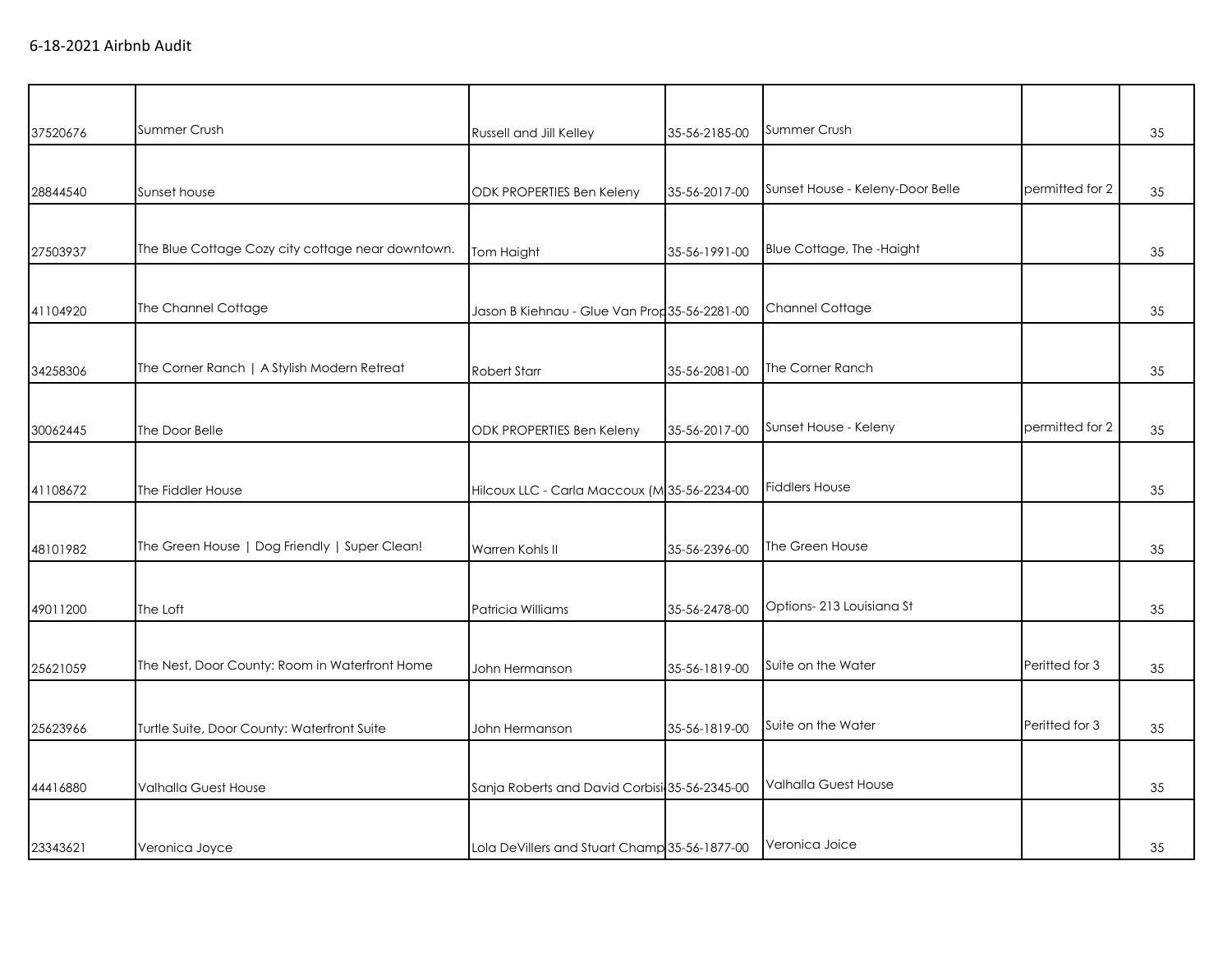| 48521532 | Yellow Marina Cottage                                                                          | YMC LLC-Don Rozz - Becky Rozz 35-56-2461-00 |               | Yellow Marina Cottage             |                 | 35 |
|----------|------------------------------------------------------------------------------------------------|---------------------------------------------|---------------|-----------------------------------|-----------------|----|
| 23915694 | <b>Boat Bungalow</b>                                                                           | Sam Parent                                  | 35-59-1907-00 | Gypsy Soul - Boat bungalow        |                 | 35 |
|          |                                                                                                |                                             |               |                                   |                 |    |
| 30532976 | Abode on the beach                                                                             | LLC Great Wulf Partners/Cap Wu36-56-0811-00 |               | Abode on the Beach                |                 | 36 |
| 18073736 | Claybanks   A Woodsy Retreat near Lake Michigan                                                | David Goettelman                            | 36-56-1731-17 | Clay Banks Woodsy Retreat         | restassure      | 36 |
| 38794494 | Flagstaff Manor   Waterfront + High Speed Internet                                             | Amber and Brian Writt                       | 36-56-2139-17 | Writt- 3446 N Lake Michigan Drive | restassure      | 36 |
| 10283729 | Historic Family Farm                                                                           | Tom Mickelson                               | 36-56-1579-00 | Historic Family Farm              |                 | 36 |
| 11699220 | Lake Lane Cottage #2                                                                           | Rob Vogel                                   | 36-56-0869-00 | Lake Lane Cottages                | permitted for 3 | 36 |
| 11700582 | Lake Lane Cottages Camper                                                                      | Rob Vogel                                   | 36-56-0869-00 | Lake Lane Cottages                | permitted for 3 | 36 |
| 6253565  | Lake Lane Cottages in Door County #1                                                           | Rob Vogel                                   | 36-56-0869-00 | Lake Lane Cottages                | permitted for 3 | 36 |
| 46659542 | Luxurious waterfront home with magical sunsets                                                 | Joe Fittshur                                | 36-56-1329-00 | Port Haven                        |                 | 36 |
| 48932561 | Nestled in the woods among the sand dunes                                                      | <b>Ryan Peters</b>                          | 36-56-2473-00 | Nestled in the Woods              |                 | 36 |
| 49421110 | New! Modern Door County Waterfront House + Hot Tub Ray Mendez and Leslie Winston 36-56-2518-00 |                                             |               | The Triangle on Lake Michigan     |                 | 36 |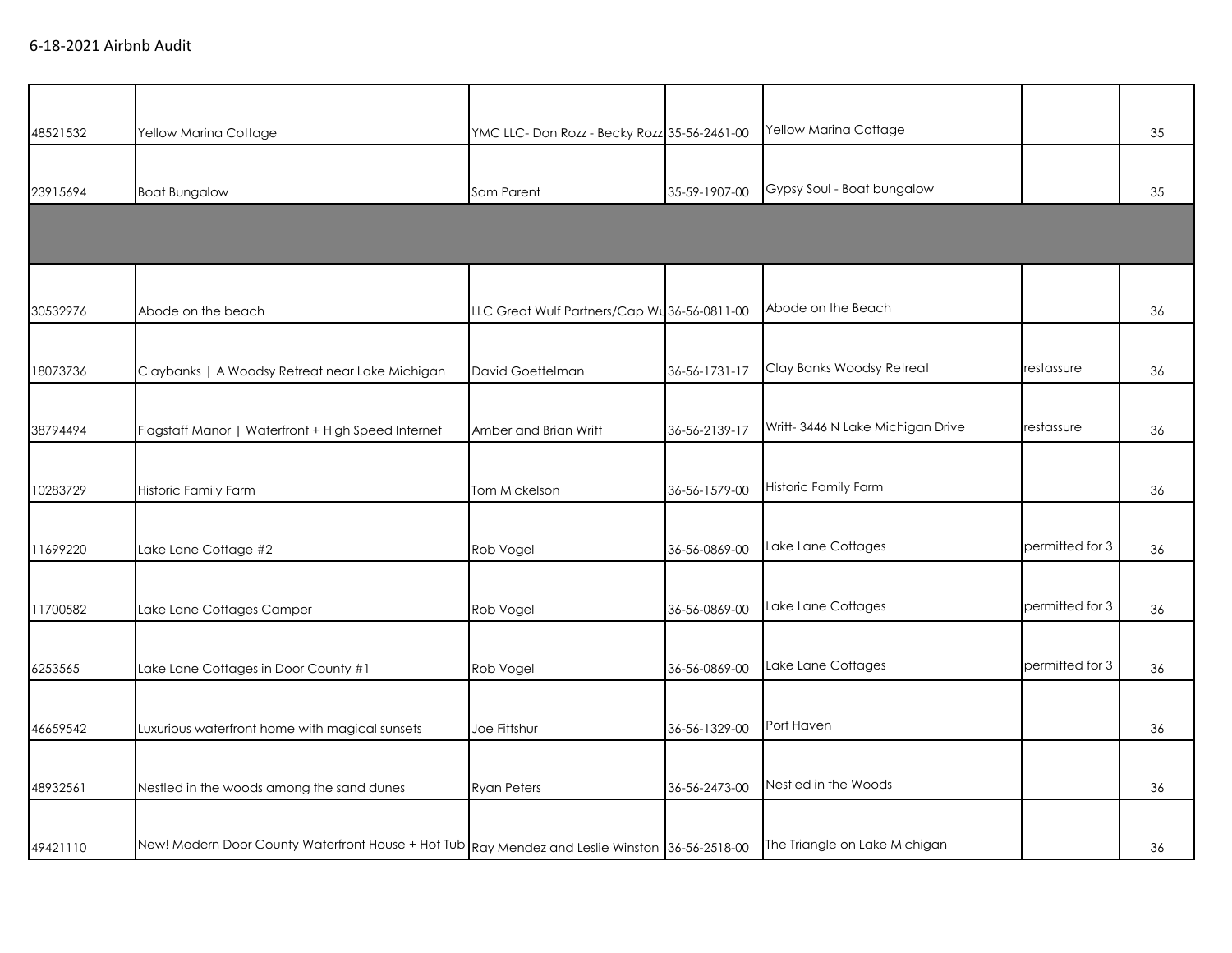| 46766943 | North Unit                                         | Andrew Dicks - Port Haven<br>North LLC | 36-56-2491-00 | Port Haven North - 2929 Cove Road Unit 1 | new owner-old<br>owner finishing out<br>old reservations on<br>current listing | 36 |
|----------|----------------------------------------------------|----------------------------------------|---------------|------------------------------------------|--------------------------------------------------------------------------------|----|
|          |                                                    |                                        |               |                                          |                                                                                |    |
| 28214581 | Peace of Beach                                     | Chris Jeanquart                        | 36-56-1969-00 | Jeanguart - 3140 Lake Forest Park Road   |                                                                                | 36 |
|          |                                                    |                                        |               |                                          |                                                                                |    |
| 41103357 | The Cedars on Lily Bay                             | Philip & Rebecca Roever                | 36-56-2232-06 | The Cedars on Lily Bay                   | dcpm                                                                           | 36 |
|          |                                                    |                                        |               |                                          |                                                                                |    |
| 20123299 | The Clerestory on Lake Michigan                    | Christopher Mohar                      | 36-56-1789-00 | The Clerestory on Lake Michigan          |                                                                                | 36 |
|          |                                                    |                                        |               |                                          |                                                                                |    |
|          |                                                    |                                        |               |                                          |                                                                                |    |
|          |                                                    |                                        |               |                                          |                                                                                |    |
| 34811175 | 2 bedroom Kitchenette With a Private Bathroom      | Liz Merner                             | 39-50-1736-00 | Countryside Motel & RV Sites             |                                                                                | 39 |
|          |                                                    |                                        |               |                                          |                                                                                |    |
| 35971879 | Fully Furnished Kitchenette 1 Queen Bed            | Liz Merner                             | 39-50-1736-00 | Countryside Motel & RV Sites             |                                                                                | 39 |
|          |                                                    |                                        |               |                                          |                                                                                |    |
| 35971676 | Fully Furnished Kitchenette with 2 Queen Beds      | Liz Merner                             | 39-50-1736-00 | Countryside Motel & RV Sites             |                                                                                | 39 |
|          |                                                    |                                        |               |                                          |                                                                                |    |
| 36638262 | Gracie Room - 1 Queen bed and 1 Twin bed Sleeps 2  | Liz Merner                             | 39-50-1736-00 | Countryside Motel & RV Sites             |                                                                                | 39 |
|          |                                                    |                                        |               |                                          |                                                                                |    |
| 37963767 | Rocky Mountain Room 1 Queen Bed and 1 Twin Bed     | Liz Merner                             | 39-50-1736-00 | Countryside Motel & RV Sites             |                                                                                | 39 |
|          |                                                    |                                        |               |                                          |                                                                                |    |
| 36637954 | Sally May Room, 2 Queen Beds and Private Bathroom  | Liz Merner                             | 39-50-1736-00 | Countryside Motel & RV Sites             |                                                                                | 39 |
|          |                                                    |                                        |               |                                          |                                                                                |    |
| 36602655 | Sophie Room - Space For 2 Adults with 2 Queen Beds | Liz Merner                             | 39-50-1736-00 | Countryside Motel & RV Sites             |                                                                                | 39 |
|          |                                                    |                                        |               |                                          |                                                                                |    |
| 38099184 | The Goble Room 1 Queen Bed and 1 Twin              | Liz Merner                             | 39-50-1736-00 | Countryside Motel & RV Sites             |                                                                                | 39 |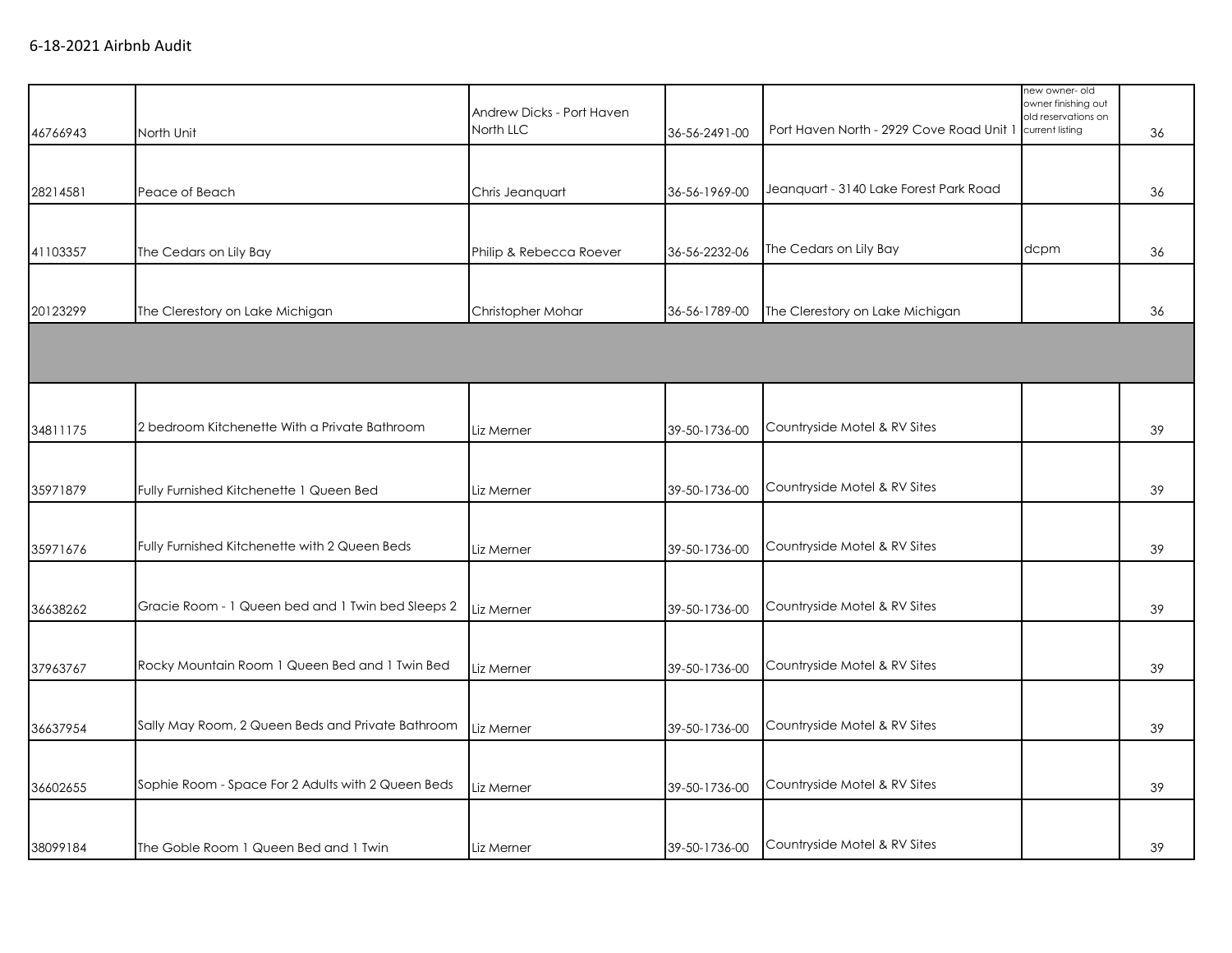| 27457684 | Door County Waterfront Cabin New Construction 2018 Donn Rozz, Robert Paul |                            | 39-53-1374-00 | Rozz Little Cemetery         | permitted for 2 | 39 |
|----------|---------------------------------------------------------------------------|----------------------------|---------------|------------------------------|-----------------|----|
|          |                                                                           |                            |               |                              |                 |    |
| 47809097 | *NEW LISTING* *Waterfront** home on Little Sturgeon Ba Amy Hobbins        |                            | 39-56-1365-07 | Shore to Please              | simplelife      | 39 |
| 1327057  | 3 Bedroom Cottage with a Water View                                       | Mark and Jill Schwarzbauer | 39-56-1320-00 | La Bella Casa Di Mattoni     |                 | 39 |
| 40004980 | A Quaint, Peaceful Little House in Door County                            | Patrick and Linda Schley   | 39-56-2315-00 | Stone Wood Cottage           |                 | 39 |
| 50138384 | Door County Waterfront Cottage!                                           | Mark and Kristin Ashley    | 39-56-2457-00 | Bayside Home on Osprey Drive |                 | 39 |
| 17300921 | Family Friendly Cabin On The Bay!                                         | Goffard                    | 39-56-1709-00 | Cabin on the Bay - Goffard   |                 | 39 |
| 35637055 | Modern Lake House on Little Sturgeon                                      |                            |               |                              |                 | 39 |
| 39081225 | Picturesque Door County Waterfront Cottage!                               | Michael Morrison           | 39-56-2219-00 | The Bayhouse                 |                 | 39 |
| 42609659 | Secluded Door County Getaway with a view                                  | John Volkman               | 39-56-2283-00 | The Money Pit                |                 | 39 |
| 49581834 | Smith's Cottage   300' of Shoreline                                       | Linda and Joe Smith        | 39-56-0750-17 | Smith's Cottage              |                 | 39 |
| 50503791 | Sunrise Cottage-Waterfront-Sleeps 6-Great Fishing                         | Sarah Underdahl            | 39-56-2404-00 | Sunrise Cottage - Underdahl  |                 | 39 |
| 18833980 | Sunset Cliff Cottage                                                      | Jon Hansen                 | 39-56-0860-00 | Sunset Cliff Cottage         |                 | 39 |
|          |                                                                           |                            |               |                              |                 |    |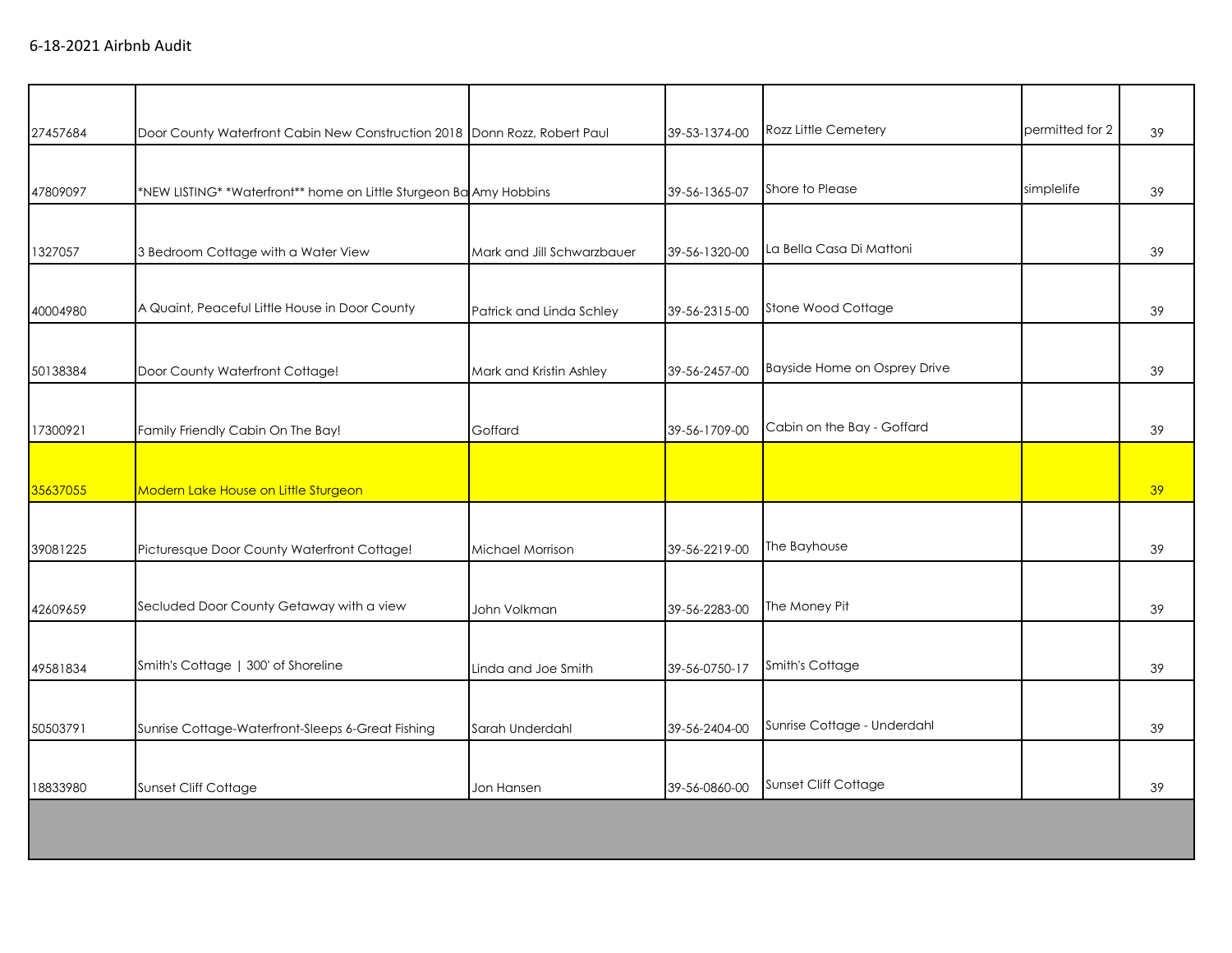| 35934019 | Bay Front - Stunning new construction in S Door Co           | 315 Breezy Acres        | 42-56-2115-07 | 315 Breezy Acres-Maison Rouge | no room tax<br>programming       | 42 |
|----------|--------------------------------------------------------------|-------------------------|---------------|-------------------------------|----------------------------------|----|
| 45696277 | <b>Blue Horizon Door County Cottage</b>                      | David and Kimberly Kolz | 42-56-2356-00 | <b>Blue Horizon</b>           | no room tax<br>programming       | 42 |
| 47497930 | Luxury Lakefront Cottage in Southern Door County             | Gina and Per Jacobson   | 42-56-2356-00 | The Hytta at Breezy Acres     | no room tax<br>programming       | 42 |
| 45708826 | Modern Door County Waterfront Lake House With View Dan Hobbs |                         | 42-56-2357-00 | Jiffys Corner                 | no room tax<br>programming       | 42 |
| 49476601 | <b>Turquoise Beach Cottage</b>                               | Ellen Wurm              | 42-56-2526-00 | turquoise Beach Cottage       | no room tax<br>programming       | 42 |
|          |                                                              |                         |               |                               |                                  |    |
| 14825088 | Charming one bedroom flat at Viking Village                  | Andrew Valentincic      | 46-50-1596-00 | Viking Village                | permitted for<br>13              | 46 |
| 41424793 | Hotel Washington                                             | Jean Kokes              | 46-50-1456-00 | Hotel Washington              |                                  | 46 |
| 33796800 | Remodeled 2 bedroom apartment unit.                          | Andrew Valentincic      | 46-50-1596-00 | Viking Village                | 13-No room<br>tax<br>programming | 46 |
| 8898775  | Viking Village 2 Bedroom Flat                                | Andrew Valentincic      | 46-50-1596-00 | Viking Village                | permitted for<br>13              | 46 |
| 11389754 | Washington Island. Charming near town motel room.            | Andrew Valentincic      | 46-50-1596-00 | Viking Village                | permitted for<br>13              | 46 |
| 43724876 | The Inn at Frog Hollow Room #1                               | Dan and Dawn Nelson     | 46-52-2307-00 | The Inn at Froghollow Farm    | permitted for 4                  | 46 |
| 43725222 | The Inn at Frog Hollow Room #2                               | Dan and Dawn Nelson     | 46-52-2307-00 | The Inn at Froghollow Farm    | permitted for 4                  | 46 |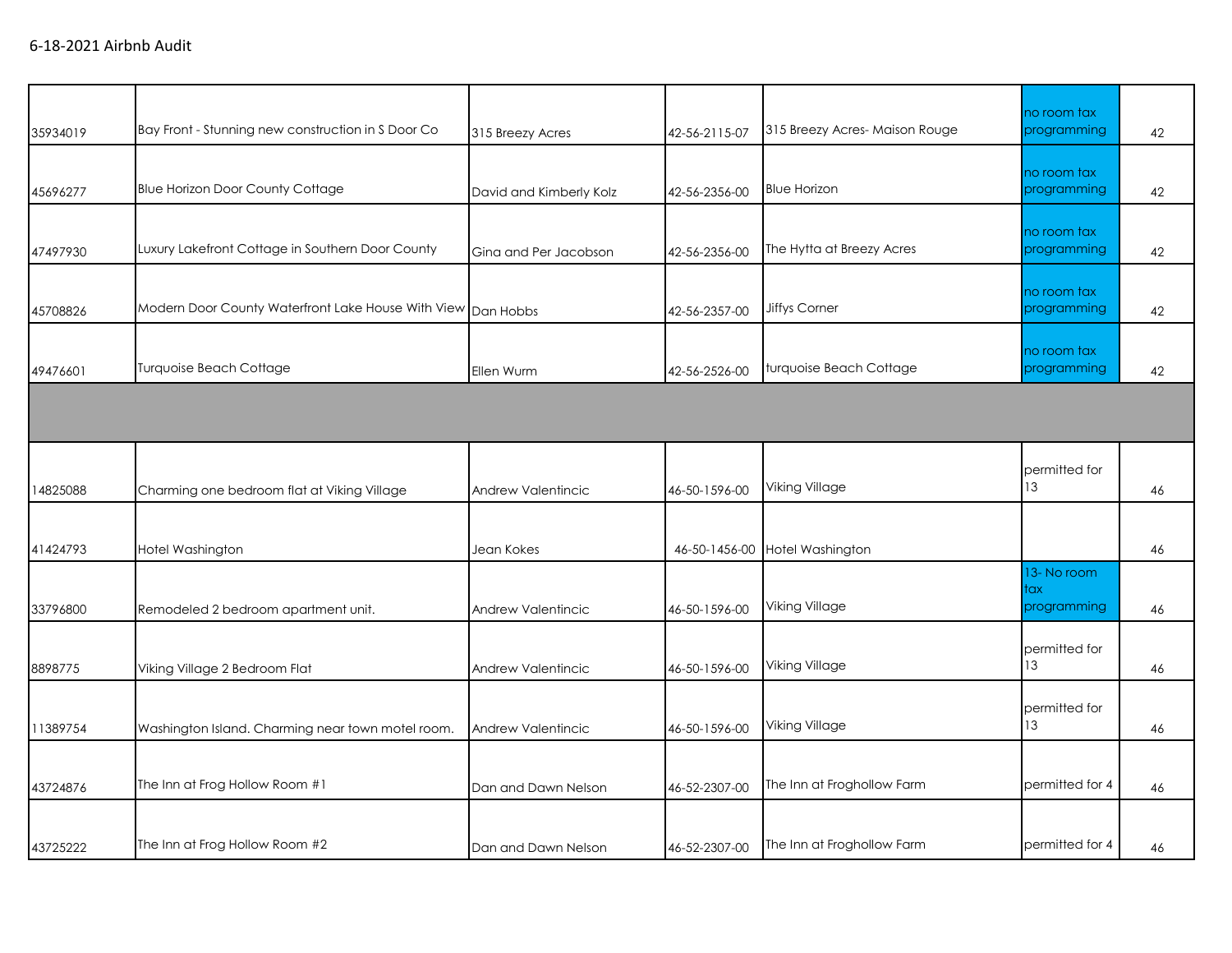| 43725501 | The Inn at Frog Hollow Room #3                    | Dan and Dawn Nelson        | 46-52-2307-00 | The Inn at Froghollow Farm      | permitted for 4 | 46 |
|----------|---------------------------------------------------|----------------------------|---------------|---------------------------------|-----------------|----|
|          |                                                   |                            |               |                                 |                 |    |
| 43725625 | The Inn at Frog Hollow Room #4                    | Dan and Dawn Nelson        | 46-52-2307-00 | The Inn at Froghollow Farm      | permitted for 4 | 46 |
|          |                                                   |                            |               |                                 |                 |    |
| 31445707 | Aunt Ethel's Cozy Island Cottage - close to town! | Evelyn and Chad Beneda     | 46-56-2066-00 | Aunty Ethyl's                   |                 | 46 |
|          |                                                   |                            |               |                                 |                 |    |
| 14443055 | <b>Bay Farm Lake Cottage</b>                      | Kathleen Young             | 46-56-1650-00 | <b>Bay Farm LLC</b>             |                 | 46 |
|          |                                                   |                            |               |                                 |                 |    |
| 48644930 | Bay Farm Lake House and Cottage - Island Getaway  | Kathleen Young             | 46-56-1650-00 | <b>Bay Farm LLC</b>             |                 | 46 |
|          |                                                   |                            |               |                                 |                 |    |
| 41256987 | Beach Bungalow - Two Bedroom & Loft               | Eric and Courtney DeJardin | 46-56-2176-00 | DeJardin's Island Cottages      |                 | 46 |
|          |                                                   |                            |               |                                 |                 |    |
| 25811058 | <b>Breezy Beach</b>                               | <b>Richard Tobey</b>       | 46-56-1940-00 | <b>Breezy Beach</b>             |                 | 46 |
|          |                                                   |                            |               |                                 |                 |    |
| 6541476  | Charming Waterfront Cottage                       | Alex Trueblood             | 46-56-1411-00 | Trueblood Cottage               | permitted for 1 | 46 |
|          |                                                   |                            |               |                                 | no room tax     |    |
| 43594167 | Charming, Lakefront Home Off Main Road            | <b>Melissa Shearer</b>     | 46-56-2305-00 | Shearer - 1895 The Inn Road     | programming     | 46 |
|          |                                                   |                            |               |                                 |                 |    |
| 25622011 | Folk Tree Farm on Washington Island               | Casey Dahl & Shawn Murray  | 46-56-1933-00 | Folk Tree Farm                  |                 | 46 |
|          |                                                   |                            |               |                                 |                 |    |
| 35580755 | Gull Cottage Waterfront Home on Washington Island | Vern Rubenic               | 46-56-1354-00 | Gull Cottage                    |                 | 46 |
|          |                                                   |                            |               |                                 |                 |    |
| 47873172 | Harbor House on beautiful Washington Harbor       | Tom and Michelle Jordan    | 46-56-1196-00 | Water's Edge - 719 Bay Point Rd | permitted for 2 | 46 |
|          |                                                   |                            |               |                                 |                 |    |
| 43577436 | Harbor House on the Water                         | <b>Trudy Schelitzche</b>   | 46-56-0564-00 | Deer Run Shorefront Home        |                 | 46 |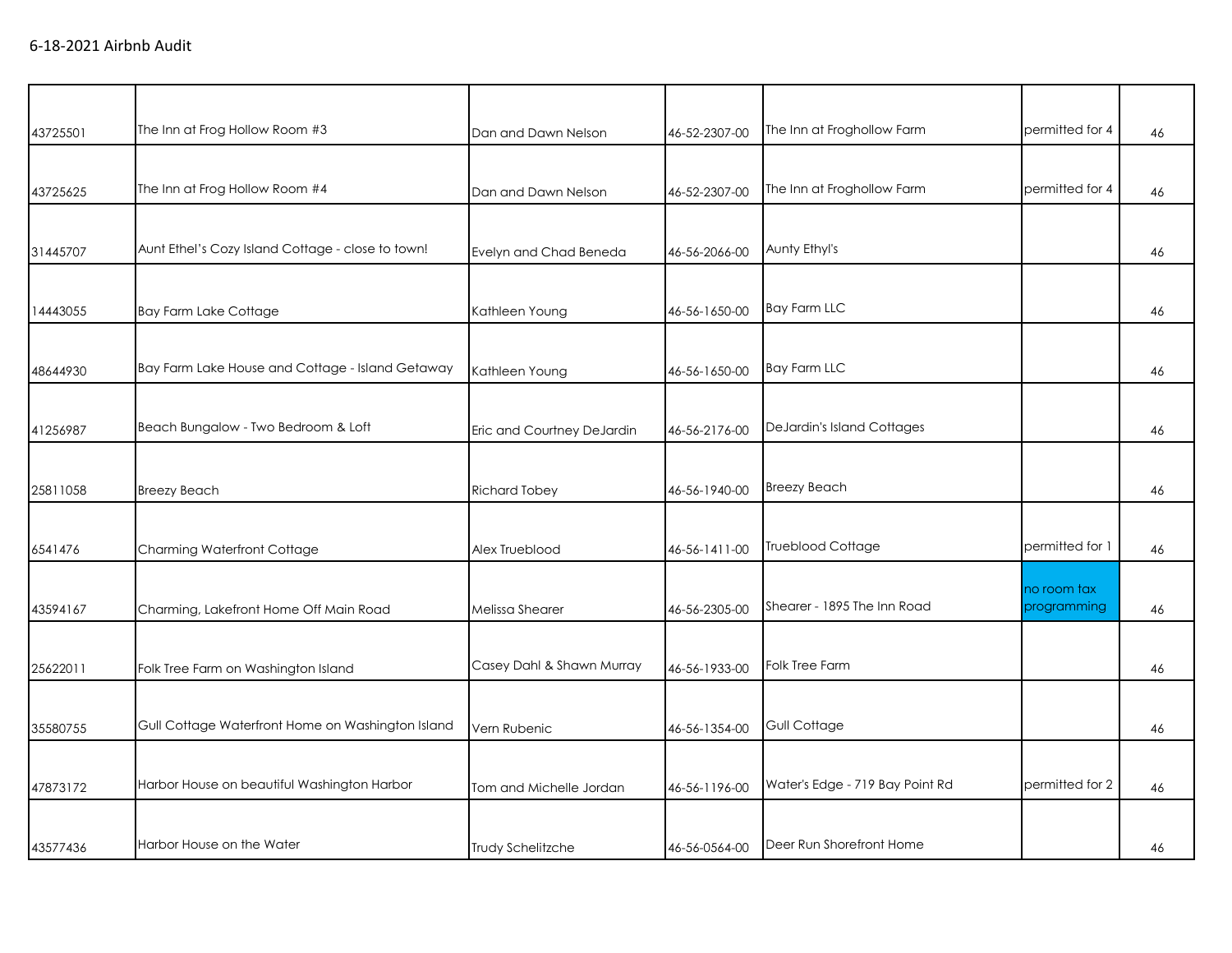| 49389418 | Hummingbird Cottage on Washington Island         | DO Management LLC - Deirdre<br>Olson Gentolizo | 46-56-2456-00 | Hummingbird Cottage                          |                 | 46 |
|----------|--------------------------------------------------|------------------------------------------------|---------------|----------------------------------------------|-----------------|----|
| 25616352 | Island View Cottage on Washington Island         | Edward & Peri Ann Wasie                        | 46-56-1909-00 | Island View Cottage - Wasie                  | permitted for 2 | 46 |
| 22717916 | Old Orchard Farm                                 | Deb Sheridan                                   | 46-56-1867-00 | Old Orchard Farm                             |                 | 46 |
| 29857856 | Quiet Island Waterfront Retreat                  | Daniel Wiersum                                 | 46-56-2036-00 | Quiet Island Waterfront Retreat              |                 | 46 |
| 49496123 | Sandy Beach Home on beautiful Door County Island | Vogel Heritage LLC- Mark Vogel 46-56-2445-00   |               | Vogel Heritage                               |                 | 46 |
| 41257002 | Scandinavian Chalet - One Bedroom & Loft         | Eric and Courtney DeJardin                     | 46-56-2176-00 | DeJardin's Island Cottages                   |                 | 46 |
| 41256983 | Sportsman's Retreat - Two Bedroom & Loft         | Eric and Courtney DeJardin                     | 46-56-2176-00 | <b>DeJardin's Island Cottages</b>            |                 | 46 |
| 44195513 | The Birches - Cottage, Washington Island, WI     | Christine Klann                                | 46-56-2131-00 | Klann - 2129 Mc Donald Road                  | permitted for 2 | 46 |
| 47584239 | The Cottage of the Rising Sun                    | De Ann Schaefer and Gary Ande 46-56-2511-00    |               | The Cottage of the Rising Sun                |                 | 46 |
| 41256994 | The Farmhouse - One Bedroom & Loft               | Eric and Courtney DeJardin                     | 46-56-2176-00 | DeJardin's Island Cottages                   |                 | 46 |
| 25488651 | Washington Island Home in the Woods              | Jeff and Corinn Sevcik                         | 46-56-1891-00 | West Harbor - Sevcik                         |                 | 46 |
| 24117398 | Washington Island home With history and warmth   | Carol Lemon                                    | 46-56-1917-00 | Washington Island Historical Home -<br>Lemon |                 | 46 |
| 24807794 | Waterfront Cottage, includes 2 kayaks!           | Jason & Naomi Burke & Dan<br>Jorgeonson        | 46-56-1937-11 | Detroit Harbor Homestead Cottage             |                 | 46 |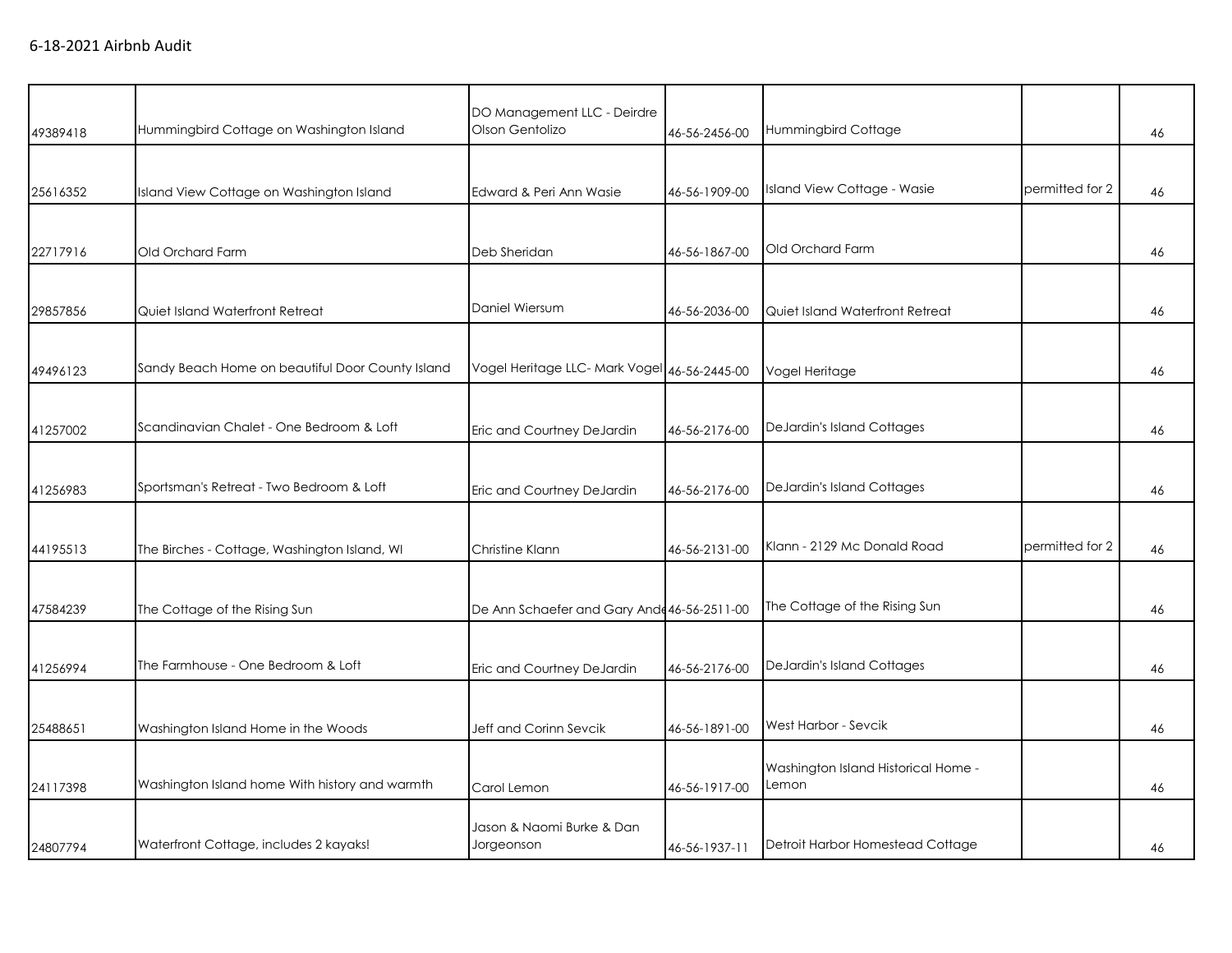| 26269262 | Watermark Inn-Washington Island (Suite B)       | Larry Kilduff           | 46-56-0584-00 | Watermark Inn                   |                                | 46 |
|----------|-------------------------------------------------|-------------------------|---------------|---------------------------------|--------------------------------|----|
|          |                                                 |                         |               |                                 |                                |    |
| 23713057 | Watermark Inn-Washington Island (Suite G)       | Larry Kilduff           | 46-56-0584-00 | Watermark Inn                   |                                | 46 |
|          |                                                 |                         |               |                                 | permitted for 2<br>no room tax |    |
| 47872383 | Water's Edge located on peaceful Figenschau Bay | Tom and Michelle Jordan | 46-56-1196-00 | Water's Edge - 719 Bay Point Rd | programming                    | 46 |
| 49959285 | The Harbor Inn Cabin                            |                         |               |                                 | no room tax<br>programming     | 46 |
|          |                                                 | $\mathsf{X}$            |               |                                 |                                |    |
| 49946403 | The Harbor Inn Cabin                            | $\mathbf{x}$            |               |                                 | no room tax<br>programming     | 46 |
|          |                                                 |                         |               |                                 | no room tax<br>programming     |    |
| 50008150 | The Harbor Inn Waterfront Hotel                 |                         |               |                                 |                                | 46 |
| 50007893 | The Harbor Inn Waterfront Hotel                 | $\mathsf X$             |               |                                 | no room tax<br>programming     | 46 |
|          |                                                 |                         |               |                                 | no room tax                    |    |
| 49959963 | The Harbor Inn Waterfront Hotel                 | $\mathsf{x}$            |               |                                 | programming                    | 46 |
|          |                                                 |                         |               |                                 | no room tax                    |    |
| 49959626 | The Harbor Inn Waterfront Hotel                 | $\mathsf X$             |               |                                 | programming                    | 46 |
| 49945820 | The Harbor Inn Waterfront Hotel                 | $\mathsf{x}$            |               |                                 | no room tax<br>programming     | 46 |
|          |                                                 |                         |               |                                 |                                |    |
| 49924704 | The Harbor Inn Waterfront Hotel                 | $\mathsf X$             |               |                                 | no room tax<br>programming     | 46 |
|          |                                                 |                         |               |                                 | no room tax                    |    |
| 49882416 | <b>The Harbor Inn Waterfront Hotel</b>          | $\mathsf{X}$            |               |                                 | programming                    | 46 |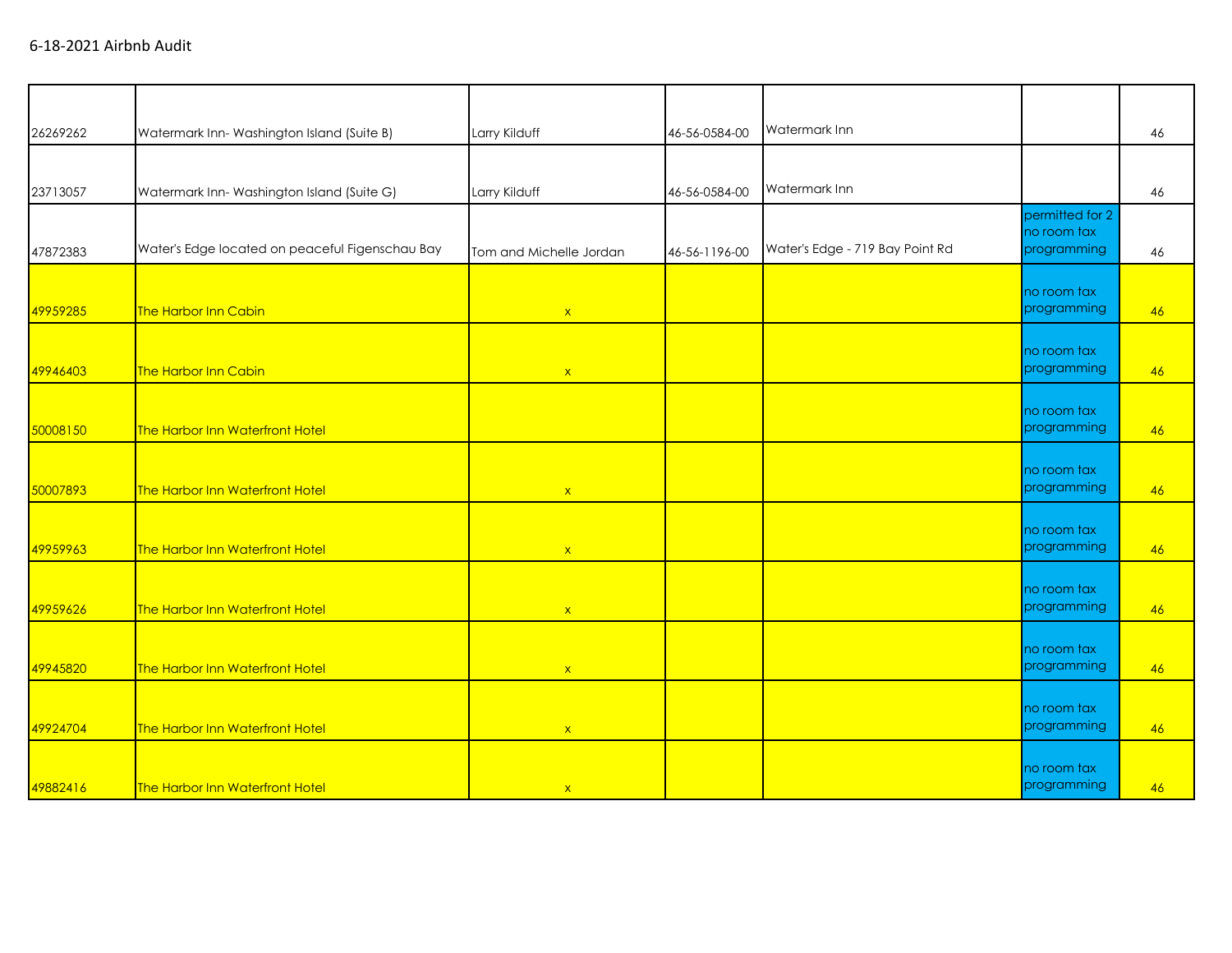|          |                                                                                                   |                                                |                                                              |                                                | no room tax |    |
|----------|---------------------------------------------------------------------------------------------------|------------------------------------------------|--------------------------------------------------------------|------------------------------------------------|-------------|----|
| 50008270 | The Harbor Inn Waterfront Hotel                                                                   | $\mathbf{x}$                                   |                                                              |                                                | programming | 46 |
|          |                                                                                                   |                                                |                                                              |                                                |             |    |
|          |                                                                                                   |                                                |                                                              |                                                |             |    |
|          |                                                                                                   |                                                |                                                              |                                                |             |    |
|          |                                                                                                   | <b>NOT LOCATED IN DOOR COUNTY</b>              |                                                              |                                                |             |    |
|          |                                                                                                   |                                                |                                                              |                                                |             |    |
| 36871011 | The Family Lure                                                                                   |                                                |                                                              | Not Door County Comes up in Door County Search | Outside DC  |    |
|          |                                                                                                   |                                                |                                                              |                                                |             |    |
|          |                                                                                                   |                                                |                                                              |                                                |             |    |
| 21549001 | Cozy Lakefront Home                                                                               | Not Door County Comes up in Door County Search |                                                              |                                                | Outside DC  |    |
|          |                                                                                                   |                                                |                                                              |                                                |             |    |
| 32736987 | Warm, Inviting 2 bedroom house in Marinette, WI                                                   |                                                | Not Door County Comes up in Door County Search<br>Outside DC |                                                |             |    |
|          |                                                                                                   |                                                |                                                              |                                                |             |    |
| 31441773 | 1 bed apartment, lake view next to Lake Michigan                                                  |                                                | Not Door County Comes up in Door County Search<br>Outside DC |                                                |             |    |
|          |                                                                                                   |                                                |                                                              |                                                |             |    |
| 31401357 | Double Queen Beds - Independence Stay of Marinette Not Door County Comes up in Door County Search |                                                | Outside DC                                                   |                                                |             |    |
|          |                                                                                                   |                                                |                                                              |                                                |             |    |
| 1075853  | Modern, Sunny Getaway Door County!                                                                | Not Door County Comes up in Door County Search |                                                              |                                                | Outside DC  |    |
|          |                                                                                                   |                                                |                                                              |                                                |             |    |
| 32284600 | Private Room with 10' Ceilings & Kitchen                                                          | Not Door County Comes up in Door County Search |                                                              |                                                | Outside DC  |    |
|          |                                                                                                   |                                                |                                                              |                                                |             |    |
| 32317062 | Big Private Room with 10' Ceiling & Pool Table                                                    | Not Door County Comes up in Door County Search |                                                              |                                                | Outside DC  |    |
|          |                                                                                                   |                                                |                                                              |                                                |             |    |
|          |                                                                                                   |                                                |                                                              |                                                |             |    |
| 30106811 | Nice Studio with 2 Full Beds and Full Kitchen                                                     | Not Door County Comes up in Door County Search |                                                              |                                                | Outside DC  |    |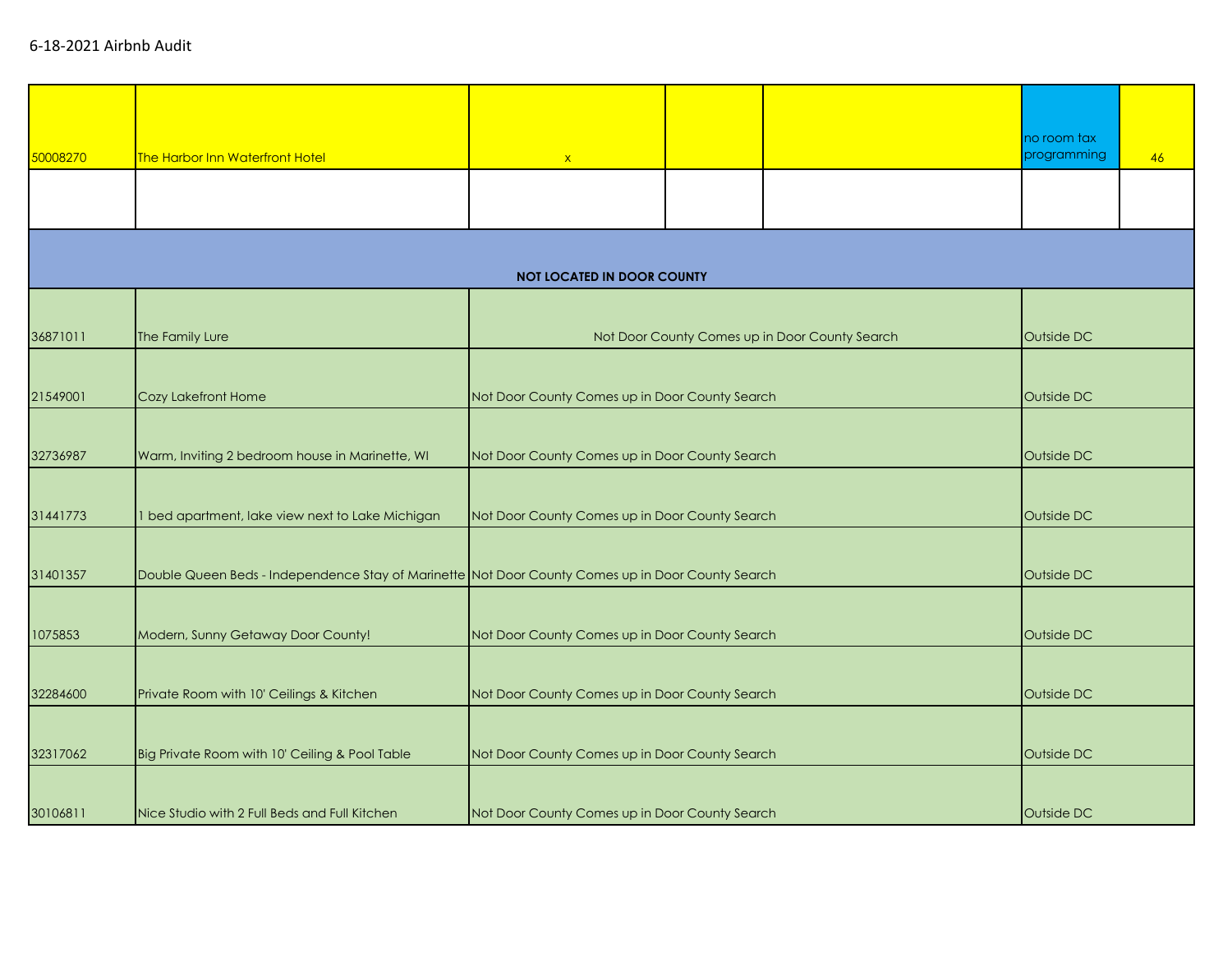| 14266783 | Cottage on Cedar                                   | Not Door County Comes up in Door County Search | Outside DC |
|----------|----------------------------------------------------|------------------------------------------------|------------|
|          |                                                    |                                                |            |
| 19012043 | Home Away From Home Northern Wisconsin             | Not Door County Comes up in Door County Search | Outside DC |
|          |                                                    |                                                |            |
| 19176512 | Guest House on the Menominee River                 | Not Door County Comes up in Door County Search | Outside DC |
|          |                                                    |                                                |            |
| 20991844 | <b>Menominee River Vacation Home</b>               | Not Door County Comes up in Door County Search | Outside DC |
|          |                                                    |                                                |            |
| 21816932 | <b>Hogans Place 2</b>                              | Not Door County Comes up in Door County Search | Outside DC |
|          |                                                    |                                                |            |
| 21816968 | <b>Hogans Place 1</b>                              | Not Door County Comes up in Door County Search | Outside DC |
|          |                                                    |                                                |            |
| 27232787 | Cute 2 Bedroom Bungalow                            | Not Door County Comes up in Door County Search | Outside DC |
|          | King Executive Suite - Independence Stay Marinette |                                                |            |
| 31402597 | #202                                               | Not Door County Comes up in Door County Search | Outside DC |
|          |                                                    |                                                |            |
| 443694   | Lundgren Tree Farm                                 | Not Door County Comes up in Door County Search | Outside DC |
|          |                                                    |                                                |            |
| 33710736 | Winding River Cottages-Pine Cone Cottage           | Not Door County Comes up in Door County Search | Outside DC |
|          |                                                    |                                                |            |
| 33045130 | Winding River Cottages-Evergreen Cottage           | Not Door County Comes up in Door County Search | Outside DC |
|          |                                                    |                                                |            |
| 37321902 | Winding River Cottages-The River House             | Not Door County Comes up in Door County Search | Outside DC |
|          |                                                    |                                                |            |
| 33155244 | Quiet & Cozy upstairs apartment 1 bedroom          | Not Door County Comes up in Door County Search | Outside DC |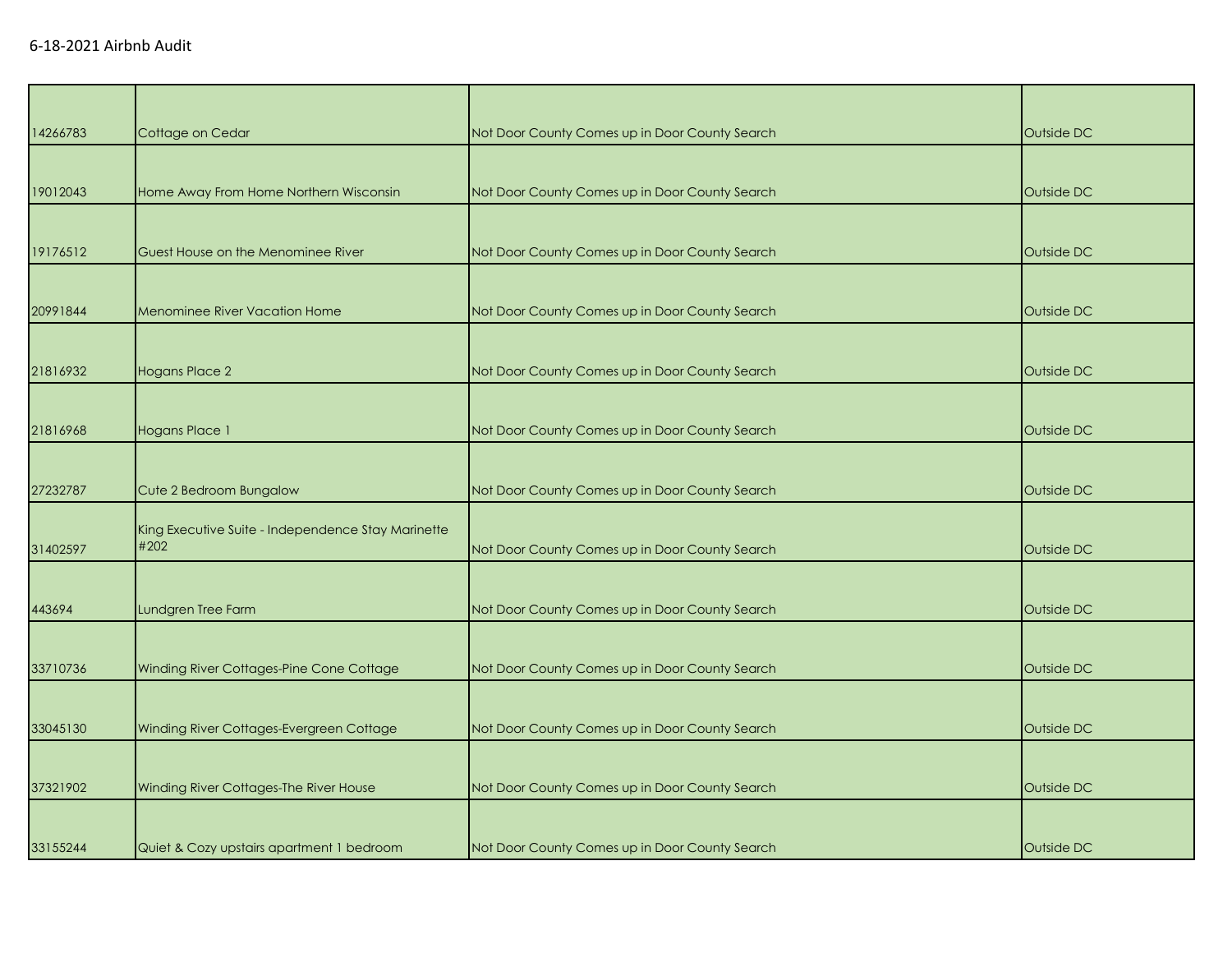| 28734368 | Luxury on the Lake                                                                                | Not Door County Comes up in Door County Search | Outside DC |
|----------|---------------------------------------------------------------------------------------------------|------------------------------------------------|------------|
|          |                                                                                                   |                                                |            |
| 29841495 | Hogan's Place 3                                                                                   | Not Door County Comes up in Door County Search | Outside DC |
|          | King Suite Room - Independence Stay of Marinette                                                  |                                                |            |
| 31402252 | #205                                                                                              | Not Door County Comes up in Door County Search | Outside DC |
|          |                                                                                                   |                                                |            |
| 27703908 | 2 bedroom duplex in quiet neighborhood                                                            | Not Door County Comes up in Door County Search | Outside DC |
|          |                                                                                                   |                                                |            |
| 30403078 | <b>Bentley's Place</b>                                                                            | Not Door County Comes up in Door County Search | Outside DC |
|          |                                                                                                   |                                                |            |
| 32744370 | Cottage on the Bay                                                                                | Not Door County Comes up in Door County Search | Outside DC |
|          |                                                                                                   |                                                |            |
| 29843132 | <b>Hogans Place 4</b>                                                                             | Not Door County Comes up in Door County Search | Outside DC |
|          |                                                                                                   |                                                |            |
| 35508656 | CEDAR CABIN on the BAY (Lake Michigan--Green Bay): Not Door County Comes up in Door County Search |                                                | Outside DC |
|          |                                                                                                   |                                                |            |
| 31440292 | Stunning Waterfront! Fully Equipped 1 BR Condo                                                    | Not Door County Comes up in Door County Search | Outside DC |
|          |                                                                                                   |                                                |            |
| 23147359 | Lakefront beauty Algoma condo                                                                     | Not Door County Comes up in Door County Search | Outside DC |
|          |                                                                                                   |                                                |            |
| 17416421 | Gorgeous beach & 5 mi's 2 Door Cty.                                                               | Not Door County Comes up in Door County Search | Outside DC |
|          |                                                                                                   |                                                |            |
| 32941122 | Buck's Harbor LLC in Algoma, WI                                                                   | Not Door County Comes up in Door County Search | Outside DC |
|          |                                                                                                   |                                                |            |
| 36077426 | Country Farmhouse living                                                                          | Not Door County Comes up in Door County Search | Outside DC |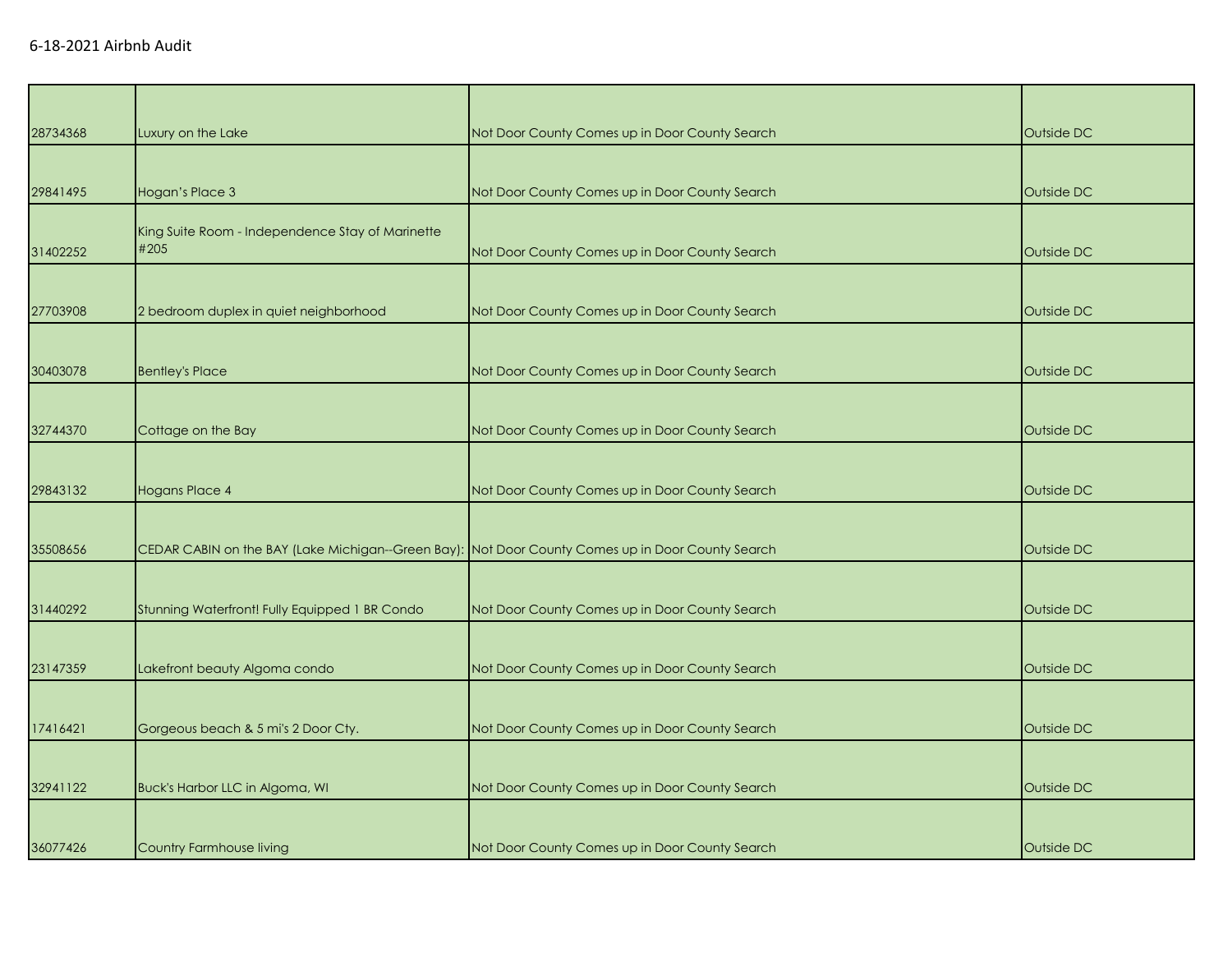| 15203485 | Minutes from Door County                                                                          | Not Door County Comes up in Door County Search | Outside DC |
|----------|---------------------------------------------------------------------------------------------------|------------------------------------------------|------------|
|          |                                                                                                   |                                                |            |
| 11893626 | Lake Michigan Sunrise view, close to Door County                                                  | Not Door County Comes up in Door County Search | Outside DC |
|          |                                                                                                   |                                                |            |
| 29252930 | Lake Michagan Living                                                                              | Not Door County Comes up in Door County Search | Outside DC |
|          |                                                                                                   |                                                |            |
| 29779882 | 3 bed apartment next to Lake Michigan loading dock Not Door County Comes up in Door County Search |                                                | Outside DC |
|          |                                                                                                   |                                                |            |
| 29780152 | 2 bed apartment, lake view next to Lake Michigan                                                  | Not Door County Comes up in Door County Search | Outside DC |
|          |                                                                                                   |                                                |            |
| 31402434 | 1 BR Suite - Independence Stay of Marinete                                                        | Not Door County Comes up in Door County Search | Outside DC |
|          |                                                                                                   |                                                |            |
| 26424111 | Waterfront Inn Sail & Stay                                                                        | Not Door County Comes up in Door County Search | Outside DC |
|          |                                                                                                   |                                                |            |
| 3010681  | Nice Studio with 2 Full Beds and Full Kitchen                                                     | Not Door County Comes up in Door County Search | Outside DC |
|          |                                                                                                   |                                                |            |
| 20411213 | <b>Paradise View</b>                                                                              | Not Door County Comes up in Door County Search | Outside DC |
|          |                                                                                                   |                                                |            |
| 30106940 | 2-Bedroom Apt next to Lake Michigan Loading Dock                                                  | Not Door County Comes up in Door County Search | Outside DC |
|          |                                                                                                   |                                                |            |
| 14648642 | Upper Peninsula MI Retreat                                                                        | Not Door County Comes up in Door County Search | Outside DC |
|          |                                                                                                   |                                                |            |
| 18506853 | Downtown Menominee House                                                                          | Not Door County Comes up in Door County Search | Outside DC |
|          |                                                                                                   |                                                |            |
| 32837226 | Downstairs apartment on private lake                                                              | Not Door County Comes up in Door County Search | Outside DC |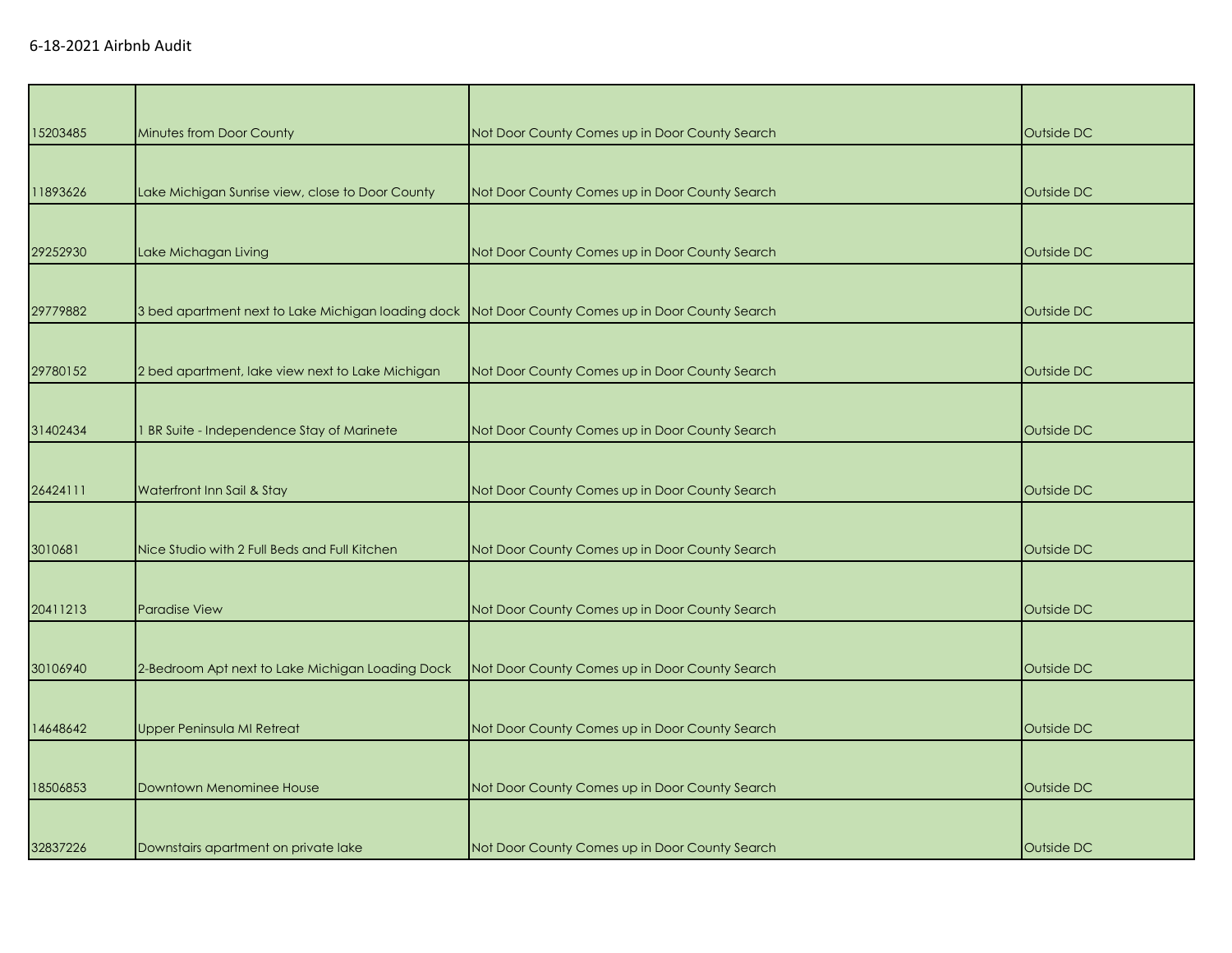| 38894590? | 《 Snug Lake View Condo @ The Shores                | Not Door County Comes up in Door County Search | Outside DC |
|-----------|----------------------------------------------------|------------------------------------------------|------------|
|           |                                                    |                                                |            |
| 37351248  | Camp Bayshore                                      | Not Door County Comes up in Door County Search | Outside DC |
|           |                                                    |                                                |            |
| 35126526  | King Suite Room Independence Stay RM 105           | Not Door County Comes up in Door County Search | Outside DC |
|           |                                                    |                                                |            |
| 35127290  | King Executive Suite Independence Stay RM 214      | Not Door County Comes up in Door County Search | Outside DC |
|           |                                                    |                                                |            |
| 35128224  | King Suite Room Independence Stay RM 212           | Not Door County Comes up in Door County Search | Outside DC |
|           |                                                    |                                                |            |
| 35127762  | King Suite Room Independence Stay RM 106           | Not Door County Comes up in Door County Search | Outside DC |
|           |                                                    |                                                |            |
| 35127837  | King Suite Room Independence Stay RM 110           | Not Door County Comes up in Door County Search | Outside DC |
|           |                                                    |                                                |            |
| 35128142  | King Suite Room Independence Stay RM 207           | Not Door County Comes up in Door County Search | Outside DC |
|           |                                                    |                                                |            |
| 35128088  | King Suite Room Independence Stay RM 206           | Not Door County Comes up in Door County Search | Outside DC |
|           |                                                    |                                                |            |
| 35128179  | King Suite Room Independence Stay RM 209           | Not Door County Comes up in Door County Search | Outside DC |
|           |                                                    |                                                |            |
| 35124944  | 1 BR Suite - Independence Stay of Marinette RM 111 | Not Door County Comes up in Door County Search | Outside DC |
|           |                                                    |                                                |            |
| 35125797  | 1 BR Suite - Independence Stay of Marinette Rm 213 | Not Door County Comes up in Door County Search | Outside DC |
|           |                                                    |                                                |            |
| 35128045  | King Suite Room Independence Stay RM 203           | Not Door County Comes up in Door County Search | Outside DC |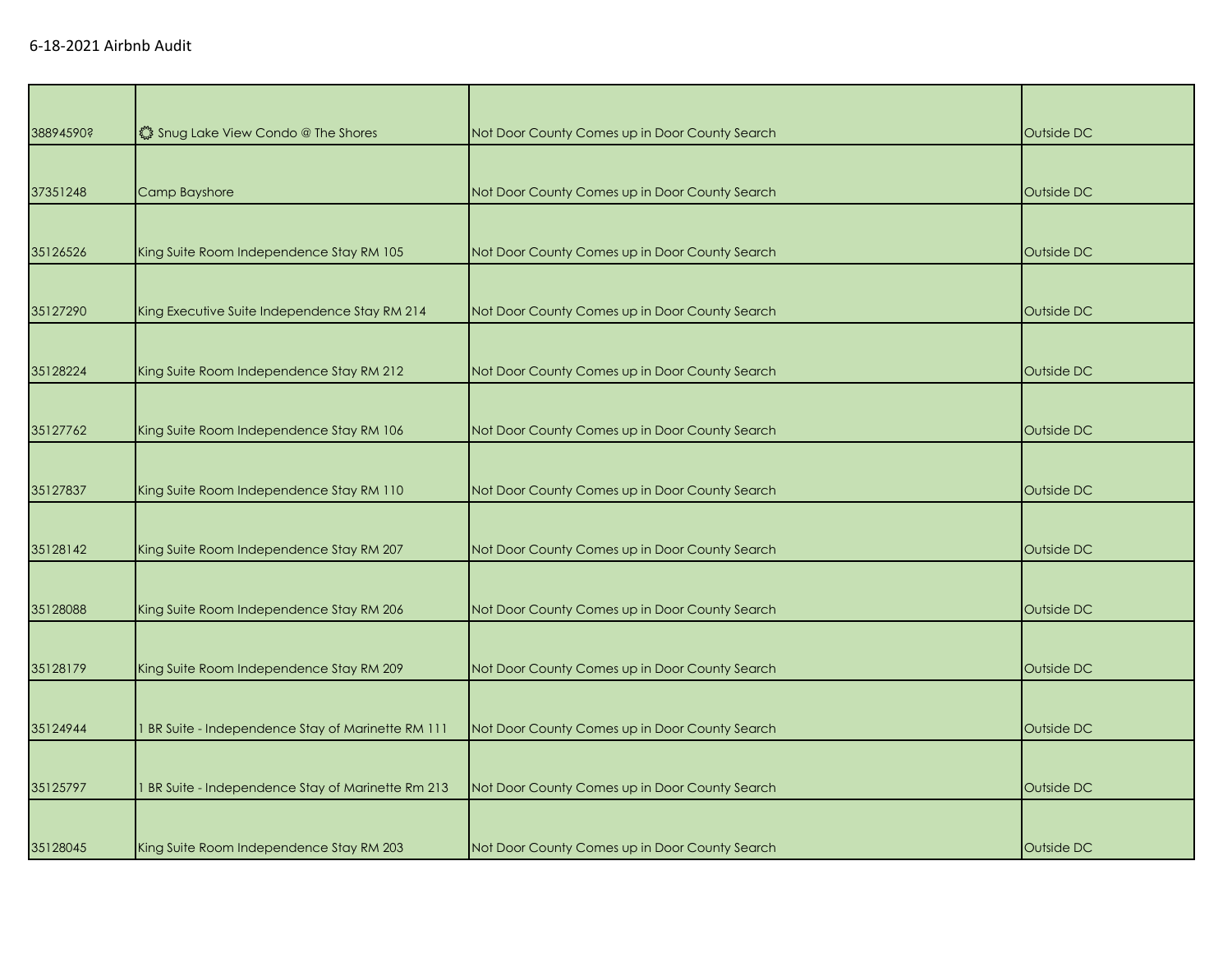| 35125614 | I BR Suite - Independence Stay of Marinette RM 201 | Not Door County Comes up in Door County Search | Outside DC |
|----------|----------------------------------------------------|------------------------------------------------|------------|
|          |                                                    |                                                |            |
| 35125719 | I BR Suite - Independence Stay of Marinette RM 211 | Not Door County Comes up in Door County Search | Outside DC |
|          |                                                    |                                                |            |
| 35126045 | Double Queen Suite Independent Stay RM 112         | Not Door County Comes up in Door County Search | Outside DC |
|          |                                                    |                                                |            |
| 35129637 | Double Queen Suite Independence Stay RM 104 HCA    | Not Door County Comes up in Door County Search | Outside DC |
|          |                                                    |                                                |            |
| 35126116 | Double Queen Suite Independence Stay RM 108        | Not Door County Comes up in Door County Search | Outside DC |
|          |                                                    |                                                |            |
| 35127236 | King Executive Suite Independence Stay RM 210      | Not Door County Comes up in Door County Search | Outside DC |
|          |                                                    |                                                |            |
| 35126630 | King Executive Suite Independence Stay RM 208      | Not Door County Comes up in Door County Search | Outside DC |
|          |                                                    |                                                |            |
| 35127711 | King Suite Room Independence Stay RM 103           | Not Door County Comes up in Door County Search | Outside DC |
|          |                                                    |                                                |            |
| 35126576 | King Executive Suite Independence Stay RM 204      | Not Door County Comes up in Door County Search | Outside DC |
|          |                                                    |                                                |            |
| 35127334 | King Executive Suite Independence Stay RM 216      | Not Door County Comes up in Door County Search | Outside DC |
|          |                                                    |                                                |            |
| 35129476 | King Suite Room Independence Stay RM 102 HC        | Not Door County Comes up in Door County Search | Outside DC |
|          |                                                    |                                                |            |
| 39154811 | <b>Historic Menominee District</b>                 | Not Door County Comes up in Door County Search | Outside DC |
|          |                                                    |                                                |            |
| 43704843 | Queen Room Portofino                               | Not Door County Comes up in Door County Search | Outside DC |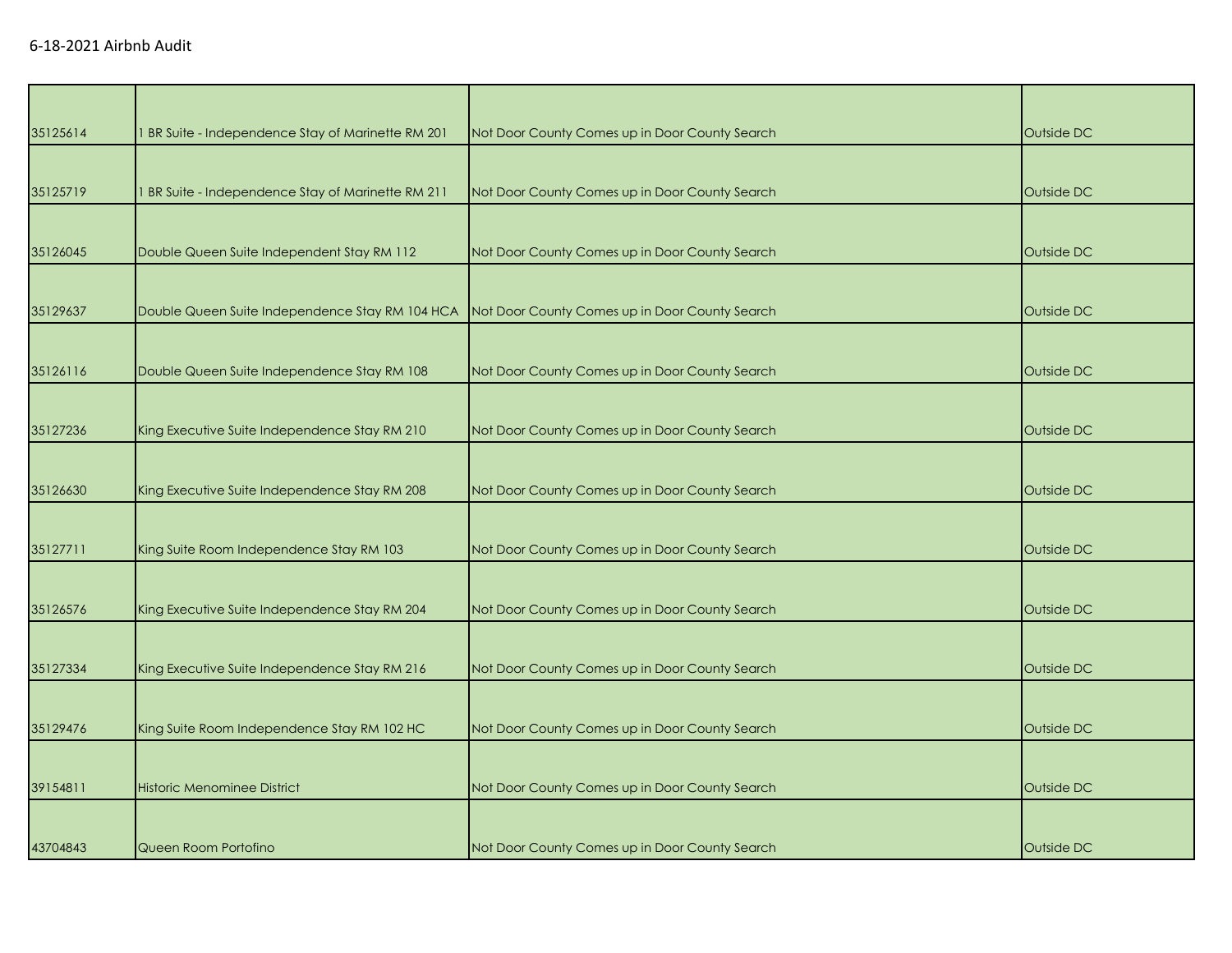| 43704837 | Double Room Desert Sand                            | Not Door County Comes up in Door County Search | Outside DC |
|----------|----------------------------------------------------|------------------------------------------------|------------|
|          |                                                    |                                                |            |
| 22610666 | Sandahls on the beach                              | Not Door County Comes up in Door County Search | Outside DC |
|          |                                                    |                                                |            |
| 11010408 | <b>Sand Beach Cabin</b>                            | Not Door County Comes up in Door County Search | Outside DC |
| 44550584 | Empire Blue House w/ Hot Tub                       | Not Door County Comes up in Door County Search | Outside DC |
|          |                                                    |                                                |            |
| 31515976 | <b>Birch Le Collaboration House</b>                | Not Door County Comes up in Door County Search | Outside DC |
| 36840185 | Suttons Bay, dome home, with spectacular<br>views! | Not Door County Comes up in Door County Search | Outside DC |
| 43198914 | Cottage on the Bay                                 | Not Door County Comes up in Door County Search | Outside DC |
|          |                                                    |                                                |            |
| 44413013 | Breathtaking bay views minutes from Door County!   | Not Door County Comes up in Door County Search | Outside DC |
|          |                                                    |                                                |            |
| 47431131 | <b>Sunset Beach Delight</b>                        | Not Door County Comes up in Door County Search | Outside DC |
| 38782800 | Water View Cottage on Lake Michigan (Bay-side)     | Not Door County Comes up in Door County Search | Outside DC |

| <b>MUNI</b>    |                       | Feb-21 | Mar-21 | $Apr-21$ | $May-21$ | $Jun-21$ |
|----------------|-----------------------|--------|--------|----------|----------|----------|
| $\overline{2}$ | <b>Baileys Harbor</b> | 75     | 79     | 80       | 82       | 81       |
|                | <b>Brussels</b>       |        |        |          |          |          |
| 16             | Clay Banks            |        |        |          |          | ◠        |